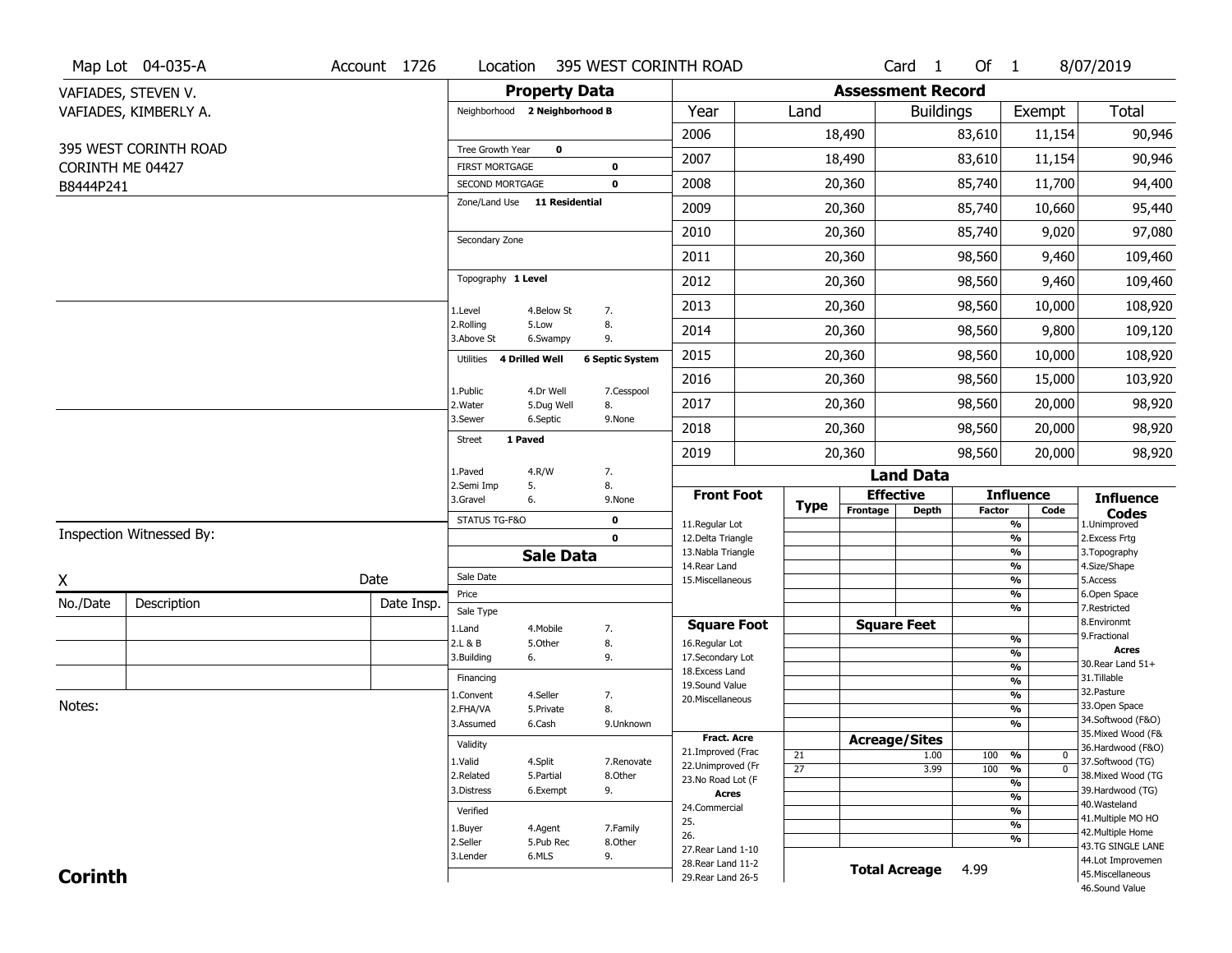|                             |                        |                                                                                                                                                                                                                                                                                                                                                                                                                  | <b>Corinth</b><br>395 WEST CORINTH ROAD<br>Of 1<br>8/07/2019<br>Account 1726<br>Card <sub>1</sub><br>Location<br>$\mathbf 0$<br>Layout 1 Typical<br>SF Bsmt Living<br>METAL ROOF AND WALLS<br>0 <sub>0</sub><br>Fin Bsmt Grade<br>1. Typical<br>4.<br>7.<br>$\mathbf 0$<br>5.<br>8.<br><b>BARN</b><br>HEARTH<br>2.Inadeq<br>100%<br>Heat Type<br>5 Forced Warm Air<br>3.<br>6.<br>9.<br>SLAB<br>4.HVAC<br>8.Fl/Wall<br>9 None<br>0.Not Code<br>Attic<br>32<br>5.FWA<br>1.HWBB<br>9.No Heat<br>1.1/4 Fin<br>4.Full Fin<br>7.<br>[768]<br>2.HWCI<br>2.1/2 Fin<br>8.<br>6.Radiant<br>5.Fl/Stair<br>11.<br>3.H Pump<br>7.Electric<br>12.<br>3.3/4 Fin<br>6.<br>9.None<br><b>BUILT 2011</b><br>0%<br>9 None<br>1 Full<br>Cool Type<br>Insulation<br>4.W&C Air<br>1.Refrig<br>7.<br>1.Full<br>4.Minimal<br>7.<br>8.<br>5.<br>8.<br>24<br>2.Evapor<br>5.<br>2. Heavy<br>3.H Pump<br>6.<br>9.None<br>3.Capped<br>6.<br>9.None<br>1-ST WB [1350]<br>2 Typical<br>Unfinished %<br>0%<br>Kitchen Style<br>27<br>4 Good 110%<br>1.Modern<br>4.Obsolete<br>7.<br>Grade & Factor<br>5.<br>8.<br>7.<br>2. Typical<br>1.E Grade<br>4.B Grade<br>8.<br>3.Old Type<br>6.<br>9.None<br>2.D Grade<br>5.A Grade<br>2 Typical Bath(s)<br>3.C Grade<br>6.<br>9.Same<br>50<br>Bath(s) Style<br>SQFT (Footprint) 1350<br>1.Modern<br>4.Obsolete<br>7.<br>5.<br>8.<br>2.Typical<br>Condition<br>4 Average<br>7.V G<br>3.Old Type<br>6.<br>9.None<br>1.Poor<br>4.Avg<br># Rooms<br>$\overline{\mathbf{z}}$<br>8.Exc<br>2.Fair<br>$5.$ Avg $+$<br>3<br># Bedrooms<br>3.Avg-<br>6.Good<br>9.Same<br># Full Baths<br>$\overline{\mathbf{2}}$<br>Phys. % Good<br>95%<br>DRIVEWAY<br># Half Baths<br>$\mathbf 0$<br>100%<br>Funct. % Good<br># Addn Fixtures<br>$\mathbf 0$<br><b>Functional Code</b><br>9 None<br># Fireplaces<br>0<br>4.Delap<br>7.No Power<br>1.Incomp<br>2.0-Built<br>8.LongTerm<br>5.Bsmt<br>3.Damage<br>6.Common<br>9.None<br>Ð<br>Econ. % Good 100%<br>395 WEST CORINTH ROAD<br>Economic Code None<br>3.No Power<br>7.<br>0.None<br>8.<br>1.Location<br>4.Generate<br>9.None<br>9.<br>2.Encroach<br>Software<br>Entrance Code 5 Estimated<br>A Division of Harris Computer Systems<br>7.<br>1.Interior<br>4.Vacant<br>8.<br>2.Refusal<br>5.Estimate<br>6.<br>9.<br>3.Informed<br>Information Code 5 Estimate<br>1.Owner<br>4.Agent<br>7.<br>8.<br>2.Relative<br>5.Estimate<br>6.Other<br>9.<br>3. Tenant<br>1.One Story Fram<br>2. Two Story Fram<br>Sound Value<br>Units<br>Grade   Cond<br>Phys.<br>Funct.<br>3. Three Story Fr<br>% 100 %<br>768<br>3 100<br>13<br>95<br>4.1 & 1/2 Story<br>$\frac{0}{0}$<br>%<br>5.1 & 3/4 Story<br>$\frac{1}{2}$<br>$\%$<br>6.2 & 1/2 Story<br>21.Open Frame Por<br>$\frac{1}{2}$<br>$\%$<br>22.Encl Frame Por<br>$\frac{0}{6}$<br>$\overline{\frac{0}{6}}$<br>23. Frame Garage<br>$\frac{1}{2}$<br>$\%$<br>24.Frame Shed<br>$\overline{\frac{0}{6}}$<br>25. Frame Bay Wind<br>$\frac{1}{2}$<br>26.1SFr Overhang |  |  |  |  |  |  |  |  |  |  |  |  |
|-----------------------------|------------------------|------------------------------------------------------------------------------------------------------------------------------------------------------------------------------------------------------------------------------------------------------------------------------------------------------------------------------------------------------------------------------------------------------------------|----------------------------------------------------------------------------------------------------------------------------------------------------------------------------------------------------------------------------------------------------------------------------------------------------------------------------------------------------------------------------------------------------------------------------------------------------------------------------------------------------------------------------------------------------------------------------------------------------------------------------------------------------------------------------------------------------------------------------------------------------------------------------------------------------------------------------------------------------------------------------------------------------------------------------------------------------------------------------------------------------------------------------------------------------------------------------------------------------------------------------------------------------------------------------------------------------------------------------------------------------------------------------------------------------------------------------------------------------------------------------------------------------------------------------------------------------------------------------------------------------------------------------------------------------------------------------------------------------------------------------------------------------------------------------------------------------------------------------------------------------------------------------------------------------------------------------------------------------------------------------------------------------------------------------------------------------------------------------------------------------------------------------------------------------------------------------------------------------------------------------------------------------------------------------------------------------------------------------------------------------------------------------------------------------------------------------------------------------------------------------------------------------------------------------------------------------------------------------------------------------------------------------------------------------------------------------------------------------------------------------------------------------------------------------------------------------------------------------------------------------------------------------------------------------------------------------------------------------------------------------------------------------------------------------------------------|--|--|--|--|--|--|--|--|--|--|--|--|
| <b>Building Style</b>       | 2 Ranch                |                                                                                                                                                                                                                                                                                                                                                                                                                  |                                                                                                                                                                                                                                                                                                                                                                                                                                                                                                                                                                                                                                                                                                                                                                                                                                                                                                                                                                                                                                                                                                                                                                                                                                                                                                                                                                                                                                                                                                                                                                                                                                                                                                                                                                                                                                                                                                                                                                                                                                                                                                                                                                                                                                                                                                                                                                                                                                                                                                                                                                                                                                                                                                                                                                                                                                                                                                                                              |  |  |  |  |  |  |  |  |  |  |  |  |
| 0.Not Code                  | 4.Cape                 | 8.Log                                                                                                                                                                                                                                                                                                                                                                                                            |                                                                                                                                                                                                                                                                                                                                                                                                                                                                                                                                                                                                                                                                                                                                                                                                                                                                                                                                                                                                                                                                                                                                                                                                                                                                                                                                                                                                                                                                                                                                                                                                                                                                                                                                                                                                                                                                                                                                                                                                                                                                                                                                                                                                                                                                                                                                                                                                                                                                                                                                                                                                                                                                                                                                                                                                                                                                                                                                              |  |  |  |  |  |  |  |  |  |  |  |  |
| 1.Conv.                     | 5.Garrison             | 9.0ther                                                                                                                                                                                                                                                                                                                                                                                                          |                                                                                                                                                                                                                                                                                                                                                                                                                                                                                                                                                                                                                                                                                                                                                                                                                                                                                                                                                                                                                                                                                                                                                                                                                                                                                                                                                                                                                                                                                                                                                                                                                                                                                                                                                                                                                                                                                                                                                                                                                                                                                                                                                                                                                                                                                                                                                                                                                                                                                                                                                                                                                                                                                                                                                                                                                                                                                                                                              |  |  |  |  |  |  |  |  |  |  |  |  |
| 2.Ranch                     | 6.Split                | 10.Camp                                                                                                                                                                                                                                                                                                                                                                                                          |                                                                                                                                                                                                                                                                                                                                                                                                                                                                                                                                                                                                                                                                                                                                                                                                                                                                                                                                                                                                                                                                                                                                                                                                                                                                                                                                                                                                                                                                                                                                                                                                                                                                                                                                                                                                                                                                                                                                                                                                                                                                                                                                                                                                                                                                                                                                                                                                                                                                                                                                                                                                                                                                                                                                                                                                                                                                                                                                              |  |  |  |  |  |  |  |  |  |  |  |  |
| 3.R Ranch                   | 7.Contemp              | 11.Double                                                                                                                                                                                                                                                                                                                                                                                                        |                                                                                                                                                                                                                                                                                                                                                                                                                                                                                                                                                                                                                                                                                                                                                                                                                                                                                                                                                                                                                                                                                                                                                                                                                                                                                                                                                                                                                                                                                                                                                                                                                                                                                                                                                                                                                                                                                                                                                                                                                                                                                                                                                                                                                                                                                                                                                                                                                                                                                                                                                                                                                                                                                                                                                                                                                                                                                                                                              |  |  |  |  |  |  |  |  |  |  |  |  |
| Dwelling Units 1            |                        |                                                                                                                                                                                                                                                                                                                                                                                                                  |                                                                                                                                                                                                                                                                                                                                                                                                                                                                                                                                                                                                                                                                                                                                                                                                                                                                                                                                                                                                                                                                                                                                                                                                                                                                                                                                                                                                                                                                                                                                                                                                                                                                                                                                                                                                                                                                                                                                                                                                                                                                                                                                                                                                                                                                                                                                                                                                                                                                                                                                                                                                                                                                                                                                                                                                                                                                                                                                              |  |  |  |  |  |  |  |  |  |  |  |  |
| Other Units                 | 0                      |                                                                                                                                                                                                                                                                                                                                                                                                                  |                                                                                                                                                                                                                                                                                                                                                                                                                                                                                                                                                                                                                                                                                                                                                                                                                                                                                                                                                                                                                                                                                                                                                                                                                                                                                                                                                                                                                                                                                                                                                                                                                                                                                                                                                                                                                                                                                                                                                                                                                                                                                                                                                                                                                                                                                                                                                                                                                                                                                                                                                                                                                                                                                                                                                                                                                                                                                                                                              |  |  |  |  |  |  |  |  |  |  |  |  |
| Stories                     | 1 One Story            | Map Lot 04-035-A<br>7.<br>8.<br>9.<br>2 Vinyl/Aluminum<br>8.Concrete<br>9.Other<br>11.<br>12.<br>1 Asphalt Shingles<br>7.METAL RS<br>8.<br>9.<br>7.<br>8.<br>9.<br>7.<br>8.<br>6.DAYLIGHT 9.None<br>Wet Basement 1 Dry Basement<br>7.<br>8.<br>9.<br>Date Inspected 9/11/2007<br><b>Additions, Outbuildings &amp; Improvements</b><br>Year<br>2011<br>$\frac{1}{2}$<br>$\%$<br>27.Unfin Basement<br>$\%$<br>$\%$ |                                                                                                                                                                                                                                                                                                                                                                                                                                                                                                                                                                                                                                                                                                                                                                                                                                                                                                                                                                                                                                                                                                                                                                                                                                                                                                                                                                                                                                                                                                                                                                                                                                                                                                                                                                                                                                                                                                                                                                                                                                                                                                                                                                                                                                                                                                                                                                                                                                                                                                                                                                                                                                                                                                                                                                                                                                                                                                                                              |  |  |  |  |  |  |  |  |  |  |  |  |
| 1.1                         | 4.1.5                  |                                                                                                                                                                                                                                                                                                                                                                                                                  |                                                                                                                                                                                                                                                                                                                                                                                                                                                                                                                                                                                                                                                                                                                                                                                                                                                                                                                                                                                                                                                                                                                                                                                                                                                                                                                                                                                                                                                                                                                                                                                                                                                                                                                                                                                                                                                                                                                                                                                                                                                                                                                                                                                                                                                                                                                                                                                                                                                                                                                                                                                                                                                                                                                                                                                                                                                                                                                                              |  |  |  |  |  |  |  |  |  |  |  |  |
| 2.2                         | 5.1.75                 |                                                                                                                                                                                                                                                                                                                                                                                                                  |                                                                                                                                                                                                                                                                                                                                                                                                                                                                                                                                                                                                                                                                                                                                                                                                                                                                                                                                                                                                                                                                                                                                                                                                                                                                                                                                                                                                                                                                                                                                                                                                                                                                                                                                                                                                                                                                                                                                                                                                                                                                                                                                                                                                                                                                                                                                                                                                                                                                                                                                                                                                                                                                                                                                                                                                                                                                                                                                              |  |  |  |  |  |  |  |  |  |  |  |  |
| 3.3                         | 6.2.5                  |                                                                                                                                                                                                                                                                                                                                                                                                                  |                                                                                                                                                                                                                                                                                                                                                                                                                                                                                                                                                                                                                                                                                                                                                                                                                                                                                                                                                                                                                                                                                                                                                                                                                                                                                                                                                                                                                                                                                                                                                                                                                                                                                                                                                                                                                                                                                                                                                                                                                                                                                                                                                                                                                                                                                                                                                                                                                                                                                                                                                                                                                                                                                                                                                                                                                                                                                                                                              |  |  |  |  |  |  |  |  |  |  |  |  |
| <b>Exterior Walls</b>       |                        |                                                                                                                                                                                                                                                                                                                                                                                                                  |                                                                                                                                                                                                                                                                                                                                                                                                                                                                                                                                                                                                                                                                                                                                                                                                                                                                                                                                                                                                                                                                                                                                                                                                                                                                                                                                                                                                                                                                                                                                                                                                                                                                                                                                                                                                                                                                                                                                                                                                                                                                                                                                                                                                                                                                                                                                                                                                                                                                                                                                                                                                                                                                                                                                                                                                                                                                                                                                              |  |  |  |  |  |  |  |  |  |  |  |  |
| 0.Not Code                  | 4.Asbestos             |                                                                                                                                                                                                                                                                                                                                                                                                                  |                                                                                                                                                                                                                                                                                                                                                                                                                                                                                                                                                                                                                                                                                                                                                                                                                                                                                                                                                                                                                                                                                                                                                                                                                                                                                                                                                                                                                                                                                                                                                                                                                                                                                                                                                                                                                                                                                                                                                                                                                                                                                                                                                                                                                                                                                                                                                                                                                                                                                                                                                                                                                                                                                                                                                                                                                                                                                                                                              |  |  |  |  |  |  |  |  |  |  |  |  |
| 1.Wood                      | 5.Stucco               |                                                                                                                                                                                                                                                                                                                                                                                                                  |                                                                                                                                                                                                                                                                                                                                                                                                                                                                                                                                                                                                                                                                                                                                                                                                                                                                                                                                                                                                                                                                                                                                                                                                                                                                                                                                                                                                                                                                                                                                                                                                                                                                                                                                                                                                                                                                                                                                                                                                                                                                                                                                                                                                                                                                                                                                                                                                                                                                                                                                                                                                                                                                                                                                                                                                                                                                                                                                              |  |  |  |  |  |  |  |  |  |  |  |  |
| 2.Vin/Al                    | 6.Brick                |                                                                                                                                                                                                                                                                                                                                                                                                                  | 28. Unfinished Att                                                                                                                                                                                                                                                                                                                                                                                                                                                                                                                                                                                                                                                                                                                                                                                                                                                                                                                                                                                                                                                                                                                                                                                                                                                                                                                                                                                                                                                                                                                                                                                                                                                                                                                                                                                                                                                                                                                                                                                                                                                                                                                                                                                                                                                                                                                                                                                                                                                                                                                                                                                                                                                                                                                                                                                                                                                                                                                           |  |  |  |  |  |  |  |  |  |  |  |  |
| 3.Compos.                   | 7.Stone                |                                                                                                                                                                                                                                                                                                                                                                                                                  |                                                                                                                                                                                                                                                                                                                                                                                                                                                                                                                                                                                                                                                                                                                                                                                                                                                                                                                                                                                                                                                                                                                                                                                                                                                                                                                                                                                                                                                                                                                                                                                                                                                                                                                                                                                                                                                                                                                                                                                                                                                                                                                                                                                                                                                                                                                                                                                                                                                                                                                                                                                                                                                                                                                                                                                                                                                                                                                                              |  |  |  |  |  |  |  |  |  |  |  |  |
| Roof Surface                |                        |                                                                                                                                                                                                                                                                                                                                                                                                                  |                                                                                                                                                                                                                                                                                                                                                                                                                                                                                                                                                                                                                                                                                                                                                                                                                                                                                                                                                                                                                                                                                                                                                                                                                                                                                                                                                                                                                                                                                                                                                                                                                                                                                                                                                                                                                                                                                                                                                                                                                                                                                                                                                                                                                                                                                                                                                                                                                                                                                                                                                                                                                                                                                                                                                                                                                                                                                                                                              |  |  |  |  |  |  |  |  |  |  |  |  |
| 1.Asphalt                   | 4.Composit             |                                                                                                                                                                                                                                                                                                                                                                                                                  |                                                                                                                                                                                                                                                                                                                                                                                                                                                                                                                                                                                                                                                                                                                                                                                                                                                                                                                                                                                                                                                                                                                                                                                                                                                                                                                                                                                                                                                                                                                                                                                                                                                                                                                                                                                                                                                                                                                                                                                                                                                                                                                                                                                                                                                                                                                                                                                                                                                                                                                                                                                                                                                                                                                                                                                                                                                                                                                                              |  |  |  |  |  |  |  |  |  |  |  |  |
| 2.Slate                     | 5.Wood                 |                                                                                                                                                                                                                                                                                                                                                                                                                  |                                                                                                                                                                                                                                                                                                                                                                                                                                                                                                                                                                                                                                                                                                                                                                                                                                                                                                                                                                                                                                                                                                                                                                                                                                                                                                                                                                                                                                                                                                                                                                                                                                                                                                                                                                                                                                                                                                                                                                                                                                                                                                                                                                                                                                                                                                                                                                                                                                                                                                                                                                                                                                                                                                                                                                                                                                                                                                                                              |  |  |  |  |  |  |  |  |  |  |  |  |
| 3.Metal                     | 6.Ark Asph             |                                                                                                                                                                                                                                                                                                                                                                                                                  |                                                                                                                                                                                                                                                                                                                                                                                                                                                                                                                                                                                                                                                                                                                                                                                                                                                                                                                                                                                                                                                                                                                                                                                                                                                                                                                                                                                                                                                                                                                                                                                                                                                                                                                                                                                                                                                                                                                                                                                                                                                                                                                                                                                                                                                                                                                                                                                                                                                                                                                                                                                                                                                                                                                                                                                                                                                                                                                                              |  |  |  |  |  |  |  |  |  |  |  |  |
| SF Masonry Trim 0           |                        |                                                                                                                                                                                                                                                                                                                                                                                                                  |                                                                                                                                                                                                                                                                                                                                                                                                                                                                                                                                                                                                                                                                                                                                                                                                                                                                                                                                                                                                                                                                                                                                                                                                                                                                                                                                                                                                                                                                                                                                                                                                                                                                                                                                                                                                                                                                                                                                                                                                                                                                                                                                                                                                                                                                                                                                                                                                                                                                                                                                                                                                                                                                                                                                                                                                                                                                                                                                              |  |  |  |  |  |  |  |  |  |  |  |  |
| <b>Electric Amps</b>        | 0                      |                                                                                                                                                                                                                                                                                                                                                                                                                  |                                                                                                                                                                                                                                                                                                                                                                                                                                                                                                                                                                                                                                                                                                                                                                                                                                                                                                                                                                                                                                                                                                                                                                                                                                                                                                                                                                                                                                                                                                                                                                                                                                                                                                                                                                                                                                                                                                                                                                                                                                                                                                                                                                                                                                                                                                                                                                                                                                                                                                                                                                                                                                                                                                                                                                                                                                                                                                                                              |  |  |  |  |  |  |  |  |  |  |  |  |
| OPEN-4-CUSTOM 0             |                        |                                                                                                                                                                                                                                                                                                                                                                                                                  |                                                                                                                                                                                                                                                                                                                                                                                                                                                                                                                                                                                                                                                                                                                                                                                                                                                                                                                                                                                                                                                                                                                                                                                                                                                                                                                                                                                                                                                                                                                                                                                                                                                                                                                                                                                                                                                                                                                                                                                                                                                                                                                                                                                                                                                                                                                                                                                                                                                                                                                                                                                                                                                                                                                                                                                                                                                                                                                                              |  |  |  |  |  |  |  |  |  |  |  |  |
| Year Built                  | 2003                   |                                                                                                                                                                                                                                                                                                                                                                                                                  |                                                                                                                                                                                                                                                                                                                                                                                                                                                                                                                                                                                                                                                                                                                                                                                                                                                                                                                                                                                                                                                                                                                                                                                                                                                                                                                                                                                                                                                                                                                                                                                                                                                                                                                                                                                                                                                                                                                                                                                                                                                                                                                                                                                                                                                                                                                                                                                                                                                                                                                                                                                                                                                                                                                                                                                                                                                                                                                                              |  |  |  |  |  |  |  |  |  |  |  |  |
| Year Remodeled              | 0                      |                                                                                                                                                                                                                                                                                                                                                                                                                  |                                                                                                                                                                                                                                                                                                                                                                                                                                                                                                                                                                                                                                                                                                                                                                                                                                                                                                                                                                                                                                                                                                                                                                                                                                                                                                                                                                                                                                                                                                                                                                                                                                                                                                                                                                                                                                                                                                                                                                                                                                                                                                                                                                                                                                                                                                                                                                                                                                                                                                                                                                                                                                                                                                                                                                                                                                                                                                                                              |  |  |  |  |  |  |  |  |  |  |  |  |
| Foundation                  | 1 Concrete             |                                                                                                                                                                                                                                                                                                                                                                                                                  |                                                                                                                                                                                                                                                                                                                                                                                                                                                                                                                                                                                                                                                                                                                                                                                                                                                                                                                                                                                                                                                                                                                                                                                                                                                                                                                                                                                                                                                                                                                                                                                                                                                                                                                                                                                                                                                                                                                                                                                                                                                                                                                                                                                                                                                                                                                                                                                                                                                                                                                                                                                                                                                                                                                                                                                                                                                                                                                                              |  |  |  |  |  |  |  |  |  |  |  |  |
| 1.Concrete                  | 4.Wood                 |                                                                                                                                                                                                                                                                                                                                                                                                                  |                                                                                                                                                                                                                                                                                                                                                                                                                                                                                                                                                                                                                                                                                                                                                                                                                                                                                                                                                                                                                                                                                                                                                                                                                                                                                                                                                                                                                                                                                                                                                                                                                                                                                                                                                                                                                                                                                                                                                                                                                                                                                                                                                                                                                                                                                                                                                                                                                                                                                                                                                                                                                                                                                                                                                                                                                                                                                                                                              |  |  |  |  |  |  |  |  |  |  |  |  |
| 2.C Block                   | 5.Slab                 |                                                                                                                                                                                                                                                                                                                                                                                                                  |                                                                                                                                                                                                                                                                                                                                                                                                                                                                                                                                                                                                                                                                                                                                                                                                                                                                                                                                                                                                                                                                                                                                                                                                                                                                                                                                                                                                                                                                                                                                                                                                                                                                                                                                                                                                                                                                                                                                                                                                                                                                                                                                                                                                                                                                                                                                                                                                                                                                                                                                                                                                                                                                                                                                                                                                                                                                                                                                              |  |  |  |  |  |  |  |  |  |  |  |  |
| 3.Br/Stone                  | 6.Piers                |                                                                                                                                                                                                                                                                                                                                                                                                                  |                                                                                                                                                                                                                                                                                                                                                                                                                                                                                                                                                                                                                                                                                                                                                                                                                                                                                                                                                                                                                                                                                                                                                                                                                                                                                                                                                                                                                                                                                                                                                                                                                                                                                                                                                                                                                                                                                                                                                                                                                                                                                                                                                                                                                                                                                                                                                                                                                                                                                                                                                                                                                                                                                                                                                                                                                                                                                                                                              |  |  |  |  |  |  |  |  |  |  |  |  |
| Basement                    | <b>4 Full Basement</b> |                                                                                                                                                                                                                                                                                                                                                                                                                  |                                                                                                                                                                                                                                                                                                                                                                                                                                                                                                                                                                                                                                                                                                                                                                                                                                                                                                                                                                                                                                                                                                                                                                                                                                                                                                                                                                                                                                                                                                                                                                                                                                                                                                                                                                                                                                                                                                                                                                                                                                                                                                                                                                                                                                                                                                                                                                                                                                                                                                                                                                                                                                                                                                                                                                                                                                                                                                                                              |  |  |  |  |  |  |  |  |  |  |  |  |
| $1.1/4$ Bmt                 | 4.Full Bmt             |                                                                                                                                                                                                                                                                                                                                                                                                                  |                                                                                                                                                                                                                                                                                                                                                                                                                                                                                                                                                                                                                                                                                                                                                                                                                                                                                                                                                                                                                                                                                                                                                                                                                                                                                                                                                                                                                                                                                                                                                                                                                                                                                                                                                                                                                                                                                                                                                                                                                                                                                                                                                                                                                                                                                                                                                                                                                                                                                                                                                                                                                                                                                                                                                                                                                                                                                                                                              |  |  |  |  |  |  |  |  |  |  |  |  |
| 2.1/2 Bmt                   | 5.None                 |                                                                                                                                                                                                                                                                                                                                                                                                                  |                                                                                                                                                                                                                                                                                                                                                                                                                                                                                                                                                                                                                                                                                                                                                                                                                                                                                                                                                                                                                                                                                                                                                                                                                                                                                                                                                                                                                                                                                                                                                                                                                                                                                                                                                                                                                                                                                                                                                                                                                                                                                                                                                                                                                                                                                                                                                                                                                                                                                                                                                                                                                                                                                                                                                                                                                                                                                                                                              |  |  |  |  |  |  |  |  |  |  |  |  |
| 3.3/4 Bmt                   |                        |                                                                                                                                                                                                                                                                                                                                                                                                                  |                                                                                                                                                                                                                                                                                                                                                                                                                                                                                                                                                                                                                                                                                                                                                                                                                                                                                                                                                                                                                                                                                                                                                                                                                                                                                                                                                                                                                                                                                                                                                                                                                                                                                                                                                                                                                                                                                                                                                                                                                                                                                                                                                                                                                                                                                                                                                                                                                                                                                                                                                                                                                                                                                                                                                                                                                                                                                                                                              |  |  |  |  |  |  |  |  |  |  |  |  |
| Bsmt Gar $#$ Cars $\bullet$ |                        |                                                                                                                                                                                                                                                                                                                                                                                                                  |                                                                                                                                                                                                                                                                                                                                                                                                                                                                                                                                                                                                                                                                                                                                                                                                                                                                                                                                                                                                                                                                                                                                                                                                                                                                                                                                                                                                                                                                                                                                                                                                                                                                                                                                                                                                                                                                                                                                                                                                                                                                                                                                                                                                                                                                                                                                                                                                                                                                                                                                                                                                                                                                                                                                                                                                                                                                                                                                              |  |  |  |  |  |  |  |  |  |  |  |  |
|                             |                        |                                                                                                                                                                                                                                                                                                                                                                                                                  |                                                                                                                                                                                                                                                                                                                                                                                                                                                                                                                                                                                                                                                                                                                                                                                                                                                                                                                                                                                                                                                                                                                                                                                                                                                                                                                                                                                                                                                                                                                                                                                                                                                                                                                                                                                                                                                                                                                                                                                                                                                                                                                                                                                                                                                                                                                                                                                                                                                                                                                                                                                                                                                                                                                                                                                                                                                                                                                                              |  |  |  |  |  |  |  |  |  |  |  |  |
| 1.Dry                       | 4.                     |                                                                                                                                                                                                                                                                                                                                                                                                                  |                                                                                                                                                                                                                                                                                                                                                                                                                                                                                                                                                                                                                                                                                                                                                                                                                                                                                                                                                                                                                                                                                                                                                                                                                                                                                                                                                                                                                                                                                                                                                                                                                                                                                                                                                                                                                                                                                                                                                                                                                                                                                                                                                                                                                                                                                                                                                                                                                                                                                                                                                                                                                                                                                                                                                                                                                                                                                                                                              |  |  |  |  |  |  |  |  |  |  |  |  |
| 2.Damp                      | 5.                     |                                                                                                                                                                                                                                                                                                                                                                                                                  |                                                                                                                                                                                                                                                                                                                                                                                                                                                                                                                                                                                                                                                                                                                                                                                                                                                                                                                                                                                                                                                                                                                                                                                                                                                                                                                                                                                                                                                                                                                                                                                                                                                                                                                                                                                                                                                                                                                                                                                                                                                                                                                                                                                                                                                                                                                                                                                                                                                                                                                                                                                                                                                                                                                                                                                                                                                                                                                                              |  |  |  |  |  |  |  |  |  |  |  |  |
| 3.Wet                       | 6.                     |                                                                                                                                                                                                                                                                                                                                                                                                                  |                                                                                                                                                                                                                                                                                                                                                                                                                                                                                                                                                                                                                                                                                                                                                                                                                                                                                                                                                                                                                                                                                                                                                                                                                                                                                                                                                                                                                                                                                                                                                                                                                                                                                                                                                                                                                                                                                                                                                                                                                                                                                                                                                                                                                                                                                                                                                                                                                                                                                                                                                                                                                                                                                                                                                                                                                                                                                                                                              |  |  |  |  |  |  |  |  |  |  |  |  |
|                             |                        |                                                                                                                                                                                                                                                                                                                                                                                                                  |                                                                                                                                                                                                                                                                                                                                                                                                                                                                                                                                                                                                                                                                                                                                                                                                                                                                                                                                                                                                                                                                                                                                                                                                                                                                                                                                                                                                                                                                                                                                                                                                                                                                                                                                                                                                                                                                                                                                                                                                                                                                                                                                                                                                                                                                                                                                                                                                                                                                                                                                                                                                                                                                                                                                                                                                                                                                                                                                              |  |  |  |  |  |  |  |  |  |  |  |  |
|                             |                        |                                                                                                                                                                                                                                                                                                                                                                                                                  |                                                                                                                                                                                                                                                                                                                                                                                                                                                                                                                                                                                                                                                                                                                                                                                                                                                                                                                                                                                                                                                                                                                                                                                                                                                                                                                                                                                                                                                                                                                                                                                                                                                                                                                                                                                                                                                                                                                                                                                                                                                                                                                                                                                                                                                                                                                                                                                                                                                                                                                                                                                                                                                                                                                                                                                                                                                                                                                                              |  |  |  |  |  |  |  |  |  |  |  |  |
|                             |                        |                                                                                                                                                                                                                                                                                                                                                                                                                  |                                                                                                                                                                                                                                                                                                                                                                                                                                                                                                                                                                                                                                                                                                                                                                                                                                                                                                                                                                                                                                                                                                                                                                                                                                                                                                                                                                                                                                                                                                                                                                                                                                                                                                                                                                                                                                                                                                                                                                                                                                                                                                                                                                                                                                                                                                                                                                                                                                                                                                                                                                                                                                                                                                                                                                                                                                                                                                                                              |  |  |  |  |  |  |  |  |  |  |  |  |
|                             |                        |                                                                                                                                                                                                                                                                                                                                                                                                                  |                                                                                                                                                                                                                                                                                                                                                                                                                                                                                                                                                                                                                                                                                                                                                                                                                                                                                                                                                                                                                                                                                                                                                                                                                                                                                                                                                                                                                                                                                                                                                                                                                                                                                                                                                                                                                                                                                                                                                                                                                                                                                                                                                                                                                                                                                                                                                                                                                                                                                                                                                                                                                                                                                                                                                                                                                                                                                                                                              |  |  |  |  |  |  |  |  |  |  |  |  |
| Type                        |                        |                                                                                                                                                                                                                                                                                                                                                                                                                  |                                                                                                                                                                                                                                                                                                                                                                                                                                                                                                                                                                                                                                                                                                                                                                                                                                                                                                                                                                                                                                                                                                                                                                                                                                                                                                                                                                                                                                                                                                                                                                                                                                                                                                                                                                                                                                                                                                                                                                                                                                                                                                                                                                                                                                                                                                                                                                                                                                                                                                                                                                                                                                                                                                                                                                                                                                                                                                                                              |  |  |  |  |  |  |  |  |  |  |  |  |
| 65 Barn                     |                        |                                                                                                                                                                                                                                                                                                                                                                                                                  |                                                                                                                                                                                                                                                                                                                                                                                                                                                                                                                                                                                                                                                                                                                                                                                                                                                                                                                                                                                                                                                                                                                                                                                                                                                                                                                                                                                                                                                                                                                                                                                                                                                                                                                                                                                                                                                                                                                                                                                                                                                                                                                                                                                                                                                                                                                                                                                                                                                                                                                                                                                                                                                                                                                                                                                                                                                                                                                                              |  |  |  |  |  |  |  |  |  |  |  |  |
|                             |                        |                                                                                                                                                                                                                                                                                                                                                                                                                  |                                                                                                                                                                                                                                                                                                                                                                                                                                                                                                                                                                                                                                                                                                                                                                                                                                                                                                                                                                                                                                                                                                                                                                                                                                                                                                                                                                                                                                                                                                                                                                                                                                                                                                                                                                                                                                                                                                                                                                                                                                                                                                                                                                                                                                                                                                                                                                                                                                                                                                                                                                                                                                                                                                                                                                                                                                                                                                                                              |  |  |  |  |  |  |  |  |  |  |  |  |
|                             |                        |                                                                                                                                                                                                                                                                                                                                                                                                                  |                                                                                                                                                                                                                                                                                                                                                                                                                                                                                                                                                                                                                                                                                                                                                                                                                                                                                                                                                                                                                                                                                                                                                                                                                                                                                                                                                                                                                                                                                                                                                                                                                                                                                                                                                                                                                                                                                                                                                                                                                                                                                                                                                                                                                                                                                                                                                                                                                                                                                                                                                                                                                                                                                                                                                                                                                                                                                                                                              |  |  |  |  |  |  |  |  |  |  |  |  |
|                             |                        |                                                                                                                                                                                                                                                                                                                                                                                                                  |                                                                                                                                                                                                                                                                                                                                                                                                                                                                                                                                                                                                                                                                                                                                                                                                                                                                                                                                                                                                                                                                                                                                                                                                                                                                                                                                                                                                                                                                                                                                                                                                                                                                                                                                                                                                                                                                                                                                                                                                                                                                                                                                                                                                                                                                                                                                                                                                                                                                                                                                                                                                                                                                                                                                                                                                                                                                                                                                              |  |  |  |  |  |  |  |  |  |  |  |  |
|                             |                        |                                                                                                                                                                                                                                                                                                                                                                                                                  |                                                                                                                                                                                                                                                                                                                                                                                                                                                                                                                                                                                                                                                                                                                                                                                                                                                                                                                                                                                                                                                                                                                                                                                                                                                                                                                                                                                                                                                                                                                                                                                                                                                                                                                                                                                                                                                                                                                                                                                                                                                                                                                                                                                                                                                                                                                                                                                                                                                                                                                                                                                                                                                                                                                                                                                                                                                                                                                                              |  |  |  |  |  |  |  |  |  |  |  |  |
|                             |                        |                                                                                                                                                                                                                                                                                                                                                                                                                  |                                                                                                                                                                                                                                                                                                                                                                                                                                                                                                                                                                                                                                                                                                                                                                                                                                                                                                                                                                                                                                                                                                                                                                                                                                                                                                                                                                                                                                                                                                                                                                                                                                                                                                                                                                                                                                                                                                                                                                                                                                                                                                                                                                                                                                                                                                                                                                                                                                                                                                                                                                                                                                                                                                                                                                                                                                                                                                                                              |  |  |  |  |  |  |  |  |  |  |  |  |
|                             |                        |                                                                                                                                                                                                                                                                                                                                                                                                                  |                                                                                                                                                                                                                                                                                                                                                                                                                                                                                                                                                                                                                                                                                                                                                                                                                                                                                                                                                                                                                                                                                                                                                                                                                                                                                                                                                                                                                                                                                                                                                                                                                                                                                                                                                                                                                                                                                                                                                                                                                                                                                                                                                                                                                                                                                                                                                                                                                                                                                                                                                                                                                                                                                                                                                                                                                                                                                                                                              |  |  |  |  |  |  |  |  |  |  |  |  |
|                             |                        |                                                                                                                                                                                                                                                                                                                                                                                                                  |                                                                                                                                                                                                                                                                                                                                                                                                                                                                                                                                                                                                                                                                                                                                                                                                                                                                                                                                                                                                                                                                                                                                                                                                                                                                                                                                                                                                                                                                                                                                                                                                                                                                                                                                                                                                                                                                                                                                                                                                                                                                                                                                                                                                                                                                                                                                                                                                                                                                                                                                                                                                                                                                                                                                                                                                                                                                                                                                              |  |  |  |  |  |  |  |  |  |  |  |  |
|                             |                        | $\frac{0}{0}$<br>$\%$<br>29. Finished Attic                                                                                                                                                                                                                                                                                                                                                                      |                                                                                                                                                                                                                                                                                                                                                                                                                                                                                                                                                                                                                                                                                                                                                                                                                                                                                                                                                                                                                                                                                                                                                                                                                                                                                                                                                                                                                                                                                                                                                                                                                                                                                                                                                                                                                                                                                                                                                                                                                                                                                                                                                                                                                                                                                                                                                                                                                                                                                                                                                                                                                                                                                                                                                                                                                                                                                                                                              |  |  |  |  |  |  |  |  |  |  |  |  |
|                             |                        |                                                                                                                                                                                                                                                                                                                                                                                                                  |                                                                                                                                                                                                                                                                                                                                                                                                                                                                                                                                                                                                                                                                                                                                                                                                                                                                                                                                                                                                                                                                                                                                                                                                                                                                                                                                                                                                                                                                                                                                                                                                                                                                                                                                                                                                                                                                                                                                                                                                                                                                                                                                                                                                                                                                                                                                                                                                                                                                                                                                                                                                                                                                                                                                                                                                                                                                                                                                              |  |  |  |  |  |  |  |  |  |  |  |  |
|                             |                        |                                                                                                                                                                                                                                                                                                                                                                                                                  |                                                                                                                                                                                                                                                                                                                                                                                                                                                                                                                                                                                                                                                                                                                                                                                                                                                                                                                                                                                                                                                                                                                                                                                                                                                                                                                                                                                                                                                                                                                                                                                                                                                                                                                                                                                                                                                                                                                                                                                                                                                                                                                                                                                                                                                                                                                                                                                                                                                                                                                                                                                                                                                                                                                                                                                                                                                                                                                                              |  |  |  |  |  |  |  |  |  |  |  |  |
|                             |                        |                                                                                                                                                                                                                                                                                                                                                                                                                  |                                                                                                                                                                                                                                                                                                                                                                                                                                                                                                                                                                                                                                                                                                                                                                                                                                                                                                                                                                                                                                                                                                                                                                                                                                                                                                                                                                                                                                                                                                                                                                                                                                                                                                                                                                                                                                                                                                                                                                                                                                                                                                                                                                                                                                                                                                                                                                                                                                                                                                                                                                                                                                                                                                                                                                                                                                                                                                                                              |  |  |  |  |  |  |  |  |  |  |  |  |
|                             |                        |                                                                                                                                                                                                                                                                                                                                                                                                                  |                                                                                                                                                                                                                                                                                                                                                                                                                                                                                                                                                                                                                                                                                                                                                                                                                                                                                                                                                                                                                                                                                                                                                                                                                                                                                                                                                                                                                                                                                                                                                                                                                                                                                                                                                                                                                                                                                                                                                                                                                                                                                                                                                                                                                                                                                                                                                                                                                                                                                                                                                                                                                                                                                                                                                                                                                                                                                                                                              |  |  |  |  |  |  |  |  |  |  |  |  |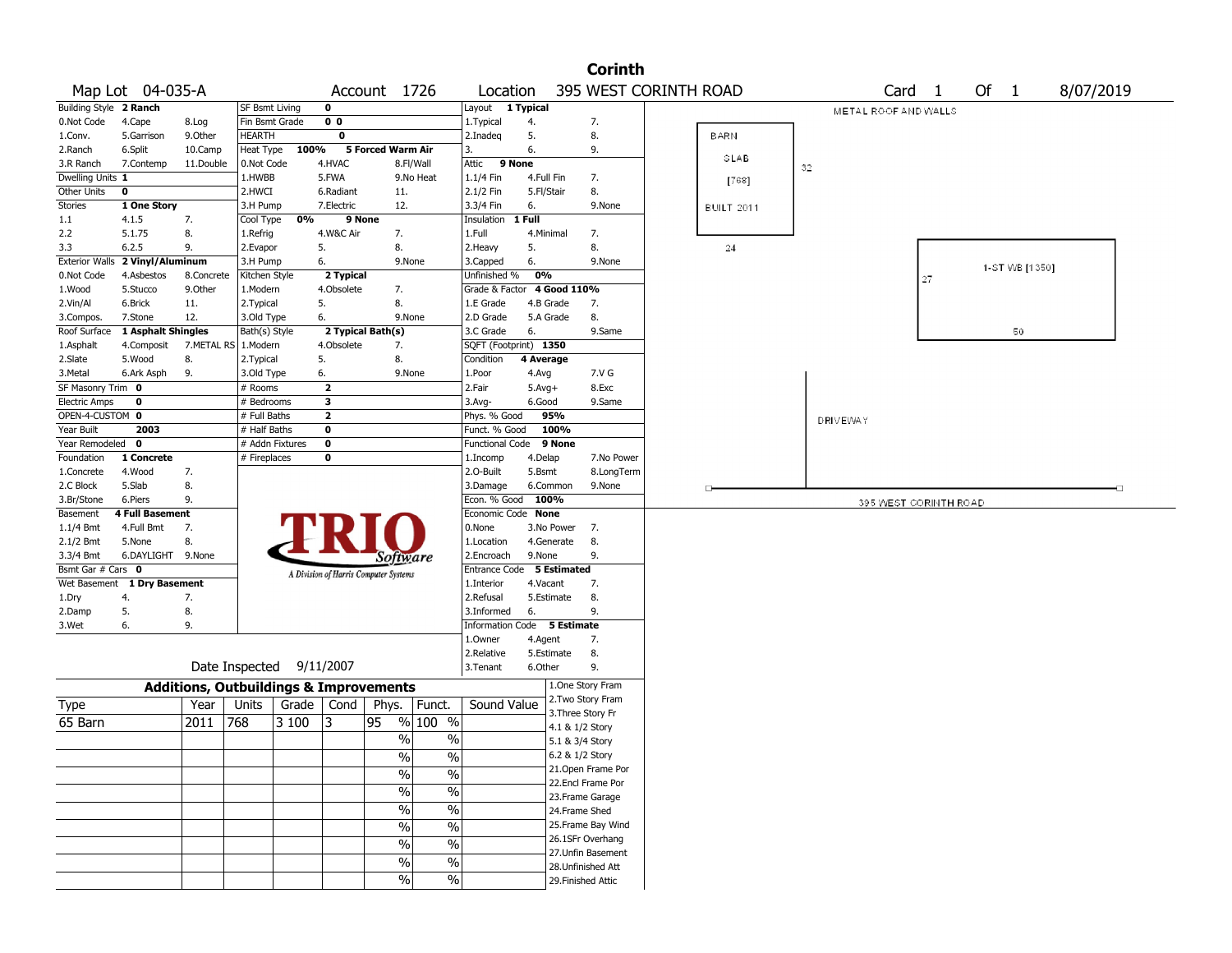|                   | Map Lot 10-019           | Account 378 | Location                                        |                         | O'ROAK ROAD N/F OFF |                                          |             |                              | Card <sub>1</sub>    | Of $1$        |                                 | 8/07/2019                              |
|-------------------|--------------------------|-------------|-------------------------------------------------|-------------------------|---------------------|------------------------------------------|-------------|------------------------------|----------------------|---------------|---------------------------------|----------------------------------------|
|                   | VALLEY, ANTHONY F.       |             |                                                 | <b>Property Data</b>    |                     |                                          |             | <b>Assessment Record</b>     |                      |               |                                 |                                        |
|                   |                          |             | Neighborhood 3 Neighborhood C                   |                         |                     | Year                                     | Land        |                              | <b>Buildings</b>     |               | Exempt                          | <b>Total</b>                           |
|                   | 46 PINE VALLY WAY        |             |                                                 |                         |                     | 2006                                     |             | 5,460                        |                      | 0             | 0                               | 5,460                                  |
|                   |                          |             | Tree Growth Year                                | $\mathbf 0$             |                     | 2007                                     |             | 5,460                        |                      | $\bf{0}$      | 0                               | 5,460                                  |
| BREWER ME 04412   |                          |             | <b>FIRST MORTGAGE</b>                           |                         | $\mathbf 0$         |                                          |             |                              |                      |               |                                 |                                        |
| B13168P12         |                          |             | SECOND MORTGAGE<br>Zone/Land Use 11 Residential |                         | $\mathbf 0$         | 2008                                     |             | 15,410                       |                      | $\pmb{0}$     | 0                               | 15,410                                 |
| Previous Owner    |                          |             |                                                 |                         |                     | 2009                                     |             | 15,410                       |                      | 0             | 0                               | 15,410                                 |
|                   | WOODHEAD, DAVID A.       |             | Secondary Zone                                  |                         |                     | 2010                                     |             | 15,410                       |                      | $\mathbf 0$   | 0                               | 15,410                                 |
| <b>PO BOX 225</b> |                          |             |                                                 |                         |                     | 2011                                     |             | 15,410                       |                      | $\pmb{0}$     | 0                               | 15,410                                 |
| HOLDEN ME 04429   |                          |             | Topography 9                                    |                         | 9                   | 2012                                     |             | 15,410                       |                      | $\mathbf 0$   | 0                               | 15,410                                 |
|                   | Sale Date: 5/03/2013     |             |                                                 |                         |                     |                                          |             |                              |                      | 0             |                                 |                                        |
|                   |                          |             | 1.Level<br>2.Rolling                            | 4.Below St<br>5.Low     | 7.<br>8.            | 2013                                     |             | 15,410                       |                      |               | 0                               | 15,410                                 |
|                   |                          |             | 3.Above St                                      | 6.Swampy                | 9.                  | 2014                                     |             | 15,410                       |                      | 0             | 0                               | 15,410                                 |
|                   |                          |             | Utilities 9 None                                |                         | 9 None              | 2015                                     |             | 15,410                       |                      | $\pmb{0}$     | 0                               | 15,410                                 |
|                   |                          |             |                                                 |                         |                     | 2016                                     |             | 13,420                       |                      | $\pmb{0}$     | 0                               | 13,420                                 |
|                   |                          |             | 1.Public<br>2. Water                            | 4.Dr Well<br>5.Dug Well | 7.Cesspool<br>8.    | 2017                                     |             | 13,420                       |                      | $\mathbf 0$   | 0                               | 13,420                                 |
|                   |                          |             | 3.Sewer                                         | 6.Septic                | 9.None              | 2018                                     |             |                              |                      | $\mathbf 0$   | 0                               | 13,420                                 |
|                   |                          |             | 9 None<br><b>Street</b>                         |                         |                     |                                          |             | 13,420                       |                      |               |                                 |                                        |
|                   |                          |             |                                                 |                         |                     | 2019                                     |             | 13,420                       |                      | 0             | 0                               | 13,420                                 |
|                   |                          |             | 1.Paved<br>2.Semi Imp                           | 4.R/W<br>5.             | 7.<br>8.            |                                          |             |                              | <b>Land Data</b>     |               |                                 |                                        |
|                   |                          |             | 3.Gravel                                        | 6.                      | 9.None              | <b>Front Foot</b>                        | <b>Type</b> | <b>Effective</b><br>Frontage | <b>Depth</b>         | <b>Factor</b> | <b>Influence</b><br>Code        | <b>Influence</b>                       |
|                   |                          |             | STATUS TG-F&O                                   |                         | $\mathbf 0$         | 11.Regular Lot                           |             |                              |                      |               | %                               | <b>Codes</b><br>1.Unimproved           |
|                   | Inspection Witnessed By: |             |                                                 |                         | $\mathbf 0$         | 12.Delta Triangle<br>13. Nabla Triangle  |             |                              |                      |               | $\frac{9}{6}$<br>%              | 2. Excess Frtg                         |
|                   |                          |             |                                                 | <b>Sale Data</b>        |                     | 14. Rear Land                            |             |                              |                      |               | %                               | 3. Topography<br>4.Size/Shape          |
| X                 |                          | Date        | Sale Date                                       |                         | 5/03/2013           | 15. Miscellaneous                        |             |                              |                      |               | %                               | 5.Access                               |
| No./Date          | Description              | Date Insp.  | Price<br>Sale Type                              | 1 Land Only             | 4,000               |                                          |             |                              |                      |               | %<br>%                          | 6.Open Space<br>7.Restricted           |
|                   |                          |             | 1.Land                                          | 4. Mobile               | 7.                  | <b>Square Foot</b>                       |             |                              | <b>Square Feet</b>   |               |                                 | 8.Environmt                            |
|                   |                          |             | 2.L & B                                         | 5.Other                 | 8.                  | 16.Regular Lot                           |             |                              |                      |               | $\frac{9}{6}$                   | 9. Fractional<br><b>Acres</b>          |
|                   |                          |             | 3.Building                                      | 6.                      | 9.                  | 17.Secondary Lot<br>18. Excess Land      |             |                              |                      |               | $\frac{9}{6}$<br>$\frac{9}{6}$  | 30. Rear Land 51+                      |
|                   |                          |             | Financing                                       | 1 Conventional          |                     | 19.Sound Value                           |             |                              |                      |               | $\frac{9}{6}$                   | 31.Tillable                            |
| Notes:            |                          |             | 1.Convent                                       | 4.Seller                | 7.<br>8.            | 20.Miscellaneous                         |             |                              |                      |               | $\frac{9}{6}$<br>$\frac{9}{6}$  | 32.Pasture<br>33.Open Space            |
|                   |                          |             | 2.FHA/VA<br>3.Assumed                           | 5.Private<br>6.Cash     | 9.Unknown           |                                          |             |                              |                      |               | $\frac{9}{6}$                   | 34.Softwood (F&O)                      |
|                   |                          |             | Validity                                        | 1 Arms Length Sale      |                     | <b>Fract. Acre</b>                       |             | <b>Acreage/Sites</b>         |                      |               |                                 | 35. Mixed Wood (F&                     |
|                   |                          |             | 1.Valid                                         | 4.Split                 | 7.Renovate          | 21.Improved (Frac                        | 23          |                              | 1.00                 | 100           | %<br>0                          | 36.Hardwood (F&O)<br>37.Softwood (TG)  |
|                   |                          |             | 2.Related                                       | 5.Partial               | 8.Other             | 22.Unimproved (Fr<br>23. No Road Lot (F  | 28          |                              | 13.00                | 100           | $\overline{0}$<br>$\frac{9}{6}$ | 38. Mixed Wood (TG                     |
|                   |                          |             | 3.Distress                                      | 6.Exempt                | 9.                  | <b>Acres</b>                             |             |                              |                      |               | $\frac{9}{6}$<br>$\frac{9}{6}$  | 39.Hardwood (TG)                       |
|                   |                          |             | Verified                                        | 1 Buyer                 |                     | 24.Commercial                            |             |                              |                      |               | $\frac{9}{6}$                   | 40. Wasteland                          |
|                   |                          |             | 1.Buyer                                         | 4.Agent                 | 7.Family            | 25.                                      |             |                              |                      |               | $\frac{9}{6}$                   | 41. Multiple MO HO                     |
|                   |                          |             | 2.Seller                                        | 5.Pub Rec               | 8.0ther             | 26.                                      |             |                              |                      |               | %                               | 42. Multiple Home<br>43.TG SINGLE LANE |
|                   |                          |             | 3.Lender                                        | 6.MLS                   | 9.                  | 27. Rear Land 1-10                       |             |                              |                      |               |                                 | 44.Lot Improvemen                      |
| <b>Corinth</b>    |                          |             |                                                 |                         |                     | 28. Rear Land 11-2<br>29. Rear Land 26-5 |             |                              | <b>Total Acreage</b> | 14.00         |                                 | 45. Miscellaneous                      |
|                   |                          |             |                                                 |                         |                     |                                          |             |                              |                      |               |                                 | 46.Sound Value                         |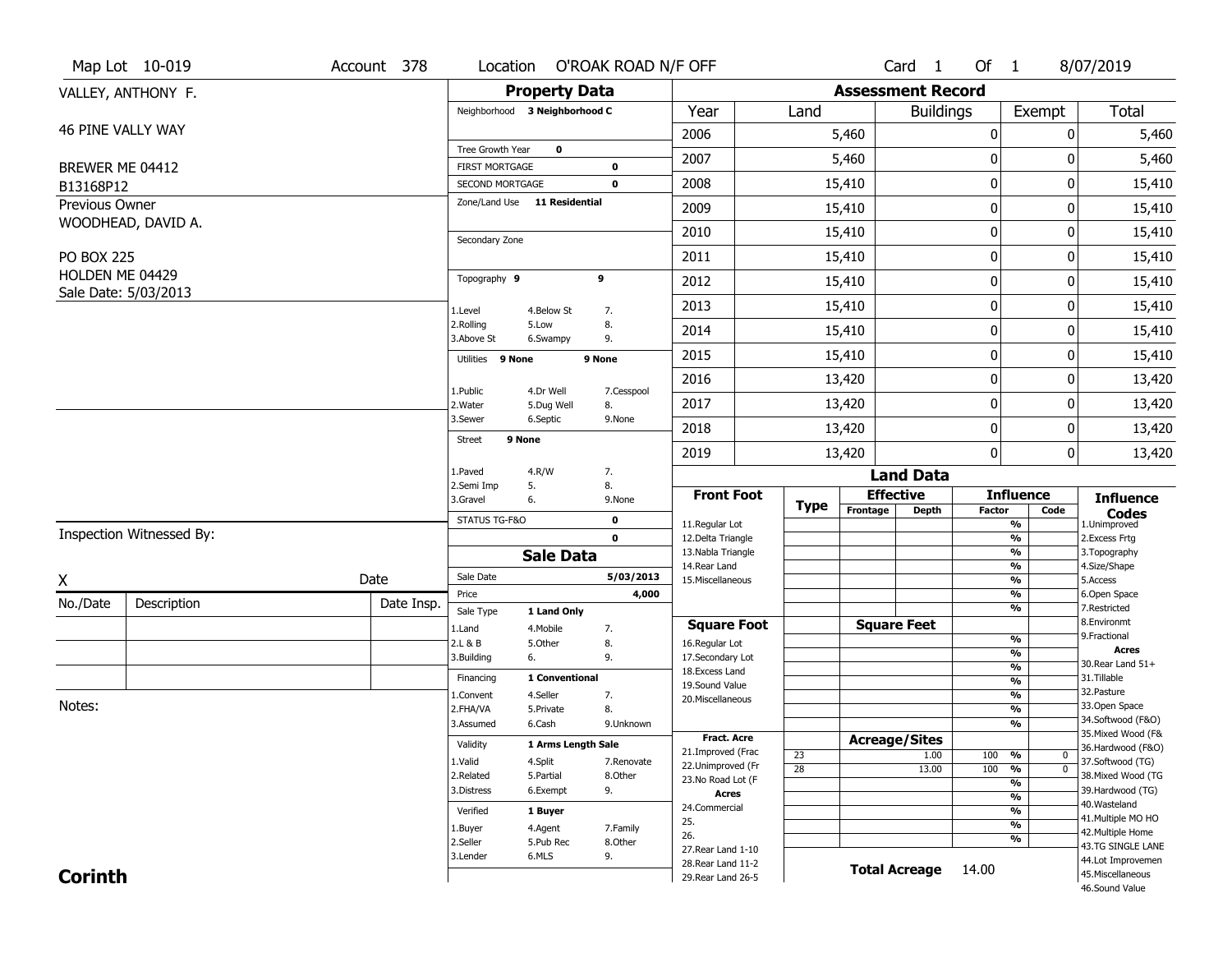|                       |                            |                                                   |                 |           |                |                                       |                          |                        |             |                 | <b>Corinth</b>     |                     |        |        |           |
|-----------------------|----------------------------|---------------------------------------------------|-----------------|-----------|----------------|---------------------------------------|--------------------------|------------------------|-------------|-----------------|--------------------|---------------------|--------|--------|-----------|
|                       | Map Lot 10-019             |                                                   |                 |           |                | Account 378                           |                          | Location               |             |                 |                    | O'ROAK ROAD N/F OFF | Card 1 | Of $1$ | 8/07/2019 |
|                       | Building Style 0 Not Coded |                                                   | SF Bsmt Living  |           | 0              |                                       |                          | Layout 0               |             |                 |                    |                     |        |        |           |
| 0.Not Code            | 4.Cape                     | 8.Log                                             | Fin Bsmt Grade  |           | 0 <sub>0</sub> |                                       |                          | 1. Typical             | 4.          |                 | 7.                 |                     |        |        |           |
| 1.Conv.               | 5.Garrison                 | 9.Other                                           | HEARTH          |           | 0              |                                       |                          | 2.Inadeg               | 5.          |                 | 8.                 |                     |        |        |           |
| 2.Ranch               | 6.Split                    | 10.Camp                                           | Heat Type       | 100%      |                | <b>0 Not Coded</b>                    |                          | 3.                     | 6.          |                 | 9.                 |                     |        |        |           |
| 3.R Ranch             | 7.Contemp                  | 11.Double                                         | 0.Not Code      |           | 4.HVAC         | 8.Fl/Wall                             |                          | $\bullet$<br>Attic     |             |                 |                    |                     |        |        |           |
| Dwelling Units 0      |                            |                                                   | 1.HWBB          |           | 5.FWA          |                                       | 9.No Heat                | 1.1/4 Fin              | 4.Full Fin  |                 | 7.                 |                     |        |        |           |
| Other Units           | 0                          |                                                   | 2.HWCI          |           | 6.Radiant      | 11.                                   |                          | 2.1/2 Fin              | 5.Fl/Stair  |                 | 8.                 |                     |        |        |           |
| Stories               | 0                          |                                                   | 3.H Pump        |           | 7.Electric     | 12.                                   |                          | 3.3/4 Fin              | 6.          |                 | 9.None             |                     |        |        |           |
| 1.1                   | 4.1.5                      | 7.                                                | Cool Type       | 0%        | 9 None         |                                       |                          | Insulation 0           |             |                 |                    |                     |        |        |           |
| 2.2                   | 5.1.75                     | 8.                                                | 1.Refrig        |           | 4.W&C Air      | 7.                                    |                          | 1.Full                 | 4.Minimal   |                 | 7.                 |                     |        |        |           |
| 3.3                   | 6.2.5                      | 9.                                                | 2.Evapor        | 5.        |                | 8.                                    |                          | 2.Heavy                | 5.          |                 | 8.                 |                     |        |        |           |
| <b>Exterior Walls</b> | 0 Not Coded                |                                                   | 3.H Pump        | 6.        |                | 9.None                                |                          | 3.Capped               | 6.          |                 | 9.None             |                     |        |        |           |
| 0.Not Code            | 4.Asbestos                 | 8.Concrete                                        | Kitchen Style   |           | $\bf o$        |                                       |                          | Unfinished %           | 0%          |                 |                    |                     |        |        |           |
| 1.Wood                | 5.Stucco                   | 9.0ther                                           | 1.Modern        |           | 4.Obsolete     | 7.                                    |                          | Grade & Factor         | 00%         |                 |                    |                     |        |        |           |
| 2.Vin/Al              | 6.Brick                    | 11.                                               | 2. Typical      | 5.        |                | 8.                                    |                          | 1.E Grade              |             | 4.B Grade       | 7.                 |                     |        |        |           |
| 3.Compos.             | 7.Stone                    | 12.                                               | 3.Old Type      | 6.        |                | 9.None                                |                          | 2.D Grade              |             | 5.A Grade       | 8.                 |                     |        |        |           |
| Roof Surface          | $\mathbf 0$                |                                                   | Bath(s) Style   |           | 0              |                                       |                          | 3.C Grade              | 6.          |                 | 9.Same             |                     |        |        |           |
| 1.Asphalt             | 4.Composit                 | 7.METAL RS                                        | 1.Modern        |           | 4.Obsolete     | 7.                                    |                          | SQFT (Footprint) 0     |             |                 |                    |                     |        |        |           |
| 2.Slate               | 5.Wood                     | 8.                                                | 2. Typical      | 5.        |                | 8.                                    |                          | Condition              | $\mathbf 0$ |                 |                    |                     |        |        |           |
| 3.Metal               | 6.Ark Asph                 | 9.                                                | 3.Old Type      | 6.        |                | 9.None                                |                          | 1.Poor                 | 4.Avg       |                 | 7.V G              |                     |        |        |           |
| SF Masonry Trim 0     |                            |                                                   | # Rooms         |           | 0              |                                       |                          | 2.Fair                 | $5.Avg+$    |                 | 8.Exc              |                     |        |        |           |
| <b>Electric Amps</b>  | 0                          |                                                   | # Bedrooms      |           | 0              |                                       |                          | 3.Avg-                 | 6.Good      |                 | 9.Same             |                     |        |        |           |
| OPEN-4-CUSTOM 0       |                            |                                                   | # Full Baths    |           | 0              |                                       |                          | Phys. % Good           |             | 0%              |                    |                     |        |        |           |
| Year Built            | 0                          |                                                   | # Half Baths    |           | 0              |                                       |                          | Funct. % Good          |             | 100%            |                    |                     |        |        |           |
| Year Remodeled 0      |                            |                                                   | # Addn Fixtures |           | 0              |                                       |                          | <b>Functional Code</b> |             | 9 None          |                    |                     |        |        |           |
| Foundation            | 0                          |                                                   | # Fireplaces    |           | 0              |                                       |                          | 1.Incomp               | 4.Delap     |                 | 7.No Power         |                     |        |        |           |
| 1.Concrete            | 4.Wood                     | 7.                                                |                 |           |                |                                       |                          | 2.O-Built              | 5.Bsmt      |                 | 8.LongTerm         |                     |        |        |           |
| 2.C Block             | 5.Slab                     | 8.                                                |                 |           |                |                                       |                          | 3.Damage               |             | 6.Common        | 9.None             |                     |        |        |           |
| 3.Br/Stone            | 6.Piers                    | 9.                                                |                 |           |                |                                       |                          | Econ. % Good 100%      |             |                 |                    |                     |        |        |           |
| Basement              | 0                          |                                                   |                 |           |                |                                       |                          | Economic Code None     |             |                 |                    |                     |        |        |           |
| $1.1/4$ Bmt           | 4.Full Bmt                 | 7.                                                |                 |           |                |                                       |                          | 0.None                 |             | 3.No Power      | 7.                 |                     |        |        |           |
| $2.1/2$ Bmt           | 5.None                     | 8.                                                |                 |           |                |                                       |                          | 1.Location             |             | 4.Generate      | 8.                 |                     |        |        |           |
| 3.3/4 Bmt             | 6.DAYLIGHT 9.None          |                                                   |                 |           |                | Software                              |                          | 2.Encroach             | 9.None      |                 | 9.                 |                     |        |        |           |
| Bsmt Gar # Cars 0     |                            |                                                   |                 |           |                | A Division of Harris Computer Systems |                          | Entrance Code 0        |             |                 |                    |                     |        |        |           |
| Wet Basement 0        |                            |                                                   |                 |           |                |                                       |                          | 1.Interior             | 4.Vacant    |                 | 7.                 |                     |        |        |           |
| 1.Dry                 | 4.                         | 7.                                                |                 |           |                |                                       |                          | 2.Refusal              |             | 5.Estimate      | 8.                 |                     |        |        |           |
| 2.Damp                | 5.                         | 8.                                                |                 |           |                |                                       |                          | 3.Informed             | 6.          |                 | 9.                 |                     |        |        |           |
| 3.Wet                 | 6.                         | 9.                                                |                 |           |                |                                       |                          | Information Code 0     |             |                 |                    |                     |        |        |           |
|                       |                            |                                                   |                 |           |                |                                       |                          | 1.0wner                | 4.Agent     |                 | 7.                 |                     |        |        |           |
|                       |                            |                                                   |                 |           |                |                                       |                          | 2.Relative             |             | 5.Estimate      | 8.                 |                     |        |        |           |
|                       |                            |                                                   | Date Inspected  |           |                |                                       |                          | 3.Tenant               | 6.Other     |                 | 9.                 |                     |        |        |           |
|                       |                            | <b>Additions, Outbuildings &amp; Improvements</b> |                 |           |                |                                       |                          |                        |             |                 | 1.One Story Fram   |                     |        |        |           |
| Type                  |                            | Year                                              | Units           | Grade $ $ | Cond           | Phys.                                 | Funct.                   | Sound Value            |             |                 | 2. Two Story Fram  |                     |        |        |           |
|                       |                            |                                                   |                 |           |                | $\%$                                  | $\%$                     |                        |             |                 | 3. Three Story Fr  |                     |        |        |           |
|                       |                            |                                                   |                 |           |                |                                       |                          |                        |             | 4.1 & 1/2 Story |                    |                     |        |        |           |
|                       |                            |                                                   |                 |           |                | $\%$                                  | $\%$                     |                        |             | 5.1 & 3/4 Story |                    |                     |        |        |           |
|                       |                            |                                                   |                 |           |                | $\%$                                  | $\%$                     |                        |             | 6.2 & 1/2 Story |                    |                     |        |        |           |
|                       |                            |                                                   |                 |           |                | $\%$                                  | $\frac{0}{0}$            |                        |             |                 | 21. Open Frame Por |                     |        |        |           |
|                       |                            |                                                   |                 |           |                | $\frac{9}{6}$                         | $\%$                     |                        |             |                 | 22.Encl Frame Por  |                     |        |        |           |
|                       |                            |                                                   |                 |           |                |                                       |                          |                        |             |                 | 23. Frame Garage   |                     |        |        |           |
|                       |                            |                                                   |                 |           |                | $\frac{9}{6}$                         | $\overline{\frac{0}{0}}$ |                        |             | 24.Frame Shed   |                    |                     |        |        |           |
|                       |                            |                                                   |                 |           |                | $\sqrt{20}$                           | $\overline{\frac{0}{0}}$ |                        |             |                 | 25. Frame Bay Wind |                     |        |        |           |
|                       |                            |                                                   |                 |           |                | $\frac{9}{6}$                         | $\overline{\frac{0}{0}}$ |                        |             |                 | 26.1SFr Overhang   |                     |        |        |           |
|                       |                            |                                                   |                 |           |                | $\sqrt{20}$                           | $\%$                     |                        |             |                 | 27.Unfin Basement  |                     |        |        |           |
|                       |                            |                                                   |                 |           |                |                                       |                          |                        |             |                 | 28. Unfinished Att |                     |        |        |           |
|                       |                            |                                                   |                 |           |                | $\sqrt{96}$                           | $\%$                     |                        |             |                 | 29. Finished Attic |                     |        |        |           |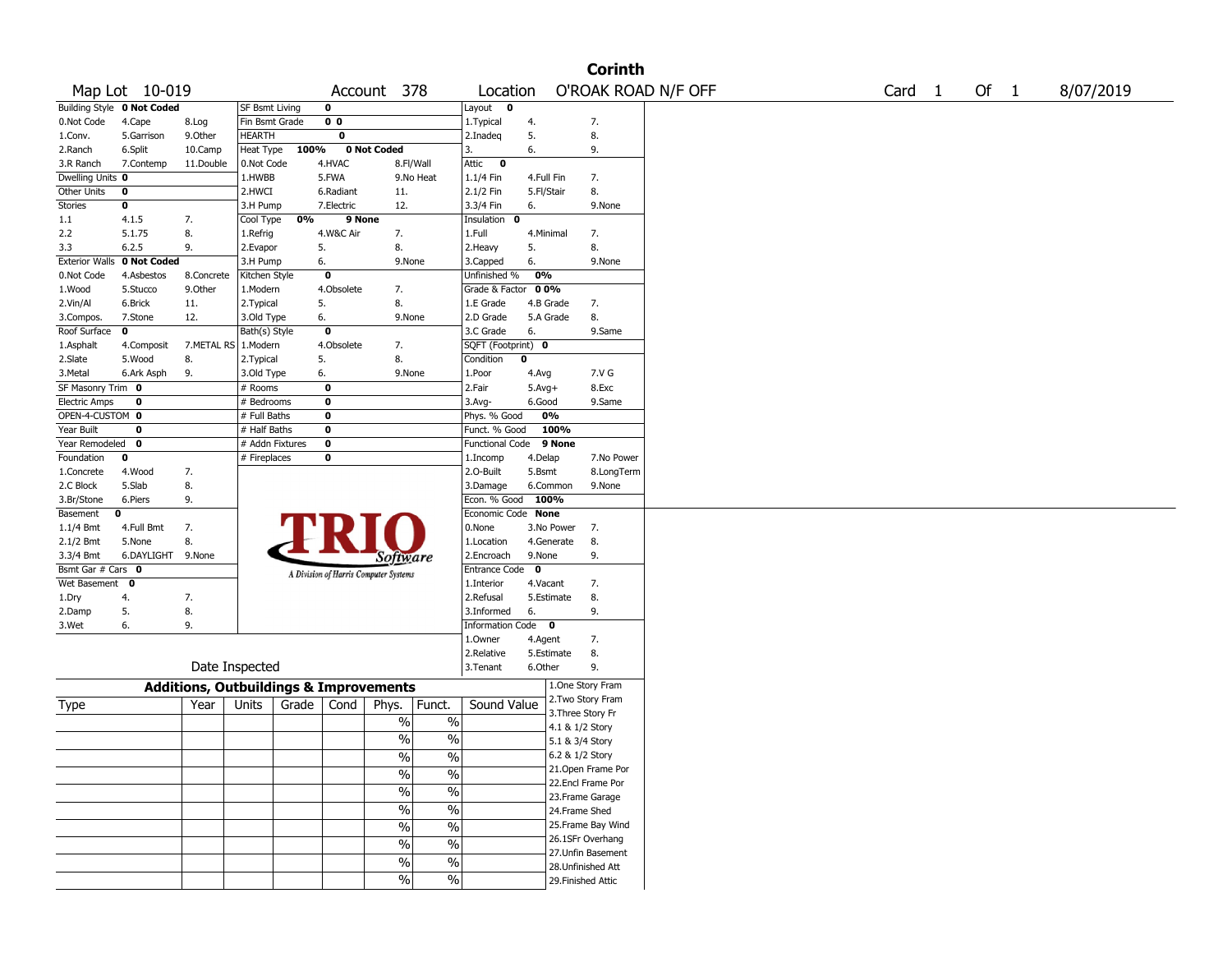|                                    | Map Lot 10-016           | Account 923 | Location                                        |                      | MAIN STREET N/F OFF        |                                          |             |        |                      | Card <sub>1</sub>        | Of $1$        |                                | 8/07/2019                               |
|------------------------------------|--------------------------|-------------|-------------------------------------------------|----------------------|----------------------------|------------------------------------------|-------------|--------|----------------------|--------------------------|---------------|--------------------------------|-----------------------------------------|
|                                    | VALLEY, ANTHONY F.       |             |                                                 | <b>Property Data</b> |                            |                                          |             |        |                      | <b>Assessment Record</b> |               |                                |                                         |
|                                    |                          |             | Neighborhood 3 Neighborhood C                   |                      |                            | Year                                     | Land        |        |                      | <b>Buildings</b>         |               | Exempt                         | <b>Total</b>                            |
|                                    | 46 PINE VALLEY WAY       |             |                                                 |                      |                            | 2006                                     |             | 19,930 |                      |                          | 0             | 0                              | 19,930                                  |
|                                    |                          |             | Tree Growth Year                                | $\mathbf 0$          |                            | 2007                                     |             | 19,930 |                      |                          | 0             | 0                              | 19,930                                  |
| BREWER ME 04412                    |                          |             | <b>FIRST MORTGAGE</b>                           |                      | $\mathbf 0$                |                                          |             |        |                      |                          | 0             | 0                              |                                         |
| B12831P344                         |                          |             | SECOND MORTGAGE<br>Zone/Land Use 11 Residential |                      | $\mathbf 0$                | 2008                                     |             | 31,430 |                      |                          |               |                                | 31,430                                  |
| Previous Owner<br>YVON, RICHARD A. |                          |             |                                                 |                      |                            | 2009                                     |             | 31,430 |                      |                          | 0             | $\Omega$                       | 31,430                                  |
|                                    | YVON, MARYANNE M.        |             | Secondary Zone                                  |                      |                            | 2010                                     |             | 31,430 |                      |                          | 0             | 0                              | 31,430                                  |
|                                    |                          |             |                                                 |                      |                            | 2011                                     |             | 31,430 |                      |                          | 0             | 0                              | 31,430                                  |
|                                    | BRADFORD ME 04410        |             | Topography 9                                    |                      | 9                          | 2012                                     |             | 31,430 |                      |                          | $\mathbf{0}$  | 0                              | 31,430                                  |
|                                    | Sale Date: 5/30/2012     |             |                                                 |                      |                            | 2013                                     |             | 31,430 |                      |                          | 64,720        | 0                              | 96,150                                  |
|                                    |                          |             | 1.Level<br>2.Rolling                            | 4.Below St<br>5.Low  | 7.<br>8.                   | 2014                                     |             | 31,430 |                      |                          | 64,720        | 0                              | 96,150                                  |
|                                    |                          |             | 3.Above St                                      | 6.Swampy             | 9.                         |                                          |             |        |                      |                          |               |                                |                                         |
|                                    |                          |             | Utilities 9 None                                |                      | 9 None                     | 2015                                     |             | 41,110 |                      |                          | 68,670        | 0                              | 109,780                                 |
|                                    |                          |             | 1.Public                                        | 4.Dr Well            | 7.Cesspool                 | 2016                                     |             | 41,110 |                      |                          | 72,490        | 0                              | 113,600                                 |
|                                    |                          |             | 2. Water                                        | 5.Dug Well           | 8.                         | 2017                                     |             | 41,110 |                      |                          | 72,490        | 0                              | 113,600                                 |
|                                    |                          |             | 3.Sewer                                         | 6.Septic             | 9.None                     | 2018                                     |             | 41,110 |                      |                          | 72,490        | 0                              | 113,600                                 |
|                                    |                          |             | 9 None<br><b>Street</b>                         |                      |                            | 2019                                     |             | 41,110 |                      |                          | 72,490        | 0                              | 113,600                                 |
|                                    |                          |             | 1.Paved                                         | 4.R/W                | 7.                         |                                          |             |        |                      | <b>Land Data</b>         |               |                                |                                         |
|                                    |                          |             | 2.Semi Imp<br>5.                                |                      | 8.                         | <b>Front Foot</b>                        |             |        | <b>Effective</b>     |                          |               | <b>Influence</b>               |                                         |
|                                    |                          |             | 3.Gravel<br>6.                                  |                      | 9.None                     |                                          | <b>Type</b> |        | Frontage             | <b>Depth</b>             | <b>Factor</b> | Code                           | <b>Influence</b><br><b>Codes</b>        |
|                                    | Inspection Witnessed By: |             | STATUS TG-F&O                                   |                      | $\mathbf 0$<br>$\mathbf 0$ | 11.Regular Lot<br>12.Delta Triangle      |             |        |                      |                          |               | %<br>$\frac{9}{6}$             | 1.Unimproved<br>2. Excess Frtg          |
|                                    |                          |             |                                                 | <b>Sale Data</b>     |                            | 13. Nabla Triangle                       |             |        |                      |                          |               | %                              | 3. Topography                           |
| X                                  |                          | Date        | Sale Date                                       |                      | 5/30/2012                  | 14. Rear Land<br>15. Miscellaneous       |             |        |                      |                          |               | %<br>$\frac{9}{6}$             | 4.Size/Shape<br>5.Access                |
|                                    |                          |             | Price                                           |                      | 50,000                     |                                          |             |        |                      |                          |               | %                              | 6.Open Space                            |
| No./Date                           | Description              | Date Insp.  | Sale Type                                       | 1 Land Only          |                            |                                          |             |        |                      |                          |               | %                              | 7.Restricted<br>8.Environmt             |
|                                    |                          |             | 1.Land                                          | 4. Mobile            | 7.                         | <b>Square Foot</b>                       |             |        | <b>Square Feet</b>   |                          |               | $\frac{9}{6}$                  | 9. Fractional                           |
|                                    |                          |             | 2.L & B<br>3.Building                           | 5.Other<br>6.        | 8.<br>9.                   | 16.Regular Lot<br>17.Secondary Lot       |             |        |                      |                          |               | $\frac{9}{6}$                  | <b>Acres</b>                            |
|                                    |                          |             | Financing                                       | 1 Conventional       |                            | 18. Excess Land                          |             |        |                      |                          |               | $\frac{9}{6}$<br>$\frac{9}{6}$ | 30. Rear Land 51+<br>31.Tillable        |
|                                    |                          |             | 1.Convent                                       | 4.Seller             | 7.                         | 19.Sound Value<br>20.Miscellaneous       |             |        |                      |                          |               | $\frac{9}{6}$                  | 32.Pasture                              |
| Notes:                             |                          |             | 2.FHA/VA                                        | 5.Private            | 8.                         |                                          |             |        |                      |                          |               | $\frac{9}{6}$                  | 33.Open Space                           |
|                                    |                          |             | 3.Assumed                                       | 6.Cash               | 9.Unknown                  |                                          |             |        |                      |                          |               | $\frac{9}{6}$                  | 34.Softwood (F&O)<br>35. Mixed Wood (F& |
|                                    |                          |             | Validity                                        | 1 Arms Length Sale   |                            | <b>Fract. Acre</b><br>21.Improved (Frac  |             |        | <b>Acreage/Sites</b> |                          |               |                                | 36.Hardwood (F&O)                       |
|                                    |                          |             | 1.Valid                                         | 4.Split              | 7.Renovate                 | 22.Unimproved (Fr                        | 21<br>30    |        |                      | 1.00<br>86.30            | 100<br>100    | %<br>0<br>$\overline{0}$<br>%  | 37.Softwood (TG)                        |
|                                    |                          |             | 2.Related                                       | 5.Partial            | 8.Other                    | 23. No Road Lot (F                       | 40          |        |                      | 7.00                     | 100           | $\frac{9}{6}$<br>$\mathbf 0$   | 38. Mixed Wood (TG                      |
|                                    |                          |             | 3.Distress                                      | 6.Exempt             | 9.                         | <b>Acres</b>                             |             |        |                      |                          |               | $\frac{9}{6}$                  | 39.Hardwood (TG)                        |
|                                    |                          |             | Verified                                        | 1 Buyer              |                            | 24.Commercial                            |             |        |                      |                          |               | $\frac{9}{6}$                  | 40. Wasteland<br>41. Multiple MO HO     |
|                                    |                          |             | 1.Buyer                                         | 4.Agent              | 7.Family                   | 25.<br>26.                               |             |        |                      |                          |               | $\frac{9}{6}$                  | 42. Multiple Home                       |
|                                    |                          |             | 2.Seller                                        | 5.Pub Rec            | 8.0ther                    |                                          |             |        |                      |                          |               | $\frac{9}{6}$                  | 43.TG SINGLE LANE                       |
|                                    |                          |             |                                                 |                      |                            |                                          |             |        |                      |                          |               |                                |                                         |
| <b>Corinth</b>                     |                          |             | 3.Lender                                        | 6.MLS                | 9.                         | 27. Rear Land 1-10<br>28. Rear Land 11-2 |             |        | <b>Total Acreage</b> |                          | 94.30         |                                | 44.Lot Improvemen<br>45. Miscellaneous  |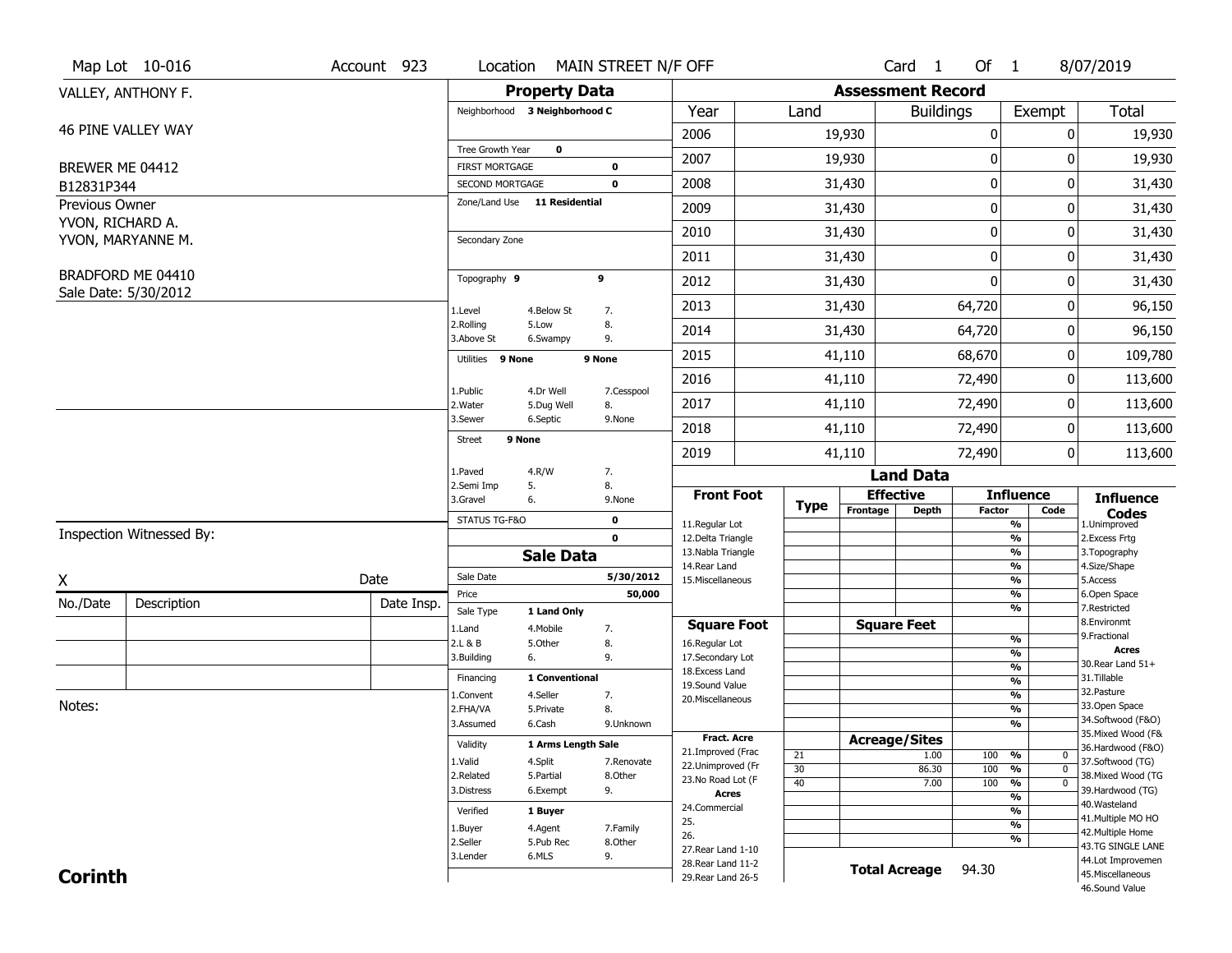|                             |                   |                                                   |                 |       |                                       |                   |                          |                      |              | <b>Corinth</b>      |  |                  |    |                   |      |                |           |    |  |
|-----------------------------|-------------------|---------------------------------------------------|-----------------|-------|---------------------------------------|-------------------|--------------------------|----------------------|--------------|---------------------|--|------------------|----|-------------------|------|----------------|-----------|----|--|
|                             | Map Lot 10-016    |                                                   |                 |       |                                       | Account 923       |                          | Location             |              | MAIN STREET N/F OFF |  |                  |    | Card <sub>1</sub> | Of   | $\overline{1}$ | 8/07/2019 |    |  |
| Building Style 10 Camp      |                   |                                                   | SF Bsmt Living  |       | 0                                     |                   |                          | Layout 1 Typical     |              |                     |  | SHED 6X8         |    |                   |      |                |           |    |  |
| 0.Not Code                  | 4.Cape            | 8.Log                                             | Fin Bsmt Grade  |       | 0 <sub>0</sub>                        |                   |                          | 1. Typical           | 4.           | 7.                  |  |                  |    |                   |      |                | PRIVEY    |    |  |
| 1.Conv.                     | 5.Garrison        | 9.0ther                                           | <b>HEARTH</b>   |       | $\overline{\mathbf{0}}$               |                   |                          | 2.Inadeq             | 5.           | 8.                  |  |                  |    |                   |      |                |           |    |  |
| 2.Ranch                     | 6.Split           | 10.Camp                                           | Heat Type       | 100%  |                                       | 8 Floor/Wall Unit |                          | 3.                   | 6.           | 9.                  |  |                  |    |                   |      |                |           |    |  |
| 3.R Ranch                   | 7.Contemp         | 11.Double                                         | 0.Not Code      |       | 4.HVAC                                |                   | 8.Fl/Wall                | Attic                | 9 None       |                     |  |                  |    |                   |      |                |           |    |  |
| Dwelling Units 1            |                   |                                                   | 1.HWBB          |       | 5.FWA                                 |                   | 9.No Heat                | 1.1/4 Fin            | 4.Full Fin   | 7.                  |  |                  |    |                   |      |                |           |    |  |
| Other Units                 | $\mathbf 0$       |                                                   | 2.HWCI          |       | 6.Radiant                             | 11.               |                          | 2.1/2 Fin            | 5.Fl/Stair   | 8.                  |  |                  |    |                   |      |                |           |    |  |
| Stories                     | 4 One & 1/2 Story |                                                   | 3.H Pump        |       | 7.Electric                            | 12.               |                          | 3.3/4 Fin            | 6.           | 9.None              |  |                  |    |                   |      |                |           |    |  |
| 1.1                         | 4.1.5             | 7.                                                | Cool Type       | 0%    | 9 None                                |                   |                          | Insulation           | 1 Full       |                     |  |                  |    |                   |      |                |           |    |  |
| 2.2                         | 5.1.75            | 8.                                                | 1.Refrig        |       | 4.W&C Air                             | 7.                |                          | 1.Full               | 4.Minimal    | 7.                  |  | 1-ST CAMP        |    |                   |      |                |           |    |  |
| 3.3                         | 6.2.5             | 9.                                                | 2.Evapor        |       | 5.                                    | 8.                |                          | 2.Heavy              | 5.           | 8.                  |  |                  |    |                   |      |                |           |    |  |
| <b>Exterior Walls</b>       | 2 Vinyl/Aluminum  |                                                   | 3.H Pump        |       | 6.                                    |                   | 9.None                   | 3.Capped             | 6.           | 9.None              |  | SLAB N/POWER     |    |                   |      |                |           |    |  |
| 0.Not Code                  | 4.Asbestos        | 8.Concrete                                        | Kitchen Style   |       | 1 Modern                              |                   |                          | Unfinished %         | 0%           |                     |  |                  | 25 |                   |      |                |           |    |  |
| 1.Wood                      | 5.Stucco          | 9.0ther                                           | 1.Modern        |       | 4.Obsolete                            | 7.                |                          | Grade & Factor       |              | 4 Good 105%         |  | (750)            |    |                   |      |                |           |    |  |
| 2.Vin/Al                    | 6.Brick           | 11.                                               | 2. Typical      |       | 5.                                    | 8.                |                          | 1.E Grade            | 4.B Grade    | 7.                  |  |                  |    |                   |      |                |           |    |  |
| 3.Compos.                   | 7.Stone           | 12.                                               | 3.Old Type      |       | 6.                                    |                   | 9.None                   | 2.D Grade            | 5.A Grade    | 8.                  |  |                  |    |                   |      |                |           |    |  |
| Roof Surface                | <b>7 METAL RS</b> |                                                   | Bath(s) Style   |       |                                       | 1 Modern Bath(s)  |                          | 3.C Grade            | 6.           | 9.Same              |  | 30               |    |                   |      |                |           |    |  |
| 1.Asphalt                   | 4.Composit        | 7.METAL RS                                        | 1.Modern        |       | 4.Obsolete                            | 7.                |                          | SQFT (Footprint) 750 |              |                     |  |                  |    |                   |      |                |           |    |  |
| 2.Slate                     | 5.Wood            | 8.                                                | 2. Typical      |       | 5.                                    | 8.                |                          | Condition            | 6 Good       |                     |  | 6<br>(180)<br>ФP |    |                   |      |                |           |    |  |
| 3.Metal                     | 6.Ark Asph        | 9.                                                | 3.Old Type      |       | 6.                                    |                   | 9.None                   | 1.Poor               | 4.Avg        | 7.V G               |  |                  |    |                   |      |                | GARAGE    |    |  |
| SF Masonry Trim 0           |                   |                                                   | # Rooms         |       | $\mathbf{1}$                          |                   |                          | 2.Fair               | $5.$ Avg $+$ | 8.Exc               |  |                  |    |                   |      |                |           |    |  |
| <b>Electric Amps</b>        | 0                 |                                                   | # Bedrooms      |       | $\overline{2}$                        |                   |                          | 3.Avg-               | 6.Good       | 9.Same              |  |                  |    |                   |      |                |           |    |  |
| OPEN-4-CUSTOM 0             |                   |                                                   | # Full Baths    |       | $\bf{0}$                              |                   |                          | Phys. % Good         |              | 96%                 |  |                  |    |                   |      |                | (270)     | 15 |  |
| Year Built                  | 2012              |                                                   | # Half Baths    |       | $\bf{0}$                              |                   |                          | Funct. % Good        |              | 95%                 |  |                  |    |                   |      |                |           |    |  |
| Year Remodeled              | $\mathbf 0$       |                                                   | # Addn Fixtures |       | $\bf{0}$                              |                   |                          | Functional Code      |              | 7 No Electricity    |  |                  |    |                   |      |                | 18        |    |  |
| Foundation                  | 1 Concrete        |                                                   | # Fireplaces    |       | 0                                     |                   |                          | 1.Incomp             | 4.Delap      | 7.No Power          |  |                  |    |                   |      |                |           |    |  |
| 1.Concrete                  | 4.Wood            | 7.                                                |                 |       |                                       |                   |                          | 2.O-Built            | 5.Bsmt       | 8.LongTerm          |  |                  |    |                   |      |                |           |    |  |
| 2.C Block                   | 5.Slab            | 8.                                                |                 |       |                                       |                   |                          | 3.Damage             |              | 6.Common<br>9.None  |  |                  |    |                   |      |                |           |    |  |
| 3.Br/Stone                  | 6.Piers           | 9.                                                |                 |       |                                       |                   |                          | Econ. % Good         | 100%         |                     |  |                  |    |                   | WELL |                |           |    |  |
| Basement                    | 9 No Basement     |                                                   |                 |       |                                       |                   |                          | Economic Code None   |              |                     |  |                  |    |                   |      |                |           |    |  |
| $1.1/4$ Bmt                 | 4.Full Bmt        | 7.                                                |                 |       |                                       |                   |                          | 0.None               |              | 3.No Power<br>7.    |  |                  |    |                   |      |                |           |    |  |
| 2.1/2 Bmt                   | 5.None            | 8.                                                |                 |       |                                       |                   |                          | 1.Location           |              | 8.<br>4.Generate    |  |                  |    |                   |      |                |           |    |  |
| 3.3/4 Bmt                   | 6.DAYLIGHT 9.None |                                                   |                 |       |                                       | Software          |                          | 2.Encroach           | 9.None       | 9.                  |  |                  |    |                   |      |                |           |    |  |
| Bsmt Gar $#$ Cars $\bullet$ |                   |                                                   |                 |       | A Division of Harris Computer Systems |                   |                          | Entrance Code        | $\mathbf 0$  |                     |  |                  |    |                   |      |                |           |    |  |
| Wet Basement                | 9 No Basement     |                                                   |                 |       |                                       |                   |                          | 1.Interior           | 4.Vacant     | 7.                  |  |                  |    |                   |      |                |           |    |  |
| 1.Dry                       | 4.                | 7.                                                |                 |       |                                       |                   |                          | 2.Refusal            |              | 8.<br>5.Estimate    |  |                  |    |                   |      |                |           |    |  |
| 2.Damp                      | 5.                | 8.                                                |                 |       |                                       |                   |                          | 3.Informed           | 6.           | 9.                  |  |                  |    |                   |      |                |           |    |  |
| 3.Wet                       | 6.                | 9.                                                |                 |       |                                       |                   |                          | Information Code 0   |              |                     |  |                  |    |                   |      |                |           |    |  |
|                             |                   |                                                   |                 |       |                                       |                   |                          | 1.0wner              | 4.Agent      | 7.                  |  |                  |    |                   |      |                |           |    |  |
|                             |                   |                                                   |                 |       |                                       |                   |                          | 2.Relative           |              | 8.<br>5.Estimate    |  |                  |    |                   |      |                |           |    |  |
|                             |                   |                                                   | Date Inspected  |       |                                       |                   |                          | 3.Tenant             | 6.Other      | 9.                  |  |                  |    |                   |      |                |           |    |  |
|                             |                   | <b>Additions, Outbuildings &amp; Improvements</b> |                 |       |                                       |                   |                          |                      |              | 1.One Story Fram    |  |                  |    |                   |      |                |           |    |  |
| <b>Type</b>                 |                   | Year                                              | Units           | Grade | Cond                                  | Phys.             | Funct.                   | Sound Value          |              | 2. Two Story Fram   |  |                  |    |                   |      |                |           |    |  |
| 21 Open Frame               |                   | 2012                                              | 180             | O O   | 10                                    | 0                 | % 0<br>$\%$              |                      |              | 3. Three Story Fr   |  |                  |    |                   |      |                |           |    |  |
|                             |                   |                                                   |                 |       |                                       |                   |                          |                      |              | 4.1 & 1/2 Story     |  |                  |    |                   |      |                |           |    |  |
| 23 Frame Garage             |                   | 2012                                              | 270             | 00    | 0                                     | 0                 | $\%$<br>% 0              |                      |              | 5.1 & 3/4 Story     |  |                  |    |                   |      |                |           |    |  |
| 24 Frame Shed               |                   | 2012                                              | 48              | 00    | ١o                                    | 0                 | $\frac{9}{0}$<br>$\%$    |                      |              | 6.2 & 1/2 Story     |  |                  |    |                   |      |                |           |    |  |
|                             |                   |                                                   |                 |       |                                       | $\sqrt{20}$       | $\%$                     |                      |              | 21. Open Frame Por  |  |                  |    |                   |      |                |           |    |  |
|                             |                   |                                                   |                 |       |                                       | $\sqrt{20}$       | $\overline{\frac{0}{6}}$ |                      |              | 22.Encl Frame Por   |  |                  |    |                   |      |                |           |    |  |
|                             |                   |                                                   |                 |       |                                       |                   |                          |                      |              | 23. Frame Garage    |  |                  |    |                   |      |                |           |    |  |
|                             |                   |                                                   |                 |       |                                       | $\sqrt{6}$        | $\%$                     |                      |              | 24.Frame Shed       |  |                  |    |                   |      |                |           |    |  |
|                             |                   |                                                   |                 |       |                                       | $\sqrt{6}$        | $\overline{\frac{0}{6}}$ |                      |              | 25. Frame Bay Wind  |  |                  |    |                   |      |                |           |    |  |
|                             |                   |                                                   |                 |       |                                       | $\%$              | $\%$                     |                      |              | 26.1SFr Overhang    |  |                  |    |                   |      |                |           |    |  |
|                             |                   |                                                   |                 |       |                                       |                   |                          |                      |              | 27.Unfin Basement   |  |                  |    |                   |      |                |           |    |  |
|                             |                   |                                                   |                 |       |                                       | %                 | $\%$                     |                      |              | 28. Unfinished Att  |  |                  |    |                   |      |                |           |    |  |
|                             |                   |                                                   |                 |       |                                       | $\%$              | $\sqrt{6}$               |                      |              | 29. Finished Attic  |  |                  |    |                   |      |                |           |    |  |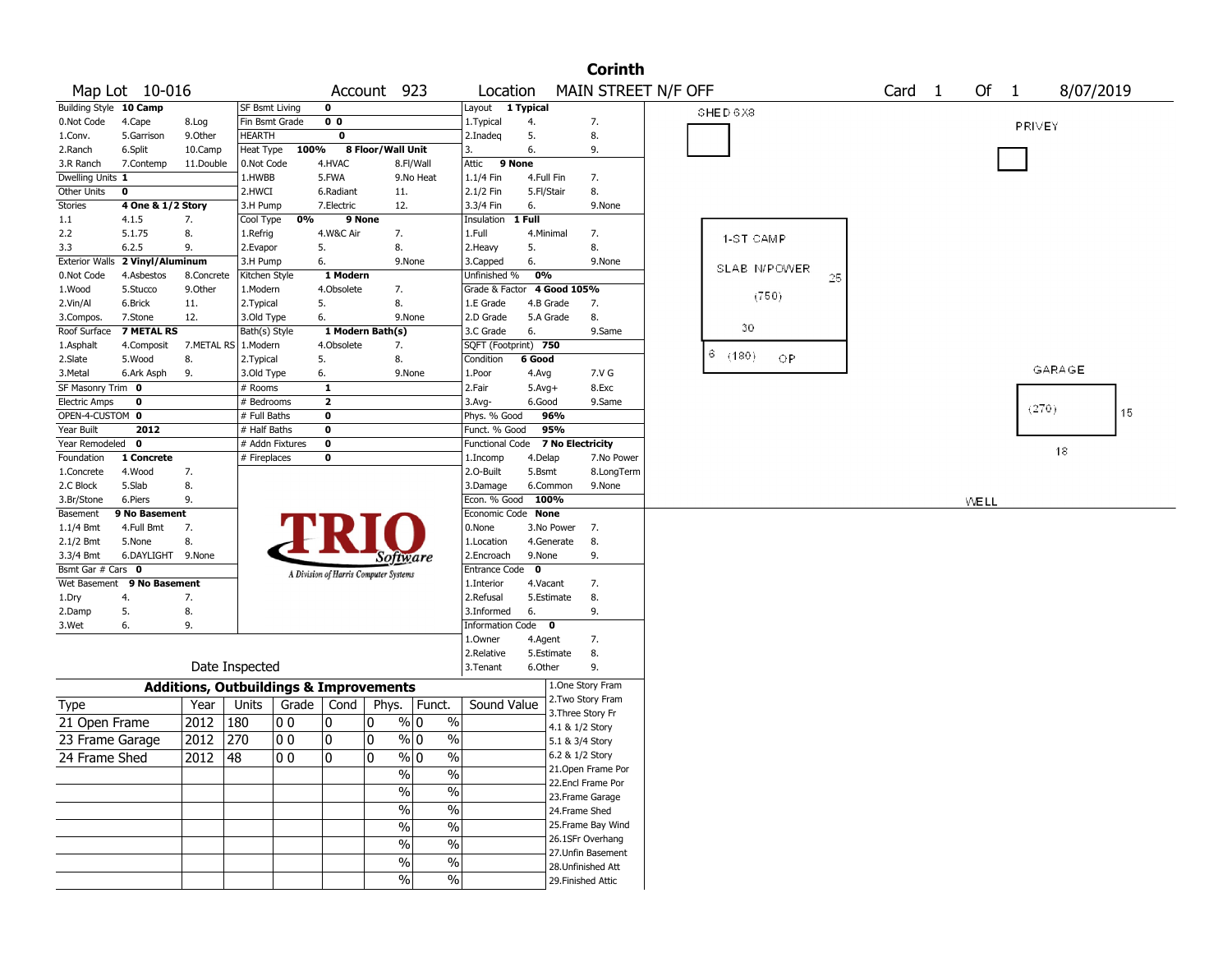|                   | Map Lot 11-002                           | Account 1495 | Location VILLAGE DRIVE        |                      |                       |                                                                |                 |                          | Card 1                           | Of 1                                      |                          | 8/07/2019                              |
|-------------------|------------------------------------------|--------------|-------------------------------|----------------------|-----------------------|----------------------------------------------------------------|-----------------|--------------------------|----------------------------------|-------------------------------------------|--------------------------|----------------------------------------|
|                   | VALLEY, ANTHONY F.                       |              |                               | <b>Property Data</b> |                       |                                                                |                 | <b>Assessment Record</b> |                                  |                                           |                          |                                        |
|                   |                                          |              | Neighborhood 2 Neighborhood B |                      |                       | Year                                                           | Land            |                          | <b>Buildings</b>                 |                                           | Exempt                   | <b>Total</b>                           |
|                   | <b>46 PINE VALLEY WAY</b>                |              |                               |                      |                       | 2016                                                           |                 | 22,400                   |                                  | 0                                         | 0                        | 22,400                                 |
|                   |                                          |              | Tree Growth Year              | $\bf o$              |                       | 2017                                                           |                 | 22,400                   |                                  | 0                                         | 0                        | 22,400                                 |
| BREWER ME 04412   |                                          |              | <b>FIRST MORTGAGE</b>         |                      | 0                     |                                                                |                 |                          |                                  |                                           |                          |                                        |
| B13947P61         |                                          |              | <b>SECOND MORTGAGE</b>        |                      | $\mathbf 0$           | 2018                                                           |                 | 22,400                   |                                  | $\bf{0}$                                  | 0                        | 22,400                                 |
| Previous Owner    | DEARBORN, PATRICIA A.                    |              | Zone/Land Use 11 Residential  |                      |                       | 2019                                                           |                 | 22,400                   |                                  | 0                                         | 0                        | 22,400                                 |
|                   |                                          |              | Secondary Zone                |                      |                       |                                                                |                 |                          |                                  |                                           |                          |                                        |
| <b>PO BOX 108</b> |                                          |              |                               |                      |                       |                                                                |                 |                          |                                  |                                           |                          |                                        |
|                   | CORINTH ME 04427<br>Sale Date: 9/02/2015 |              | Topography 9                  |                      | 9                     |                                                                |                 |                          |                                  |                                           |                          |                                        |
|                   |                                          |              | 1.Level                       | 4.Below St           | 7.                    |                                                                |                 |                          |                                  |                                           |                          |                                        |
|                   |                                          |              | 2.Rolling                     | 5.Low                | 8.                    |                                                                |                 |                          |                                  |                                           |                          |                                        |
|                   |                                          |              | 3.Above St                    | 6.Swampy             | 9.                    |                                                                |                 |                          |                                  |                                           |                          |                                        |
|                   |                                          |              | Utilities 9 None              |                      | 9 None                |                                                                |                 |                          |                                  |                                           |                          |                                        |
|                   |                                          |              | 1.Public                      | 4.Dr Well            | 7.Cesspool            |                                                                |                 |                          |                                  |                                           |                          |                                        |
|                   |                                          |              | 2.Water                       | 5.Dug Well           | 8.                    |                                                                |                 |                          |                                  |                                           |                          |                                        |
|                   |                                          |              | 3.Sewer                       | 6.Septic             | 9.None                |                                                                |                 |                          |                                  |                                           |                          |                                        |
|                   |                                          |              | 1 Paved<br><b>Street</b>      |                      |                       |                                                                |                 |                          |                                  |                                           |                          |                                        |
|                   |                                          |              | 1.Paved                       | 4.R/W                | 7.                    |                                                                |                 |                          |                                  |                                           |                          |                                        |
|                   |                                          |              | 2.Semi Imp<br>5.              |                      | 8.                    |                                                                |                 |                          | <b>Land Data</b>                 |                                           |                          |                                        |
|                   |                                          |              | 3.Gravel<br>6.                |                      | 9.None                | <b>Front Foot</b>                                              | <b>Type</b>     | Frontage                 | <b>Effective</b><br><b>Depth</b> | <b>Factor</b>                             | <b>Influence</b><br>Code | <b>Influence</b><br><b>Codes</b>       |
|                   | Inspection Witnessed By:                 |              | STATUS TG-F&O                 |                      | 0                     | 11.Regular Lot                                                 |                 |                          |                                  | $\frac{9}{6}$                             |                          | 1.Unimproved                           |
|                   |                                          |              |                               |                      | $\mathbf 0$           | 12.Delta Triangle<br>13. Nabla Triangle                        |                 |                          |                                  |                                           | $\frac{9}{6}$<br>%       | 2. Excess Frtg<br>3. Topography        |
|                   |                                          |              |                               | <b>Sale Data</b>     |                       |                                                                |                 |                          |                                  | $\frac{9}{6}$                             |                          | 4.Size/Shape                           |
| X                 |                                          |              |                               |                      |                       | 14. Rear Land                                                  |                 |                          |                                  |                                           |                          |                                        |
| No./Date          |                                          | Date         | Sale Date                     |                      | 9/02/2015             | 15. Miscellaneous                                              |                 |                          |                                  |                                           | %                        | 5.Access                               |
|                   | Description                              | Date Insp.   | Price                         |                      | 6,000                 |                                                                |                 |                          |                                  | %<br>%                                    |                          | 6.Open Space<br>7.Restricted           |
|                   |                                          |              | Sale Type                     | 1 Land Only          |                       | <b>Square Foot</b>                                             |                 |                          | <b>Square Feet</b>               |                                           |                          | 8.Environmt                            |
|                   |                                          |              | 1.Land<br>2.L & B             | 4. Mobile<br>5.Other | 7.<br>8.              | 16.Regular Lot                                                 |                 |                          |                                  | %                                         |                          | 9. Fractional                          |
|                   |                                          |              | 3.Building<br>6.              |                      | 9.                    | 17.Secondary Lot                                               |                 |                          |                                  |                                           | %                        | <b>Acres</b><br>30. Rear Land 51+      |
|                   |                                          |              | Financing                     | 1 Conventional       |                       | 18.Excess Land<br>19.Sound Value                               |                 |                          |                                  | $\frac{9}{6}$<br>$\frac{9}{6}$            |                          | 31.Tillable                            |
|                   |                                          |              | L.Convent                     | 4.Seller             | 7.                    | 20.Miscellaneous                                               |                 |                          |                                  | $\frac{9}{6}$                             |                          | 32. Pasture                            |
| Notes:            |                                          |              | 2.FHA/VA                      | 5.Private            | 8.                    |                                                                |                 |                          |                                  | $\frac{9}{6}$                             |                          | 33.Open Space<br>34.Softwood (F&O)     |
|                   |                                          |              | 3.Assumed                     | 6.Cash               | 9.Unknown             | Fract. Acre                                                    |                 |                          |                                  |                                           | $\frac{9}{6}$            | 35. Mixed Wood (F&                     |
|                   |                                          |              | Validity                      | 1 Arms Length Sale   |                       | 21.Improved (Frac                                              | 22              | <b>Acreage/Sites</b>     | 1.00                             | 100<br>%                                  | 0                        | 36.Hardwood (F&O)                      |
|                   |                                          |              | 1.Valid<br>2.Related          | 4.Split<br>5.Partial | 7.Renovate<br>8.Other | 22.Unimproved (Fr                                              | $\overline{28}$ |                          | 17.66                            | 100<br>$\frac{9}{6}$                      | $\overline{0}$           | 37.Softwood (TG)                       |
|                   |                                          |              | 3.Distress                    | 6.Exempt             | 9.                    | 23.No Road Lot (F<br><b>Acres</b>                              |                 |                          |                                  |                                           | $\frac{9}{6}$            | 38. Mixed Wood (TG<br>39.Hardwood (TG) |
|                   |                                          |              | Verified                      | 1 Buyer              |                       | 24.Commercial                                                  |                 |                          |                                  | $\overline{\frac{9}{6}}$<br>$\frac{9}{6}$ |                          | 40. Wasteland                          |
|                   |                                          |              | 1.Buyer                       | 4.Agent              | 7.Family              | 25.                                                            |                 |                          |                                  | $\overline{\frac{9}{6}}$                  |                          | 41. Multiple MO HO                     |
|                   |                                          |              | 2.Seller                      | 5.Pub Rec            | 8.Other               | 26.                                                            |                 |                          |                                  | $\frac{9}{6}$                             |                          | 42. Multiple Home<br>43.TG SINGLE LANE |
| <b>Corinth</b>    |                                          |              | 3.Lender                      | 6.MLS                | 9.                    | 27. Rear Land 1-10<br>28. Rear Land 11-2<br>29. Rear Land 26-5 |                 |                          | <b>Total Acreage</b>             | 18.66                                     |                          | 44.Lot Improvemen<br>45. Miscellaneous |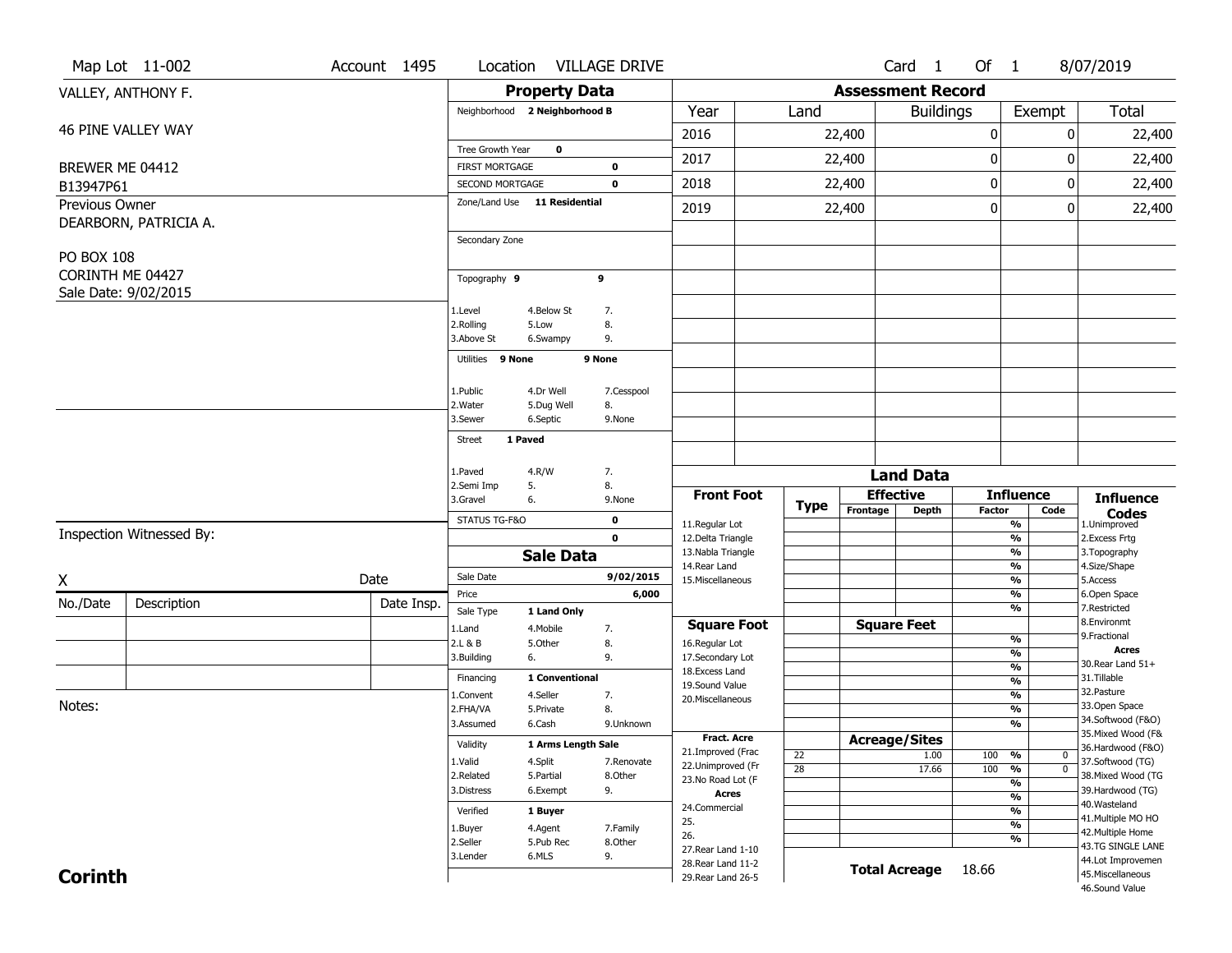|                       |                            |            |                       |                                       |                                                   |                        |            | <b>Corinth</b>       |        |        |           |
|-----------------------|----------------------------|------------|-----------------------|---------------------------------------|---------------------------------------------------|------------------------|------------|----------------------|--------|--------|-----------|
|                       | Map Lot 11-002             |            |                       |                                       | Account 1495                                      | Location               |            | <b>VILLAGE DRIVE</b> | Card 1 | Of $1$ | 8/07/2019 |
|                       | Building Style 0 Not Coded |            | <b>SF Bsmt Living</b> | 0                                     |                                                   | Layout 0               |            |                      |        |        |           |
| 0.Not Code            | 4.Cape                     | 8.Log      | Fin Bsmt Grade        | 0 <sub>0</sub>                        |                                                   | 1.Typical              | 4.         | 7.                   |        |        |           |
| 1.Conv.               | 5.Garrison                 | 9.0ther    | <b>HEARTH</b>         | 0                                     |                                                   | 2.Inadeq               | 5.         | 8.                   |        |        |           |
| 2.Ranch               | 6.Split                    | 10.Camp    | Heat Type             | 100%                                  | 0 Not Coded                                       | 3.                     | 6.         | 9.                   |        |        |           |
| 3.R Ranch             | 7.Contemp                  | 11.Double  | 0.Not Code            | 4.HVAC                                | 8.Fl/Wall                                         | Attic 0                |            |                      |        |        |           |
| Dwelling Units 0      |                            |            | 1.HWBB                | 5.FWA                                 | 9.No Heat                                         | $1.1/4$ Fin            | 4.Full Fin | 7.                   |        |        |           |
| Other Units           | 0                          |            | 2.HWCI                | 6.Radiant                             | 11.                                               | 2.1/2 Fin              | 5.Fl/Stair | 8.                   |        |        |           |
| Stories               | 0                          |            | 3.H Pump              | 7.Electric                            | 12.                                               | 3.3/4 Fin              | 6.         | 9.None               |        |        |           |
| 1.1                   | 4.1.5                      | 7.         | Cool Type             | 0%                                    | 9 None                                            | Insulation 0           |            |                      |        |        |           |
| 2.2                   | 5.1.75                     | 8.         | 1.Refrig              | 4.W&C Air                             | 7.                                                | 1.Full                 | 4.Minimal  | 7.                   |        |        |           |
| 3.3                   | 6.2.5                      | 9.         | 2.Evapor              | 5.                                    | 8.                                                | 2.Heavy                | 5.         | 8.                   |        |        |           |
| <b>Exterior Walls</b> | 0 Not Coded                |            | 3.H Pump              | 6.                                    | 9.None                                            | 3.Capped               | 6.         | 9.None               |        |        |           |
| 0.Not Code            | 4.Asbestos                 | 8.Concrete | Kitchen Style         | 0                                     |                                                   | Unfinished %           | 0%         |                      |        |        |           |
| 1.Wood                | 5.Stucco                   | 9.0ther    | 1.Modern              | 4.Obsolete                            | 7.                                                | Grade & Factor 00%     |            |                      |        |        |           |
| 2.Vin/Al              | 6.Brick                    | 11.        | 2. Typical            | 5.                                    | 8.                                                | 1.E Grade              | 4.B Grade  | 7.                   |        |        |           |
| 3.Compos.             | 7.Stone                    | 12.        | 3.Old Type            | 6.                                    | 9.None                                            | 2.D Grade              | 5.A Grade  | 8.                   |        |        |           |
| Roof Surface          | 0                          |            | Bath(s) Style         | 0                                     |                                                   | 3.C Grade              | 6.         | 9.Same               |        |        |           |
| 1.Asphalt             | 4.Composit                 | 7.METAL RS | 1.Modern              | 4.Obsolete                            | 7.                                                | SQFT (Footprint) 0     |            |                      |        |        |           |
| 2.Slate               | 5.Wood                     | 8.         | 2.Typical             | 5.                                    | 8.                                                | Condition              | 0          |                      |        |        |           |
| 3.Metal               | 6.Ark Asph                 | 9.         | 3.Old Type            | 6.                                    | 9.None                                            | 1.Poor                 | 4.Avg      | 7.V G                |        |        |           |
| SF Masonry Trim 0     |                            |            | # Rooms               | 0                                     |                                                   | 2.Fair                 | $5.Avg+$   | 8.Exc                |        |        |           |
| <b>Electric Amps</b>  | 0                          |            | # Bedrooms            | 0                                     |                                                   | 3.Avg-                 | 6.Good     | 9.Same               |        |        |           |
| OPEN-4-CUSTOM 0       |                            |            | # Full Baths          | 0                                     |                                                   | Phys. % Good           | 0%         |                      |        |        |           |
| Year Built            | 0                          |            | # Half Baths          | 0                                     |                                                   | Funct. % Good          | 100%       |                      |        |        |           |
| Year Remodeled 0      |                            |            | # Addn Fixtures       | 0                                     |                                                   | Functional Code 9 None |            |                      |        |        |           |
| Foundation            | 0                          |            | # Fireplaces          | 0                                     |                                                   | 1.Incomp               | 4.Delap    | 7.No Power           |        |        |           |
| 1.Concrete            | 4.Wood                     | 7.         |                       |                                       |                                                   | 2.0-Built              | 5.Bsmt     | 8.LongTerm           |        |        |           |
| 2.C Block             | 5.Slab                     | 8.         |                       |                                       |                                                   | 3.Damage               | 6.Common   | 9.None               |        |        |           |
| 3.Br/Stone            | 6.Piers                    | 9.         |                       |                                       |                                                   | Econ. % Good 100%      |            |                      |        |        |           |
| Basement              | 0                          |            |                       |                                       |                                                   | Economic Code None     |            |                      |        |        |           |
| 1.1/4 Bmt             | 4.Full Bmt                 | 7.         |                       |                                       |                                                   | 0.None                 | 3.No Power | 7.                   |        |        |           |
| $2.1/2$ Bmt           | 5.None                     | 8.         |                       |                                       |                                                   | 1.Location             | 4.Generate | 8.                   |        |        |           |
| 3.3/4 Bmt             | 6.DAYLIGHT 9.None          |            |                       |                                       | <i>Software</i>                                   | 2.Encroach             | 9.None     | 9.                   |        |        |           |
| Bsmt Gar # Cars 0     |                            |            |                       | A Division of Harris Computer Systems |                                                   | Entrance Code 0        |            |                      |        |        |           |
| Wet Basement 0        |                            |            |                       |                                       |                                                   | 1.Interior             | 4.Vacant   | 7.                   |        |        |           |
| 1.Dry                 | 4.                         | 7.         |                       |                                       |                                                   | 2.Refusal              | 5.Estimate | 8.                   |        |        |           |
| 2.Damp                | 5.                         | 8.         |                       |                                       |                                                   | 3.Informed             | 6.         | 9.                   |        |        |           |
| 3.Wet                 | 6.                         | 9.         |                       |                                       |                                                   | Information Code 0     |            |                      |        |        |           |
|                       |                            |            |                       |                                       |                                                   | 1.Owner                | 4.Agent    | 7.                   |        |        |           |
|                       |                            |            |                       |                                       |                                                   | 2.Relative             | 5.Estimate | 8.                   |        |        |           |
|                       |                            |            | Date Inspected        |                                       |                                                   | 3.Tenant               | 6.Other    | 9.                   |        |        |           |
|                       |                            |            |                       |                                       |                                                   |                        |            | 1.One Story Fram     |        |        |           |
|                       |                            |            |                       |                                       | <b>Additions, Outbuildings &amp; Improvements</b> |                        |            | 2. Two Story Fram    |        |        |           |
| Type                  |                            | Year       | Units                 | Grade  <br>Cond                       | Phys.<br>Funct.                                   | Sound Value            |            | 3. Three Story Fr    |        |        |           |
|                       |                            |            |                       |                                       | $\%$                                              | %                      |            | 4.1 & 1/2 Story      |        |        |           |
|                       |                            |            |                       |                                       | $\%$                                              | $\frac{0}{0}$          |            | 5.1 & 3/4 Story      |        |        |           |
|                       |                            |            |                       |                                       | $\%$                                              | $\sqrt{6}$             |            | 6.2 & 1/2 Story      |        |        |           |
|                       |                            |            |                       |                                       |                                                   |                        |            | 21.Open Frame Por    |        |        |           |
|                       |                            |            |                       |                                       | %<br>$\frac{9}{6}$                                |                        |            | 22.Encl Frame Por    |        |        |           |
|                       |                            |            |                       |                                       | $\%$<br>$\sqrt{6}$                                |                        |            | 23. Frame Garage     |        |        |           |
|                       |                            |            |                       |                                       | $\frac{1}{2}$<br>$\sqrt{6}$                       |                        |            | 24.Frame Shed        |        |        |           |
|                       |                            |            |                       |                                       |                                                   |                        |            | 25. Frame Bay Wind   |        |        |           |
|                       |                            |            |                       |                                       | $\%$                                              | $\sqrt{6}$             |            |                      |        |        |           |
|                       |                            |            |                       |                                       | $\sqrt{20}$<br>$\frac{0}{6}$                      |                        |            | 26.1SFr Overhang     |        |        |           |
|                       |                            |            |                       |                                       | $\%$                                              | $\sqrt{20}$            |            | 27.Unfin Basement    |        |        |           |
|                       |                            |            |                       |                                       | $\sqrt{20}$                                       |                        |            | 28. Unfinished Att   |        |        |           |
|                       |                            |            |                       |                                       | $\sqrt{6}$                                        |                        |            | 29. Finished Attic   |        |        |           |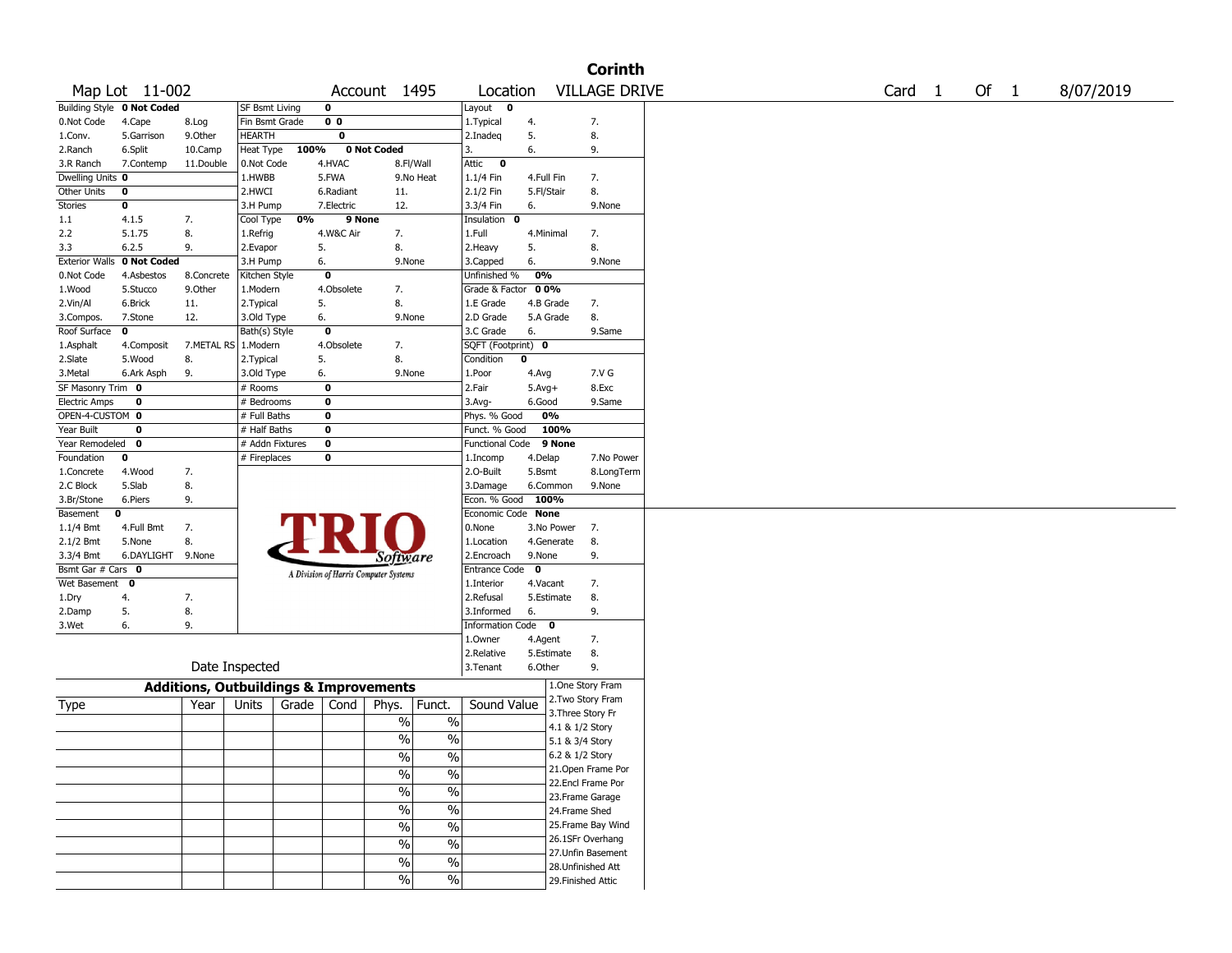|                   | Map Lot 11-006-A-1         | Account 693 | Location                      |                      | <b>MAIN STREET</b>    |                                          |                 |                          | Card <sub>1</sub>    | Of 1          |                                                                | 8/07/2019                              |
|-------------------|----------------------------|-------------|-------------------------------|----------------------|-----------------------|------------------------------------------|-----------------|--------------------------|----------------------|---------------|----------------------------------------------------------------|----------------------------------------|
| VALLEY, JEANNIE M |                            |             |                               | <b>Property Data</b> |                       |                                          |                 | <b>Assessment Record</b> |                      |               |                                                                |                                        |
|                   |                            |             | Neighborhood 4 Neighborhood D |                      |                       | Year                                     | Land            |                          | <b>Buildings</b>     |               | Exempt                                                         | Total                                  |
|                   | 46 PINE VALLEY WAY         |             |                               |                      |                       | 2019                                     |                 | 15,580                   |                      | 0             |                                                                | 0<br>15,580                            |
|                   |                            |             | Tree Growth Year              | $\mathbf 0$          |                       |                                          |                 |                          |                      |               |                                                                |                                        |
| BREWER ME 04412   |                            |             | <b>FIRST MORTGAGE</b>         |                      | 0                     |                                          |                 |                          |                      |               |                                                                |                                        |
| B15014P261        |                            |             | SECOND MORTGAGE               |                      | $\mathbf 0$           |                                          |                 |                          |                      |               |                                                                |                                        |
| Previous Owner    |                            |             | Zone/Land Use 11 Residential  |                      |                       |                                          |                 |                          |                      |               |                                                                |                                        |
| HARVEY, DAVID A.  |                            |             |                               |                      |                       |                                          |                 |                          |                      |               |                                                                |                                        |
| HARVEY, LINDA A.  |                            |             | Secondary Zone                |                      |                       |                                          |                 |                          |                      |               |                                                                |                                        |
|                   | <b>19 HARVEY HIGHLANDS</b> |             |                               |                      |                       |                                          |                 |                          |                      |               |                                                                |                                        |
| CORINTH ME 04427  |                            |             | Topography 9                  |                      | 9                     |                                          |                 |                          |                      |               |                                                                |                                        |
|                   | Sale Date: 11/29/2018      |             |                               |                      |                       |                                          |                 |                          |                      |               |                                                                |                                        |
|                   |                            |             | 1.Level                       | 4.Below St           | 7.                    |                                          |                 |                          |                      |               |                                                                |                                        |
|                   |                            |             | 2.Rolling<br>3.Above St       | 5.Low<br>6.Swampy    | 8.<br>9.              |                                          |                 |                          |                      |               |                                                                |                                        |
|                   |                            |             |                               |                      |                       |                                          |                 |                          |                      |               |                                                                |                                        |
|                   |                            |             | Utilities                     |                      | 9 None                |                                          |                 |                          |                      |               |                                                                |                                        |
|                   |                            |             | 1.Public                      | 4.Dr Well            | 7.Cesspool            |                                          |                 |                          |                      |               |                                                                |                                        |
|                   |                            |             | 2. Water                      | 5.Dug Well           | 8.                    |                                          |                 |                          |                      |               |                                                                |                                        |
|                   |                            |             | 3.Sewer                       | 6.Septic             | 9.None                |                                          |                 |                          |                      |               |                                                                |                                        |
|                   |                            |             | Street                        | 4 Right of Way       |                       |                                          |                 |                          |                      |               |                                                                |                                        |
|                   |                            |             |                               |                      |                       |                                          |                 |                          |                      |               |                                                                |                                        |
|                   |                            |             | 1.Paved<br>2.Semi Imp         | 4.R/W<br>5.          | 7.<br>8.              |                                          |                 |                          | <b>Land Data</b>     |               |                                                                |                                        |
|                   |                            |             | 3.Gravel                      | 6.                   | 9.None                | <b>Front Foot</b>                        |                 |                          | <b>Effective</b>     |               | <b>Influence</b>                                               | <b>Influence</b>                       |
|                   |                            |             | STATUS TG-F&O                 |                      | $\mathbf 0$           | 11.Regular Lot                           | Type            | Frontage                 | <b>Depth</b>         | <b>Factor</b> | Code<br>$\frac{9}{6}$                                          | <b>Codes</b><br>1.Unimproved           |
|                   | Inspection Witnessed By:   |             |                               |                      | $\mathbf 0$           | 12.Delta Triangle                        |                 |                          |                      |               | $\frac{9}{6}$                                                  | 2.Excess Frtg                          |
|                   |                            |             |                               | <b>Sale Data</b>     |                       | 13. Nabla Triangle                       |                 |                          |                      |               | $\frac{9}{6}$                                                  | 3. Topography                          |
|                   |                            | Date        | Sale Date                     |                      | 11/29/2018            | 14. Rear Land<br>15. Miscellaneous       |                 |                          |                      |               | $\frac{9}{6}$<br>$\frac{9}{6}$                                 | 4.Size/Shape<br>5.Access               |
| X                 |                            |             | Price                         |                      | 7,000                 |                                          |                 |                          |                      |               | %                                                              | 6.Open Space                           |
| No./Date          | Description                | Date Insp.  | Sale Type                     | 1 Land Only          |                       |                                          |                 |                          |                      |               | $\overline{\frac{9}{6}}$                                       | 7.Restricted                           |
|                   |                            |             | 1.Land                        | 4. Mobile            | 7.                    | <b>Square Foot</b>                       |                 |                          | <b>Square Feet</b>   |               |                                                                | 8.Environmt                            |
|                   |                            |             | 2.L & B                       | 5.Other              | 8.                    | 16.Regular Lot                           |                 |                          |                      |               | $\frac{9}{6}$<br>%                                             | 9. Fractional<br>Acres                 |
|                   |                            |             | 3.Building                    | 6.                   | 9.                    | 17.Secondary Lot<br>18. Excess Land      |                 |                          |                      |               | $\frac{9}{6}$                                                  | 30. Rear Land 51+                      |
|                   |                            |             | Financing                     | 1 Conventional       |                       | 19.Sound Value                           |                 |                          |                      |               | $\frac{9}{6}$                                                  | 31.Tillable                            |
| Notes:            |                            |             | 1.Convent                     | 4.Seller             | 7.                    | 20. Miscellaneous                        |                 |                          |                      |               | $\frac{9}{6}$                                                  | 32. Pasture<br>33.Open Space           |
|                   |                            |             | 2.FHA/VA<br>3.Assumed         | 5.Private<br>6.Cash  | 8.<br>9.Unknown       |                                          |                 |                          |                      |               | %<br>%                                                         | 34.Softwood (F&O)                      |
|                   |                            |             |                               |                      |                       | Fract. Acre                              |                 |                          | <b>Acreage/Sites</b> |               |                                                                | 35. Mixed Wood (F&                     |
|                   |                            |             | Validity                      | 1 Arms Length Sale   |                       | 21.Improved (Frac                        | $\overline{23}$ |                          | 1.00                 | 100           | $\overline{\phantom{0}}\phantom{0}\frac{\overline{0}}{2}$<br>0 | 36.Hardwood (F&O)                      |
|                   |                            |             | 1.Valid<br>2.Related          | 4.Split<br>5.Partial | 7.Renovate<br>8.Other | 22.Unimproved (Fr                        | $\overline{28}$ |                          | 21.72                | 100           | $\frac{1}{\sqrt{6}}$<br>$\overline{0}$                         | 37.Softwood (TG)<br>38. Mixed Wood (TG |
|                   |                            |             | 3.Distress                    | 6.Exempt             | 9.                    | 23.No Road Lot (F<br><b>Acres</b>        |                 |                          |                      |               | $\frac{9}{6}$                                                  | 39.Hardwood (TG)                       |
|                   |                            |             | Verified                      | 1 Buyer              |                       | 24.Commercial                            |                 |                          |                      |               | $\frac{9}{6}$<br>$\frac{9}{6}$                                 | 40. Wasteland                          |
|                   |                            |             | 1.Buyer                       | 4.Agent              | 7.Family              | 25.                                      |                 |                          |                      |               | $\frac{9}{6}$                                                  | 41. Multiple MO HO                     |
|                   |                            |             | 2.Seller                      | 5.Pub Rec            | 8.Other               | 26.                                      |                 |                          |                      |               | $\frac{9}{6}$                                                  | 42. Multiple Home<br>43.TG SINGLE LANE |
|                   |                            |             | 3.Lender                      | 6.MLS                | 9.                    | 27. Rear Land 1-10<br>28. Rear Land 11-2 |                 |                          |                      |               |                                                                | 44.Lot Improvemen                      |
|                   |                            |             |                               |                      |                       |                                          |                 |                          |                      |               |                                                                |                                        |
| <b>Corinth</b>    |                            |             |                               |                      |                       | 29. Rear Land 26-5                       |                 | <b>Total Acreage</b>     |                      | 22.72         |                                                                | 45. Miscellaneous<br>46.Sound Value    |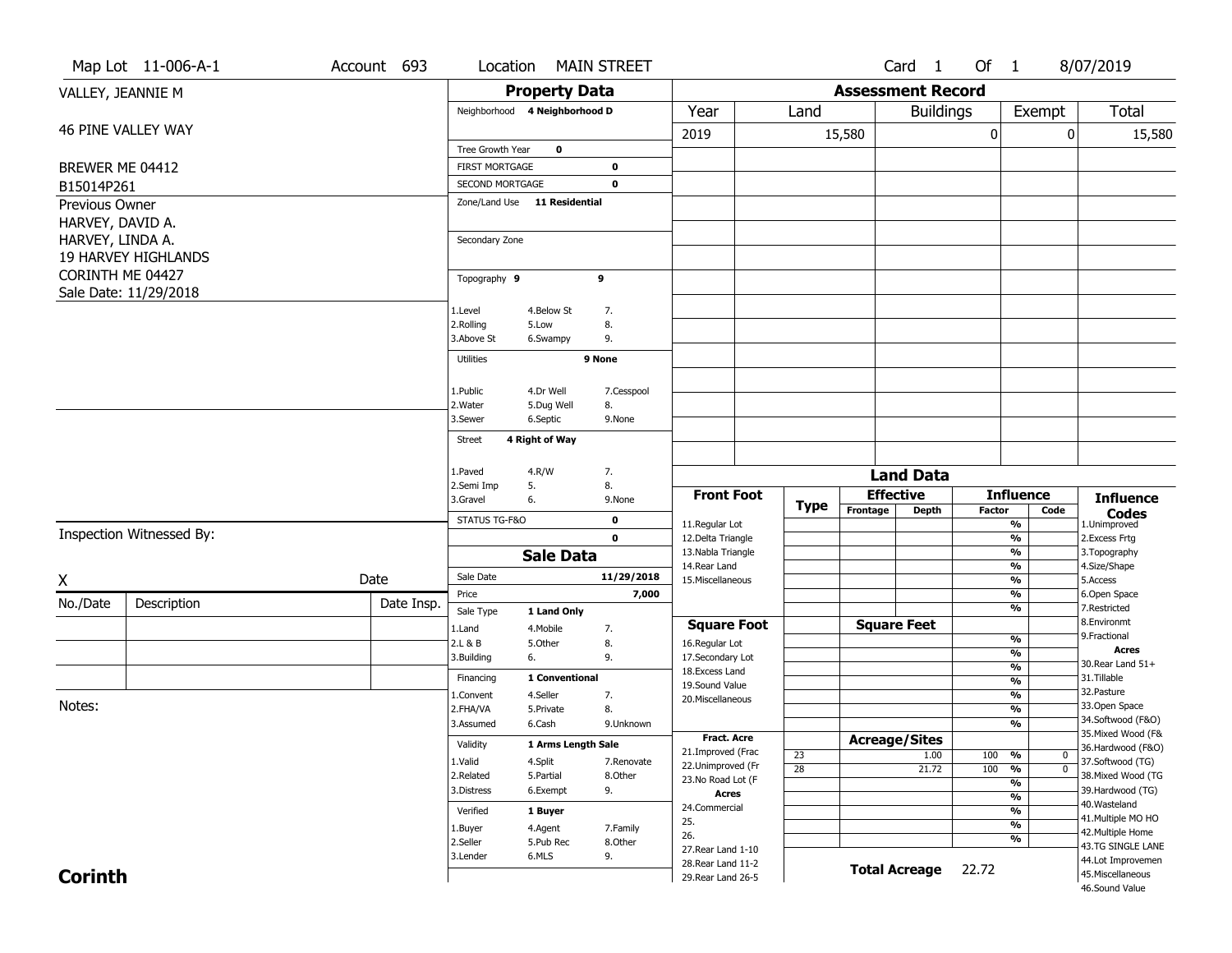|                       |                    |                                                   |                 |       |            |                                       |               |                        |              |            | <b>Corinth</b>     |                   |      |           |
|-----------------------|--------------------|---------------------------------------------------|-----------------|-------|------------|---------------------------------------|---------------|------------------------|--------------|------------|--------------------|-------------------|------|-----------|
|                       | Map Lot 11-006-A-1 |                                                   |                 |       |            | Account 693                           |               | Location               |              |            | <b>MAIN STREET</b> | Card <sub>1</sub> | Of 1 | 8/07/2019 |
| <b>Building Style</b> |                    |                                                   | SF Bsmt Living  |       |            |                                       |               | Layout                 |              |            |                    |                   |      |           |
| 0.Not Code            | 4.Cape             | 8.Log                                             | Fin Bsmt Grade  |       |            |                                       |               | 1. Typical             | 4.           |            | 7.                 |                   |      |           |
| 1.Conv.               | 5.Garrison         | 9.0ther                                           | HEARTH          |       |            |                                       |               | 2.Inadeg               | 5.           |            | 8.                 |                   |      |           |
| 2.Ranch               | 6.Split            | 10.Camp                                           | Heat Type       | 100%  |            |                                       |               | 3.                     | 6.           |            | 9.                 |                   |      |           |
| 3.R Ranch             | 7.Contemp          | 11.Double                                         | 0.Not Code      |       | 4.HVAC     | 8.Fl/Wall                             |               | Attic                  |              |            |                    |                   |      |           |
| <b>Dwelling Units</b> |                    |                                                   | 1.HWBB          |       | 5.FWA      |                                       | 9.No Heat     | 1.1/4 Fin              | 4.Full Fin   |            | 7.                 |                   |      |           |
| Other Units           |                    |                                                   | 2.HWCI          |       | 6.Radiant  | 11.                                   |               | 2.1/2 Fin              | 5.Fl/Stair   |            | 8.                 |                   |      |           |
| <b>Stories</b>        |                    |                                                   | 3.H Pump        |       | 7.Electric | 12.                                   |               | 3.3/4 Fin              | 6.           |            | 9.None             |                   |      |           |
| 1.1                   | 4.1.5              | 7.                                                | Cool Type       | 0%    |            |                                       |               | Insulation             |              |            |                    |                   |      |           |
| 2.2                   | 5.1.75             | 8.                                                | 1.Refrig        |       | 4.W&C Air  | 7.                                    |               | 1.Full                 | 4.Minimal    |            | 7.                 |                   |      |           |
| 3.3                   | 6.2.5              | 9.                                                | 2.Evapor        |       | 5.         | 8.                                    |               | 2. Heavy               | 5.           |            | 8.                 |                   |      |           |
| <b>Exterior Walls</b> |                    |                                                   | 3.H Pump        | 6.    |            | 9.None                                |               | 3.Capped               | 6.           |            | 9.None             |                   |      |           |
| 0.Not Code            | 4.Asbestos         | 8.Concrete                                        | Kitchen Style   |       |            |                                       |               | Unfinished %           |              |            |                    |                   |      |           |
| 1.Wood                | 5.Stucco           | 9.Other                                           | 1.Modern        |       | 4.Obsolete | 7.                                    |               | Grade & Factor         |              |            |                    |                   |      |           |
| 2.Vin/Al              | 6.Brick            | 11.                                               | 2. Typical      | 5.    |            | 8.                                    |               | 1.E Grade              | 4.B Grade    |            | 7.                 |                   |      |           |
| 3.Compos.             | 7.Stone            | 12.                                               | 3.Old Type      | 6.    |            | 9.None                                |               | 2.D Grade              | 5.A Grade    |            | 8.                 |                   |      |           |
| Roof Surface          |                    |                                                   | Bath(s) Style   |       |            |                                       |               | 3.C Grade              | 6.           |            | 9.Same             |                   |      |           |
| 1.Asphalt             | 4.Composit         | 7.METAL RS                                        | 1.Modern        |       | 4.Obsolete | 7.                                    |               | SQFT (Footprint)       |              |            |                    |                   |      |           |
| 2.Slate               | 5.Wood             | 8.                                                | 2. Typical      | 5.    |            | 8.                                    |               | Condition              |              |            |                    |                   |      |           |
| 3.Metal               | 6.Ark Asph         | 9.                                                | 3.Old Type      | 6.    |            | 9.None                                |               | 1.Poor                 | 4.Avg        |            | 7.V G              |                   |      |           |
| SF Masonry Trim       |                    |                                                   | # Rooms         |       |            |                                       |               | 2.Fair                 | $5.$ Avg $+$ |            | 8.Exc              |                   |      |           |
| <b>Electric Amps</b>  |                    |                                                   | # Bedrooms      |       |            |                                       |               | $3.$ Avg-              | 6.Good       |            | 9.Same             |                   |      |           |
| OPEN-4-CUSTOM         |                    |                                                   | # Full Baths    |       |            |                                       |               | Phys. % Good           |              |            |                    |                   |      |           |
| Year Built            |                    |                                                   | # Half Baths    |       |            |                                       |               | Funct. % Good          |              |            |                    |                   |      |           |
| Year Remodeled        |                    |                                                   | # Addn Fixtures |       |            |                                       |               | <b>Functional Code</b> |              |            |                    |                   |      |           |
| Foundation            |                    |                                                   | # Fireplaces    |       |            |                                       |               | 1.Incomp               | 4.Delap      |            | 7.No Power         |                   |      |           |
| 1.Concrete            | 4.Wood             | 7.                                                |                 |       |            |                                       |               | 2.O-Built              | 5.Bsmt       |            | 8.LongTerm         |                   |      |           |
| 2.C Block             | 5.Slab             | 8.                                                |                 |       |            |                                       |               | 3.Damage               | 6.Common     |            | 9.None             |                   |      |           |
| 3.Br/Stone            | 6.Piers            | 9.                                                |                 |       |            |                                       |               | Econ. % Good           |              |            |                    |                   |      |           |
| Basement              |                    |                                                   |                 |       |            |                                       |               | Economic Code          |              |            |                    |                   |      |           |
| 1.1/4 Bmt             | 4.Full Bmt         | 7.                                                |                 |       |            |                                       |               | 0.None                 |              | 3.No Power | 7.                 |                   |      |           |
| $2.1/2$ Bmt           | 5.None             | 8.                                                |                 |       |            |                                       |               | 1.Location             | 4.Generate   |            | 8.                 |                   |      |           |
| 3.3/4 Bmt             | 6.DAYLIGHT 9.None  |                                                   |                 |       |            | <i>Software</i>                       |               | 2.Encroach             | 9.None       |            | 9.                 |                   |      |           |
| Bsmt Gar # Cars       |                    |                                                   |                 |       |            | A Division of Harris Computer Systems |               | Entrance Code 0        |              |            |                    |                   |      |           |
| Wet Basement          |                    |                                                   |                 |       |            |                                       |               | 1.Interior             | 4.Vacant     |            | 7.                 |                   |      |           |
| 1.Dry                 | 4.                 | 7.                                                |                 |       |            |                                       |               | 2.Refusal              | 5.Estimate   |            | 8.                 |                   |      |           |
| 2.Damp                | 5.                 | 8.                                                |                 |       |            |                                       |               | 3.Informed             | 6.           |            | 9.                 |                   |      |           |
| 3.Wet                 | 6.                 | 9.                                                |                 |       |            |                                       |               | Information Code 0     |              |            |                    |                   |      |           |
|                       |                    |                                                   |                 |       |            |                                       |               | 1.Owner                | 4.Agent      |            | 7.                 |                   |      |           |
|                       |                    |                                                   |                 |       |            |                                       |               | 2.Relative             | 5.Estimate   |            | 8.                 |                   |      |           |
|                       |                    | Date Inspected                                    |                 |       |            |                                       |               | 3.Tenant               | 6.Other      |            | 9.                 |                   |      |           |
|                       |                    | <b>Additions, Outbuildings &amp; Improvements</b> |                 |       |            |                                       |               |                        |              |            | 1.One Story Fram   |                   |      |           |
| Type                  |                    | Year                                              | Units           | Grade | Cond       | Phys.                                 | Funct.        | Sound Value            |              |            | 2.Two Story Fram   |                   |      |           |
|                       |                    |                                                   |                 |       |            |                                       |               |                        |              |            | 3. Three Story Fr  |                   |      |           |
|                       |                    |                                                   |                 |       |            | $\%$                                  | $\%$          |                        |              |            | 4.1 & 1/2 Story    |                   |      |           |
|                       |                    |                                                   |                 |       |            | $\frac{0}{0}$                         | $\%$          |                        |              |            | 5.1 & 3/4 Story    |                   |      |           |
|                       |                    |                                                   |                 |       |            | $\frac{1}{2}$                         | $\frac{0}{6}$ |                        |              |            | 6.2 & 1/2 Story    |                   |      |           |
|                       |                    |                                                   |                 |       |            | $\frac{1}{2}$                         | $\frac{0}{6}$ |                        |              |            | 21.Open Frame Por  |                   |      |           |
|                       |                    |                                                   |                 |       |            |                                       |               |                        |              |            | 22.Encl Frame Por  |                   |      |           |
|                       |                    |                                                   |                 |       |            | $\frac{0}{6}$                         | $\frac{0}{6}$ |                        |              |            | 23. Frame Garage   |                   |      |           |
|                       |                    |                                                   |                 |       |            | $\frac{1}{2}$                         | $\frac{0}{6}$ |                        |              |            | 24.Frame Shed      |                   |      |           |
|                       |                    |                                                   |                 |       |            | $\frac{0}{0}$                         | $\frac{0}{6}$ |                        |              |            | 25. Frame Bay Wind |                   |      |           |
|                       |                    |                                                   |                 |       |            | $\%$                                  | $\frac{1}{2}$ |                        |              |            | 26.1SFr Overhang   |                   |      |           |
|                       |                    |                                                   |                 |       |            |                                       |               |                        |              |            | 27.Unfin Basement  |                   |      |           |
|                       |                    |                                                   |                 |       |            | $\frac{0}{6}$                         | $\frac{0}{6}$ |                        |              |            | 28. Unfinished Att |                   |      |           |
|                       |                    |                                                   |                 |       |            | $\frac{9}{6}$                         | $\frac{0}{6}$ |                        |              |            | 29. Finished Attic |                   |      |           |
|                       |                    |                                                   |                 |       |            |                                       |               |                        |              |            |                    |                   |      |           |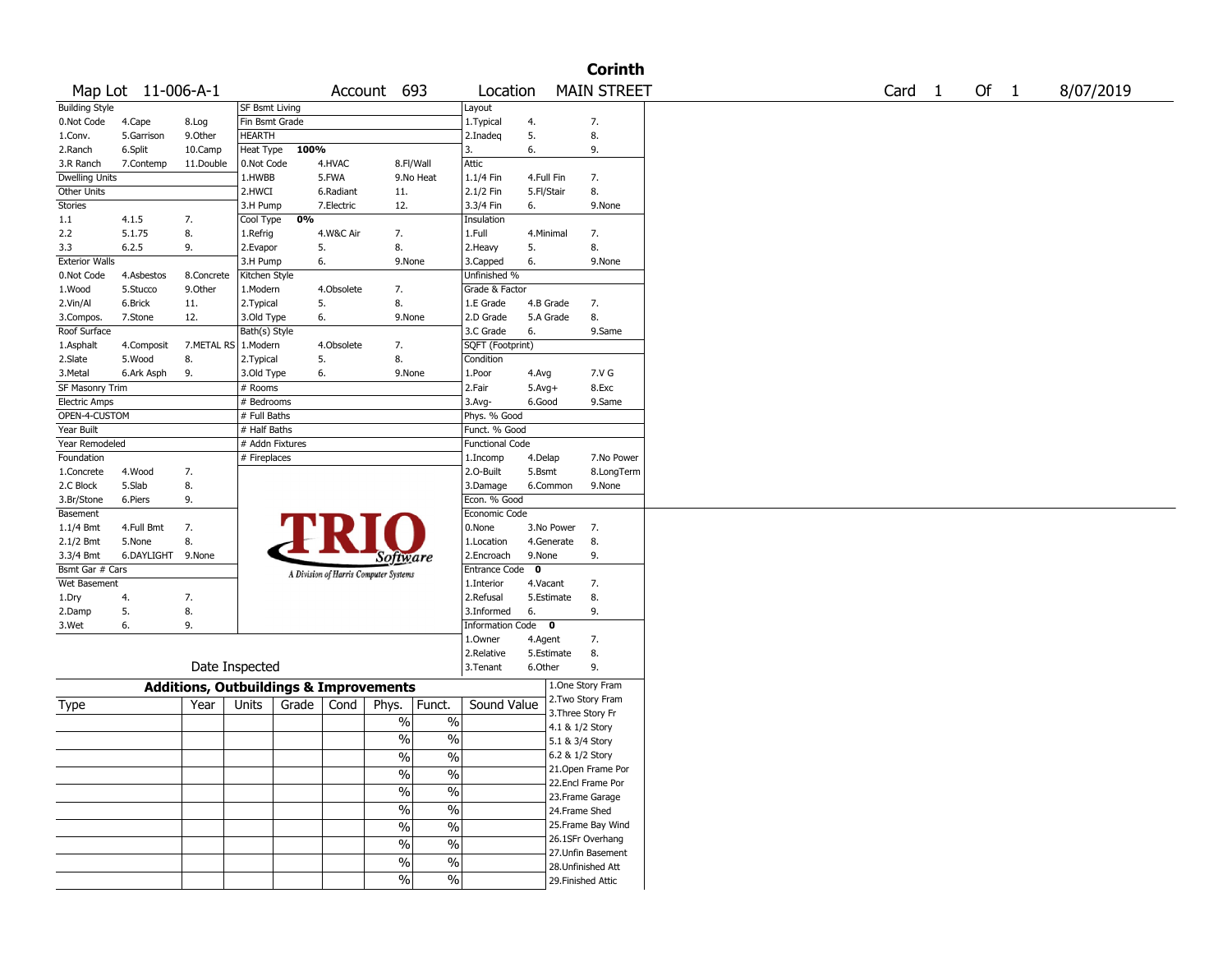|                 | Map Lot 11-006-E         | Account 72 | Location                      |                         | <b>MAIN STREET</b> |                                        |             |                          | Card <sub>1</sub>    | Of $1$           |                                | 8/07/2019                                       |
|-----------------|--------------------------|------------|-------------------------------|-------------------------|--------------------|----------------------------------------|-------------|--------------------------|----------------------|------------------|--------------------------------|-------------------------------------------------|
|                 | VALLEY, JEANNIE M.       |            |                               | <b>Property Data</b>    |                    |                                        |             | <b>Assessment Record</b> |                      |                  |                                |                                                 |
|                 |                          |            | Neighborhood 2 Neighborhood B |                         |                    | Year                                   | Land        |                          | <b>Buildings</b>     |                  | Exempt                         | <b>Total</b>                                    |
|                 | 46 PINE VALLEY WAY       |            |                               |                         |                    | 2014                                   |             | 26,790                   |                      | $\pmb{0}$        |                                | 26,790<br>0                                     |
|                 |                          |            | Tree Growth Year              | $\mathbf 0$             |                    | 2015                                   |             | 26,790                   |                      | $\boldsymbol{0}$ |                                | 26,790<br>0                                     |
| BREWER ME 04412 |                          |            | <b>FIRST MORTGAGE</b>         |                         | $\mathbf 0$        |                                        |             |                          |                      |                  |                                |                                                 |
| B12862P325      |                          |            | SECOND MORTGAGE               |                         | $\mathbf 0$        | 2016                                   |             | 26,790                   |                      | $\pmb{0}$        |                                | 0<br>26,790                                     |
|                 |                          |            | Zone/Land Use 11 Residential  |                         |                    | 2017                                   |             | 26,790                   |                      | $\boldsymbol{0}$ |                                | 26,790<br>0                                     |
|                 |                          |            |                               |                         |                    | 2018                                   |             | 26,790                   |                      | $\boldsymbol{0}$ |                                | 26,790<br>0                                     |
|                 |                          |            | Secondary Zone                |                         |                    | 2019                                   |             | 26,790                   |                      | $\boldsymbol{0}$ |                                | 0<br>26,790                                     |
|                 |                          |            | Topography 9                  |                         | 9                  |                                        |             |                          |                      |                  |                                |                                                 |
|                 |                          |            |                               |                         |                    |                                        |             |                          |                      |                  |                                |                                                 |
|                 |                          |            | 1.Level<br>2.Rolling          | 4.Below St<br>5.Low     | 7.<br>8.           |                                        |             |                          |                      |                  |                                |                                                 |
|                 |                          |            | 3.Above St                    | 6.Swampy                | 9.                 |                                        |             |                          |                      |                  |                                |                                                 |
|                 |                          |            | Utilities 9 None              |                         | 9 None             |                                        |             |                          |                      |                  |                                |                                                 |
|                 |                          |            |                               |                         |                    |                                        |             |                          |                      |                  |                                |                                                 |
|                 |                          |            | 1.Public<br>2. Water          | 4.Dr Well<br>5.Dug Well | 7.Cesspool<br>8.   |                                        |             |                          |                      |                  |                                |                                                 |
|                 |                          |            | 3.Sewer                       | 6.Septic                | 9.None             |                                        |             |                          |                      |                  |                                |                                                 |
|                 |                          |            | <b>Street</b>                 | 1 Paved                 |                    |                                        |             |                          |                      |                  |                                |                                                 |
|                 |                          |            |                               |                         |                    |                                        |             |                          |                      |                  |                                |                                                 |
|                 |                          |            | 1.Paved<br>2.Semi Imp         | 4.R/W<br>5.             | 7.<br>8.           |                                        |             |                          | <b>Land Data</b>     |                  |                                |                                                 |
|                 |                          |            | 3.Gravel                      | 6.                      | 9.None             | <b>Front Foot</b>                      | <b>Type</b> |                          | <b>Effective</b>     |                  | <b>Influence</b>               | <b>Influence</b>                                |
|                 |                          |            | STATUS TG-F&O                 |                         | $\mathbf 0$        | 11.Regular Lot                         |             | Frontage                 | <b>Depth</b>         | <b>Factor</b>    | Code<br>%                      | <b>Codes</b><br>1.Unimproved                    |
|                 | Inspection Witnessed By: |            |                               |                         | $\mathbf 0$        | 12.Delta Triangle                      |             |                          |                      |                  | $\frac{9}{6}$                  | 2.Excess Frtg                                   |
|                 |                          |            |                               | <b>Sale Data</b>        |                    | 13. Nabla Triangle<br>14. Rear Land    |             |                          |                      |                  | %<br>%                         | 3.Topography<br>4.Size/Shape                    |
| Χ               |                          | Date       | Sale Date                     |                         |                    | 15. Miscellaneous                      |             |                          |                      |                  | %                              | 5.Access                                        |
| No./Date        | Description              | Date Insp. | Price                         |                         |                    |                                        |             |                          |                      |                  | %                              | 6.Open Space                                    |
|                 |                          |            | Sale Type                     |                         |                    | <b>Square Foot</b>                     |             |                          | <b>Square Feet</b>   |                  | %                              | 7.Restricted<br>8.Environmt                     |
|                 |                          |            | 1.Land<br>2.L & B             | 4. Mobile<br>5.Other    | 7.<br>8.           | 16.Regular Lot                         |             |                          |                      |                  | $\frac{9}{6}$                  | 9. Fractional                                   |
|                 |                          |            | 3.Building                    | 6.                      | 9.                 | 17.Secondary Lot                       |             |                          |                      |                  | %                              | <b>Acres</b>                                    |
|                 |                          |            | Financing                     |                         |                    | 18.Excess Land                         |             |                          |                      |                  | $\frac{9}{6}$                  | 30. Rear Land 51+<br>31.Tillable                |
|                 |                          |            | 1.Convent                     | 4.Seller                | 7.                 | 19.Sound Value                         |             |                          |                      |                  | $\frac{9}{6}$<br>$\frac{9}{6}$ | 32. Pasture                                     |
| Notes:          |                          |            | 2.FHA/VA                      | 5.Private               | 8.                 | 20.Miscellaneous                       |             |                          |                      |                  | $\overline{\frac{9}{6}}$       | 33.Open Space                                   |
|                 |                          |            | 3.Assumed                     | 6.Cash                  | 9.Unknown          |                                        |             |                          |                      |                  | $\frac{9}{6}$                  | 34.Softwood (F&O)                               |
|                 |                          |            | Validity                      |                         |                    | <b>Fract. Acre</b>                     |             |                          | <b>Acreage/Sites</b> |                  |                                | 35. Mixed Wood (F&<br>36.Hardwood (F&O)         |
|                 |                          |            | 1.Valid                       | 4.Split                 | 7.Renovate         | 21.Improved (Frac<br>22.Unimproved (Fr | 22          |                          | 1.00                 | 100              | %                              | $\bf{0}$<br>37.Softwood (TG)                    |
|                 |                          |            | 2.Related                     | 5.Partial               | 8.Other            | 23. No Road Lot (F                     | 28          |                          | 23.77                | 100              | %<br>$\frac{9}{6}$             | $\overline{\mathfrak{o}}$<br>38. Mixed Wood (TG |
|                 |                          |            | 3.Distress                    | 6.Exempt                | 9.                 | <b>Acres</b>                           |             |                          |                      |                  | $\frac{9}{6}$                  | 39.Hardwood (TG)                                |
|                 |                          |            | Verified                      |                         |                    | 24.Commercial                          |             |                          |                      |                  | $\frac{9}{6}$                  | 40. Wasteland                                   |
|                 |                          |            | 1.Buyer                       | 4.Agent                 | 7.Family           | 25.                                    |             |                          |                      |                  | $\frac{9}{6}$                  | 41. Multiple MO HO<br>42. Multiple Home         |
|                 |                          |            | 2.Seller                      | 5.Pub Rec               | 8.Other            | 26.<br>27. Rear Land 1-10              |             |                          |                      |                  | %                              | 43.TG SINGLE LANE                               |
|                 |                          |            | 3.Lender                      | 6.MLS                   | 9.                 | 28. Rear Land 11-2                     |             |                          |                      |                  |                                | 44.Lot Improvemen                               |
| <b>Corinth</b>  |                          |            |                               |                         |                    | 29. Rear Land 26-5                     |             |                          | <b>Total Acreage</b> | 24.77            |                                | 45. Miscellaneous                               |
|                 |                          |            |                               |                         |                    |                                        |             |                          |                      |                  |                                | 46.Sound Value                                  |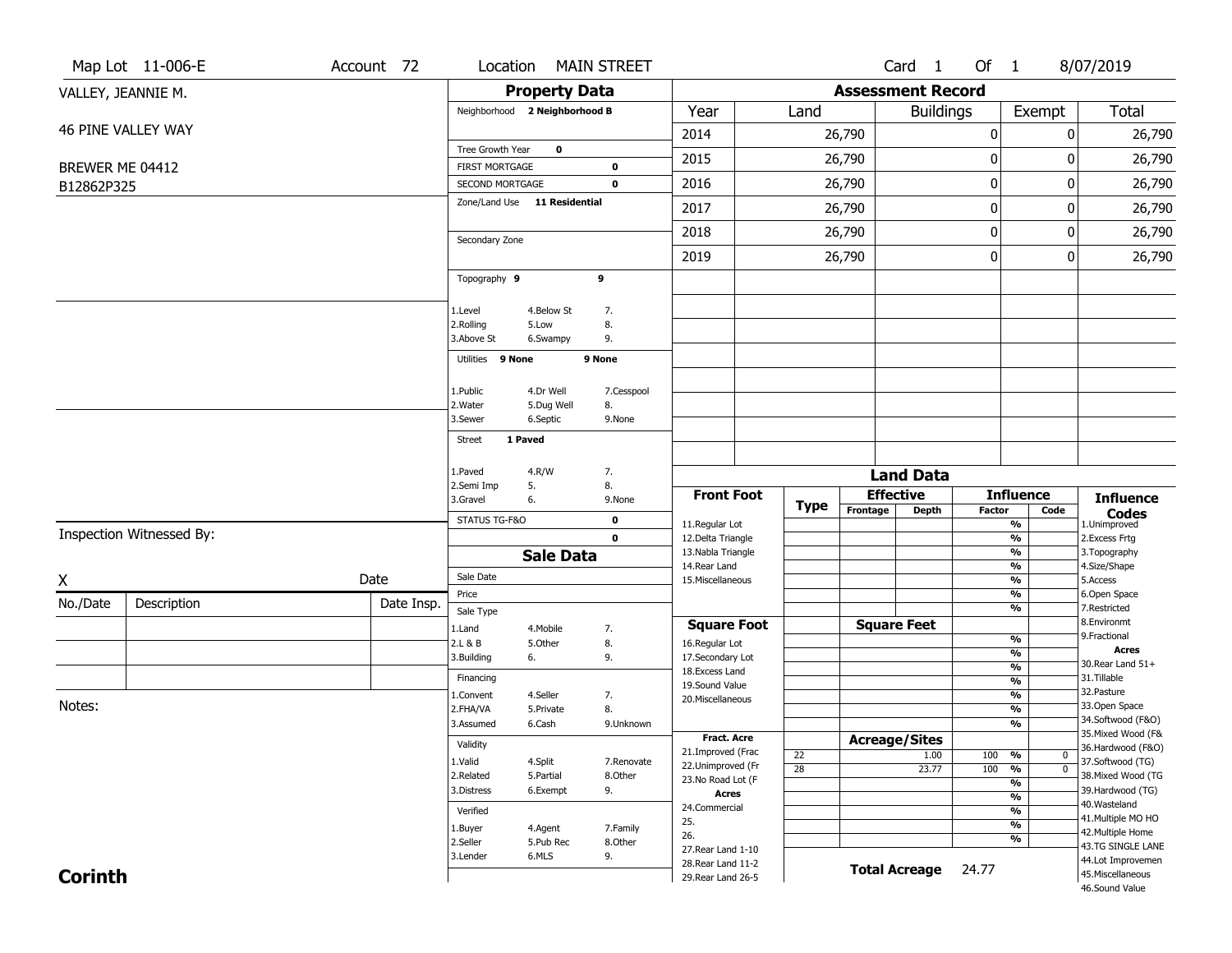|                                       |                      |                                                   |                             |       |            |                                       |                          |                           |                 |                 | <b>Corinth</b>     |                   |      |           |
|---------------------------------------|----------------------|---------------------------------------------------|-----------------------------|-------|------------|---------------------------------------|--------------------------|---------------------------|-----------------|-----------------|--------------------|-------------------|------|-----------|
|                                       | Map Lot 11-006-E     |                                                   |                             |       |            | Account 72                            |                          | Location                  |                 |                 | <b>MAIN STREET</b> | Card <sub>1</sub> | Of 1 | 8/07/2019 |
| <b>Building Style</b>                 |                      |                                                   | <b>SF Bsmt Living</b>       |       |            |                                       |                          | Layout                    |                 |                 |                    |                   |      |           |
| 0.Not Code                            | 4.Cape               | 8.Log                                             | Fin Bsmt Grade              |       |            |                                       |                          | 1.Typical                 | 4.              |                 | 7.                 |                   |      |           |
| 1.Conv.                               | 5.Garrison           | 9.0ther                                           | <b>HEARTH</b>               |       |            |                                       |                          | 2.Inadeq                  | 5.              |                 | 8.                 |                   |      |           |
| 2.Ranch                               | 6.Split              | 10.Camp                                           | Heat Type                   | 100%  |            |                                       |                          | 3.                        | 6.              |                 | 9.                 |                   |      |           |
| 3.R Ranch                             | 7.Contemp            | 11.Double                                         | 0.Not Code                  |       | 4.HVAC     | 8.Fl/Wall                             |                          | Attic                     |                 |                 |                    |                   |      |           |
| Dwelling Units                        |                      |                                                   | 1.HWBB                      |       | 5.FWA      |                                       | 9.No Heat                | 1.1/4 Fin                 | 4.Full Fin      |                 | 7.                 |                   |      |           |
| Other Units                           |                      |                                                   | 2.HWCI                      |       | 6.Radiant  | 11.                                   |                          | 2.1/2 Fin                 | 5.Fl/Stair      |                 | 8.                 |                   |      |           |
| Stories                               |                      |                                                   | 3.H Pump                    |       | 7.Electric | 12.                                   |                          | 3.3/4 Fin                 | 6.              |                 | 9.None             |                   |      |           |
| 1.1                                   | 4.1.5                | 7.                                                | Cool Type                   | 0%    |            |                                       |                          | Insulation                |                 |                 |                    |                   |      |           |
| 2.2                                   | 5.1.75               | 8.                                                | 1.Refrig                    |       | 4.W&C Air  | 7.                                    |                          | 1.Full                    | 4.Minimal       |                 | 7.                 |                   |      |           |
| 3.3                                   | 6.2.5                | 9.                                                | 2.Evapor                    |       | 5.         | 8.                                    |                          | 2. Heavy                  | 5.              |                 | 8.                 |                   |      |           |
| <b>Exterior Walls</b>                 |                      |                                                   | 3.H Pump                    |       | 6.         | 9.None                                |                          | 3.Capped                  | 6.              |                 | 9.None             |                   |      |           |
| 0.Not Code                            | 4.Asbestos           | 8.Concrete                                        | Kitchen Style               |       |            |                                       |                          | Unfinished %              |                 |                 |                    |                   |      |           |
| 1.Wood                                | 5.Stucco             | 9.0ther                                           | 1.Modern                    |       | 4.Obsolete | 7.<br>8.                              |                          | Grade & Factor            |                 |                 |                    |                   |      |           |
| 2.Vin/Al                              | 6.Brick              | 11.                                               | 2.Typical                   |       | 5.         |                                       |                          | 1.E Grade                 | 4.B Grade       |                 | 7.                 |                   |      |           |
| 3.Compos.<br>Roof Surface             | 7.Stone              | 12.                                               | 3.Old Type<br>Bath(s) Style |       | 6.         | 9.None                                |                          | 2.D Grade<br>3.C Grade    | 5.A Grade<br>6. |                 | 8.<br>9.Same       |                   |      |           |
|                                       |                      |                                                   |                             |       |            | 7.                                    |                          |                           |                 |                 |                    |                   |      |           |
| 1.Asphalt                             | 4.Composit<br>5.Wood | 7.METAL RS   1.Modern<br>8.                       |                             |       | 4.Obsolete | 8.                                    |                          | SQFT (Footprint)          |                 |                 |                    |                   |      |           |
| 2.Slate                               |                      | 9.                                                | 2.Typical                   |       | 5.         |                                       |                          | Condition                 |                 |                 | 7.V G              |                   |      |           |
| 3.Metal                               | 6.Ark Asph           |                                                   | 3.Old Type                  |       | 6.         | 9.None                                |                          | 1.Poor                    | 4.Avg           |                 |                    |                   |      |           |
| SF Masonry Trim                       |                      |                                                   | # Rooms                     |       |            |                                       |                          | 2.Fair                    | $5.$ Avg $+$    |                 | 8.Exc              |                   |      |           |
| <b>Electric Amps</b><br>OPEN-4-CUSTOM |                      |                                                   | # Bedrooms<br># Full Baths  |       |            |                                       |                          | $3.$ Avg-<br>Phys. % Good | 6.Good          |                 | 9.Same             |                   |      |           |
| Year Built                            |                      |                                                   | # Half Baths                |       |            |                                       |                          | Funct. % Good             |                 |                 |                    |                   |      |           |
| Year Remodeled                        |                      |                                                   | # Addn Fixtures             |       |            |                                       |                          | <b>Functional Code</b>    |                 |                 |                    |                   |      |           |
| Foundation                            |                      |                                                   | # Fireplaces                |       |            |                                       |                          | 1.Incomp                  | 4.Delap         |                 | 7.No Power         |                   |      |           |
| 1.Concrete                            | 4.Wood               | 7.                                                |                             |       |            |                                       |                          | 2.0-Built                 | 5.Bsmt          |                 | 8.LongTerm         |                   |      |           |
| 2.C Block                             | 5.Slab               | 8.                                                |                             |       |            |                                       |                          | 3.Damage                  | 6.Common        |                 | 9.None             |                   |      |           |
| 3.Br/Stone                            | 6.Piers              | 9.                                                |                             |       |            |                                       |                          | Econ. % Good              |                 |                 |                    |                   |      |           |
| Basement                              |                      |                                                   |                             |       |            |                                       |                          | Economic Code             |                 |                 |                    |                   |      |           |
| $1.1/4$ Bmt                           | 4.Full Bmt           | 7.                                                |                             |       |            |                                       |                          | 0.None                    | 3.No Power      |                 | 7.                 |                   |      |           |
| 2.1/2 Bmt                             | 5.None               | 8.                                                |                             |       |            |                                       |                          | 1.Location                | 4.Generate      |                 | 8.                 |                   |      |           |
| 3.3/4 Bmt                             | 6.DAYLIGHT 9.None    |                                                   |                             |       |            |                                       |                          | 2.Encroach                | 9.None          |                 | 9.                 |                   |      |           |
| Bsmt Gar # Cars                       |                      |                                                   |                             |       |            | <i>Software</i>                       |                          | Entrance Code             | $\mathbf 0$     |                 |                    |                   |      |           |
| Wet Basement                          |                      |                                                   |                             |       |            | A Division of Harris Computer Systems |                          | 1.Interior                | 4.Vacant        |                 | 7.                 |                   |      |           |
| 1.Dry                                 | 4.                   | 7.                                                |                             |       |            |                                       |                          | 2.Refusal                 | 5.Estimate      |                 | 8.                 |                   |      |           |
| 2.Damp                                | 5.                   | 8.                                                |                             |       |            |                                       |                          | 3.Informed                | 6.              |                 | 9.                 |                   |      |           |
| 3.Wet                                 | 6.                   | 9.                                                |                             |       |            |                                       |                          | Information Code 0        |                 |                 |                    |                   |      |           |
|                                       |                      |                                                   |                             |       |            |                                       |                          | 1.Owner                   | 4.Agent         |                 | 7.                 |                   |      |           |
|                                       |                      |                                                   |                             |       |            |                                       |                          | 2.Relative                | 5.Estimate      |                 | 8.                 |                   |      |           |
|                                       |                      | Date Inspected                                    |                             |       |            |                                       |                          | 3.Tenant                  | 6.Other         |                 | 9.                 |                   |      |           |
|                                       |                      |                                                   |                             |       |            |                                       |                          |                           |                 |                 |                    |                   |      |           |
|                                       |                      | <b>Additions, Outbuildings &amp; Improvements</b> |                             |       |            |                                       |                          |                           |                 |                 | 1.One Story Fram   |                   |      |           |
| Type                                  |                      | Year                                              | Units                       | Grade | Cond       | Phys.                                 | Funct.                   | Sound Value               |                 |                 | 2. Two Story Fram  |                   |      |           |
|                                       |                      |                                                   |                             |       |            | $\%$                                  | $\%$                     |                           |                 |                 | 3. Three Story Fr  |                   |      |           |
|                                       |                      |                                                   |                             |       |            |                                       |                          |                           |                 | 4.1 & 1/2 Story |                    |                   |      |           |
|                                       |                      |                                                   |                             |       |            | $\frac{0}{0}$                         | $\%$                     |                           |                 | 5.1 & 3/4 Story |                    |                   |      |           |
|                                       |                      |                                                   |                             |       |            | $\frac{0}{6}$                         | $\frac{0}{6}$            |                           |                 | 6.2 & 1/2 Story |                    |                   |      |           |
|                                       |                      |                                                   |                             |       |            | $\sqrt{6}$                            | $\overline{\frac{0}{0}}$ |                           |                 |                 | 21. Open Frame Por |                   |      |           |
|                                       |                      |                                                   |                             |       |            | $\frac{0}{6}$                         | $\overline{\frac{0}{0}}$ |                           |                 |                 | 22.Encl Frame Por  |                   |      |           |
|                                       |                      |                                                   |                             |       |            |                                       |                          |                           |                 |                 | 23.Frame Garage    |                   |      |           |
|                                       |                      |                                                   |                             |       |            | $\sqrt{6}$                            | $\overline{\frac{0}{0}}$ |                           |                 | 24.Frame Shed   |                    |                   |      |           |
|                                       |                      |                                                   |                             |       |            | $\sqrt{6}$                            | $\overline{\frac{0}{0}}$ |                           |                 |                 | 25.Frame Bay Wind  |                   |      |           |
|                                       |                      |                                                   |                             |       |            | $\%$                                  | $\%$                     |                           |                 |                 | 26.1SFr Overhang   |                   |      |           |
|                                       |                      |                                                   |                             |       |            | $\frac{0}{6}$                         | $\overline{\frac{0}{6}}$ |                           |                 |                 | 27.Unfin Basement  |                   |      |           |
|                                       |                      |                                                   |                             |       |            |                                       |                          |                           |                 |                 | 28. Unfinished Att |                   |      |           |
|                                       |                      |                                                   |                             |       |            | $\sqrt{6}$                            | $\frac{0}{6}$            |                           |                 |                 | 29. Finished Attic |                   |      |           |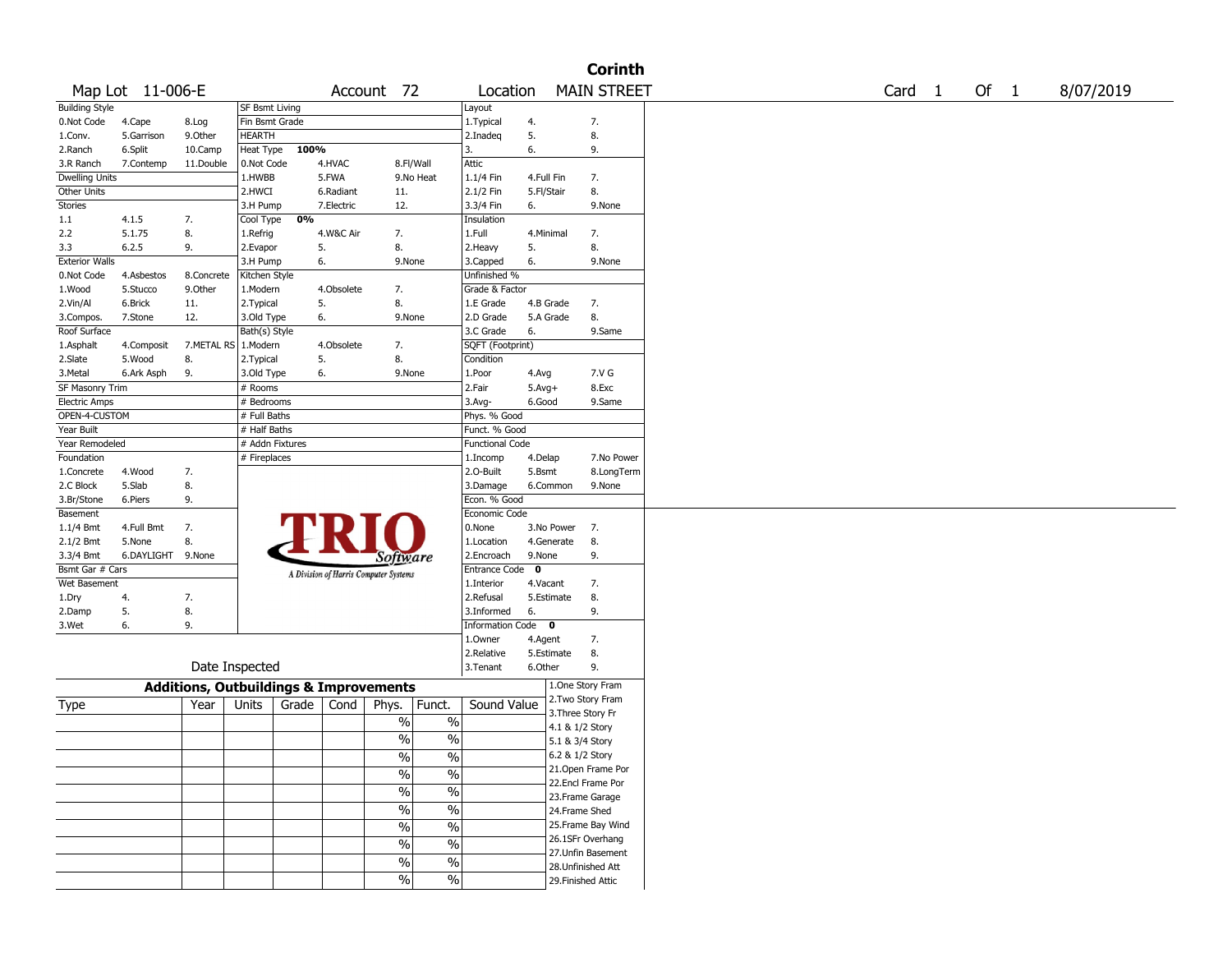|                               | Map Lot 10-016-A         | Account 1122 |                                          |                         | Location O'ROAK ROAD N/F OFF |                                          |                       |                          | Card <sub>1</sub>    | Of $1$           |                                                                   | 8/07/2019                               |
|-------------------------------|--------------------------|--------------|------------------------------------------|-------------------------|------------------------------|------------------------------------------|-----------------------|--------------------------|----------------------|------------------|-------------------------------------------------------------------|-----------------------------------------|
|                               | VALLEY, JEANNIE M.       |              |                                          | <b>Property Data</b>    |                              |                                          |                       | <b>Assessment Record</b> |                      |                  |                                                                   |                                         |
|                               |                          |              | Neighborhood 3 Neighborhood C            |                         |                              | Year                                     | Land                  |                          | <b>Buildings</b>     |                  | Exempt                                                            | Total                                   |
|                               | 46 PINE VALLEY WAY       |              |                                          |                         |                              | 2006                                     |                       | 6,480                    |                      | $\boldsymbol{0}$ | 0                                                                 | 6,480                                   |
|                               |                          |              | Tree Growth Year                         | 0                       |                              | 2007                                     |                       | 6,480                    |                      | 0                | 0                                                                 | 6,480                                   |
| BREWER ME 04412<br>B12862P325 |                          |              | <b>FIRST MORTGAGE</b><br>SECOND MORTGAGE |                         | 0<br>$\mathbf 0$             | 2008                                     |                       | 15,340                   |                      | $\pmb{0}$        | 0                                                                 | 15,340                                  |
|                               |                          |              | Zone/Land Use 11 Residential             |                         |                              | 2009                                     |                       | 15,340                   |                      | 0                | 0                                                                 | 15,340                                  |
|                               |                          |              |                                          |                         |                              | 2010                                     |                       | 15,340                   |                      | $\mathbf 0$      | 0                                                                 |                                         |
|                               |                          |              | Secondary Zone                           |                         |                              |                                          |                       |                          |                      |                  |                                                                   | 15,340                                  |
|                               |                          |              |                                          |                         |                              | 2011                                     |                       | 15,340                   |                      | $\boldsymbol{0}$ | 0                                                                 | 15,340                                  |
|                               |                          |              | Topography 9                             |                         | 9                            | 2012                                     |                       | 15,340                   |                      | $\boldsymbol{0}$ | 0                                                                 | 15,340                                  |
|                               |                          |              | 1.Level                                  | 4.Below St              | 7.                           | 2013                                     |                       | 15,340                   |                      | $\boldsymbol{0}$ | 0                                                                 | 15,340                                  |
|                               |                          |              | 2.Rolling<br>3.Above St                  | 5.Low<br>6.Swampy       | 8.<br>9.                     | 2014                                     |                       | 15,340                   |                      | $\mathbf 0$      | 0                                                                 | 15,340                                  |
|                               |                          |              | Utilities 9 None                         |                         | 9 None                       | 2015                                     |                       | 15,340                   |                      | $\boldsymbol{0}$ | 0                                                                 | 15,340                                  |
|                               |                          |              |                                          |                         |                              | 2016                                     |                       | 15,340                   |                      | $\boldsymbol{0}$ | 0                                                                 | 15,340                                  |
|                               |                          |              | 1.Public<br>2.Water                      | 4.Dr Well<br>5.Dug Well | 7.Cesspool<br>8.             | 2017                                     |                       | 15,340                   |                      | 0                | 0                                                                 | 15,340                                  |
|                               |                          |              | 3.Sewer                                  | 6.Septic                | 9.None                       | 2018                                     |                       | 15,340                   |                      | $\mathbf 0$      | 0                                                                 | 15,340                                  |
|                               |                          |              | 9 None<br><b>Street</b>                  |                         |                              | 2019                                     |                       | 15,340                   |                      | $\mathbf 0$      | 0                                                                 | 15,340                                  |
|                               |                          |              | 1.Paved                                  | 4.R/W                   | 7.                           |                                          |                       |                          | <b>Land Data</b>     |                  |                                                                   |                                         |
|                               |                          |              | 2.Semi Imp<br>3.Gravel                   | 5.<br>6.                | 8.<br>9.None                 | <b>Front Foot</b>                        |                       | <b>Effective</b>         |                      |                  | <b>Influence</b>                                                  | <b>Influence</b>                        |
|                               |                          |              | STATUS TG-F&O                            |                         | $\mathbf 0$                  | 11.Regular Lot                           | <b>Type</b>           | Frontage                 | Depth                | Factor           | Code<br>$\overline{\frac{9}{6}}$                                  | <b>Codes</b><br>1.Unimproved            |
|                               | Inspection Witnessed By: |              |                                          |                         | $\mathbf 0$                  | 12.Delta Triangle                        |                       |                          |                      |                  | $\overline{\frac{9}{6}}$                                          | 2. Excess Frtg                          |
|                               |                          |              |                                          | <b>Sale Data</b>        |                              | 13. Nabla Triangle<br>14. Rear Land      |                       |                          |                      |                  | $\overline{\frac{9}{6}}$<br>$\frac{9}{6}$                         | 3. Topography<br>4.Size/Shape           |
| X                             |                          | Date         | Sale Date                                |                         |                              | 15. Miscellaneous                        |                       |                          |                      |                  | $\overline{\frac{9}{6}}$                                          | 5.Access                                |
| No./Date                      | Description              | Date Insp.   | Price                                    |                         |                              |                                          |                       |                          |                      |                  | %<br>%                                                            | 6.Open Space<br>7.Restricted            |
|                               |                          |              | Sale Type<br>1.Land                      | 4. Mobile               | 7.                           | <b>Square Foot</b>                       |                       |                          | <b>Square Feet</b>   |                  |                                                                   | 8.Environmt                             |
|                               |                          |              | 2.L & B                                  | 5.Other                 | 8.                           | 16.Regular Lot                           |                       |                          |                      |                  | %                                                                 | 9. Fractional                           |
|                               |                          |              | 3.Building                               | 6.                      | 9.                           | 17.Secondary Lot                         |                       |                          |                      |                  | %<br>$\frac{9}{6}$                                                | <b>Acres</b><br>30. Rear Land 51+       |
|                               |                          |              | Financing                                |                         |                              | 18.Excess Land<br>19.Sound Value         |                       |                          |                      |                  | $\frac{9}{6}$                                                     | 31.Tillable                             |
|                               |                          |              | 1.Convent                                | 4.Seller                | 7.                           | 20.Miscellaneous                         |                       |                          |                      |                  | %                                                                 | 32. Pasture                             |
| Notes:                        |                          |              | 2.FHA/VA                                 | 5.Private               | 8.                           |                                          |                       |                          |                      |                  | %                                                                 | 33.Open Space                           |
|                               |                          |              | 3.Assumed                                | 6.Cash                  | 9.Unknown                    |                                          |                       |                          |                      |                  | %                                                                 | 34.Softwood (F&O)<br>35. Mixed Wood (F& |
|                               |                          |              | Validity                                 |                         |                              | <b>Fract. Acre</b>                       |                       | <b>Acreage/Sites</b>     |                      |                  |                                                                   | 36.Hardwood (F&O)                       |
|                               |                          |              | 1.Valid                                  | 4.Split                 | 7.Renovate                   | 21.Improved (Frac<br>22.Unimproved (Fr   | 23                    |                          | 1.00                 | 100              | %<br>0                                                            | 37.Softwood (TG)                        |
|                               |                          |              | 2.Related                                | 5.Partial               | 8.Other                      | 23.No Road Lot (F                        | $\overline{28}$<br>40 |                          | 15.00<br>6.00        | 100<br>100       | $\overline{\mathfrak{o}}$<br>%<br>$\frac{9}{6}$<br>$\overline{0}$ | 38. Mixed Wood (TG                      |
|                               |                          |              | 3.Distress                               | 6.Exempt                | 9.                           | <b>Acres</b>                             |                       |                          |                      |                  | $\overline{\frac{9}{6}}$                                          | 39.Hardwood (TG)                        |
|                               |                          |              | Verified                                 |                         |                              | 24.Commercial                            |                       |                          |                      |                  | $\overline{\frac{9}{6}}$                                          | 40. Wasteland                           |
|                               |                          |              | 1.Buyer                                  | 4.Agent                 | 7.Family                     | 25.                                      |                       |                          |                      |                  | $\overline{\frac{9}{6}}$                                          | 41. Multiple MO HO                      |
|                               |                          |              | 2.Seller                                 | 5.Pub Rec               | 8.Other                      | 26.                                      |                       |                          |                      |                  | %                                                                 | 42. Multiple Home<br>43.TG SINGLE LANE  |
|                               |                          |              | 3.Lender                                 | 6.MLS                   | 9.                           | 27. Rear Land 1-10<br>28. Rear Land 11-2 |                       |                          |                      |                  |                                                                   | 44.Lot Improvemen                       |
| <b>Corinth</b>                |                          |              |                                          |                         |                              | 29. Rear Land 26-5                       |                       |                          | <b>Total Acreage</b> | 22.00            |                                                                   | 45. Miscellaneous                       |
|                               |                          |              |                                          |                         |                              |                                          |                       |                          |                      |                  |                                                                   | 46.Sound Value                          |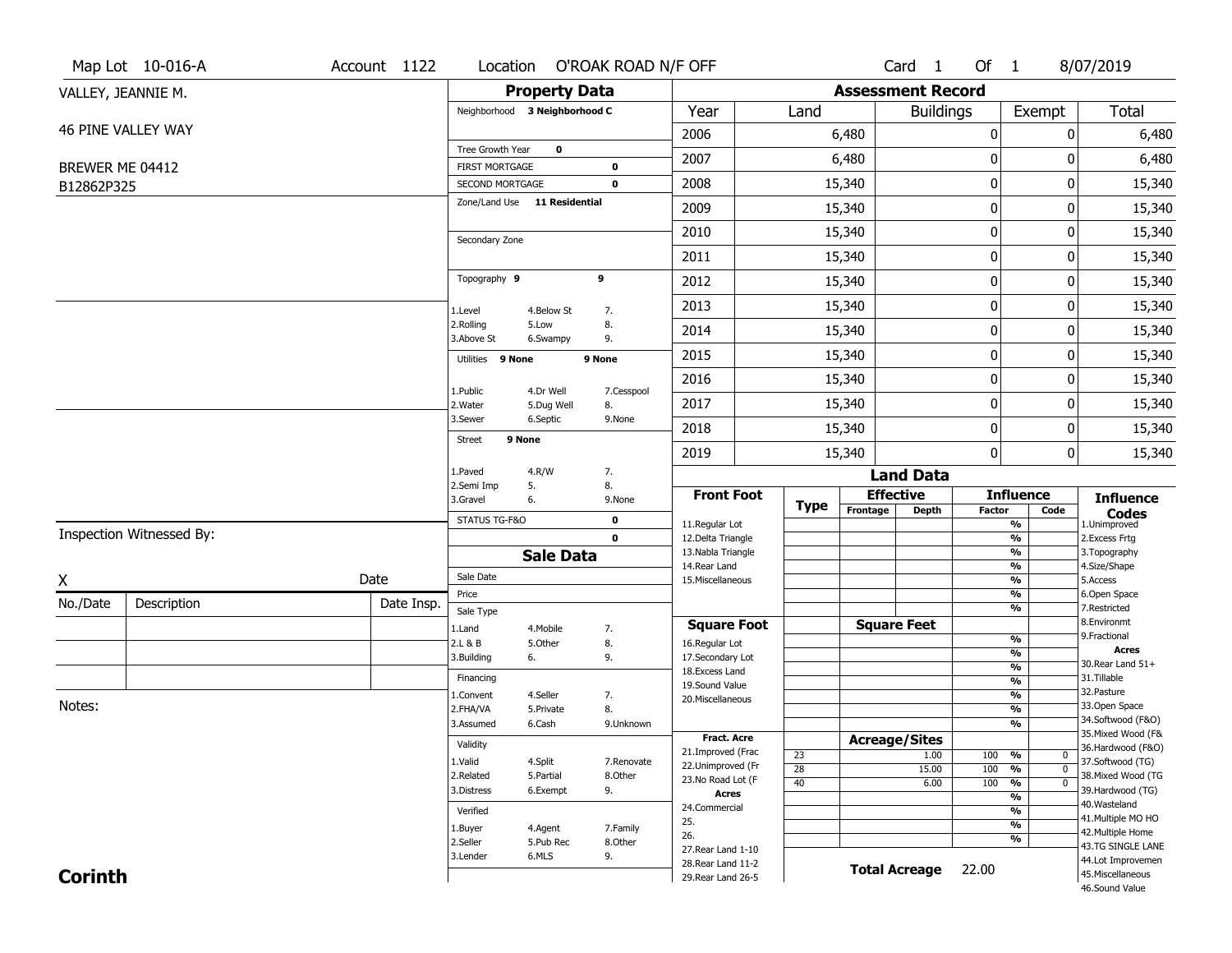|                                   |                            |                                                   |                 |       |                         |                                       |                          |                       |             |                 | <b>Corinth</b>     |                     |                   |      |           |
|-----------------------------------|----------------------------|---------------------------------------------------|-----------------|-------|-------------------------|---------------------------------------|--------------------------|-----------------------|-------------|-----------------|--------------------|---------------------|-------------------|------|-----------|
|                                   | Map Lot 10-016-A           |                                                   |                 |       |                         | Account 1122                          |                          | Location              |             |                 |                    | O'ROAK ROAD N/F OFF | Card <sub>1</sub> | Of 1 | 8/07/2019 |
|                                   | Building Style 0 Not Coded |                                                   | SF Bsmt Living  |       | 0                       |                                       |                          | Layout<br>0           |             |                 |                    |                     |                   |      |           |
| 0.Not Code                        | 4.Cape                     | 8.Log                                             | Fin Bsmt Grade  |       | 0 <sub>0</sub>          |                                       |                          | 1. Typical            | 4.          |                 | 7.                 |                     |                   |      |           |
| 1.Conv.                           | 5.Garrison                 | 9.Other                                           | <b>HEARTH</b>   |       | $\overline{\mathbf{0}}$ |                                       |                          | 2.Inadeq              | 5.          |                 | 8.                 |                     |                   |      |           |
| 2.Ranch                           | 6.Split                    | 10.Camp                                           | Heat Type       | 100%  |                         | 0 Not Coded                           |                          | 3.                    | 6.          |                 | 9.                 |                     |                   |      |           |
| 3.R Ranch                         | 7.Contemp                  | 11.Double                                         | 0.Not Code      |       | 4.HVAC                  | 8.Fl/Wall                             |                          | Attic<br>$\mathbf{o}$ |             |                 |                    |                     |                   |      |           |
| Dwelling Units 0                  |                            |                                                   | 1.HWBB          |       | 5.FWA                   |                                       | 9.No Heat                | $1.1/4$ Fin           | 4.Full Fin  |                 | 7.                 |                     |                   |      |           |
| Other Units                       | 0                          |                                                   | 2.HWCI          |       | 6.Radiant               | 11.                                   |                          | 2.1/2 Fin             | 5.Fl/Stair  |                 | 8.                 |                     |                   |      |           |
| Stories                           | 0                          |                                                   | 3.H Pump        |       | 7.Electric              | 12.                                   |                          | 3.3/4 Fin             | 6.          |                 | 9.None             |                     |                   |      |           |
| 1.1                               | 4.1.5                      | 7.                                                | Cool Type       | 0%    | 9 None                  |                                       |                          | Insulation<br>0       |             |                 |                    |                     |                   |      |           |
| 2.2                               | 5.1.75                     | 8.                                                | 1.Refrig        |       | 4.W&C Air               | 7.                                    |                          | 1.Full                | 4.Minimal   |                 | 7.                 |                     |                   |      |           |
| 3.3                               | 6.2.5                      | 9.                                                | 2.Evapor        | 5.    |                         | 8.                                    |                          | 2.Heavy               | 5.          |                 | 8.                 |                     |                   |      |           |
| <b>Exterior Walls</b>             | 0 Not Coded                |                                                   | 3.H Pump        | 6.    |                         | 9.None                                |                          | 3.Capped              | 6.          |                 | 9.None             |                     |                   |      |           |
| 0.Not Code                        | 4.Asbestos                 | 8.Concrete                                        | Kitchen Style   |       | $\mathbf 0$             |                                       |                          | Unfinished %          | 0%          |                 |                    |                     |                   |      |           |
| 1.Wood                            | 5.Stucco                   | 9.0ther                                           | 1.Modern        |       | 4.Obsolete              | 7.                                    |                          | Grade & Factor        | 00%         |                 |                    |                     |                   |      |           |
| 2.Vin/Al                          | 6.Brick                    | 11.                                               | 2. Typical      | 5.    |                         | 8.                                    |                          | 1.E Grade             | 4.B Grade   |                 | 7.                 |                     |                   |      |           |
| 3.Compos.                         | 7.Stone                    | 12.                                               | 3.Old Type      | 6.    |                         | 9.None                                |                          | 2.D Grade             |             | 5.A Grade       | 8.                 |                     |                   |      |           |
| Roof Surface                      | $\mathbf 0$                |                                                   | Bath(s) Style   |       | $\mathbf 0$             |                                       |                          | 3.C Grade             | 6.          |                 | 9.Same             |                     |                   |      |           |
| 1.Asphalt                         | 4.Composit                 | 7.METAL RS                                        | 1.Modern        |       | 4.Obsolete              | 7.                                    |                          | SQFT (Footprint) 0    |             |                 |                    |                     |                   |      |           |
| 2.Slate                           | 5.Wood                     | 8.                                                | 2. Typical      | 5.    |                         | 8.                                    |                          | Condition             | $\mathbf 0$ |                 |                    |                     |                   |      |           |
| 3.Metal                           | 6.Ark Asph                 | 9.                                                | 3.Old Type      | 6.    |                         | 9.None                                |                          | 1.Poor                | 4.Avg       |                 | 7.V G              |                     |                   |      |           |
| SF Masonry Trim 0                 |                            |                                                   | # Rooms         |       | $\bf o$                 |                                       |                          | 2.Fair                | $5.Avg+$    |                 | 8.Exc              |                     |                   |      |           |
| <b>Electric Amps</b>              | 0                          |                                                   | # Bedrooms      |       | $\pmb{0}$               |                                       |                          | 3.Avg-                | 6.Good      |                 | 9.Same             |                     |                   |      |           |
| OPEN-4-CUSTOM 0                   |                            |                                                   | # Full Baths    |       | $\bf o$                 |                                       |                          | Phys. % Good          |             | 0%              |                    |                     |                   |      |           |
| Year Built                        | 0                          |                                                   | # Half Baths    |       | $\pmb{0}$               |                                       |                          | Funct. % Good         |             | 100%            |                    |                     |                   |      |           |
| Year Remodeled                    | 0                          |                                                   | # Addn Fixtures |       | $\pmb{0}$               |                                       |                          | Functional Code       |             | 9 None          |                    |                     |                   |      |           |
| Foundation                        | 0                          |                                                   | # Fireplaces    |       | $\pmb{0}$               |                                       |                          | 1.Incomp              | 4.Delap     |                 | 7.No Power         |                     |                   |      |           |
| 1.Concrete                        | 4.Wood                     | 7.                                                |                 |       |                         |                                       |                          | 2.0-Built             | 5.Bsmt      |                 | 8.LongTerm         |                     |                   |      |           |
| 2.C Block                         | 5.Slab                     | 8.                                                |                 |       |                         |                                       |                          | 3.Damage              |             | 6.Common        | 9.None             |                     |                   |      |           |
| 3.Br/Stone                        | 6.Piers                    | 9.                                                |                 |       |                         |                                       |                          | Econ. % Good 100%     |             |                 |                    |                     |                   |      |           |
| Basement                          | 0                          |                                                   |                 |       |                         |                                       |                          | Economic Code None    |             |                 |                    |                     |                   |      |           |
| $1.1/4$ Bmt                       | 4.Full Bmt                 | 7.                                                |                 |       |                         |                                       |                          | 0.None                |             | 3.No Power      | 7.                 |                     |                   |      |           |
| 2.1/2 Bmt                         | 5.None                     | 8.                                                |                 |       |                         |                                       |                          | 1.Location            |             | 4.Generate      | 8.                 |                     |                   |      |           |
|                                   | 6.DAYLIGHT                 | 9.None                                            |                 |       |                         |                                       |                          |                       | 9.None      |                 | 9.                 |                     |                   |      |           |
| 3.3/4 Bmt                         |                            |                                                   |                 |       |                         | <i>Software</i>                       |                          | 2.Encroach            | $\mathbf 0$ |                 |                    |                     |                   |      |           |
| Bsmt Gar # Cars 0<br>Wet Basement | 0                          |                                                   |                 |       |                         | A Division of Harris Computer Systems |                          | <b>Entrance Code</b>  |             |                 |                    |                     |                   |      |           |
|                                   |                            |                                                   |                 |       |                         |                                       |                          | 1.Interior            | 4.Vacant    |                 | 7.                 |                     |                   |      |           |
| 1.Dry                             | 4.                         | 7.                                                |                 |       |                         |                                       |                          | 2.Refusal             |             | 5.Estimate      | 8.                 |                     |                   |      |           |
| 2.Damp                            | 5.                         | 8.                                                |                 |       |                         |                                       |                          | 3.Informed            | 6.          |                 | 9.                 |                     |                   |      |           |
| 3.Wet                             | 6.                         | 9.                                                |                 |       |                         |                                       |                          | Information Code 0    |             |                 |                    |                     |                   |      |           |
|                                   |                            |                                                   |                 |       |                         |                                       |                          | 1.Owner               | 4.Agent     |                 | 7.                 |                     |                   |      |           |
|                                   |                            |                                                   |                 |       |                         |                                       |                          | 2.Relative            |             | 5.Estimate      | 8.                 |                     |                   |      |           |
|                                   |                            |                                                   | Date Inspected  |       |                         |                                       |                          | 3. Tenant             | 6.Other     |                 | 9.                 |                     |                   |      |           |
|                                   |                            | <b>Additions, Outbuildings &amp; Improvements</b> |                 |       |                         |                                       |                          |                       |             |                 | 1.One Story Fram   |                     |                   |      |           |
| Type                              |                            | Year                                              | Units           | Grade | Cond                    | Phys.                                 | Funct.                   | Sound Value           |             |                 | 2. Two Story Fram  |                     |                   |      |           |
|                                   |                            |                                                   |                 |       |                         | $\%$                                  | $\%$                     |                       |             |                 | 3. Three Story Fr  |                     |                   |      |           |
|                                   |                            |                                                   |                 |       |                         |                                       |                          |                       |             | 4.1 & 1/2 Story |                    |                     |                   |      |           |
|                                   |                            |                                                   |                 |       |                         | $\%$                                  | $\%$                     |                       |             | 5.1 & 3/4 Story |                    |                     |                   |      |           |
|                                   |                            |                                                   |                 |       |                         | $\frac{0}{0}$                         | $\%$                     |                       |             | 6.2 & 1/2 Story |                    |                     |                   |      |           |
|                                   |                            |                                                   |                 |       |                         | $\sqrt{20}$                           | $\frac{0}{0}$            |                       |             |                 | 21. Open Frame Por |                     |                   |      |           |
|                                   |                            |                                                   |                 |       |                         | $\frac{0}{6}$                         | $\overline{\frac{0}{0}}$ |                       |             |                 | 22.Encl Frame Por  |                     |                   |      |           |
|                                   |                            |                                                   |                 |       |                         |                                       |                          |                       |             |                 | 23.Frame Garage    |                     |                   |      |           |
|                                   |                            |                                                   |                 |       |                         | $\frac{0}{6}$                         | $\overline{\frac{0}{0}}$ |                       |             | 24.Frame Shed   |                    |                     |                   |      |           |
|                                   |                            |                                                   |                 |       |                         | $\frac{0}{6}$                         | $\overline{\frac{0}{0}}$ |                       |             |                 | 25. Frame Bay Wind |                     |                   |      |           |
|                                   |                            |                                                   |                 |       |                         | $\sqrt{20}$                           | $\%$                     |                       |             |                 | 26.1SFr Overhang   |                     |                   |      |           |
|                                   |                            |                                                   |                 |       |                         |                                       |                          |                       |             |                 | 27. Unfin Basement |                     |                   |      |           |
|                                   |                            |                                                   |                 |       |                         | $\%$                                  | $\%$                     |                       |             |                 | 28. Unfinished Att |                     |                   |      |           |
|                                   |                            |                                                   |                 |       |                         | $\sqrt{6}$                            | $\%$                     |                       |             |                 | 29. Finished Attic |                     |                   |      |           |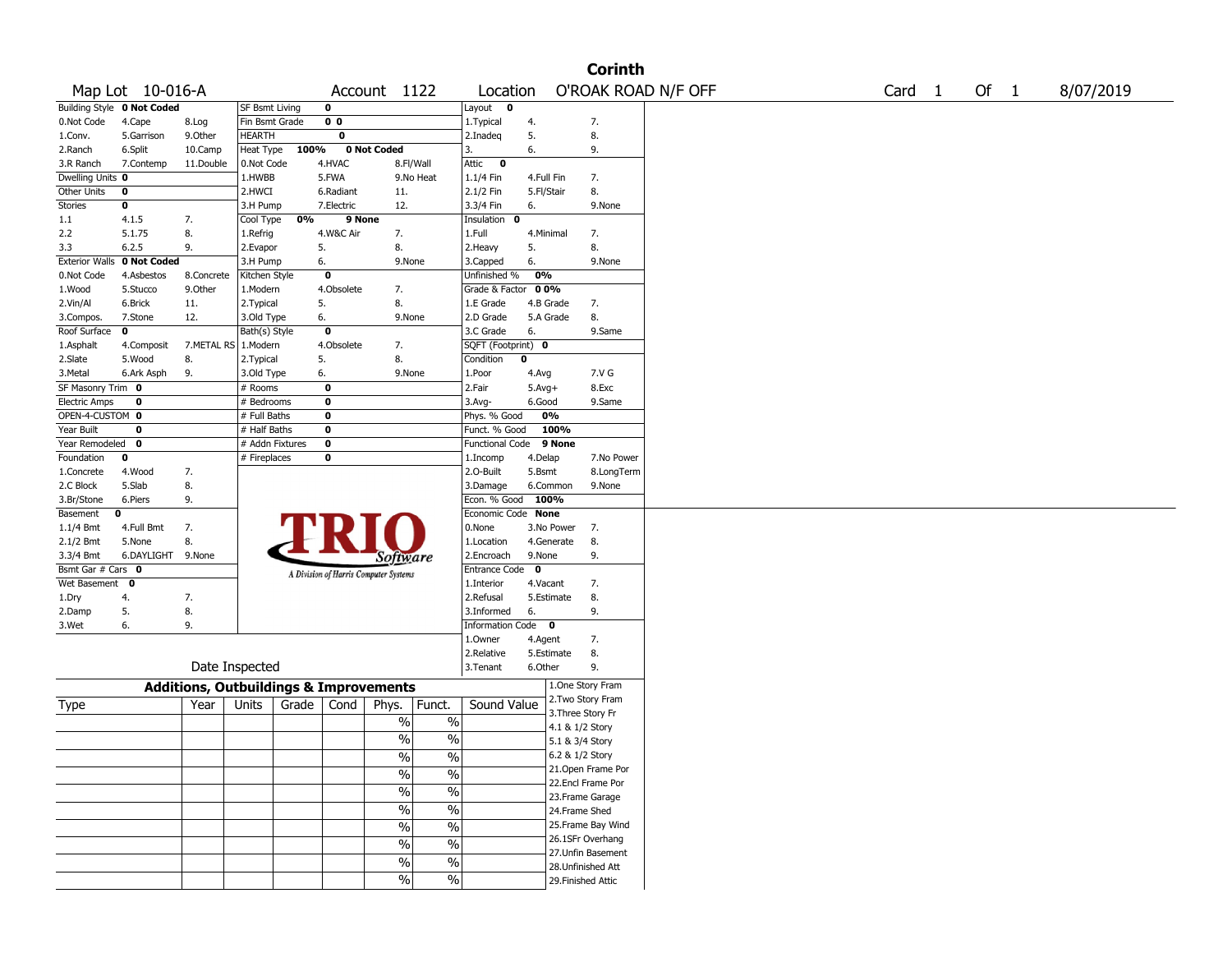|                               | Map Lot 10-018                                  | Account 1202 |                                          |                          | Location O'ROAK ROAD N/F OFF |                                     |                 |                          | Card 1               | Of 1          |                                | 8/07/2019                         |
|-------------------------------|-------------------------------------------------|--------------|------------------------------------------|--------------------------|------------------------------|-------------------------------------|-----------------|--------------------------|----------------------|---------------|--------------------------------|-----------------------------------|
|                               | VALLEY, JEANNIE M.                              |              |                                          | <b>Property Data</b>     |                              |                                     |                 | <b>Assessment Record</b> |                      |               |                                |                                   |
|                               |                                                 |              | Neighborhood 3 Neighborhood C            |                          |                              | Year                                | Land            |                          | <b>Buildings</b>     |               | Exempt                         | Total                             |
| 46 PINE VALLY WAY             |                                                 |              |                                          |                          |                              | 2006                                |                 | 8,580                    |                      | 0             | $\mathbf{0}$                   | 8,580                             |
|                               |                                                 |              | Tree Growth Year                         | $\mathbf 0$              |                              | 2007                                |                 | 8,580                    |                      | 0             | 0                              | 8,580                             |
| BREWER ME 04412<br>B12862P323 |                                                 |              | <b>FIRST MORTGAGE</b><br>SECOND MORTGAGE |                          | 0<br>$\mathbf 0$             | 2008                                |                 | 18,700                   |                      | $\pmb{0}$     | 0                              | 18,700                            |
| Previous Owner                |                                                 |              | Zone/Land Use 11 Residential             |                          |                              | 2009                                |                 | 18,700                   |                      | 0             | 0                              |                                   |
| SINCYR, JOHN L.               |                                                 |              |                                          |                          |                              |                                     |                 |                          |                      |               |                                | 18,700                            |
| SINCYR, JOANNE L.             |                                                 |              | Secondary Zone                           |                          |                              | 2010                                |                 | 18,700                   |                      | 0             | 0                              | 18,700                            |
|                               |                                                 |              |                                          |                          |                              | 2011                                |                 | 18,700                   |                      | $\pmb{0}$     | 0                              | 18,700                            |
|                               | DOVER FOXCROFT ME 04426<br>Sale Date: 6/27/2012 |              | Topography 9                             |                          | 9                            | 2012                                |                 | 18,700                   |                      | $\mathbf 0$   | 0                              | 18,700                            |
|                               |                                                 |              | 1.Level                                  | 4.Below St               | 7.                           | 2013                                |                 | 18,700                   |                      | $\pmb{0}$     | 0                              | 18,700                            |
|                               |                                                 |              | 2.Rolling<br>3.Above St                  | 5.Low<br>6.Swampy        | 8.<br>9.                     | 2014                                |                 | 18,700                   |                      | 0             | 0                              | 18,700                            |
|                               |                                                 |              | 9 None<br>Utilities                      |                          | 9 None                       | 2015                                |                 | 18,700                   |                      | $\bf{0}$      | 0                              | 18,700                            |
|                               |                                                 |              | 1.Public                                 | 4.Dr Well                | 7.Cesspool                   | 2016                                |                 | 18,700                   |                      | $\pmb{0}$     | 0                              | 18,700                            |
|                               |                                                 |              | 2. Water                                 | 5.Dug Well               | 8.                           | 2017                                |                 | 18,700                   |                      | $\bf{0}$      | 0                              | 18,700                            |
|                               |                                                 |              | 3.Sewer                                  | 6.Septic                 | 9.None                       | 2018                                |                 | 18,700                   |                      | $\bf{0}$      | 0                              | 18,700                            |
|                               |                                                 |              | 9 None<br><b>Street</b>                  |                          |                              | 2019                                |                 | 18,700                   |                      | 0             | 0                              | 18,700                            |
|                               |                                                 |              | 1.Paved                                  | 4.R/W                    | 7.                           |                                     |                 |                          | <b>Land Data</b>     |               |                                |                                   |
|                               |                                                 |              | 2.Semi Imp<br>3.Gravel                   | 5.<br>6.                 | 8.<br>9.None                 | <b>Front Foot</b>                   | <b>Type</b>     | <b>Effective</b>         |                      |               | <b>Influence</b>               | <b>Influence</b>                  |
|                               |                                                 |              | STATUS TG-F&O                            |                          | $\mathbf 0$                  | 11.Regular Lot                      |                 | Frontage                 | Depth                | <b>Factor</b> | Code<br>$\frac{9}{6}$          | <b>Codes</b><br>1.Unimproved      |
|                               | Inspection Witnessed By:                        |              |                                          |                          | $\mathbf{0}$                 | 12.Delta Triangle                   |                 |                          |                      |               | $\frac{9}{6}$                  | 2.Excess Frtg                     |
|                               |                                                 |              |                                          | <b>Sale Data</b>         |                              | 13. Nabla Triangle<br>14. Rear Land |                 |                          |                      |               | $\frac{9}{6}$<br>$\frac{9}{6}$ | 3. Topography<br>4.Size/Shape     |
| X                             |                                                 | Date         | Sale Date                                |                          | 6/27/2012                    | 15. Miscellaneous                   |                 |                          |                      |               | $\overline{\frac{9}{6}}$       | 5.Access                          |
| No./Date                      | Description                                     | Date Insp.   | Price<br>Sale Type                       | 1 Land Only              | 4,800                        |                                     |                 |                          |                      |               | %<br>$\frac{9}{6}$             | 6.Open Space<br>7.Restricted      |
|                               |                                                 |              | 1.Land                                   | 4. Mobile                | 7.                           | <b>Square Foot</b>                  |                 |                          | <b>Square Feet</b>   |               |                                | 8.Environmt                       |
|                               |                                                 |              | 2.L & B                                  | 5.Other                  | 8.                           | 16.Regular Lot                      |                 |                          |                      |               | %<br>%                         | 9. Fractional<br><b>Acres</b>     |
|                               |                                                 |              | 3.Building                               | 6.                       | 9.                           | 17.Secondary Lot<br>18.Excess Land  |                 |                          |                      |               | $\frac{9}{6}$                  | 30. Rear Land 51+                 |
|                               |                                                 |              | Financing                                | 1 Conventional           |                              | 19.Sound Value                      |                 |                          |                      |               | %                              | 31.Tillable                       |
| Notes:                        |                                                 |              | 1.Convent                                | 4.Seller                 | 7.                           | 20.Miscellaneous                    |                 |                          |                      |               | $\frac{9}{6}$                  | 32.Pasture<br>33.Open Space       |
|                               |                                                 |              | 2.FHA/VA                                 | 5.Private                | 8.                           |                                     |                 |                          |                      |               | $\frac{9}{6}$<br>$\frac{9}{6}$ | 34.Softwood (F&O)                 |
|                               |                                                 |              | 3.Assumed                                | 6.Cash                   | 9.Unknown                    | <b>Fract. Acre</b>                  |                 |                          |                      |               |                                | 35. Mixed Wood (F&                |
|                               |                                                 |              | Validity                                 | <b>3 Distressed Sale</b> |                              | 21.Improved (Frac                   | 23              | <b>Acreage/Sites</b>     | 1.00                 | 100           | %<br>0                         | 36.Hardwood (F&O)                 |
|                               |                                                 |              | 1.Valid                                  | 4.Split                  | 7.Renovate                   | 22.Unimproved (Fr                   | $\overline{28}$ |                          | 21.00                | 100           | $\overline{0}$<br>%            | 37.Softwood (TG)                  |
|                               |                                                 |              | 2.Related                                | 5.Partial                | 8.Other                      | 23.No Road Lot (F                   |                 |                          |                      |               | $\frac{9}{6}$                  | 38. Mixed Wood (TG                |
|                               |                                                 |              | 3.Distress                               | 6.Exempt                 | 9.                           | <b>Acres</b>                        |                 |                          |                      |               | $\frac{9}{6}$                  | 39.Hardwood (TG)<br>40. Wasteland |
|                               |                                                 |              | Verified                                 | 1 Buyer                  |                              | 24.Commercial                       |                 |                          |                      |               | $\frac{9}{6}$                  | 41. Multiple MO HO                |
|                               |                                                 |              | 1.Buyer                                  | 4.Agent                  | 7.Family                     | 25.<br>26.                          |                 |                          |                      |               | $\frac{9}{6}$                  | 42. Multiple Home                 |
|                               |                                                 |              | 2.Seller                                 | 5.Pub Rec                | 8.Other                      | 27. Rear Land 1-10                  |                 |                          |                      |               | $\frac{9}{6}$                  | 43.TG SINGLE LANE                 |
|                               |                                                 |              | 3.Lender                                 | 6.MLS                    | 9.                           | 28. Rear Land 11-2                  |                 |                          | <b>Total Acreage</b> | 22.00         |                                | 44.Lot Improvemen                 |
| <b>Corinth</b>                |                                                 |              |                                          |                          |                              | 29. Rear Land 26-5                  |                 |                          |                      |               |                                | 45. Miscellaneous                 |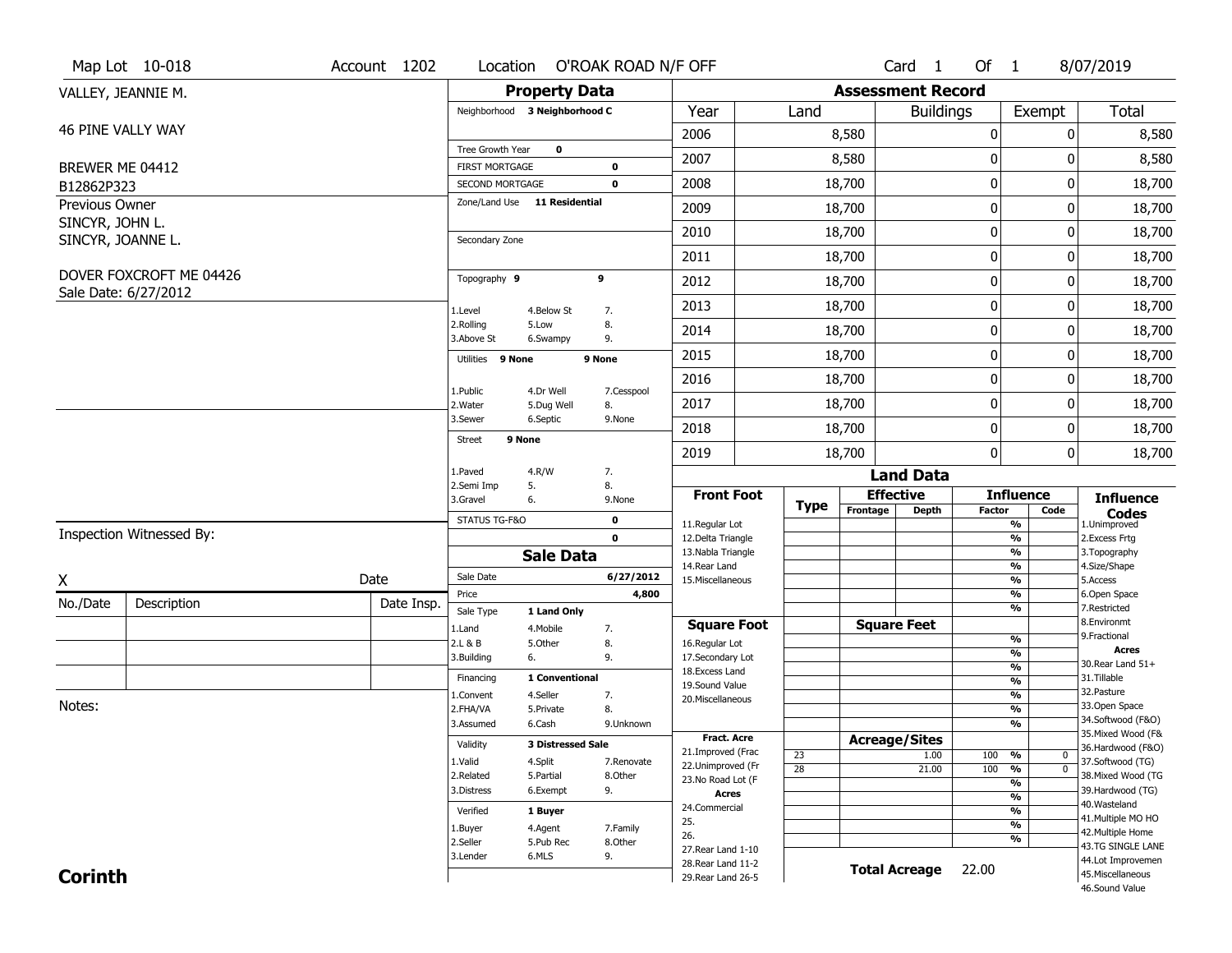|                      |                            |                                                   |                       |       |                         |                                       |                          |                    |              |            | <b>Corinth</b>                          |                     |                   |        |           |
|----------------------|----------------------------|---------------------------------------------------|-----------------------|-------|-------------------------|---------------------------------------|--------------------------|--------------------|--------------|------------|-----------------------------------------|---------------------|-------------------|--------|-----------|
|                      | Map Lot 10-018             |                                                   |                       |       |                         | Account 1202                          |                          | Location           |              |            |                                         | O'ROAK ROAD N/F OFF | Card <sub>1</sub> | Of $1$ | 8/07/2019 |
|                      | Building Style 0 Not Coded |                                                   | <b>SF Bsmt Living</b> |       | $\mathbf 0$             |                                       |                          | Layout 0           |              |            |                                         |                     |                   |        |           |
| 0.Not Code           | 4.Cape                     | 8.Log                                             | Fin Bsmt Grade        |       | 0 <sub>0</sub>          |                                       |                          | 1. Typical         | 4.           |            | 7.                                      |                     |                   |        |           |
| 1.Conv.              | 5.Garrison                 | 9.0ther                                           | <b>HEARTH</b>         |       | $\bf{0}$                |                                       |                          | 2.Inadeq           | 5.           |            | 8.                                      |                     |                   |        |           |
| 2.Ranch              | 6.Split                    | 10.Camp                                           | Heat Type             | 100%  |                         | 0 Not Coded                           |                          | 3.                 | 6.           |            | 9.                                      |                     |                   |        |           |
| 3.R Ranch            | 7.Contemp                  | 11.Double                                         | 0.Not Code            |       | 4.HVAC                  |                                       | 8.Fl/Wall                | Attic<br>$\bf{0}$  |              |            |                                         |                     |                   |        |           |
| Dwelling Units 0     |                            |                                                   | 1.HWBB                |       | 5.FWA                   |                                       | 9.No Heat                | 1.1/4 Fin          | 4.Full Fin   |            | 7.                                      |                     |                   |        |           |
| Other Units          | $\bf{0}$                   |                                                   | 2.HWCI                |       | 6.Radiant               | 11.                                   |                          | 2.1/2 Fin          | 5.Fl/Stair   |            | 8.                                      |                     |                   |        |           |
| Stories              | $\pmb{0}$                  |                                                   | 3.H Pump              |       | 7.Electric              | 12.                                   |                          | 3.3/4 Fin          | 6.           |            | 9.None                                  |                     |                   |        |           |
| 1.1                  | 4.1.5                      | 7.                                                | Cool Type             | 0%    | 9 None                  |                                       |                          | Insulation 0       |              |            |                                         |                     |                   |        |           |
| 2.2                  | 5.1.75                     | 8.                                                | 1.Refrig              |       | 4.W&C Air               | 7.                                    |                          | 1.Full             | 4.Minimal    |            | 7.                                      |                     |                   |        |           |
| 3.3                  | 6.2.5                      | 9.                                                | 2.Evapor              |       | 5.                      | 8.                                    |                          | 2.Heavy            | 5.           |            | 8.                                      |                     |                   |        |           |
|                      | Exterior Walls 0 Not Coded |                                                   | 3.H Pump              |       | 6.                      | 9.None                                |                          | 3.Capped           | 6.           |            | 9.None                                  |                     |                   |        |           |
| 0.Not Code           | 4.Asbestos                 | 8.Concrete                                        | Kitchen Style         |       | $\overline{\mathbf{0}}$ |                                       |                          | Unfinished %       | 0%           |            |                                         |                     |                   |        |           |
| 1.Wood               | 5.Stucco                   | 9.0ther                                           | 1.Modern              |       | 4.Obsolete              | 7.                                    |                          | Grade & Factor     | 0 0%         |            |                                         |                     |                   |        |           |
| 2.Vin/Al             | 6.Brick                    | 11.                                               | 2. Typical            |       | 5.                      | 8.                                    |                          | 1.E Grade          |              | 4.B Grade  | 7.                                      |                     |                   |        |           |
| 3.Compos.            | 7.Stone                    | 12.                                               | 3.Old Type            |       | 6.                      | 9.None                                |                          | 2.D Grade          | 5.A Grade    |            | 8.                                      |                     |                   |        |           |
| Roof Surface         | $\mathbf 0$                |                                                   | Bath(s) Style         |       | $\overline{\mathbf{0}}$ |                                       |                          | 3.C Grade          | 6.           |            | 9.Same                                  |                     |                   |        |           |
| 1.Asphalt            | 4.Composit                 | 7.METAL RS                                        | 1.Modern              |       | 4.Obsolete              | 7.                                    |                          | SQFT (Footprint) 0 |              |            |                                         |                     |                   |        |           |
| 2.Slate              | 5.Wood                     | 8.                                                | 2. Typical            |       | 5.                      | 8.                                    |                          | Condition          | $\mathbf 0$  |            |                                         |                     |                   |        |           |
| 3.Metal              | 6.Ark Asph                 | 9.                                                | 3.Old Type            |       | 6.                      | 9.None                                |                          | 1.Poor             | 4.Avg        |            | 7.V G                                   |                     |                   |        |           |
| SF Masonry Trim 0    |                            |                                                   | # Rooms               |       | $\mathbf 0$             |                                       |                          | 2.Fair             | $5.Avg+$     |            | 8.Exc                                   |                     |                   |        |           |
| <b>Electric Amps</b> | 0                          |                                                   | # Bedrooms            |       | $\bf{0}$                |                                       |                          | 3.Avg-             | 6.Good       |            | 9.Same                                  |                     |                   |        |           |
| OPEN-4-CUSTOM 0      |                            |                                                   | # Full Baths          |       | $\mathbf 0$             |                                       |                          | Phys. % Good       |              | 0%         |                                         |                     |                   |        |           |
| Year Built           | 0                          |                                                   | # Half Baths          |       | $\mathbf 0$             |                                       |                          | Funct. % Good      |              | 100%       |                                         |                     |                   |        |           |
| Year Remodeled       | 0                          |                                                   | # Addn Fixtures       |       | $\bf{0}$                |                                       |                          | Functional Code    |              | 9 None     |                                         |                     |                   |        |           |
| Foundation           | 0                          |                                                   | # Fireplaces          |       | 0                       |                                       |                          | 1.Incomp           | 4.Delap      |            | 7.No Power                              |                     |                   |        |           |
| 1.Concrete           | 4.Wood                     | 7.                                                |                       |       |                         |                                       |                          | 2.0-Built          | 5.Bsmt       |            | 8.LongTerm                              |                     |                   |        |           |
| 2.C Block            | 5.Slab                     | 8.                                                |                       |       |                         |                                       |                          | 3.Damage           |              | 6.Common   | 9.None                                  |                     |                   |        |           |
| 3.Br/Stone           | 6.Piers                    | 9.                                                |                       |       |                         |                                       |                          | Econ. % Good       | 100%         |            |                                         |                     |                   |        |           |
| Basement             | 0                          |                                                   |                       |       |                         |                                       |                          | Economic Code None |              |            |                                         |                     |                   |        |           |
| 1.1/4 Bmt            | 4.Full Bmt                 | 7.                                                |                       |       |                         |                                       |                          | 0.None             |              | 3.No Power | 7.                                      |                     |                   |        |           |
| 2.1/2 Bmt            | 5.None                     | 8.                                                |                       |       |                         |                                       |                          | 1.Location         |              | 4.Generate | 8.                                      |                     |                   |        |           |
| 3.3/4 Bmt            | 6.DAYLIGHT                 | 9.None                                            |                       |       |                         | Software                              |                          | 2.Encroach         | 9.None       |            | 9.                                      |                     |                   |        |           |
| Bsmt Gar # Cars 0    |                            |                                                   |                       |       |                         |                                       |                          | Entrance Code      | $\mathbf{o}$ |            |                                         |                     |                   |        |           |
| Wet Basement         | 0                          |                                                   |                       |       |                         | A Division of Harris Computer Systems |                          | 1.Interior         | 4.Vacant     |            | 7.                                      |                     |                   |        |           |
| 1.Dry                | 4.                         | 7.                                                |                       |       |                         |                                       |                          | 2.Refusal          |              | 5.Estimate | 8.                                      |                     |                   |        |           |
| 2.Damp               | 5.                         | 8.                                                |                       |       |                         |                                       |                          | 3.Informed         | 6.           |            | 9.                                      |                     |                   |        |           |
| 3.Wet                | 6.                         | 9.                                                |                       |       |                         |                                       |                          | Information Code 0 |              |            |                                         |                     |                   |        |           |
|                      |                            |                                                   |                       |       |                         |                                       |                          | 1.0wner            | 4.Agent      |            | 7.                                      |                     |                   |        |           |
|                      |                            |                                                   |                       |       |                         |                                       |                          | 2.Relative         |              | 5.Estimate | 8.                                      |                     |                   |        |           |
|                      |                            |                                                   | Date Inspected        |       |                         |                                       |                          | 3. Tenant          | 6.Other      |            | 9.                                      |                     |                   |        |           |
|                      |                            |                                                   |                       |       |                         |                                       |                          |                    |              |            | 1.One Story Fram                        |                     |                   |        |           |
|                      |                            | <b>Additions, Outbuildings &amp; Improvements</b> |                       |       |                         |                                       |                          |                    |              |            | 2. Two Story Fram                       |                     |                   |        |           |
| Type                 |                            | Year                                              | Units                 | Grade | Cond                    | Phys.                                 | Funct.                   | Sound Value        |              |            | 3. Three Story Fr                       |                     |                   |        |           |
|                      |                            |                                                   |                       |       |                         | %                                     | $\%$                     |                    |              |            | 4.1 & 1/2 Story                         |                     |                   |        |           |
|                      |                            |                                                   |                       |       |                         | %                                     | $\%$                     |                    |              |            | 5.1 & 3/4 Story                         |                     |                   |        |           |
|                      |                            |                                                   |                       |       |                         |                                       |                          |                    |              |            | 6.2 & 1/2 Story                         |                     |                   |        |           |
|                      |                            |                                                   |                       |       |                         | $\frac{0}{0}$                         | $\frac{0}{0}$            |                    |              |            | 21. Open Frame Por                      |                     |                   |        |           |
|                      |                            |                                                   |                       |       |                         | $\sqrt{6}$                            | $\%$                     |                    |              |            | 22.Encl Frame Por                       |                     |                   |        |           |
|                      |                            |                                                   |                       |       |                         | $\frac{9}{6}$                         | $\%$                     |                    |              |            | 23. Frame Garage                        |                     |                   |        |           |
|                      |                            |                                                   |                       |       |                         | $\sqrt{6}$                            | $\frac{0}{6}$            |                    |              |            |                                         |                     |                   |        |           |
|                      |                            |                                                   |                       |       |                         |                                       |                          |                    |              |            | 24.Frame Shed                           |                     |                   |        |           |
|                      |                            |                                                   |                       |       |                         | $\sqrt{6}$                            | $\overline{\frac{0}{6}}$ |                    |              |            | 25. Frame Bay Wind<br>26.1SFr Overhang  |                     |                   |        |           |
|                      |                            |                                                   |                       |       |                         | $\sqrt{6}$                            | $\%$                     |                    |              |            |                                         |                     |                   |        |           |
|                      |                            |                                                   |                       |       |                         | %                                     | $\overline{\frac{0}{0}}$ |                    |              |            | 27.Unfin Basement<br>28. Unfinished Att |                     |                   |        |           |
|                      |                            |                                                   |                       |       |                         | $\sqrt{6}$                            | $\sqrt{6}$               |                    |              |            |                                         |                     |                   |        |           |
|                      |                            |                                                   |                       |       |                         |                                       |                          |                    |              |            | 29. Finished Attic                      |                     |                   |        |           |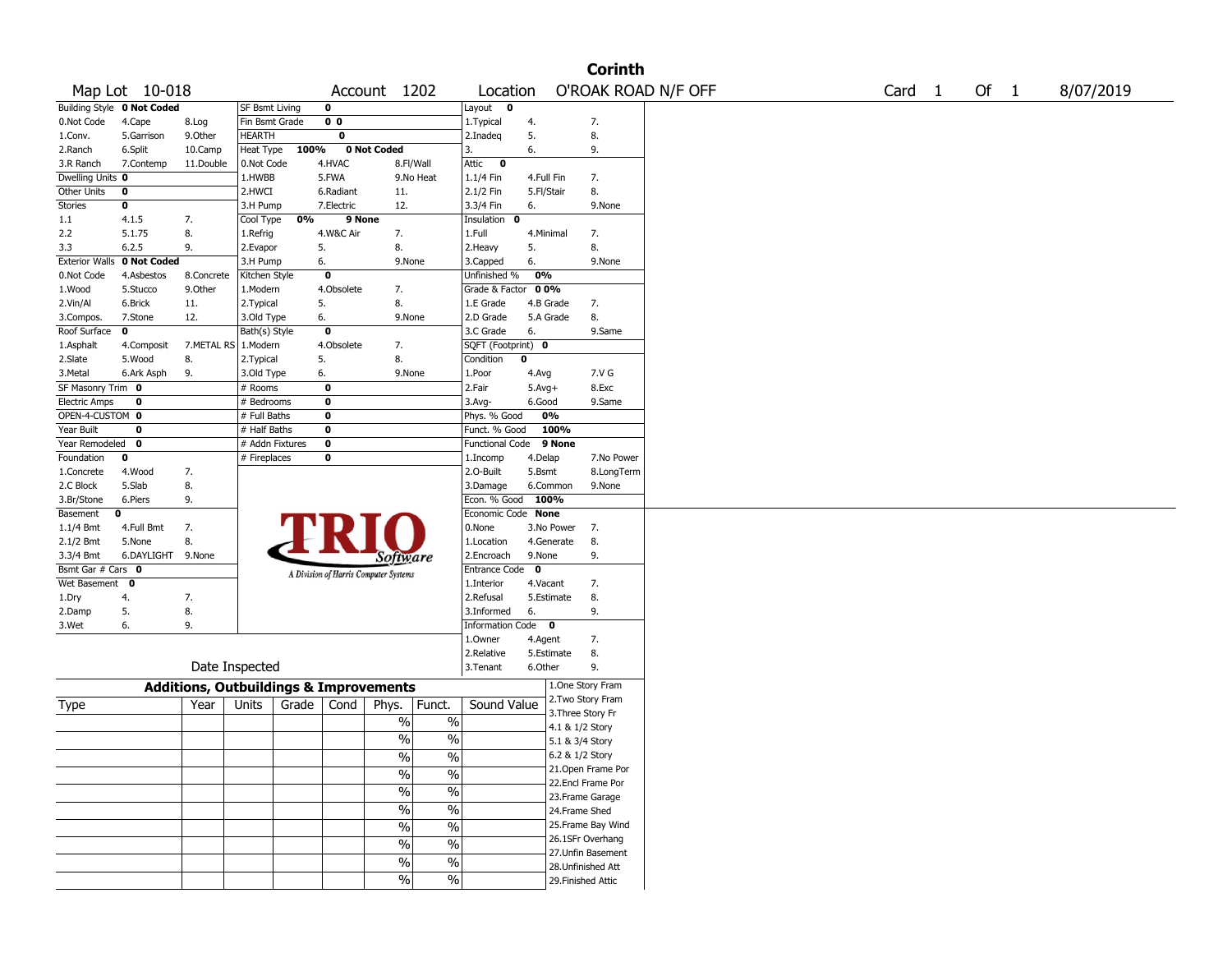|                              | Map Lot 10-020           | Account 1203 |                                          |                          | Location O'ROAK ROAD N/F OFF |                                          |                                    |                          | Card <sub>1</sub>    | Of $1$           |                                                        | 8/07/2019                               |
|------------------------------|--------------------------|--------------|------------------------------------------|--------------------------|------------------------------|------------------------------------------|------------------------------------|--------------------------|----------------------|------------------|--------------------------------------------------------|-----------------------------------------|
|                              | VALLEY, JEANNIE M.       |              |                                          | <b>Property Data</b>     |                              |                                          |                                    | <b>Assessment Record</b> |                      |                  |                                                        |                                         |
|                              |                          |              | Neighborhood 3 Neighborhood C            |                          |                              | Year                                     | Land                               |                          | <b>Buildings</b>     |                  | Exempt                                                 | Total                                   |
| 46 VALLEY WAY                |                          |              |                                          |                          |                              | 2006                                     |                                    | 8,580                    |                      | $\boldsymbol{0}$ | 0                                                      | 8,580                                   |
|                              |                          |              | Tree Growth Year                         | $\mathbf 0$              |                              | 2007                                     |                                    | 8,580                    |                      | 0                | 0                                                      | 8,580                                   |
| BREWER ME 04412              |                          |              | <b>FIRST MORTGAGE</b><br>SECOND MORTGAGE |                          | 0<br>0                       | 2008                                     |                                    | 14,170                   |                      | $\boldsymbol{0}$ | 0                                                      | 14,170                                  |
| B12862P323<br>Previous Owner |                          |              | Zone/Land Use 11 Residential             |                          |                              |                                          |                                    |                          |                      |                  |                                                        |                                         |
| SINCYR, JOHN L.              |                          |              |                                          |                          |                              | 2009                                     |                                    | 14,170                   |                      | $\mathbf 0$      | 0                                                      | 14,170                                  |
| SINCYR, JOANNE L.            |                          |              | Secondary Zone                           |                          |                              | 2010                                     |                                    | 14,170                   |                      | $\mathbf 0$      | 0                                                      | 14,170                                  |
|                              |                          |              |                                          |                          |                              | 2011                                     |                                    | 14,170                   |                      | $\mathbf 0$      | 0                                                      | 14,170                                  |
|                              | DOVER FOXCROFT ME 04426  |              | Topography 9                             |                          | 9                            | 2012                                     |                                    | 14,170                   |                      | $\boldsymbol{0}$ | 0                                                      | 14,170                                  |
|                              | Sale Date: 6/27/2012     |              | 1.Level                                  | 4.Below St               | 7.                           | 2013                                     |                                    | 14,170                   |                      | $\mathbf 0$      | 0                                                      | 14,170                                  |
|                              |                          |              | 2.Rolling<br>3.Above St                  | 5.Low<br>6.Swampy        | 8.<br>9.                     | 2014                                     |                                    | 14,170                   |                      | 0                | 0                                                      | 14,170                                  |
|                              |                          |              | Utilities 9 None                         |                          | 9 None                       | 2015                                     |                                    | 14,170                   |                      | $\mathbf 0$      | 0                                                      | 14,170                                  |
|                              |                          |              |                                          |                          |                              | 2016                                     |                                    | 12,300                   |                      | $\boldsymbol{0}$ | 0                                                      | 12,300                                  |
|                              |                          |              | 1.Public<br>2. Water                     | 4.Dr Well<br>5.Dug Well  | 7.Cesspool<br>8.             | 2017                                     |                                    | 12,300                   |                      | $\mathbf 0$      | 0                                                      | 12,300                                  |
|                              |                          |              | 3.Sewer                                  | 6.Septic                 | 9.None                       | 2018                                     |                                    | 12,300                   |                      | $\mathbf 0$      | 0                                                      | 12,300                                  |
|                              |                          |              | <b>Street</b>                            | 9 None                   |                              | 2019                                     |                                    | 12,300                   |                      | $\boldsymbol{0}$ | 0                                                      | 12,300                                  |
|                              |                          |              | 1.Paved                                  | 4.R/W                    | 7.                           |                                          |                                    |                          | <b>Land Data</b>     |                  |                                                        |                                         |
|                              |                          |              | 2.Semi Imp<br>3.Gravel                   | 5.<br>6.                 | 8.<br>9.None                 | <b>Front Foot</b>                        |                                    |                          | <b>Effective</b>     |                  | <b>Influence</b>                                       | <b>Influence</b>                        |
|                              |                          |              | STATUS TG-F&O                            |                          | 0                            |                                          | <b>Type</b>                        | Frontage                 | <b>Depth</b>         | <b>Factor</b>    | Code                                                   | <b>Codes</b>                            |
|                              | Inspection Witnessed By: |              |                                          |                          | $\mathbf 0$                  | 11.Regular Lot<br>12.Delta Triangle      |                                    |                          |                      |                  | $\overline{\frac{9}{6}}$<br>$\frac{9}{6}$              | 1.Unimproved<br>2.Excess Frtg           |
|                              |                          |              |                                          | <b>Sale Data</b>         |                              | 13. Nabla Triangle                       |                                    |                          |                      |                  | $\frac{9}{6}$                                          | 3. Topography                           |
| X                            |                          | Date         | Sale Date                                |                          | 6/27/2012                    | 14. Rear Land<br>15. Miscellaneous       |                                    |                          |                      |                  | $\frac{9}{6}$<br>$\frac{9}{6}$                         | 4.Size/Shape<br>5.Access                |
| No./Date                     | Description              | Date Insp.   | Price                                    |                          | 4,800                        |                                          |                                    |                          |                      |                  | $\frac{9}{6}$                                          | 6.Open Space                            |
|                              |                          |              | Sale Type                                | 1 Land Only              |                              | <b>Square Foot</b>                       |                                    |                          | <b>Square Feet</b>   |                  | $\overline{\frac{9}{6}}$                               | 7.Restricted<br>8.Environmt             |
|                              |                          |              | 1.Land<br>2.L & B                        | 4. Mobile<br>5.Other     | 7.<br>8.                     | 16.Regular Lot                           |                                    |                          |                      |                  | $\frac{9}{6}$                                          | 9. Fractional                           |
|                              |                          |              | 3.Building                               | 6.                       | 9.                           | 17.Secondary Lot                         |                                    |                          |                      |                  | %                                                      | <b>Acres</b><br>30. Rear Land 51+       |
|                              |                          |              | Financing                                | 1 Conventional           |                              | 18. Excess Land                          |                                    |                          |                      |                  | $\frac{9}{6}$<br>$\frac{9}{6}$                         | 31.Tillable                             |
|                              |                          |              | 1.Convent                                | 4.Seller                 | 7.                           | 19.Sound Value<br>20.Miscellaneous       |                                    |                          |                      |                  | $\frac{9}{6}$                                          | 32.Pasture                              |
| Notes:                       |                          |              | 2.FHA/VA                                 | 5.Private                | 8.                           |                                          |                                    |                          |                      |                  | $\frac{9}{6}$                                          | 33.Open Space                           |
|                              |                          |              | 3.Assumed                                | 6.Cash                   | 9.Unknown                    |                                          |                                    |                          |                      |                  | %                                                      | 34.Softwood (F&O)<br>35. Mixed Wood (F& |
|                              |                          |              | Validity                                 | <b>3 Distressed Sale</b> |                              | <b>Fract. Acre</b>                       |                                    |                          | <b>Acreage/Sites</b> |                  |                                                        | 36.Hardwood (F&O)                       |
|                              |                          |              | 1.Valid                                  | 4.Split                  | 7.Renovate                   | 21.Improved (Frac<br>22.Unimproved (Fr   | 23                                 |                          | 1.00                 | 100              | %<br>$\mathbf{0}$                                      | 37.Softwood (TG)                        |
|                              |                          |              | 2.Related                                | 5.Partial                | 8.Other                      | 23.No Road Lot (F                        | $\overline{28}$<br>$\overline{40}$ |                          | 11.00<br>2.00        | 100<br>100       | $\overline{0}$<br>%<br>$\frac{9}{6}$<br>$\overline{0}$ | 38. Mixed Wood (TG                      |
|                              |                          |              | 3.Distress                               | 6.Exempt                 | 9.                           | <b>Acres</b>                             |                                    |                          |                      |                  | $\overline{\frac{9}{6}}$                               | 39.Hardwood (TG)                        |
|                              |                          |              | Verified                                 | 1 Buyer                  |                              | 24.Commercial                            |                                    |                          |                      |                  | %                                                      | 40. Wasteland                           |
|                              |                          |              | 1.Buyer                                  | 4.Agent                  | 7.Family                     | 25.                                      |                                    |                          |                      |                  | $\overline{\frac{9}{6}}$                               | 41. Multiple MO HO                      |
|                              |                          |              | 2.Seller                                 | 5.Pub Rec                | 8.Other                      | 26.                                      |                                    |                          |                      |                  | %                                                      | 42. Multiple Home<br>43.TG SINGLE LANE  |
|                              |                          |              | 3.Lender                                 | 6.MLS                    | 9.                           | 27. Rear Land 1-10<br>28. Rear Land 11-2 |                                    |                          |                      |                  |                                                        | 44.Lot Improvemen                       |
| <b>Corinth</b>               |                          |              |                                          |                          |                              | 29. Rear Land 26-5                       |                                    |                          | <b>Total Acreage</b> | 14.00            |                                                        | 45. Miscellaneous                       |
|                              |                          |              |                                          |                          |                              |                                          |                                    |                          |                      |                  |                                                        | 46.Sound Value                          |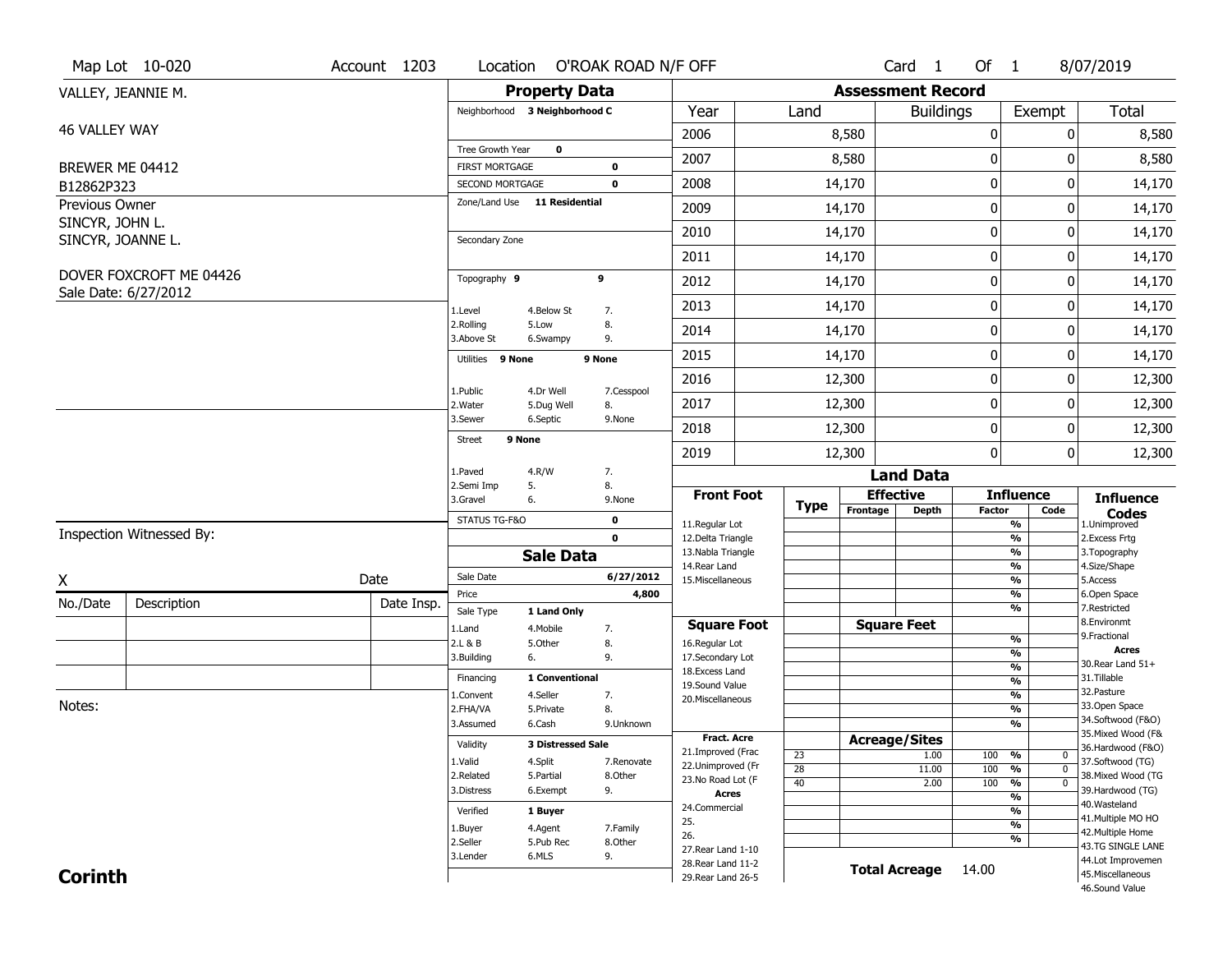|                       |                            |                                                   |                 |       |                |                                       |               |                           |            |            | <b>Corinth</b>     |                     |                   |      |           |
|-----------------------|----------------------------|---------------------------------------------------|-----------------|-------|----------------|---------------------------------------|---------------|---------------------------|------------|------------|--------------------|---------------------|-------------------|------|-----------|
|                       | Map Lot 10-020             |                                                   |                 |       |                | Account 1203                          |               | Location                  |            |            |                    | O'ROAK ROAD N/F OFF | Card <sub>1</sub> | Of 1 | 8/07/2019 |
|                       | Building Style 0 Not Coded |                                                   | SF Bsmt Living  |       | $\mathbf 0$    |                                       |               | Layout<br>$\mathbf{o}$    |            |            |                    |                     |                   |      |           |
| 0.Not Code            | 4.Cape                     | 8.Log                                             | Fin Bsmt Grade  |       | 0 <sub>0</sub> |                                       |               | 1. Typical                | 4.         |            | 7.                 |                     |                   |      |           |
| 1.Conv.               | 5.Garrison                 | 9.0ther                                           | HEARTH          |       | $\bf{0}$       |                                       |               | 2.Inadeg                  | 5.         |            | 8.                 |                     |                   |      |           |
| 2.Ranch               | 6.Split                    | 10.Camp                                           | Heat Type       | 100%  |                | 0 Not Coded                           |               | 3.                        | 6.         |            | 9.                 |                     |                   |      |           |
| 3.R Ranch             | 7.Contemp                  | 11.Double                                         | 0.Not Code      |       | 4.HVAC         |                                       | 8.Fl/Wall     | Attic<br>$\bf{0}$         |            |            |                    |                     |                   |      |           |
| Dwelling Units 0      |                            |                                                   | 1.HWBB          |       | 5.FWA          |                                       | 9.No Heat     | 1.1/4 Fin                 | 4.Full Fin |            | 7.                 |                     |                   |      |           |
| Other Units           | $\bf o$                    |                                                   | 2.HWCI          |       | 6.Radiant      | 11.                                   |               | 2.1/2 Fin                 | 5.Fl/Stair |            | 8.                 |                     |                   |      |           |
| Stories               | $\bf o$                    |                                                   | 3.H Pump        |       | 7.Electric     | 12.                                   |               | 3.3/4 Fin                 | 6.         |            | 9.None             |                     |                   |      |           |
| 1.1                   | 4.1.5                      | 7.                                                | Cool Type       | 0%    | 9 None         |                                       |               | Insulation<br>$\mathbf 0$ |            |            |                    |                     |                   |      |           |
| 2.2                   | 5.1.75                     | 8.                                                | 1.Refrig        |       | 4.W&C Air      | 7.                                    |               | 1.Full                    | 4.Minimal  |            | 7.                 |                     |                   |      |           |
| 3.3                   | 6.2.5                      | 9.                                                | 2.Evapor        | 5.    |                | 8.                                    |               | 2.Heavy                   | 5.         |            | 8.                 |                     |                   |      |           |
| <b>Exterior Walls</b> | 0 Not Coded                |                                                   | 3.H Pump        | 6.    |                | 9.None                                |               | 3.Capped                  | 6.         |            | 9.None             |                     |                   |      |           |
| 0.Not Code            | 4.Asbestos                 | 8.Concrete                                        | Kitchen Style   |       | $\mathbf 0$    |                                       |               | Unfinished %              | 0%         |            |                    |                     |                   |      |           |
| 1.Wood                | 5.Stucco                   | 9.0ther                                           | 1.Modern        |       | 4.Obsolete     | 7.                                    |               | Grade & Factor            | 0 0%       |            |                    |                     |                   |      |           |
| 2.Vin/Al              | 6.Brick                    | 11.                                               | 2.Typical       |       | 5.             | 8.                                    |               | 1.E Grade                 | 4.B Grade  |            | 7.                 |                     |                   |      |           |
| 3.Compos.             | 7.Stone                    | 12.                                               | 3.Old Type      |       | 6.             | 9.None                                |               | 2.D Grade                 | 5.A Grade  |            | 8.                 |                     |                   |      |           |
| Roof Surface          | 0                          |                                                   | Bath(s) Style   |       | $\mathbf 0$    |                                       |               | 3.C Grade                 | 6.         |            | 9.Same             |                     |                   |      |           |
| 1.Asphalt             | 4.Composit                 | 7.METAL RS                                        | 1.Modern        |       | 4.Obsolete     | 7.                                    |               | SQFT (Footprint) 0        |            |            |                    |                     |                   |      |           |
| 2.Slate               | 5.Wood                     | 8.                                                | 2. Typical      |       | 5.             | 8.                                    |               | Condition                 | 0          |            |                    |                     |                   |      |           |
| 3.Metal               | 6.Ark Asph                 | 9.                                                | 3.Old Type      |       | 6.             | 9.None                                |               | 1.Poor                    | 4.Avg      |            | 7.V G              |                     |                   |      |           |
| SF Masonry Trim 0     |                            |                                                   | # Rooms         |       | $\mathbf 0$    |                                       |               | 2.Fair                    | $5.Avg+$   |            | 8.Exc              |                     |                   |      |           |
| <b>Electric Amps</b>  | 0                          |                                                   | # Bedrooms      |       | $\mathbf 0$    |                                       |               | $3.$ Avg-                 | 6.Good     |            | 9.Same             |                     |                   |      |           |
| OPEN-4-CUSTOM 0       |                            |                                                   | # Full Baths    |       | $\mathbf 0$    |                                       |               | Phys. % Good              |            | 0%         |                    |                     |                   |      |           |
| Year Built            | 0                          |                                                   | # Half Baths    |       | $\mathbf 0$    |                                       |               | Funct. % Good             |            | 100%       |                    |                     |                   |      |           |
| Year Remodeled        | 0                          |                                                   | # Addn Fixtures |       | $\bf{0}$       |                                       |               | Functional Code           |            | 9 None     |                    |                     |                   |      |           |
| Foundation            | 0                          |                                                   | # Fireplaces    |       | $\mathbf 0$    |                                       |               | 1.Incomp                  | 4.Delap    |            | 7.No Power         |                     |                   |      |           |
| 1.Concrete            | 4.Wood                     | 7.                                                |                 |       |                |                                       |               | 2.0-Built                 | 5.Bsmt     |            | 8.LongTerm         |                     |                   |      |           |
| 2.C Block             | 5.Slab                     | 8.                                                |                 |       |                |                                       |               | 3.Damage                  | 6.Common   |            | 9.None             |                     |                   |      |           |
| 3.Br/Stone            | 6.Piers                    | 9.                                                |                 |       |                |                                       |               | Econ. % Good              | 100%       |            |                    |                     |                   |      |           |
| Basement              | 0                          |                                                   |                 |       |                |                                       |               | Economic Code None        |            |            |                    |                     |                   |      |           |
| $1.1/4$ Bmt           | 4.Full Bmt                 | 7.                                                |                 |       |                |                                       |               | 0.None                    |            | 3.No Power | 7.                 |                     |                   |      |           |
| 2.1/2 Bmt             | 5.None                     | 8.                                                |                 |       |                |                                       |               | 1.Location                |            | 4.Generate | 8.                 |                     |                   |      |           |
| 3.3/4 Bmt             | 6.DAYLIGHT                 | 9.None                                            |                 |       |                | Software                              |               | 2.Encroach                | 9.None     |            | 9.                 |                     |                   |      |           |
| Bsmt Gar # Cars 0     |                            |                                                   |                 |       |                |                                       |               | Entrance Code             | 0          |            |                    |                     |                   |      |           |
| Wet Basement          | 0                          |                                                   |                 |       |                | A Division of Harris Computer Systems |               | 1.Interior                | 4.Vacant   |            | 7.                 |                     |                   |      |           |
| 1.Dry                 | 4.                         | 7.                                                |                 |       |                |                                       |               | 2.Refusal                 |            | 5.Estimate | 8.                 |                     |                   |      |           |
| 2.Damp                | 5.                         | 8.                                                |                 |       |                |                                       |               | 3.Informed                | 6.         |            | 9.                 |                     |                   |      |           |
| 3.Wet                 | 6.                         | 9.                                                |                 |       |                |                                       |               | Information Code 0        |            |            |                    |                     |                   |      |           |
|                       |                            |                                                   |                 |       |                |                                       |               | 1.0wner                   | 4.Agent    |            | 7.                 |                     |                   |      |           |
|                       |                            |                                                   |                 |       |                |                                       |               | 2.Relative                | 5.Estimate |            | 8.                 |                     |                   |      |           |
|                       |                            |                                                   | Date Inspected  |       |                |                                       |               | 3.Tenant                  | 6.Other    |            | 9.                 |                     |                   |      |           |
|                       |                            | <b>Additions, Outbuildings &amp; Improvements</b> |                 |       |                |                                       |               |                           |            |            | 1.One Story Fram   |                     |                   |      |           |
|                       |                            | Year                                              | Units           | Grade | Cond           |                                       |               | Sound Value               |            |            | 2. Two Story Fram  |                     |                   |      |           |
| Type                  |                            |                                                   |                 |       |                | Phys.                                 | Funct.        |                           |            |            | 3. Three Story Fr  |                     |                   |      |           |
|                       |                            |                                                   |                 |       |                | $\%$                                  | $\%$          |                           |            |            | 4.1 & 1/2 Story    |                     |                   |      |           |
|                       |                            |                                                   |                 |       |                | $\%$                                  | $\%$          |                           |            |            | 5.1 & 3/4 Story    |                     |                   |      |           |
|                       |                            |                                                   |                 |       |                | $\sqrt{6}$                            | $\%$          |                           |            |            | 6.2 & 1/2 Story    |                     |                   |      |           |
|                       |                            |                                                   |                 |       |                | $\sqrt{6}$                            |               |                           |            |            | 21. Open Frame Por |                     |                   |      |           |
|                       |                            |                                                   |                 |       |                |                                       | $\%$          |                           |            |            | 22.Encl Frame Por  |                     |                   |      |           |
|                       |                            |                                                   |                 |       |                | $\frac{0}{6}$                         | $\frac{9}{6}$ |                           |            |            | 23. Frame Garage   |                     |                   |      |           |
|                       |                            |                                                   |                 |       |                | $\sqrt{6}$                            | $\%$          |                           |            |            | 24.Frame Shed      |                     |                   |      |           |
|                       |                            |                                                   |                 |       |                | $\sqrt{6}$                            | $\frac{9}{6}$ |                           |            |            | 25. Frame Bay Wind |                     |                   |      |           |
|                       |                            |                                                   |                 |       |                |                                       |               |                           |            |            | 26.1SFr Overhang   |                     |                   |      |           |
|                       |                            |                                                   |                 |       |                | $\sqrt{6}$                            | $\%$          |                           |            |            | 27.Unfin Basement  |                     |                   |      |           |
|                       |                            |                                                   |                 |       |                | $\%$                                  | $\%$          |                           |            |            | 28. Unfinished Att |                     |                   |      |           |
|                       |                            |                                                   |                 |       |                | $\frac{0}{0}$                         | $\sqrt{6}$    |                           |            |            | 29. Finished Attic |                     |                   |      |           |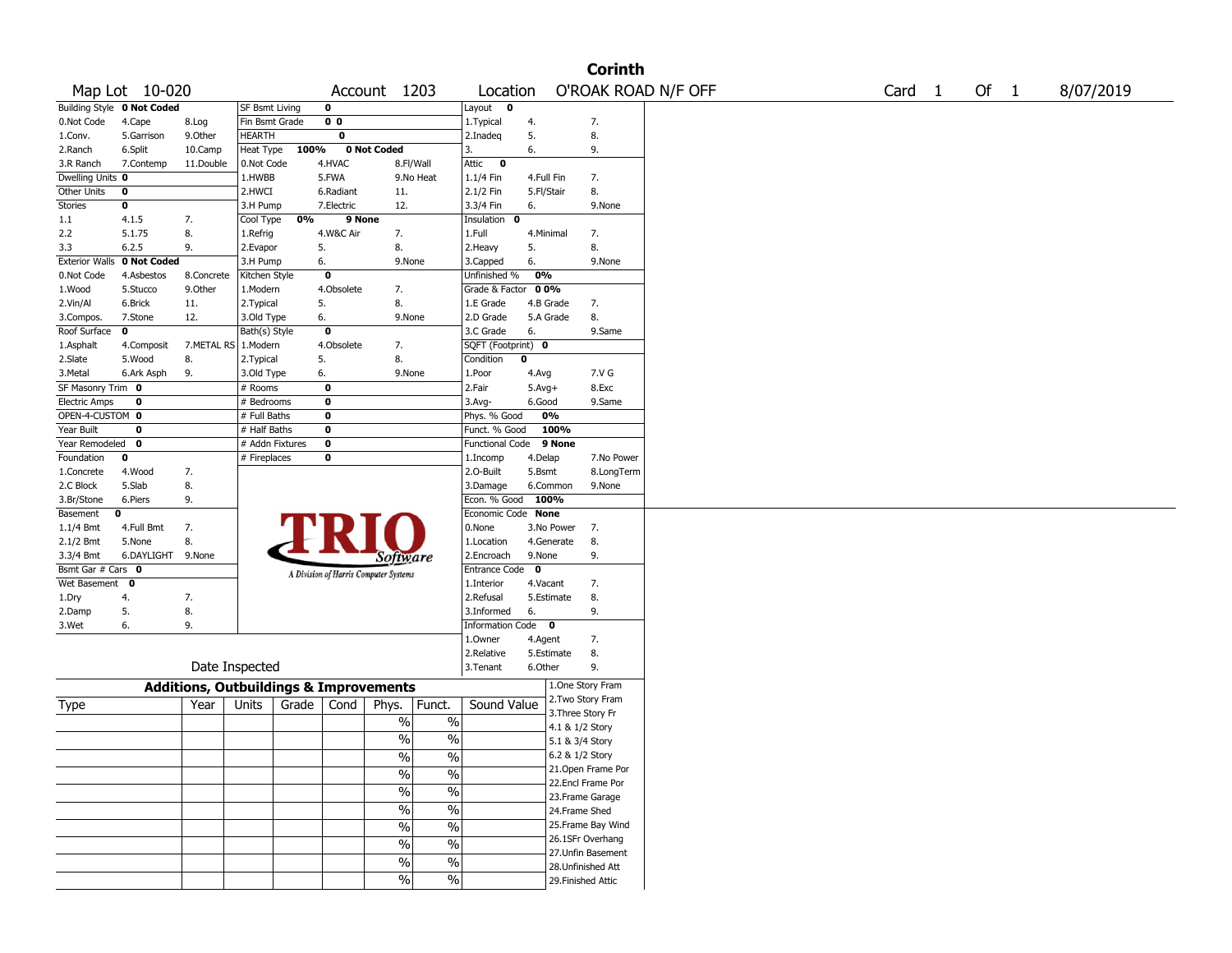|                  | Map Lot 01-024-A           | Account 265 | Location                                  |                        | 252 MCCARD ROAD        |                                          |                 |                              | Card <sub>1</sub>        | Of $1$        |                                                          | 8/07/2019                               |
|------------------|----------------------------|-------------|-------------------------------------------|------------------------|------------------------|------------------------------------------|-----------------|------------------------------|--------------------------|---------------|----------------------------------------------------------|-----------------------------------------|
|                  | VAN ALSTYNE, JOHN          |             |                                           | <b>Property Data</b>   |                        |                                          |                 |                              | <b>Assessment Record</b> |               |                                                          |                                         |
|                  | VAN ALSTYNE, REBECCA       |             | Neighborhood 2 Neighborhood B             |                        |                        | Year                                     | Land            |                              | <b>Buildings</b>         |               | Exempt                                                   | <b>Total</b>                            |
| 252 MCCARD ROAD  |                            |             |                                           |                        |                        | 2006                                     |                 | 16,590                       |                          | 92,250        | 11,154                                                   | 97,686                                  |
| CORINTH ME 04427 |                            |             | Tree Growth Year<br><b>FIRST MORTGAGE</b> | $\mathbf 0$            | $\bf{0}$               | 2007                                     |                 | 16,590                       |                          | 92,250        | 11,154                                                   | 97,686                                  |
| B14693P293       |                            |             | <b>SECOND MORTGAGE</b>                    |                        | $\mathbf 0$            | 2008                                     |                 | 18,260                       |                          | 92,200        | 11,700                                                   | 98,760                                  |
| Previous Owner   |                            |             | Zone/Land Use 11 Residential              |                        |                        | 2009                                     |                 | 18,260                       |                          | 95,650        | 10,660                                                   | 103,250                                 |
|                  | CAVERLY JR, IRVIN C.       |             |                                           |                        |                        | 2010                                     |                 | 18,260                       |                          | 96,210        | 9,020                                                    | 105,450                                 |
|                  | CAVERLY, JANICE (Heirs of) |             | Secondary Zone                            |                        |                        | 2011                                     |                 | 18,260                       |                          | 96,210        | 9,460                                                    | 105,010                                 |
| CORINTH ME 04427 |                            |             | Topography 1 Level                        |                        | 9                      | 2012                                     |                 | 18,260                       |                          | 96,210        | 9,460                                                    | 105,010                                 |
|                  | Sale Date: 12/11/2017      |             |                                           |                        |                        | 2013                                     |                 | 18,260                       |                          | 96,210        | 10,000                                                   | 104,470                                 |
|                  |                            |             | 1.Level<br>2.Rolling                      | 4.Below St<br>5.Low    | 7.<br>8.               | 2014                                     |                 | 18,260                       |                          | 96,210        | 9,800                                                    | 104,670                                 |
|                  |                            |             | 3.Above St                                | 6.Swampy               | 9.                     | 2015                                     |                 | 18,260                       |                          | 96,210        | 10,000                                                   | 104,470                                 |
|                  |                            |             | Utilities<br>4 Drilled Well               |                        | <b>6 Septic System</b> | 2016                                     |                 | 18,260                       |                          | 96,210        | 15,000                                                   | 99,470                                  |
|                  |                            |             | 1.Public<br>2.Water                       | 4.Dr Well              | 7.Cesspool             | 2017                                     |                 | 18,260                       |                          | 99,710        | 20,000                                                   | 97,970                                  |
|                  |                            |             | 3.Sewer                                   | 5.Dug Well<br>6.Septic | 8.<br>9.None           | 2018                                     |                 |                              |                          | 103,730       | 0                                                        |                                         |
|                  |                            |             | 1 Paved<br><b>Street</b>                  |                        |                        |                                          |                 | 18,260                       |                          |               |                                                          | 121,990                                 |
|                  |                            |             | 1.Paved                                   | 4.R/W                  | 7.                     | 2019                                     |                 | 18,260                       | <b>Land Data</b>         | 103,730       | 20,000                                                   | 101,990                                 |
|                  |                            |             | 2.Semi Imp<br>5.                          |                        | 8.                     |                                          |                 |                              |                          |               |                                                          |                                         |
|                  |                            |             | 3.Gravel<br>6.                            |                        | 9.None                 | <b>Front Foot</b>                        | <b>Type</b>     | <b>Effective</b><br>Frontage | <b>Depth</b>             | <b>Factor</b> | <b>Influence</b><br>Code                                 | <b>Influence</b><br><b>Codes</b>        |
|                  | Inspection Witnessed By:   |             | STATUS TG-F&O                             |                        | $\mathbf 0$            | 11.Regular Lot                           |                 |                              |                          |               | %                                                        | 1.Unimproved                            |
|                  |                            |             |                                           |                        | $\mathbf 0$            | 12.Delta Triangle<br>13. Nabla Triangle  |                 |                              |                          |               | %<br>%                                                   | 2. Excess Frtg<br>3. Topography         |
|                  |                            |             |                                           | <b>Sale Data</b>       |                        | 14. Rear Land                            |                 |                              |                          |               | %                                                        | 4.Size/Shape                            |
| X                |                            | Date        | Sale Date                                 |                        | 12/11/2017             | 15. Miscellaneous                        |                 |                              |                          |               | %                                                        | 5.Access                                |
| No./Date         | Description                | Date Insp.  | Price<br>Sale Type                        | 2 Land & Buildings     | 155,000                |                                          |                 |                              |                          |               | %<br>%                                                   | 6.Open Space<br>7.Restricted            |
|                  |                            |             | 1.Land                                    | 4. Mobile              | 7.                     | <b>Square Foot</b>                       |                 | <b>Square Feet</b>           |                          |               |                                                          | 8.Environmt                             |
|                  |                            |             | 2.L & B                                   | 5.Other                | 8.                     | 16.Regular Lot                           |                 |                              |                          |               | %                                                        | 9. Fractional<br><b>Acres</b>           |
|                  |                            |             | 3.Building<br>6.                          |                        | 9.                     | 17.Secondary Lot                         |                 |                              |                          |               | %<br>$\overline{\frac{9}{6}}$                            | 30. Rear Land 51+                       |
|                  |                            |             | Financing                                 | 9 Unknown              |                        | 18.Excess Land<br>19.Sound Value         |                 |                              |                          |               | $\overline{\frac{9}{6}}$                                 | 31.Tillable                             |
|                  |                            |             | 1.Convent                                 | 4.Seller               | 7.                     | 20.Miscellaneous                         |                 |                              |                          |               | $\overline{\frac{9}{6}}$                                 | 32.Pasture                              |
| Notes:           |                            |             | 2.FHA/VA                                  | 5.Private              | 8.                     |                                          |                 |                              |                          |               | $\overline{\frac{9}{6}}$                                 | 33.Open Space                           |
|                  |                            |             | 3.Assumed                                 | 6.Cash                 | 9.Unknown              |                                          |                 |                              |                          |               | $\overline{\frac{9}{6}}$                                 | 34.Softwood (F&O)<br>35. Mixed Wood (F& |
|                  |                            |             | Validity                                  | 4 Split/Assemblage     |                        | <b>Fract. Acre</b>                       |                 | <b>Acreage/Sites</b>         |                          |               |                                                          | 36.Hardwood (F&O)                       |
|                  |                            |             | 1.Valid                                   | 4.Split                | 7.Renovate             | 21.Improved (Frac<br>22.Unimproved (Fr   | 21              |                              | 1.00                     | 100           | %<br>0                                                   | 37.Softwood (TG)                        |
|                  |                            |             | 2.Related                                 | 5.Partial              | 8.Other                | 23.No Road Lot (F                        | $\overline{27}$ |                              | 2.18                     | 100           | $\frac{9}{6}$<br>$\mathbf 0$<br>$\overline{\frac{9}{6}}$ | 38. Mixed Wood (TG                      |
|                  |                            |             | 3.Distress                                | 6.Exempt               | 9.                     | Acres                                    |                 |                              |                          |               | $\overline{\frac{9}{6}}$                                 | 39.Hardwood (TG)                        |
|                  |                            |             | Verified                                  | <b>5 Public Record</b> |                        | 24.Commercial                            |                 |                              |                          |               | %                                                        | 40. Wasteland                           |
|                  |                            |             | 1.Buyer                                   | 4.Agent                | 7.Family               | 25.                                      |                 |                              |                          |               | $\overline{\frac{9}{6}}$                                 | 41. Multiple MO HO<br>42. Multiple Home |
|                  |                            |             | 2.Seller                                  | 5.Pub Rec              | 8.Other                | 26.                                      |                 |                              |                          |               | %                                                        | 43.TG SINGLE LANE                       |
|                  |                            |             | 3.Lender                                  | 6.MLS                  | 9.                     | 27. Rear Land 1-10<br>28. Rear Land 11-2 |                 |                              |                          |               |                                                          | 44.Lot Improvemen                       |
| <b>Corinth</b>   |                            |             |                                           |                        |                        | 29. Rear Land 26-5                       |                 | <b>Total Acreage</b>         |                          | 3.18          |                                                          | 45. Miscellaneous                       |
|                  |                            |             |                                           |                        |                        |                                          |                 |                              |                          |               |                                                          | 46.Sound Value                          |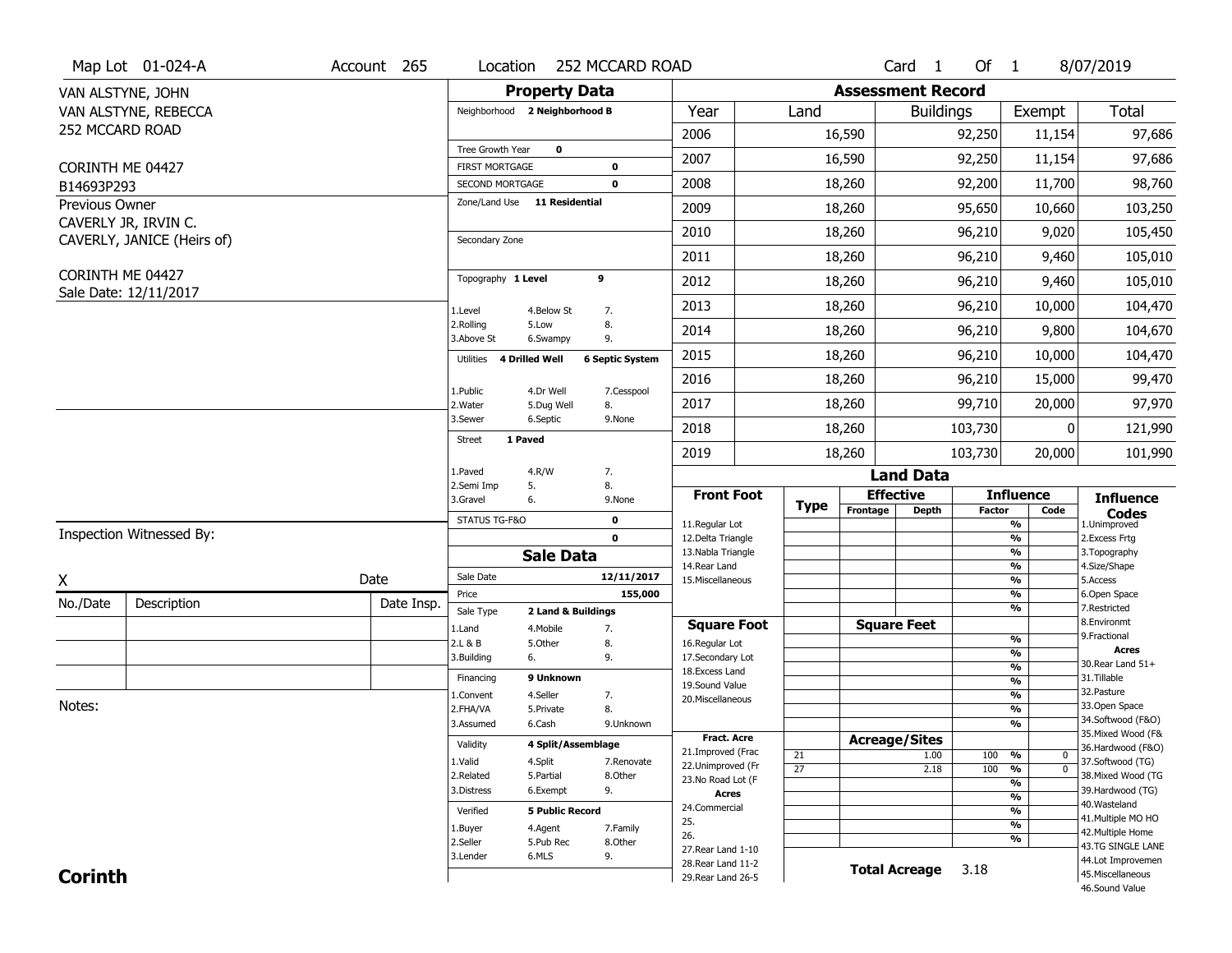|                          |                             |                                                   |                           |       |                         |                                       |                       |                                               |                        | <b>Corinth</b>                       |        |                |           |           |                   |    |          |      |                 |  |
|--------------------------|-----------------------------|---------------------------------------------------|---------------------------|-------|-------------------------|---------------------------------------|-----------------------|-----------------------------------------------|------------------------|--------------------------------------|--------|----------------|-----------|-----------|-------------------|----|----------|------|-----------------|--|
|                          | Map Lot 01-024-A            |                                                   |                           |       |                         | Account 265                           |                       | Location                                      |                        | 252 MCCARD ROAD                      |        |                |           |           | Card <sub>1</sub> |    |          | Of 1 | 8/07/2019       |  |
| Building Style 2 Ranch   |                             |                                                   | SF Bsmt Living            |       | $\mathbf 0$             |                                       |                       | Layout 1 Typical                              |                        |                                      |        |                |           |           |                   |    |          |      |                 |  |
| 0.Not Code               | 4.Cape                      | 8.Log                                             | Fin Bsmt Grade            |       | 0 <sub>0</sub>          |                                       |                       | 1. Typical                                    | 4.                     | 7.                                   |        |                |           |           |                   |    |          |      |                 |  |
| 1.Conv.                  | 5.Garrison                  | 9.0ther                                           | <b>HEARTH</b>             |       | 0                       |                                       |                       | 2.Inadeg                                      | 5.                     | 8.                                   |        |                |           |           |                   |    |          |      |                 |  |
| 2.Ranch                  | 6.Split                     | 10.Camp                                           | Heat Type                 | 100%  |                         | 1 Hot Water BB                        |                       | 3.                                            | 6.                     | 9.                                   |        | $24^{\circ}$   |           |           |                   |    |          |      |                 |  |
| 3.R Ranch                | 7.Contemp                   | 11.Double                                         | 0.Not Code                |       | 4.HVAC                  |                                       | 8.Fl/Wall             | Attic<br>9 None                               |                        |                                      |        |                |           |           |                   |    |          |      |                 |  |
| Dwelling Units 1         |                             |                                                   | 1.HWBB                    |       | 5.FWA                   |                                       | 9.No Heat             | $1.1/4$ Fin                                   | 4.Full Fin             | 7.                                   | 12"    | 1-ST ADD NB    |           |           |                   |    |          |      |                 |  |
| Other Units              | $\mathbf 0$                 |                                                   | 2.HWCI                    |       | 6.Radiant               | 11.                                   |                       | 2.1/2 Fin                                     | 5.Fl/Stair             | 8.                                   |        | [288]          |           |           |                   |    |          |      |                 |  |
| <b>Stories</b>           | 1 One Story                 |                                                   | 3.H Pump                  |       | 7.Electric              | 12.                                   |                       | 3.3/4 Fin                                     | 6.                     | 9.None                               |        |                |           | 14'       |                   |    |          |      |                 |  |
| 1.1                      | 4.1.5                       | 7.                                                | Cool Type                 | 0%    | 9 None                  |                                       |                       | Insulation                                    | 1 Full                 |                                      |        |                |           |           | GAR [720]         |    | 16       |      |                 |  |
| 2.2                      | 5.1.75                      | 8.                                                | 1.Refrig                  |       | 4.W&C Air               | 7.                                    |                       | 1.Full                                        | 4.Minimal              | 7.                                   |        | 1 ST WB [1232] |           | EP[168]12 |                   |    |          |      |                 |  |
| 3.3                      | 6.2.5                       | 9.                                                | 2.Evapor                  |       | 5.                      | 8.                                    |                       | 2.Heavy                                       | 5.                     | 8.                                   | $28\,$ |                |           |           | 1.75 ST           |    | GAR      |      |                 |  |
| <b>Exterior Walls</b>    | 2 Vinyl/Aluminum            |                                                   | 3.H Pump<br>Kitchen Style |       | 6.                      | 9.None                                |                       | 3.Capped                                      | 6.<br>0%               | 9.None                               |        |                |           | 30'       |                   | 30 |          |      |                 |  |
| 0.Not Code<br>1.Wood     | 4.Asbestos<br>5.Stucco      | 8.Concrete<br>9.0ther                             | 1.Modern                  |       | 2 Typical<br>4.Obsolete | 7.                                    |                       | Unfinished %<br>Grade & Factor 3 Average 112% |                        |                                      |        |                |           |           |                   |    | $1 - ST$ |      |                 |  |
| 2.Vin/Al                 | 6.Brick                     | 11.                                               | 2. Typical                |       | 5.                      | 8.                                    |                       | 1.E Grade                                     | 4.B Grade              | 7.                                   |        | 44'            |           |           |                   |    | [480]    |      |                 |  |
| 3.Compos.                | 7.Stone                     | 12.                                               | 3.Old Type                |       | 6.                      | 9.None                                |                       | 2.D Grade                                     | 5.A Grade              | 8.                                   |        |                |           |           | $24^{\circ}$      |    |          |      |                 |  |
| Roof Surface             | 3 Sheet Metal               |                                                   | Bath(s) Style             |       |                         | 2 Typical Bath(s)                     |                       | 3.C Grade                                     | 6.                     | 9.Same                               |        | 1-ST ADD       | DK<br>12' |           |                   |    |          |      |                 |  |
| 1.Asphalt                | 4.Composit                  | 7.METAL RS                                        | 1.Modern                  |       | 4.Obsolete              | 7.                                    |                       | SQFT (Footprint) 1232                         |                        |                                      |        | NB[192]        | [192]     |           |                   |    |          |      |                 |  |
| 2.Slate                  | 5.Wood                      | 8.                                                | 2. Typical                |       | 5.                      | 8.                                    |                       | Condition                                     | <b>5 Above Average</b> |                                      |        |                |           |           |                   |    |          |      | <b>DRIVEWAY</b> |  |
| 3.Metal                  | 6.Ark Asph                  | 9.                                                | 3.Old Type                |       | 6.                      | 9.None                                |                       | 1.Poor                                        | 4.Avg                  | 7.V G                                |        | 16             | 16        |           |                   |    |          |      |                 |  |
| SF Masonry Trim 0        |                             |                                                   | # Rooms                   |       | $\overline{2}$          |                                       |                       | 2.Fair                                        | $5.Avg+$               | 8.Exc                                |        |                |           |           |                   |    |          |      |                 |  |
| <b>Electric Amps</b>     | 0                           |                                                   | # Bedrooms                |       | 3                       |                                       |                       | $3.$ Avg-                                     | 6.Good                 | 9.Same                               |        |                |           |           |                   |    |          |      |                 |  |
| OPEN-4-CUSTOM 0          |                             |                                                   | # Full Baths              |       | 1                       |                                       |                       | Phys. % Good                                  | 93%                    |                                      |        |                |           |           |                   |    |          |      |                 |  |
| Year Built               | $\mathbf 0$                 |                                                   | # Half Baths              |       | $\mathbf{1}$            |                                       |                       | Funct. % Good                                 | 100%                   |                                      |        |                |           |           |                   |    |          |      |                 |  |
| Year Remodeled 0         |                             |                                                   | # Addn Fixtures           |       | $\overline{\mathbf{0}}$ |                                       |                       | Functional Code                               | 9 None                 |                                      |        |                |           |           | 252 MCCARD ROAD   |    |          |      |                 |  |
| Foundation<br>1.Concrete | 1 Concrete<br>4.Wood        | 7.                                                | # Fireplaces              |       | $\mathbf{1}$            |                                       |                       | 1.Incomp<br>2.0-Built                         | 4.Delap<br>5.Bsmt      | 7.No Power<br>8.LongTerm             |        |                |           |           |                   |    |          |      |                 |  |
| 2.C Block                | 5.Slab                      | 8.                                                |                           |       |                         |                                       |                       | 3.Damage                                      | 6.Common               | 9.None                               |        |                |           |           |                   |    |          |      |                 |  |
| 3.Br/Stone               | 6.Piers                     | 9.                                                |                           |       |                         |                                       |                       | Econ. % Good                                  | 100%                   |                                      |        |                |           |           |                   |    |          |      |                 |  |
| Basement                 | 4 Full Basement             |                                                   |                           |       |                         |                                       |                       | Economic Code None                            |                        |                                      |        |                |           |           |                   |    |          |      |                 |  |
| $1.1/4$ Bmt              | 4.Full Bmt                  | 7.                                                |                           |       |                         |                                       |                       | 0.None                                        | 3.No Power             | 7.                                   |        |                |           |           |                   |    |          |      |                 |  |
| $2.1/2$ Bmt              | 5.None                      | 8.                                                |                           |       |                         |                                       |                       | 1.Location                                    | 4.Generate             | 8.                                   |        |                |           |           |                   |    |          |      |                 |  |
| 3.3/4 Bmt                | 6.DAYLIGHT 9.None           |                                                   |                           |       |                         | Software                              |                       | 2.Encroach                                    | 9.None                 | 9.                                   |        |                |           |           |                   |    |          |      |                 |  |
| Bsmt Gar # Cars 0        |                             |                                                   |                           |       |                         | A Division of Harris Computer Systems |                       |                                               |                        | Entrance Code 1 Interior Inspect     |        |                |           |           |                   |    |          |      |                 |  |
|                          | Wet Basement 1 Dry Basement |                                                   |                           |       |                         |                                       |                       | 1.Interior                                    | 4.Vacant               | 7.                                   |        |                |           |           |                   |    |          |      |                 |  |
| 1.Dry                    | 4.                          | 7.                                                |                           |       |                         |                                       |                       | 2.Refusal                                     | 5.Estimate             | 8.                                   |        |                |           |           |                   |    |          |      |                 |  |
| 2.Damp                   | 5.                          | 8.                                                |                           |       |                         |                                       |                       | 3.Informed                                    | 6.                     | 9.                                   |        |                |           |           |                   |    |          |      |                 |  |
| 3.Wet                    | 6.                          | 9.                                                |                           |       |                         |                                       |                       | Information Code 1 Owner                      |                        |                                      |        |                |           |           |                   |    |          |      |                 |  |
|                          |                             |                                                   |                           |       |                         |                                       |                       | 1.0wner                                       | 4.Agent                | 7.                                   |        |                |           |           |                   |    |          |      |                 |  |
|                          |                             |                                                   | Date Inspected 4/23/2007  |       |                         |                                       |                       | 2.Relative                                    | 5.Estimate<br>6.Other  | 8.<br>9.                             |        |                |           |           |                   |    |          |      |                 |  |
|                          |                             |                                                   |                           |       |                         |                                       |                       | 3. Tenant                                     |                        |                                      |        |                |           |           |                   |    |          |      |                 |  |
|                          |                             | <b>Additions, Outbuildings &amp; Improvements</b> |                           |       |                         |                                       |                       |                                               |                        | 1.One Story Fram                     |        |                |           |           |                   |    |          |      |                 |  |
| Type                     |                             | Year                                              | Units                     | Grade | Cond                    | Phys.                                 | Funct.                | Sound Value                                   |                        | 2. Two Story Fram                    |        |                |           |           |                   |    |          |      |                 |  |
| 68 Wood Deck             |                             | 10                                                | 192                       | 3 100 | 3                       | 90                                    | % 100 %               |                                               |                        | 3. Three Story Fr<br>4.1 & 1/2 Story |        |                |           |           |                   |    |          |      |                 |  |
|                          | 1 One Story Frame           | 0                                                 | 192                       | 3 100 | 3                       | 90                                    | % 100 %               |                                               |                        | 5.1 & 3/4 Story                      |        |                |           |           |                   |    |          |      |                 |  |
|                          | 1 One Story Frame           | $ 0\rangle$                                       | 288                       | 3 100 | 3                       | 90                                    | $%100$ %              |                                               |                        | 6.2 & 1/2 Story                      |        |                |           |           |                   |    |          |      |                 |  |
|                          |                             |                                                   |                           |       |                         |                                       |                       |                                               |                        | 21.Open Frame Por                    |        |                |           |           |                   |    |          |      |                 |  |
|                          | 22 Encl Frame Porch 0       |                                                   | 168                       | 00    | 0                       | 0                                     | $\sqrt[6]{0}$<br>$\%$ |                                               |                        | 22.Encl Frame Por                    |        |                |           |           |                   |    |          |      |                 |  |
|                          | 43 2S Frame Garage 0        |                                                   | 720                       | 00    | 0                       | $\mathbf 0$                           | $\sqrt{0}$<br>$\%$    |                                               |                        | 23. Frame Garage                     |        |                |           |           |                   |    |          |      |                 |  |
| 23 Frame Garage          |                             | 10.                                               | 480                       | 3 100 | 3                       | 90                                    | $\frac{9}{6}$ 100 %   |                                               |                        | 24.Frame Shed                        |        |                |           |           |                   |    |          |      |                 |  |
|                          |                             |                                                   |                           |       |                         | $\frac{9}{6}$                         | $\%$                  |                                               |                        | 25.Frame Bay Wind                    |        |                |           |           |                   |    |          |      |                 |  |
|                          |                             |                                                   |                           |       |                         | $\sqrt{6}$                            | $\%$                  |                                               |                        | 26.1SFr Overhang                     |        |                |           |           |                   |    |          |      |                 |  |
|                          |                             |                                                   |                           |       |                         | $\sqrt{6}$                            | $\%$                  |                                               |                        | 27.Unfin Basement                    |        |                |           |           |                   |    |          |      |                 |  |
|                          |                             |                                                   |                           |       |                         |                                       |                       |                                               |                        | 28.Unfinished Att                    |        |                |           |           |                   |    |          |      |                 |  |
|                          |                             |                                                   |                           |       |                         | $\%$                                  | $\%$                  |                                               |                        | 29. Finished Attic                   |        |                |           |           |                   |    |          |      |                 |  |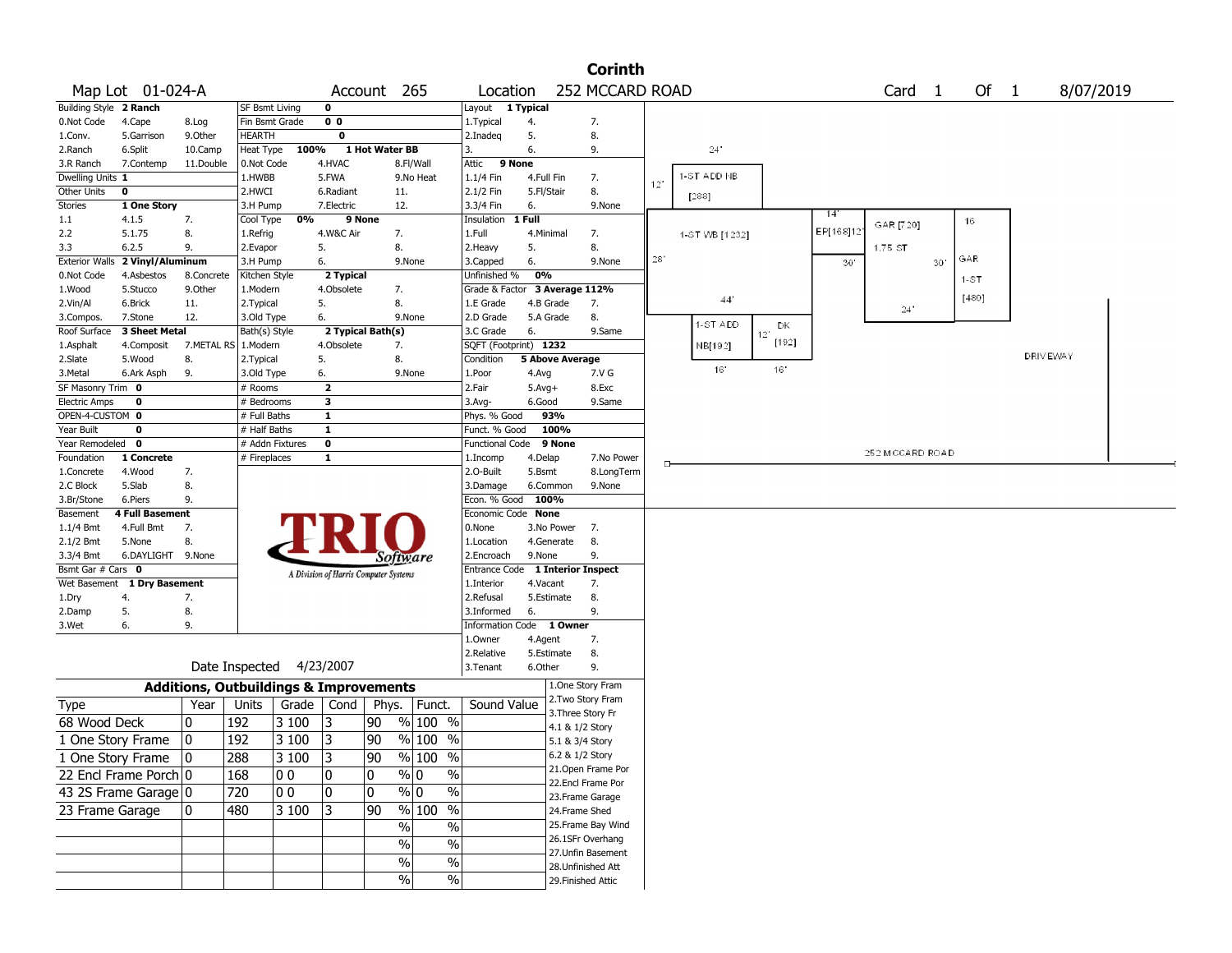|                                | Map Lot 01-024-B         | Account 269 | Location                                        |                         | <b>MCCARD ROAD</b>         |                                          |                 |                          | Card <sub>1</sub> | Of 1          |                                | 8/07/2019                              |
|--------------------------------|--------------------------|-------------|-------------------------------------------------|-------------------------|----------------------------|------------------------------------------|-----------------|--------------------------|-------------------|---------------|--------------------------------|----------------------------------------|
|                                | VAN ALSTYNE, JOHN        |             |                                                 | <b>Property Data</b>    |                            |                                          |                 | <b>Assessment Record</b> |                   |               |                                |                                        |
|                                | VAN ALSTYNE, REBECCA     |             | Neighborhood 2 Neighborhood B                   |                         |                            | Year                                     | Land            |                          | <b>Buildings</b>  |               | Exempt                         | <b>Total</b>                           |
| 252 MCCARD ROAD                |                          |             |                                                 |                         |                            | 2006                                     |                 | 3,910                    |                   | 0             | 0                              | 3,910                                  |
|                                |                          |             | Tree Growth Year                                | $\mathbf 0$             |                            | 2007                                     |                 | 3,910                    |                   | $\bf{0}$      | 0                              | 3,910                                  |
| CORINTH ME 04427<br>B14693P293 |                          |             | <b>FIRST MORTGAGE</b><br><b>SECOND MORTGAGE</b> |                         | $\mathbf 0$<br>$\mathbf 0$ | 2008                                     |                 | 12,890                   |                   | 0             | 0                              | 12,890                                 |
| Previous Owner                 |                          |             | Zone/Land Use 11 Residential                    |                         |                            | 2009                                     |                 | 12,890                   |                   | $\mathbf 0$   | 0                              | 12,890                                 |
|                                | CAVERLY JR, IRVIN C      |             |                                                 |                         |                            |                                          |                 |                          |                   |               |                                |                                        |
| CAVERLY, JANICE T.             |                          |             | Secondary Zone                                  |                         |                            | 2010                                     |                 | 12,890                   |                   | $\mathbf 0$   | 0                              | 12,890                                 |
|                                |                          |             |                                                 |                         |                            | 2011                                     |                 | 12,890                   |                   | $\mathbf 0$   | 0                              | 12,890                                 |
| CORINTH ME 04427               | Sale Date: 12/11/2017    |             | Topography 9                                    |                         | 9                          | 2012                                     |                 | 12,890                   |                   | $\mathbf 0$   | 0                              | 12,890                                 |
|                                |                          |             | 1.Level                                         | 4.Below St              | 7.                         | 2013                                     |                 | 12,890                   |                   | $\mathbf 0$   | 0                              | 12,890                                 |
|                                |                          |             | 2.Rolling<br>3.Above St                         | 5.Low<br>6.Swampy       | 8.<br>9.                   | 2014                                     |                 | 12,890                   |                   | 0             | 0                              | 12,890                                 |
|                                |                          |             | Utilities 9 None                                |                         | 9 None                     | 2015                                     |                 | 12,890                   |                   | $\bf{0}$      | 0                              | 12,890                                 |
|                                |                          |             |                                                 |                         |                            | 2016                                     |                 | 12,890                   |                   | $\pmb{0}$     | 0                              | 12,890                                 |
|                                |                          |             | 1.Public<br>2.Water                             | 4.Dr Well<br>5.Dug Well | 7.Cesspool<br>8.           | 2017                                     |                 | 12,890                   |                   | $\mathbf 0$   | 0                              | 12,890                                 |
|                                |                          |             | 3.Sewer                                         | 6.Septic                | 9.None                     | 2018                                     |                 | 12,890                   |                   | $\mathbf 0$   | 0                              | 12,890                                 |
|                                |                          |             | 9 None<br><b>Street</b>                         |                         |                            | 2019                                     |                 | 12,890                   |                   | $\mathbf 0$   | 0                              | 12,890                                 |
|                                |                          |             | 1.Paved                                         | 4.R/W                   | 7.                         |                                          |                 |                          | <b>Land Data</b>  |               |                                |                                        |
|                                |                          |             | 2.Semi Imp<br>3.Gravel                          | 5.<br>6.                | 8.<br>9.None               | <b>Front Foot</b>                        |                 | <b>Effective</b>         |                   |               | <b>Influence</b>               | <b>Influence</b>                       |
|                                |                          |             | STATUS TG-F&O                                   |                         | $\mathbf 0$                | 11.Regular Lot                           | <b>Type</b>     | Frontage                 | <b>Depth</b>      | <b>Factor</b> | Code<br>%                      | <b>Codes</b><br>1.Unimproved           |
|                                | Inspection Witnessed By: |             |                                                 |                         | $\mathbf 0$                | 12.Delta Triangle                        |                 |                          |                   |               | %                              | 2. Excess Frtg                         |
|                                |                          |             |                                                 | <b>Sale Data</b>        |                            | 13. Nabla Triangle                       |                 |                          |                   |               | %                              | 3. Topography                          |
| Χ                              |                          | Date        | Sale Date                                       |                         | 12/11/2017                 | 14. Rear Land<br>15. Miscellaneous       |                 |                          |                   |               | %<br>%                         | 4.Size/Shape<br>5.Access               |
| No./Date                       | Description              | Date Insp.  | Price                                           |                         |                            |                                          |                 |                          |                   |               | %                              | 6.Open Space                           |
|                                |                          |             | Sale Type                                       | 2 Land & Buildings      |                            |                                          |                 |                          |                   |               | %                              | 7.Restricted<br>8.Environmt            |
|                                |                          |             | 1.Land                                          | 4. Mobile<br>5.Other    | 7.                         | <b>Square Foot</b>                       |                 | <b>Square Feet</b>       |                   |               | %                              | 9. Fractional                          |
|                                |                          |             | 2.L & B<br>3.Building                           | 6.                      | 8.<br>9.                   | 16.Regular Lot<br>17.Secondary Lot       |                 |                          |                   |               | %                              | <b>Acres</b>                           |
|                                |                          |             |                                                 |                         |                            | 18.Excess Land                           |                 |                          |                   |               | $\frac{9}{6}$                  | 30. Rear Land 51+                      |
|                                |                          |             | Financing                                       | 9 Unknown               |                            | 19.Sound Value                           |                 |                          |                   |               | $\frac{9}{6}$                  | 31.Tillable<br>32.Pasture              |
| Notes:                         |                          |             | 1.Convent<br>2.FHA/VA                           | 4.Seller<br>5.Private   | 7.<br>8.                   | 20.Miscellaneous                         |                 |                          |                   |               | $\frac{9}{6}$<br>$\frac{9}{6}$ | 33.Open Space                          |
|                                |                          |             | 3.Assumed                                       | 6.Cash                  | 9.Unknown                  |                                          |                 |                          |                   |               | $\frac{9}{6}$                  | 34.Softwood (F&O)                      |
|                                |                          |             |                                                 |                         |                            | <b>Fract. Acre</b>                       |                 | <b>Acreage/Sites</b>     |                   |               |                                | 35. Mixed Wood (F&                     |
|                                |                          |             | Validity                                        | 4 Split/Assemblage      |                            | 21.Improved (Frac                        | 22              |                          | 1.00              | 100           | %<br>$\mathbf 0$               | 36.Hardwood (F&O)                      |
|                                |                          |             | 1.Valid                                         | 4.Split                 | 7.Renovate                 | 22.Unimproved (Fr                        | $\overline{27}$ |                          | 2.68              | 100           | $\frac{9}{6}$<br>$\mathbf 0$   | 37.Softwood (TG)                       |
|                                |                          |             | 2.Related                                       | 5.Partial               | 8.Other                    | 23.No Road Lot (F                        | 40              |                          | 1.00              | 100           | $\frac{9}{6}$<br>$\mathbf 0$   | 38. Mixed Wood (TG                     |
|                                |                          |             | 3.Distress                                      | 6.Exempt                | 9.                         | Acres                                    |                 |                          |                   |               | $\frac{9}{6}$                  | 39.Hardwood (TG)                       |
|                                |                          |             | Verified                                        | <b>5 Public Record</b>  |                            | 24.Commercial                            |                 |                          |                   |               | %                              | 40. Wasteland<br>41. Multiple MO HO    |
|                                |                          |             | 1.Buyer                                         | 4.Agent                 | 7.Family                   | 25.                                      |                 |                          |                   |               | $\frac{9}{6}$                  | 42. Multiple Home                      |
|                                |                          |             |                                                 |                         |                            |                                          |                 |                          |                   |               |                                |                                        |
|                                |                          |             | 2.Seller                                        | 5.Pub Rec               | 8.Other                    | 26.                                      |                 |                          |                   |               | %                              |                                        |
|                                |                          |             | 3.Lender                                        | 6.MLS                   | 9.                         | 27. Rear Land 1-10                       |                 |                          |                   |               |                                | 43.TG SINGLE LANE                      |
| <b>Corinth</b>                 |                          |             |                                                 |                         |                            | 28. Rear Land 11-2<br>29. Rear Land 26-5 |                 | <b>Total Acreage</b>     |                   | 4.68          |                                | 44.Lot Improvemen<br>45. Miscellaneous |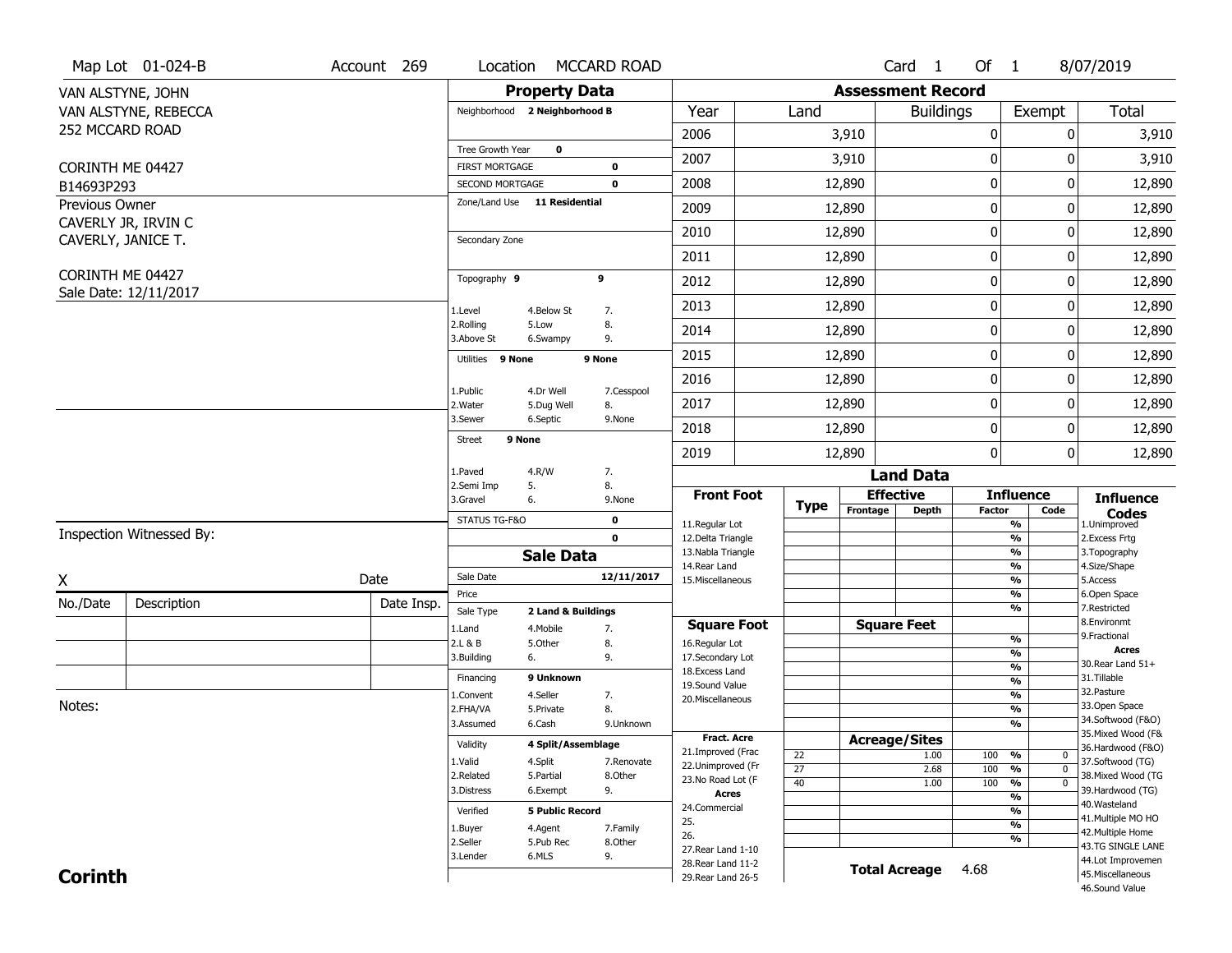|                       |                            |                                                   |                 |       |                |                                       |                          |                      |            |                    | <b>Corinth</b>     |                   |      |           |
|-----------------------|----------------------------|---------------------------------------------------|-----------------|-------|----------------|---------------------------------------|--------------------------|----------------------|------------|--------------------|--------------------|-------------------|------|-----------|
|                       | Map Lot 01-024-B           |                                                   |                 |       |                | Account 269                           |                          | Location             |            |                    | <b>MCCARD ROAD</b> | Card <sub>1</sub> | Of 1 | 8/07/2019 |
|                       | Building Style 0 Not Coded |                                                   | SF Bsmt Living  |       | 0              |                                       |                          | Layout<br>0          |            |                    |                    |                   |      |           |
| 0.Not Code            | 4.Cape                     | 8.Log                                             | Fin Bsmt Grade  |       | 0 <sub>0</sub> |                                       |                          | 1. Typical           | 4.         |                    | 7.                 |                   |      |           |
| 1.Conv.               | 5.Garrison                 | 9.0ther                                           | <b>HEARTH</b>   |       | 0              |                                       |                          | 2.Inadeq             | 5.         |                    | 8.                 |                   |      |           |
| 2.Ranch               | 6.Split                    | 10.Camp                                           | Heat Type       | 100%  |                | 0 Not Coded                           |                          | 3.                   | 6.         |                    | 9.                 |                   |      |           |
| 3.R Ranch             | 7.Contemp                  | 11.Double                                         | 0.Not Code      |       | 4.HVAC         | 8.Fl/Wall                             |                          | Attic<br>$\mathbf 0$ |            |                    |                    |                   |      |           |
| Dwelling Units 0      |                            |                                                   | 1.HWBB          |       | 5.FWA          |                                       | 9.No Heat                | 1.1/4 Fin            | 4.Full Fin |                    | 7.                 |                   |      |           |
| <b>Other Units</b>    | 0                          |                                                   | 2.HWCI          |       | 6.Radiant      | 11.                                   |                          | 2.1/2 Fin            | 5.Fl/Stair |                    | 8.                 |                   |      |           |
| Stories               | 0                          |                                                   | 3.H Pump        |       | 7.Electric     | 12.                                   |                          | 3.3/4 Fin            | 6.         |                    | 9.None             |                   |      |           |
| 1.1                   | 4.1.5                      | 7.                                                | Cool Type       | 0%    | 9 None         |                                       |                          | Insulation<br>0      |            |                    |                    |                   |      |           |
| 2.2                   | 5.1.75                     | 8.                                                | 1.Refrig        |       | 4.W&C Air      | 7.                                    |                          | 1.Full               | 4.Minimal  |                    | 7.                 |                   |      |           |
| 3.3                   | 6.2.5                      | 9.                                                | 2.Evapor        |       | 5.             | 8.                                    |                          | 2. Heavy             | 5.         |                    | 8.                 |                   |      |           |
| <b>Exterior Walls</b> | 0 Not Coded                |                                                   | 3.H Pump        |       | 6.             | 9.None                                |                          | 3.Capped             | 6.         |                    | 9.None             |                   |      |           |
| 0.Not Code            | 4.Asbestos                 | 8.Concrete                                        | Kitchen Style   |       | 0              |                                       |                          | Unfinished %         | 0%         |                    |                    |                   |      |           |
| 1.Wood                | 5.Stucco                   | 9.0ther                                           | 1.Modern        |       | 4.Obsolete     | 7.                                    |                          | Grade & Factor       | 0 0%       |                    |                    |                   |      |           |
| 2.Vin/Al              | 6.Brick                    | 11.                                               | 2. Typical      |       | 5.             | 8.                                    |                          | 1.E Grade            | 4.B Grade  |                    | 7.                 |                   |      |           |
| 3.Compos.             | 7.Stone                    | 12.                                               | 3.Old Type      |       | 6.             | 9.None                                |                          | 2.D Grade            | 5.A Grade  |                    | 8.                 |                   |      |           |
| Roof Surface          | 0                          |                                                   | Bath(s) Style   |       | 0              |                                       |                          | 3.C Grade            | 6.         |                    | 9.Same             |                   |      |           |
| 1.Asphalt             | 4.Composit                 | 7.METAL RS   1.Modern                             |                 |       | 4.Obsolete     | 7.                                    |                          | SQFT (Footprint) 0   |            |                    |                    |                   |      |           |
| 2.Slate               | 5.Wood                     | 8.                                                | 2. Typical      |       | 5.             | 8.                                    |                          | Condition            | 0          |                    |                    |                   |      |           |
| 3. Metal              | 6.Ark Asph                 | 9.                                                | 3.Old Type      |       | 6.             | 9.None                                |                          | 1.Poor               | 4.Avg      |                    | 7.V G              |                   |      |           |
| SF Masonry Trim 0     |                            |                                                   | # Rooms         |       | 0              |                                       |                          | 2.Fair               | $5.Avg+$   |                    | 8.Exc              |                   |      |           |
| <b>Electric Amps</b>  | 0                          |                                                   | # Bedrooms      |       | 0              |                                       |                          | 3.Avg-               | 6.Good     |                    | 9.Same             |                   |      |           |
| OPEN-4-CUSTOM 0       |                            |                                                   | # Full Baths    |       | 0              |                                       |                          | Phys. % Good         | 0%         |                    |                    |                   |      |           |
| Year Built            | 0                          |                                                   | # Half Baths    |       | 0              |                                       |                          | Funct. % Good        |            | 100%               |                    |                   |      |           |
| Year Remodeled        | 0                          |                                                   | # Addn Fixtures |       | 0              |                                       |                          | Functional Code      |            | 9 None             |                    |                   |      |           |
| Foundation            | 0                          |                                                   | # Fireplaces    |       | 0              |                                       |                          | 1.Incomp             | 4.Delap    |                    | 7.No Power         |                   |      |           |
| 1.Concrete            | 4.Wood                     | 7.                                                |                 |       |                |                                       |                          | 2.O-Built            | 5.Bsmt     |                    | 8.LongTerm         |                   |      |           |
| 2.C Block             | 5.Slab                     | 8.                                                |                 |       |                |                                       |                          | 3.Damage             | 6.Common   |                    | 9.None             |                   |      |           |
| 3.Br/Stone            | 6.Piers                    | 9.                                                |                 |       |                |                                       |                          | Econ. % Good         | 100%       |                    |                    |                   |      |           |
| Basement              | 0                          |                                                   |                 |       |                |                                       |                          | Economic Code None   |            |                    |                    |                   |      |           |
| $1.1/4$ Bmt           | 4.Full Bmt                 | 7.                                                |                 |       | FRI            |                                       |                          | 0.None               | 3.No Power |                    | 7.                 |                   |      |           |
| $2.1/2$ Bmt           | 5.None                     | 8.                                                |                 |       |                |                                       |                          | 1.Location           | 4.Generate |                    | 8.                 |                   |      |           |
| 3.3/4 Bmt             | 6.DAYLIGHT                 | 9.None                                            |                 |       |                | Software                              |                          | 2.Encroach           | 9.None     |                    | 9.                 |                   |      |           |
| Bsmt Gar # Cars 0     |                            |                                                   |                 |       |                | A Division of Harris Computer Systems |                          | Entrance Code 0      |            |                    |                    |                   |      |           |
| Wet Basement          | 0                          |                                                   |                 |       |                |                                       |                          | 1.Interior           | 4.Vacant   |                    | 7.                 |                   |      |           |
| 1.Dry                 | 4.                         | 7.                                                |                 |       |                |                                       |                          | 2.Refusal            | 5.Estimate |                    | 8.                 |                   |      |           |
| 2.Damp                | 5.                         | 8.                                                |                 |       |                |                                       |                          | 3.Informed           | 6.         |                    | 9.                 |                   |      |           |
| 3.Wet                 | 6.                         | 9.                                                |                 |       |                |                                       |                          | Information Code 0   |            |                    |                    |                   |      |           |
|                       |                            |                                                   |                 |       |                |                                       |                          | 1.0wner              | 4.Agent    |                    | 7.                 |                   |      |           |
|                       |                            |                                                   |                 |       |                |                                       |                          | 2.Relative           | 5.Estimate |                    | 8.                 |                   |      |           |
|                       |                            |                                                   | Date Inspected  |       |                |                                       |                          | 3.Tenant             | 6.Other    |                    | 9.                 |                   |      |           |
|                       |                            | <b>Additions, Outbuildings &amp; Improvements</b> |                 |       |                |                                       |                          |                      |            |                    | 1.One Story Fram   |                   |      |           |
|                       |                            |                                                   |                 |       |                |                                       |                          |                      |            |                    | 2. Two Story Fram  |                   |      |           |
| Type                  |                            | Year                                              | Units           | Grade | Cond           | Phys.                                 | Funct.                   | Sound Value          |            | 3. Three Story Fr  |                    |                   |      |           |
|                       |                            |                                                   |                 |       |                | %                                     | $\%$                     |                      |            | 4.1 & 1/2 Story    |                    |                   |      |           |
|                       |                            |                                                   |                 |       |                | %                                     | %                        |                      |            | 5.1 & 3/4 Story    |                    |                   |      |           |
|                       |                            |                                                   |                 |       |                | $\%$                                  | $\frac{0}{0}$            |                      |            | 6.2 & 1/2 Story    |                    |                   |      |           |
|                       |                            |                                                   |                 |       |                |                                       |                          |                      |            |                    | 21.Open Frame Por  |                   |      |           |
|                       |                            |                                                   |                 |       |                | $\%$                                  | $\%$                     |                      |            |                    | 22.Encl Frame Por  |                   |      |           |
|                       |                            |                                                   |                 |       |                | $\%$                                  | $\overline{\frac{0}{6}}$ |                      |            |                    | 23. Frame Garage   |                   |      |           |
|                       |                            |                                                   |                 |       |                | $\%$                                  | $\sqrt{20}$              |                      |            | 24.Frame Shed      |                    |                   |      |           |
|                       |                            |                                                   |                 |       |                | $\%$                                  | $\overline{\frac{0}{6}}$ |                      |            |                    | 25.Frame Bay Wind  |                   |      |           |
|                       |                            |                                                   |                 |       |                |                                       |                          |                      |            |                    | 26.1SFr Overhang   |                   |      |           |
|                       |                            |                                                   |                 |       |                | $\%$                                  | $\frac{1}{2}$            |                      |            |                    | 27.Unfin Basement  |                   |      |           |
|                       |                            |                                                   |                 |       |                | $\%$                                  | $\overline{\frac{0}{6}}$ |                      |            |                    | 28.Unfinished Att  |                   |      |           |
|                       |                            |                                                   |                 |       |                | $\sqrt{6}$                            | $\frac{0}{6}$            |                      |            | 29. Finished Attic |                    |                   |      |           |
|                       |                            |                                                   |                 |       |                |                                       |                          |                      |            |                    |                    |                   |      |           |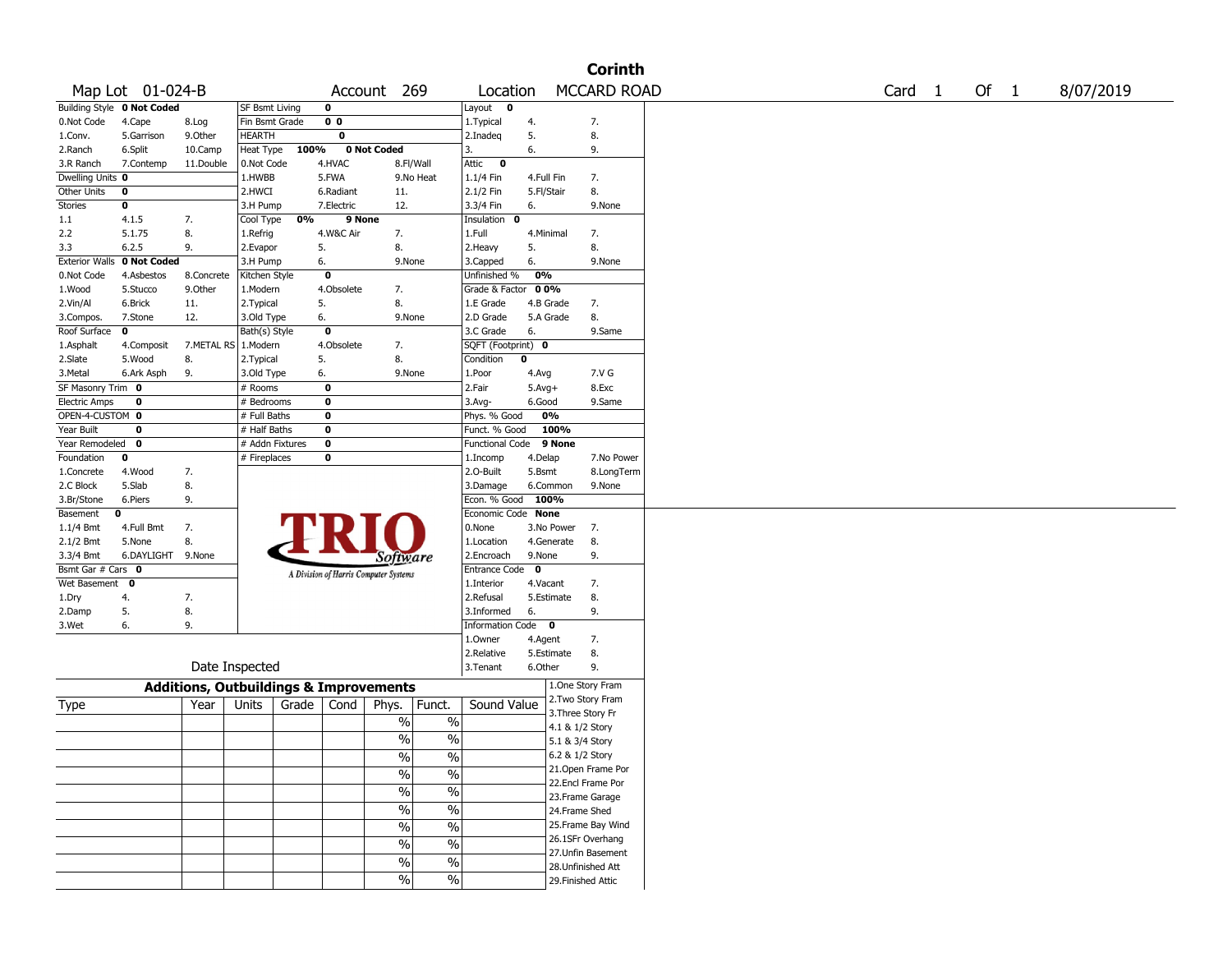|                | Map Lot 01-029           | Account 1434 | Location                                        |                         | 949 MUDGETT ROAD |                                          |                 |                          | Card <sub>1</sub>    | Of $1$        |                                 | 8/07/2019                              |
|----------------|--------------------------|--------------|-------------------------------------------------|-------------------------|------------------|------------------------------------------|-----------------|--------------------------|----------------------|---------------|---------------------------------|----------------------------------------|
|                | VAN BRUNT, ROBERT W.     |              |                                                 | <b>Property Data</b>    |                  |                                          |                 | <b>Assessment Record</b> |                      |               |                                 |                                        |
|                | VAN BRUNT, JEAN T.       |              | Neighborhood 4 Neighborhood D                   |                         |                  | Year                                     | Land            |                          | <b>Buildings</b>     |               | Exempt                          | <b>Total</b>                           |
|                |                          |              |                                                 |                         |                  | 2006                                     |                 | 11,850                   |                      | 3,650         | 0                               | 15,500                                 |
| 135 ALNA ROAD  |                          |              | Tree Growth Year                                | $\mathbf 0$             |                  | 2007                                     |                 | 11,850                   |                      | 3,650         | 0                               | 15,500                                 |
|                | WISCASSET ME 04578 4082  |              | <b>FIRST MORTGAGE</b>                           |                         | $\mathbf 0$      |                                          |                 |                          |                      |               |                                 |                                        |
| B4271P215      |                          |              | SECOND MORTGAGE<br>Zone/Land Use 11 Residential |                         | $\mathbf 0$      | 2008                                     |                 | 13,700                   |                      | 3,600         | 0                               | 17,300                                 |
|                |                          |              |                                                 |                         |                  | 2009                                     |                 | 10,070                   |                      | 3,600         | 0                               | 13,670                                 |
|                |                          |              | Secondary Zone                                  |                         |                  | 2010                                     |                 | 10,070                   |                      | 3,600         | 0                               | 13,670                                 |
|                |                          |              |                                                 |                         |                  | 2011                                     |                 | 10,070                   |                      | 3,600         | 0                               | 13,670                                 |
|                |                          |              | Topography 9                                    |                         | 9                | 2012                                     |                 | 10,070                   |                      | 3,600         | 0                               | 13,670                                 |
|                |                          |              | 1.Level                                         | 4.Below St              | 7.               | 2013                                     |                 | 10,070                   |                      | 3,600         | 0                               | 13,670                                 |
|                |                          |              | 2.Rolling<br>3.Above St                         | 5.Low<br>6.Swampy       | 8.<br>9.         | 2014                                     |                 | 10,070                   |                      | 3,600         | 0                               | 13,670                                 |
|                |                          |              | Utilities 9 None                                |                         | 9 None           | 2015                                     |                 | 10,070                   |                      | 3,600         | 0                               | 13,670                                 |
|                |                          |              |                                                 |                         |                  | 2016                                     |                 | 10,070                   |                      | 3,600         | 0                               | 13,670                                 |
|                |                          |              | 1.Public<br>2. Water                            | 4.Dr Well<br>5.Dug Well | 7.Cesspool<br>8. | 2017                                     |                 | 10,070                   |                      | 3,600         | 0                               | 13,670                                 |
|                |                          |              | 3.Sewer                                         | 6.Septic                | 9.None           | 2018                                     |                 | 10,070                   |                      | 3,600         | 0                               | 13,670                                 |
|                |                          |              | <b>Street</b>                                   | 4 Right of Way          |                  | 2019                                     |                 | 10,070                   |                      | 3,600         | 0                               | 13,670                                 |
|                |                          |              | 1.Paved                                         | 4.R/W                   | 7.               |                                          |                 |                          | <b>Land Data</b>     |               |                                 |                                        |
|                |                          |              | 2.Semi Imp<br>3.Gravel                          | 5.<br>6.                | 8.<br>9.None     | <b>Front Foot</b>                        |                 |                          | <b>Effective</b>     |               | <b>Influence</b>                | <b>Influence</b>                       |
|                |                          |              | STATUS TG-F&O                                   |                         | $\mathbf 0$      | 11.Regular Lot                           | <b>Type</b>     | Frontage                 | <b>Depth</b>         | <b>Factor</b> | Code<br>%                       | <b>Codes</b><br>1.Unimproved           |
|                | Inspection Witnessed By: |              |                                                 |                         | $\mathbf 0$      | 12.Delta Triangle                        |                 |                          |                      |               | $\frac{9}{6}$                   | 2.Excess Frtg                          |
|                |                          |              |                                                 | <b>Sale Data</b>        |                  | 13. Nabla Triangle<br>14. Rear Land      |                 |                          |                      |               | %<br>%                          | 3. Topography<br>4.Size/Shape          |
| Χ              |                          | Date         | Sale Date                                       |                         |                  | 15. Miscellaneous                        |                 |                          |                      |               | %                               | 5.Access                               |
| No./Date       | Description              | Date Insp.   | Price                                           |                         |                  |                                          |                 |                          |                      |               | %                               | 6.Open Space                           |
|                |                          |              | Sale Type                                       |                         |                  | <b>Square Foot</b>                       |                 |                          | <b>Square Feet</b>   |               | %                               | 7.Restricted<br>8.Environmt            |
|                |                          |              | 1.Land<br>2.L & B                               | 4. Mobile<br>5.Other    | 7.<br>8.         | 16.Regular Lot                           |                 |                          |                      |               | $\frac{9}{6}$                   | 9. Fractional                          |
|                |                          |              | 3.Building                                      | 6.                      | 9.               | 17.Secondary Lot                         |                 |                          |                      |               | %                               | <b>Acres</b>                           |
|                |                          |              | Financing                                       |                         |                  | 18.Excess Land                           |                 |                          |                      |               | $\frac{9}{6}$                   | 30.Rear Land 51+<br>31.Tillable        |
|                |                          |              | 1.Convent                                       | 4.Seller                | 7.               | 19.Sound Value                           |                 |                          |                      |               | $\frac{9}{6}$<br>$\frac{9}{6}$  | 32. Pasture                            |
| Notes:         |                          |              | 2.FHA/VA                                        | 5.Private               | 8.               | 20.Miscellaneous                         |                 |                          |                      |               | $\frac{9}{6}$                   | 33.Open Space                          |
|                |                          |              | 3.Assumed                                       | 6.Cash                  | 9.Unknown        |                                          |                 |                          |                      |               | %                               | 34.Softwood (F&O)                      |
|                |                          |              | Validity                                        |                         |                  | <b>Fract. Acre</b>                       |                 |                          | <b>Acreage/Sites</b> |               |                                 | 35. Mixed Wood (F&                     |
|                |                          |              | 1.Valid                                         | 4.Split                 | 7.Renovate       | 21.Improved (Frac                        | 23              |                          | 1.00                 | 100           | %<br>$\bf{0}$                   | 36.Hardwood (F&O)<br>37.Softwood (TG)  |
|                |                          |              | 2.Related                                       | 5.Partial               | 8.Other          | 22.Unimproved (Fr                        | $\overline{27}$ |                          | 6.50                 | 100           | $\overline{0}$<br>$\frac{9}{6}$ | 38. Mixed Wood (TG                     |
|                |                          |              | 3.Distress                                      | 6.Exempt                | 9.               | 23. No Road Lot (F<br><b>Acres</b>       |                 |                          |                      |               | %                               | 39.Hardwood (TG)                       |
|                |                          |              | Verified                                        |                         |                  | 24.Commercial                            |                 |                          |                      |               | $\frac{9}{6}$<br>%              | 40. Wasteland                          |
|                |                          |              | 1.Buyer                                         | 4.Agent                 | 7.Family         | 25.                                      |                 |                          |                      |               | $\frac{9}{6}$                   | 41. Multiple MO HO                     |
|                |                          |              | 2.Seller                                        | 5.Pub Rec               | 8.Other          | 26.                                      |                 |                          |                      |               | %                               | 42. Multiple Home                      |
|                |                          |              | 3.Lender                                        | 6.MLS                   | 9.               | 27. Rear Land 1-10                       |                 |                          |                      |               |                                 | 43.TG SINGLE LANE<br>44.Lot Improvemen |
| <b>Corinth</b> |                          |              |                                                 |                         |                  | 28. Rear Land 11-2<br>29. Rear Land 26-5 |                 |                          | <b>Total Acreage</b> | 7.50          |                                 | 45. Miscellaneous                      |
|                |                          |              |                                                 |                         |                  |                                          |                 |                          |                      |               |                                 | 46.Sound Value                         |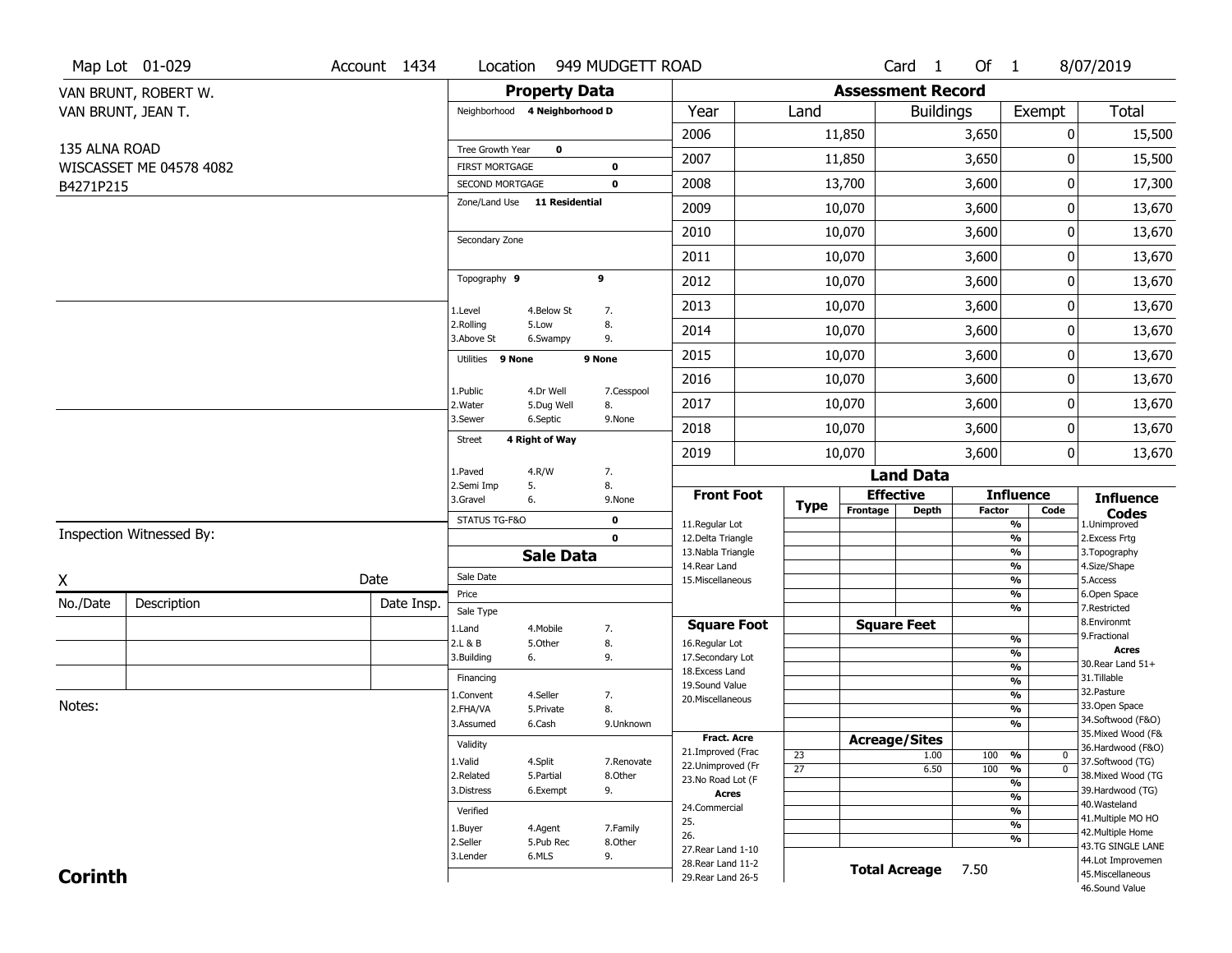|                      |                            |                                                   |                 |       |                |                                       |                          |                           |            |                    | <b>Corinth</b>    |                                                            |
|----------------------|----------------------------|---------------------------------------------------|-----------------|-------|----------------|---------------------------------------|--------------------------|---------------------------|------------|--------------------|-------------------|------------------------------------------------------------|
|                      | Map Lot 01-029             |                                                   |                 |       |                | Account 1434                          |                          | Location                  |            |                    |                   | 949 MUDGETT ROAD<br>Of 1<br>Card <sub>1</sub><br>8/07/2019 |
|                      | Building Style 0 Not Coded |                                                   | SF Bsmt Living  |       | $\mathbf 0$    |                                       |                          | Layout <b>0</b>           |            |                    |                   |                                                            |
| 0.Not Code           | 4.Cape                     | 8.Log                                             | Fin Bsmt Grade  |       | 0 <sub>0</sub> |                                       |                          | 1. Typical                | 4.         |                    | 7.                |                                                            |
| 1.Conv.              | 5.Garrison                 | 9.0ther                                           | HEARTH          |       | 0              |                                       |                          | 2.Inadeg                  | 5.         |                    | 8.                |                                                            |
| 2.Ranch              | 6.Split                    | 10.Camp                                           | Heat Type       | 100%  |                | 0 Not Coded                           |                          | 3.                        | 6.         |                    | 9.                |                                                            |
| 3.R Ranch            | 7.Contemp                  | 11.Double                                         | 0.Not Code      |       | 4.HVAC         | 8.Fl/Wall                             |                          | Attic<br>$\bullet$        |            |                    |                   |                                                            |
| Dwelling Units 0     |                            |                                                   | 1.HWBB          |       | 5.FWA          | 9.No Heat                             |                          | 1.1/4 Fin                 | 4.Full Fin |                    | 7.                |                                                            |
| Other Units          | 0                          |                                                   | 2.HWCI          |       | 6.Radiant      | 11.                                   |                          | 2.1/2 Fin                 | 5.Fl/Stair |                    | 8.                |                                                            |
| Stories              | 0                          |                                                   | 3.H Pump        |       | 7.Electric     | 12.                                   |                          | 3.3/4 Fin                 | 6.         |                    | 9.None            | 22                                                         |
| 1.1                  | 4.1.5                      | 7.                                                | Cool Type       | 0%    | 9 None         |                                       |                          | Insulation 0              |            |                    |                   |                                                            |
| 2.2                  | 5.1.75                     | 8.                                                | 1.Refrig        |       | 4.W&C Air      | 7.                                    |                          | 1.Full                    | 4.Minimal  |                    | 7.                |                                                            |
| 3.3                  | 6.2.5                      | 9.                                                | 2.Evapor        |       | 5.             | 8.                                    |                          | 2.Heavy                   | 5.         |                    | 8.                | OLD CAMP SV 3600                                           |
|                      | Exterior Walls 0 Not Coded |                                                   | 3.H Pump        |       | 6.             | 9.None                                |                          | 3.Capped                  | 6.         |                    | 9.None            | 16                                                         |
| 0.Not Code           | 4.Asbestos                 | 8.Concrete                                        | Kitchen Style   |       | $\mathbf 0$    |                                       |                          | Unfinished %              | 0%         |                    |                   |                                                            |
| 1.Wood               | 5.Stucco                   | 9.Other                                           | 1.Modern        |       | 4.Obsolete     | 7.                                    |                          | Grade & Factor 00%        |            |                    |                   |                                                            |
| 2.Vin/Al             | 6.Brick                    | 11.                                               | 2. Typical      |       | 5.             | 8.                                    |                          | 1.E Grade                 | 4.B Grade  |                    | 7.                |                                                            |
| 3.Compos.            | 7.Stone                    | 12.                                               | 3.Old Type      |       | 6.             | 9.None                                |                          | 2.D Grade                 | 5.A Grade  |                    | 8.                |                                                            |
| Roof Surface         | 0                          |                                                   | Bath(s) Style   |       | $\mathbf 0$    |                                       |                          | 3.C Grade                 | 6.         |                    | 9.Same            |                                                            |
| 1.Asphalt            | 4.Composit                 | 7.METAL RS 1.Modern                               |                 |       | 4.Obsolete     | 7.                                    |                          | SQFT (Footprint) 0        |            |                    |                   |                                                            |
| 2.Slate              | 5.Wood                     | 8.                                                | 2. Typical      |       | 5.             | 8.                                    |                          | Condition                 | $\bf{0}$   |                    |                   |                                                            |
| 3. Metal             | 6.Ark Asph                 | 9.                                                | 3.Old Type      |       | 6.             | 9.None                                |                          | 1.Poor                    | 4.Avg      |                    | 7.V G             |                                                            |
| SF Masonry Trim 0    |                            |                                                   | # Rooms         |       | 0              |                                       |                          | 2.Fair                    | $5.Avg+$   |                    | 8.Exc             | 949 MUDGETT ROAD                                           |
| <b>Electric Amps</b> | 0                          |                                                   | # Bedrooms      |       | $\bf{0}$       |                                       |                          | $3.$ Avg-                 | 6.Good     |                    | 9.Same            |                                                            |
| OPEN-4-CUSTOM 0      |                            |                                                   | # Full Baths    |       | $\mathbf 0$    |                                       |                          | Phys. % Good              | 0%         |                    |                   |                                                            |
| Year Built           | 0                          |                                                   | # Half Baths    |       | $\bf{0}$       |                                       |                          | Funct. % Good             |            | 100%               |                   |                                                            |
| Year Remodeled 0     |                            |                                                   | # Addn Fixtures |       | $\mathbf 0$    |                                       |                          | Functional Code 9 None    |            |                    |                   |                                                            |
| Foundation           | 0                          |                                                   | # Fireplaces    |       | 0              |                                       |                          | 1.Incomp                  | 4.Delap    |                    | 7.No Power        |                                                            |
| 1.Concrete           | 4.Wood                     | 7.                                                |                 |       |                |                                       |                          | 2.0-Built                 | 5.Bsmt     |                    | 8.LongTerm        |                                                            |
| 2.C Block            | 5.Slab                     | 8.                                                |                 |       |                |                                       |                          | 3.Damage                  | 6.Common   |                    | 9.None            |                                                            |
| 3.Br/Stone           | 6.Piers                    | 9.                                                |                 |       |                |                                       |                          | Econ. % Good 100%         |            |                    |                   |                                                            |
| Basement             | 0                          |                                                   |                 |       |                |                                       |                          | Economic Code None        |            |                    |                   |                                                            |
| $1.1/4$ Bmt          | 4.Full Bmt                 | 7.                                                |                 |       |                |                                       |                          | 0.None                    | 3.No Power |                    | 7.                |                                                            |
| 2.1/2 Bmt            | 5.None                     | 8.                                                |                 |       |                |                                       |                          | 1.Location                | 4.Generate |                    | 8.                |                                                            |
| 3.3/4 Bmt            | 6.DAYLIGHT                 | 9.None                                            |                 |       |                | Software                              |                          | 2.Encroach                | 9.None     |                    | 9.                |                                                            |
| Bsmt Gar # Cars 0    |                            |                                                   |                 |       |                | A Division of Harris Computer Systems |                          | Entrance Code 5 Estimated |            |                    |                   |                                                            |
| Wet Basement         | $\mathbf 0$                |                                                   |                 |       |                |                                       |                          | 1.Interior                | 4.Vacant   |                    | 7.                |                                                            |
| 1.Dry                | 4.                         | 7.                                                |                 |       |                |                                       |                          | 2.Refusal                 | 5.Estimate |                    | 8.                |                                                            |
| 2.Damp               | 5.                         | 8.                                                |                 |       |                |                                       |                          | 3.Informed                | 6.         |                    | 9.                |                                                            |
| 3.Wet                | 6.                         | 9.                                                |                 |       |                |                                       |                          | Information Code 6 Other  |            |                    |                   |                                                            |
|                      |                            |                                                   |                 |       |                |                                       |                          | 1.Owner                   | 4.Agent    |                    | 7.                |                                                            |
|                      |                            |                                                   |                 |       |                |                                       |                          | 2.Relative                | 5.Estimate |                    | 8.                |                                                            |
|                      |                            | Date Inspected 6/11/2013                          |                 |       |                |                                       |                          | 3.Tenant                  | 6.Other    |                    | 9.                |                                                            |
|                      |                            | <b>Additions, Outbuildings &amp; Improvements</b> |                 |       |                |                                       |                          |                           |            | 1.One Story Fram   |                   |                                                            |
| Type                 |                            | Year                                              | Units           | Grade | Cond           | Phys.                                 | Funct.                   | Sound Value               |            |                    | 2. Two Story Fram |                                                            |
|                      |                            |                                                   |                 |       |                | $\%$                                  | $\%$                     |                           |            | 3. Three Story Fr  |                   |                                                            |
|                      |                            |                                                   |                 |       |                |                                       |                          |                           |            | 4.1 & 1/2 Story    |                   |                                                            |
|                      |                            |                                                   |                 |       |                | $\%$                                  | $\%$                     |                           |            | 5.1 & 3/4 Story    |                   |                                                            |
|                      |                            |                                                   |                 |       |                | $\frac{0}{0}$                         | $\frac{0}{0}$            |                           |            | 6.2 & 1/2 Story    |                   |                                                            |
|                      |                            |                                                   |                 |       |                | %                                     | $\%$                     |                           |            |                    | 21.Open Frame Por |                                                            |
|                      |                            |                                                   |                 |       |                | $\sqrt{6}$                            | $\overline{\frac{0}{6}}$ |                           |            |                    | 22.Encl Frame Por |                                                            |
|                      |                            |                                                   |                 |       |                |                                       |                          |                           |            | 23. Frame Garage   |                   |                                                            |
|                      |                            |                                                   |                 |       |                | $\sqrt{6}$                            | $\overline{\frac{0}{6}}$ |                           |            | 24.Frame Shed      |                   |                                                            |
|                      |                            |                                                   |                 |       |                | $\sqrt{6}$                            | $\overline{\frac{0}{6}}$ |                           |            |                    | 25.Frame Bay Wind |                                                            |
|                      |                            |                                                   |                 |       |                | $\sqrt{6}$                            | $\overline{\frac{0}{6}}$ |                           |            |                    | 26.1SFr Overhang  |                                                            |
|                      |                            |                                                   |                 |       |                | $\frac{0}{0}$                         | $\%$                     |                           |            |                    | 27.Unfin Basement |                                                            |
|                      |                            |                                                   |                 |       |                |                                       |                          |                           |            | 28.Unfinished Att  |                   |                                                            |
|                      |                            |                                                   |                 |       |                | %                                     | $\%$                     |                           |            | 29. Finished Attic |                   |                                                            |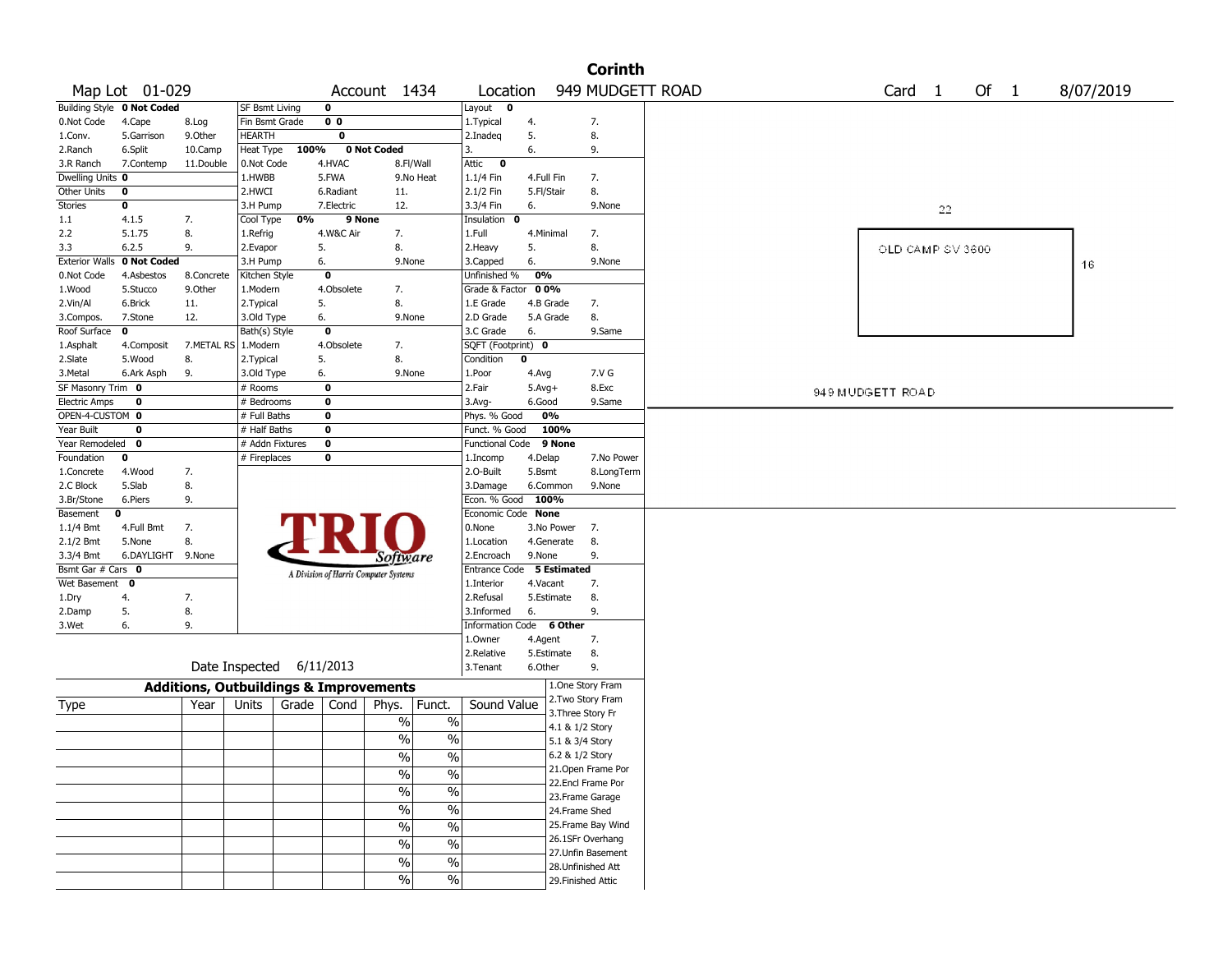|                  | Map Lot 04-036                           | Account 347 | Location                            | 329 WEST CORINTH ROAD             |                        |                                          |                 |          | Card <sub>1</sub>        | Of 1          |                                | 8/07/2019                              |
|------------------|------------------------------------------|-------------|-------------------------------------|-----------------------------------|------------------------|------------------------------------------|-----------------|----------|--------------------------|---------------|--------------------------------|----------------------------------------|
| VASILE, JEAN     |                                          |             |                                     | <b>Property Data</b>              |                        |                                          |                 |          | <b>Assessment Record</b> |               |                                |                                        |
| SMART, LESLIE    |                                          |             |                                     | Neighborhood 2 Neighborhood B     |                        | Year                                     | Land            |          | <b>Buildings</b>         |               | Exempt                         | Total                                  |
|                  | 329 WEST CORINTH ROAD                    |             |                                     |                                   |                        | 2006                                     |                 | 20,680   |                          | 29,600        | 15,444                         | 34,836                                 |
|                  |                                          |             | Tree Growth Year                    | $\mathbf 0$                       |                        |                                          |                 |          |                          |               |                                |                                        |
| CORINTH ME 04427 |                                          |             | <b>FIRST MORTGAGE</b>               | 0                                 |                        | 2007                                     |                 | 20,680   |                          | 29,600        | 15,444                         | 34,836                                 |
| B14937P225       |                                          |             | SECOND MORTGAGE                     | $\mathbf 0$                       |                        | 2008                                     |                 | 33,590   |                          | 34,330        | 17,100                         | 50,820                                 |
| Previous Owner   |                                          |             | Zone/Land Use                       | 11 Residential                    |                        | 2009                                     |                 | 33,590   |                          | 35,950        | 15,580                         | 53,960                                 |
|                  | SANBORN, RAYMOND B.<br>SANBORN, ELLEN M. |             | Secondary Zone                      |                                   |                        | 2010                                     |                 | 33,590   |                          | 35,950        | 14,432                         | 55,108                                 |
|                  | 329 WEST CORINTH ROAD                    |             |                                     |                                   |                        | 2011                                     |                 | 33,590   |                          | 38,430        | 15,136                         | 56,884                                 |
| CORINTH ME 04427 |                                          |             | Topography 2 Rolling                | 9                                 |                        | 2012                                     |                 | 33,590   |                          | 38,430        | 15,136                         | 56,884                                 |
|                  | Sale Date: 9/10/2018                     |             |                                     |                                   |                        |                                          |                 |          |                          |               |                                |                                        |
| Previous Owner   |                                          |             | 1.Level<br>2.Rolling                | 4.Below St<br>7.<br>5.Low<br>8.   |                        | 2013                                     |                 | 33,590   |                          | 38,430        | 16,000                         | 56,020                                 |
| CRAIG, HARVEY    |                                          |             | 3.Above St                          | 9.<br>6.Swampy                    |                        | 2014                                     |                 | 33,590   |                          | 39,220        | 15,680                         | 57,130                                 |
| 2641 EXETER RD   |                                          |             | <b>4 Drilled Well</b><br>Utilities  |                                   | <b>6 Septic System</b> | 2015                                     |                 | 33,590   |                          | 39,720        | 16,000                         | 57,310                                 |
| EXETER ME 04425  |                                          |             | 1.Public                            | 4.Dr Well                         | 7.Cesspool             | 2016                                     |                 | 33,590   |                          | 39,720        | ŋ                              | 73,310                                 |
|                  | Sale Date: 5/23/2016                     |             | 2.Water                             | 5.Dug Well<br>8.                  |                        | 2017                                     |                 | 33,590   |                          | 54,880        | 20,000                         | 68,470                                 |
|                  |                                          |             | 3.Sewer<br><b>Street</b><br>1 Paved | 6.Septic                          | 9.None                 | 2018                                     |                 | 33,590   |                          | 76,700        | 20,000                         | 90,290                                 |
|                  |                                          |             |                                     |                                   |                        | 2019                                     |                 | 33,590   |                          | 76,700        | 20,000                         | 90,290                                 |
|                  |                                          |             | 1.Paved                             | 4.R/W<br>7.                       |                        |                                          |                 |          | <b>Land Data</b>         |               |                                |                                        |
|                  |                                          |             |                                     |                                   |                        |                                          |                 |          |                          |               |                                |                                        |
|                  |                                          |             | 2.Semi Imp<br>3.Gravel              | 5.<br>8.<br>6.                    | 9.None                 | <b>Front Foot</b>                        |                 |          | <b>Effective</b>         |               | <b>Influence</b>               | <b>Influence</b>                       |
|                  |                                          |             | STATUS TG-F&O                       | 0                                 |                        |                                          | <b>Type</b>     | Frontage | <b>Depth</b>             | <b>Factor</b> | Code                           | <b>Codes</b>                           |
|                  | Inspection Witnessed By:                 |             |                                     | $\mathbf 0$                       |                        | 11.Regular Lot<br>12.Delta Triangle      |                 |          |                          |               | $\frac{9}{6}$<br>$\frac{9}{6}$ | 1.Unimproved<br>2.Excess Frtg          |
|                  |                                          |             |                                     | <b>Sale Data</b>                  |                        | 13. Nabla Triangle                       |                 |          |                          |               | $\frac{9}{6}$                  | 3. Topography                          |
|                  |                                          |             | Sale Date                           |                                   | 9/10/2018              | 14. Rear Land<br>15. Miscellaneous       |                 |          |                          |               | $\frac{9}{6}$<br>$\frac{9}{6}$ | 4.Size/Shape<br>5.Access               |
| X                |                                          | Date        | Price                               |                                   | 142,000                |                                          |                 |          |                          |               | $\frac{9}{6}$                  | 6.Open Space                           |
| No./Date         | Description                              | Date Insp.  | Sale Type                           | 2 Land & Buildings                |                        |                                          |                 |          |                          |               | $\frac{9}{6}$                  | 7.Restricted                           |
|                  |                                          |             | 1.Land                              | 7.<br>4. Mobile                   |                        | <b>Square Foot</b>                       |                 |          | <b>Square Feet</b>       |               |                                | 8.Environmt<br>9. Fractional           |
|                  |                                          |             | 2.L & B<br>3.Building               | 5.Other<br>8.<br>9.               |                        | 16.Regular Lot<br>17.Secondary Lot       |                 |          |                          |               | %<br>%                         | Acres                                  |
|                  |                                          |             |                                     | 6.                                |                        | 18.Excess Land                           |                 |          |                          |               | %                              | 30. Rear Land 51+                      |
|                  |                                          |             | Financing                           | 9 Unknown                         |                        | 19.Sound Value                           |                 |          |                          |               | %                              | 31.Tillable<br>32.Pasture              |
| Notes:           |                                          |             | 1.Convent<br>2.FHA/VA               | 4.Seller<br>7.<br>8.<br>5.Private |                        | 20.Miscellaneous                         |                 |          |                          |               | %<br>$\frac{9}{6}$             | 33.Open Space                          |
|                  |                                          |             | 3.Assumed                           | 6.Cash                            | 9.Unknown              |                                          |                 |          |                          |               | %                              | 34.Softwood (F&O)                      |
|                  |                                          |             |                                     |                                   |                        | <b>Fract. Acre</b>                       |                 |          | <b>Acreage/Sites</b>     |               |                                | 35. Mixed Wood (F&                     |
|                  |                                          |             | Validity                            | 1 Arms Length Sale                |                        | 21.Improved (Frac                        | 21              |          | 1.00                     | 100           | %<br>0                         | 36.Hardwood (F&O)                      |
|                  |                                          |             | 1.Valid<br>2.Related                | 4.Split<br>5.Partial              | 7.Renovate<br>8.Other  | 22.Unimproved (Fr                        | $\overline{28}$ |          | 24.80                    | 100           | %<br>$\mathbf{0}$              | 37.Softwood (TG)<br>38. Mixed Wood (TG |
|                  |                                          |             | 3.Distress                          | 9.<br>6.Exempt                    |                        | 23.No Road Lot (F<br><b>Acres</b>        |                 |          |                          |               | %                              | 39.Hardwood (TG)                       |
|                  |                                          |             |                                     | <b>5 Public Record</b>            |                        | 24.Commercial                            |                 |          |                          |               | $\frac{9}{6}$                  | 40. Wasteland                          |
|                  |                                          |             | Verified                            |                                   |                        | 25.                                      |                 |          |                          |               | $\frac{9}{6}$<br>$\frac{9}{6}$ | 41. Multiple MO HO                     |
|                  |                                          |             | 1.Buyer<br>2.Seller                 | 4.Agent<br>5.Pub Rec              | 7.Family<br>8.Other    | 26.                                      |                 |          |                          |               | %                              | 42. Multiple Home                      |
|                  |                                          |             | 3.Lender                            | 6.MLS<br>9.                       |                        | 27. Rear Land 1-10                       |                 |          |                          |               |                                | 43.TG SINGLE LANE                      |
| <b>Corinth</b>   |                                          |             |                                     |                                   |                        | 28. Rear Land 11-2<br>29. Rear Land 26-5 |                 |          | <b>Total Acreage</b>     | 25.80         |                                | 44.Lot Improvemen<br>45. Miscellaneous |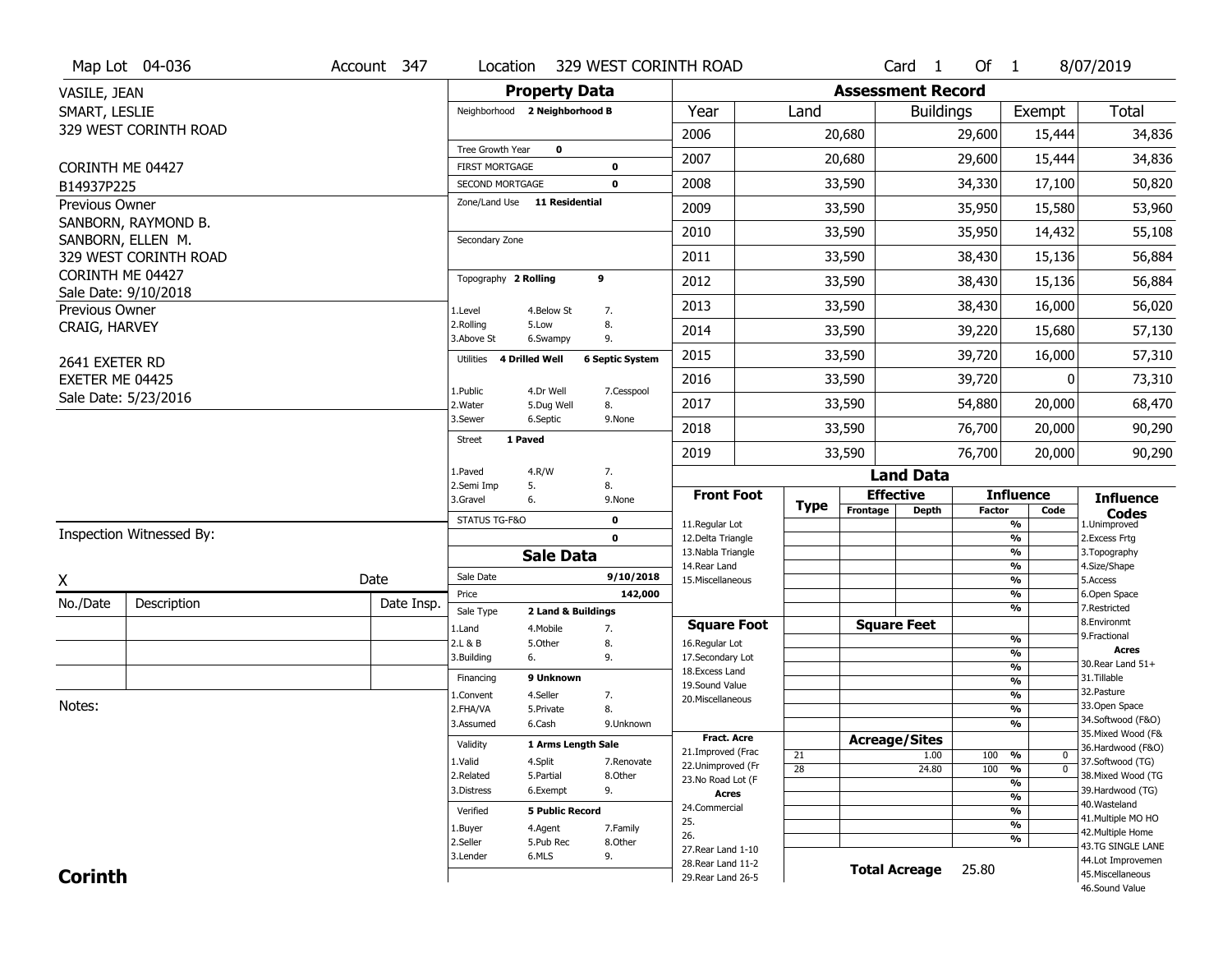|                       |                               |            |                                                   |                 |                |                                       |               |                            |              |                        | <b>Corinth</b>        |     |           |              |                 |       |                   |    |       |              |           |  |
|-----------------------|-------------------------------|------------|---------------------------------------------------|-----------------|----------------|---------------------------------------|---------------|----------------------------|--------------|------------------------|-----------------------|-----|-----------|--------------|-----------------|-------|-------------------|----|-------|--------------|-----------|--|
|                       | Map Lot 04-036                |            |                                                   |                 |                | Account 347                           |               | Location                   |              |                        | 329 WEST CORINTH ROAD |     |           |              |                 |       | Card <sub>1</sub> |    | Of 1  |              | 8/07/2019 |  |
|                       | Building Style 1 Conventional |            | SF Bsmt Living                                    |                 | 0              |                                       |               | Layout 1 Typical           |              |                        |                       |     |           |              |                 |       |                   |    |       |              |           |  |
| 0.Not Code            | 4.Cape                        | 8.Log      | Fin Bsmt Grade                                    |                 | 0 <sub>0</sub> |                                       |               | 1. Typical                 | 4.           |                        | 7.                    |     | -16       |              |                 |       |                   |    |       |              |           |  |
| 1.Conv.               | 5.Garrison                    | 9.0ther    | <b>HEARTH</b>                                     |                 | 0              |                                       |               | 2.Inadeq                   | 5.           |                        | 8.                    |     |           | [512]        |                 |       |                   |    |       |              |           |  |
| 2.Ranch               | 6.Split                       | 10.Camp    | Heat Type                                         | 100%            |                | 5 Forced Warm Air                     |               | 3.                         | 6.           |                        | 9.                    |     | <b>NB</b> |              |                 |       |                   |    |       |              |           |  |
| 3.R Ranch             | 7.Contemp                     | 11.Double  | 0.Not Code                                        |                 | 4.HVAC         |                                       | 8.Fl/Wall     | 9 None<br>Attic            |              |                        |                       |     |           | 20           |                 |       |                   |    |       |              |           |  |
| Dwelling Units 1      |                               |            | 1.HWBB                                            |                 | 5.FWA          |                                       | 9.No Heat     | 1.1/4 Fin                  |              | 4.Full Fin             | 7.                    |     |           | 1-SADD       |                 |       |                   |    |       |              |           |  |
| Other Units           | $\mathbf 0$                   |            | 2.HWCI                                            |                 | 6.Radiant      | 11.                                   |               | 2.1/2 Fin                  | 5.Fl/Stair   |                        | 8.                    |     |           |              |                 |       |                   |    |       |              |           |  |
| Stories               | 1 One Story                   |            | 3.H Pump                                          |                 | 7.Electric     | 12.                                   |               | 3.3/4 Fin                  | 6.           |                        | 9.None                |     |           |              |                 |       |                   |    |       |              |           |  |
| 1.1                   | 4.1.5                         | 7.         | Cool Type                                         | 0%              | 9 None         |                                       |               | Insulation                 | 1 Full       |                        |                       |     |           | 1-SNB [6.28] |                 |       |                   |    |       |              |           |  |
| 2.2                   | 5.1.75                        | 8.         | 1.Refrig                                          |                 | 4.W&C Air      | 7.                                    |               | 1.Full                     |              | 4.Minimal              | 7.                    | 16' |           |              |                 | 11    |                   |    |       |              |           |  |
| 3.3                   | 6.2.5                         | 9.         | 2.Evapor                                          |                 | 5.             | 8.                                    |               | 2.Heavy                    | 5.           |                        | 8.                    |     |           | 31'          | 12              |       |                   |    |       |              |           |  |
| <b>Exterior Walls</b> | 1 Wood Siding                 |            | 3.H Pump                                          |                 | 6.             |                                       | 9.None        | 3.Capped                   | 6.           |                        | 9.None                |     |           |              |                 |       |                   |    |       |              |           |  |
| 0.Not Code            | 4.Asbestos                    | 8.Concrete | Kitchen Style                                     |                 | 3 Old Style    |                                       |               | Unfinished %               | 0%           |                        |                       |     |           |              |                 |       |                   | 30 |       |              |           |  |
| 1.Wood                | 5.Stucco                      | 9.0ther    | 1.Modern                                          |                 | 4.Obsolete     | 7.                                    |               | Grade & Factor 4 Good 110% |              |                        |                       |     |           |              |                 | 10"   |                   |    |       |              |           |  |
| 2.Vin/Al              | 6.Brick                       | 11.        | 2.Typical                                         |                 | 5.             | 8.                                    |               | 1.E Grade                  |              | 4.B Grade              | 7.                    |     |           |              |                 |       | GARAGE            |    |       | <b>BAKER</b> |           |  |
| 3.Compos.             | 7.Stone                       | 12.        | 3.Old Type                                        |                 | 6.             |                                       | 9.None        | 2.D Grade                  |              | 5.A Grade              | 8.                    |     |           |              |                 | WALLS |                   |    |       |              |           |  |
| Roof Surface          | 1 Asphalt Shingles            |            | Bath(s) Style                                     |                 | 3 Old Style    |                                       |               | 3.C Grade                  | 6.           |                        | 9.Same                |     |           |              |                 |       | [900]             |    |       |              |           |  |
| 1.Asphalt             | 4.Composit                    | 7.METAL RS | 1.Modern                                          |                 | 4.Obsolete     | 7.                                    |               | SQFT (Footprint) 628       |              |                        |                       |     |           |              |                 |       |                   |    |       | DIRT FL      |           |  |
| 2.Slate               | 5.Wood                        | 8.         | 2.Typical                                         |                 | 5.             | 8.                                    |               | Condition                  |              | <b>3 Below Average</b> |                       |     |           |              |                 |       |                   |    |       | 30           |           |  |
| 3.Metal               | 6.Ark Asph                    | 9.         | 3.Old Type                                        |                 | 6.             |                                       | 9.None        | 1.Poor                     | 4.Avg        |                        | 7.V G                 |     |           |              |                 |       | 6 WALLS           |    | [720] |              |           |  |
| SF Masonry Trim 0     |                               |            | # Rooms                                           |                 | $\overline{2}$ |                                       |               | 2.Fair                     | $5.Avg+$     |                        | 8.Exc                 |     |           |              |                 |       |                   |    |       |              |           |  |
| <b>Electric Amps</b>  | 1                             |            | # Bedrooms                                        |                 | $\mathbf{z}$   |                                       |               | $3.$ Avg-                  | 6.Good       |                        | 9.Same                |     |           |              |                 |       |                   |    |       | $^{24}$      |           |  |
| OPEN-4-CUSTOM 0       |                               |            | # Full Baths                                      |                 | $\mathbf{1}$   |                                       |               | Phys. % Good               |              | 97%                    |                       |     |           |              |                 |       |                   |    |       |              |           |  |
| Year Built            | 0                             |            | # Half Baths                                      |                 | 0              |                                       |               | Funct. % Good              |              | 100%                   |                       |     |           |              |                 |       |                   |    |       |              |           |  |
| Year Remodeled        | 0                             |            |                                                   | # Addn Fixtures | 0              |                                       |               | <b>Functional Code</b>     |              | 9 None                 |                       |     |           |              |                 |       |                   |    |       |              |           |  |
| Foundation            | <b>6 Piers</b>                |            | # Fireplaces                                      |                 | 0              |                                       |               | 1.Incomp                   | 4.Delap      |                        | 7.No Power            |     |           |              |                 |       |                   |    |       |              |           |  |
| 1.Concrete            | 4.Wood                        | 7.         |                                                   |                 |                |                                       |               | 2.0-Built                  | 5.Bsmt       |                        | 8.LongTerm            |     |           |              |                 |       |                   |    |       |              |           |  |
| 2.C Block             | 5.Slab                        | 8.         |                                                   |                 |                |                                       |               | 3.Damage                   |              | 6.Common               | 9.None                |     |           |              | <b>DRIVEWAY</b> |       |                   |    |       |              |           |  |
| 3.Br/Stone            | 6.Piers                       | 9.         |                                                   |                 |                |                                       |               | Econ. % Good               |              | 100%                   |                       |     |           |              |                 |       |                   |    |       |              |           |  |
| Basement              | 9 No Basement                 |            |                                                   |                 |                |                                       |               | Economic Code None         |              |                        |                       |     |           |              |                 |       |                   |    |       |              |           |  |
| 1.1/4 Bmt             | 4.Full Bmt                    | 7.         |                                                   |                 |                |                                       |               | 0.None                     |              | 3.No Power             | 7.                    |     |           |              |                 |       |                   |    |       |              |           |  |
| 2.1/2 Bmt             | 5.None                        | 8.         |                                                   |                 |                |                                       |               | 1.Location                 |              | 4.Generate             | 8.                    |     |           |              |                 |       |                   |    |       |              |           |  |
| 3.3/4 Bmt             | 6.DAYLIGHT 9.None             |            |                                                   |                 |                | Software                              |               | 2.Encroach                 | 9.None       |                        | 9.                    |     |           |              |                 |       |                   |    |       |              |           |  |
| Bsmt Gar # Cars 0     |                               |            |                                                   |                 |                | A Division of Harris Computer Systems |               | <b>Entrance Code</b>       | $\mathbf{o}$ |                        |                       |     |           |              |                 |       |                   |    |       |              |           |  |
| Wet Basement          | 0                             |            |                                                   |                 |                |                                       |               | 1.Interior                 | 4.Vacant     |                        | 7.                    |     |           |              |                 |       |                   |    |       |              |           |  |
| 1.Dry                 | 4.                            | 7.         |                                                   |                 |                |                                       |               | 2.Refusal                  |              | 5.Estimate             | 8.                    |     |           |              |                 |       |                   |    |       |              |           |  |
| 2.Damp                | 5.                            | 8.         |                                                   |                 |                |                                       |               | 3.Informed                 | 6.           |                        | 9.                    |     |           |              |                 |       |                   |    |       |              |           |  |
| 3.Wet                 | 6.                            | 9.         |                                                   |                 |                |                                       |               | Information Code 0         |              |                        |                       |     |           |              |                 |       |                   |    |       |              |           |  |
|                       |                               |            |                                                   |                 |                |                                       |               | 1.0wner                    | 4.Agent      |                        | 7.                    |     |           |              |                 |       |                   |    |       |              |           |  |
|                       |                               |            |                                                   |                 |                |                                       |               | 2.Relative                 |              | 5.Estimate             | 8.                    |     |           |              |                 |       |                   |    |       |              |           |  |
|                       |                               |            | Date Inspected                                    |                 |                |                                       |               | 3.Tenant                   | 6.Other      |                        | 9.                    |     |           |              |                 |       |                   |    |       |              |           |  |
|                       |                               |            | <b>Additions, Outbuildings &amp; Improvements</b> |                 |                |                                       |               |                            |              |                        | 1.One Story Fram      |     |           |              |                 |       |                   |    |       |              |           |  |
| Type                  |                               | Year       | Units                                             | Grade   Cond    |                | Phys.                                 | Funct.        | Sound Value                |              |                        | 2.Two Story Fram      |     |           |              |                 |       |                   |    |       |              |           |  |
| 23 Frame Garage       |                               | 0          | 900                                               | 3 1 2 0         | 13             | 95                                    | % 100 %       |                            |              |                        | 3. Three Story Fr     |     |           |              |                 |       |                   |    |       |              |           |  |
|                       |                               |            |                                                   |                 |                |                                       |               |                            |              |                        | 4.1 & 1/2 Story       |     |           |              |                 |       |                   |    |       |              |           |  |
| 1 One Story Frame     |                               | 2006       | 512                                               | 3 1 1 0         | 4              | 95                                    | % 100 %       |                            |              | 5.1 & 3/4 Story        |                       |     |           |              |                 |       |                   |    |       |              |           |  |
| 60 Baker              |                               | 2009       | 720                                               | 3 100           | 3              | $\overline{95}$                       | % 100 %       |                            |              | 6.2 & 1/2 Story        |                       |     |           |              |                 |       |                   |    |       |              |           |  |
|                       |                               |            |                                                   |                 |                | %                                     | $\frac{0}{0}$ |                            |              |                        | 21.Open Frame Por     |     |           |              |                 |       |                   |    |       |              |           |  |
|                       |                               |            |                                                   |                 |                | $\frac{0}{6}$                         | $\frac{0}{6}$ |                            |              |                        | 22.Encl Frame Por     |     |           |              |                 |       |                   |    |       |              |           |  |
|                       |                               |            |                                                   |                 |                |                                       |               |                            |              |                        | 23.Frame Garage       |     |           |              |                 |       |                   |    |       |              |           |  |
|                       |                               |            |                                                   |                 |                | $\overline{\frac{0}{0}}$              | $\frac{0}{6}$ |                            |              | 24.Frame Shed          |                       |     |           |              |                 |       |                   |    |       |              |           |  |
|                       |                               |            |                                                   |                 |                | $\frac{1}{2}$                         | $\frac{0}{6}$ |                            |              |                        | 25. Frame Bay Wind    |     |           |              |                 |       |                   |    |       |              |           |  |
|                       |                               |            |                                                   |                 |                | $\frac{0}{0}$                         | $\frac{1}{2}$ |                            |              |                        | 26.1SFr Overhang      |     |           |              |                 |       |                   |    |       |              |           |  |
|                       |                               |            |                                                   |                 |                |                                       |               |                            |              |                        | 27. Unfin Basement    |     |           |              |                 |       |                   |    |       |              |           |  |
|                       |                               |            |                                                   |                 |                | $\%$                                  | $\frac{1}{2}$ |                            |              |                        | 28. Unfinished Att    |     |           |              |                 |       |                   |    |       |              |           |  |
|                       |                               |            |                                                   |                 |                | $\%$                                  | $\%$          |                            |              |                        | 29.Finished Attic     |     |           |              |                 |       |                   |    |       |              |           |  |
|                       |                               |            |                                                   |                 |                |                                       |               |                            |              |                        |                       |     |           |              |                 |       |                   |    |       |              |           |  |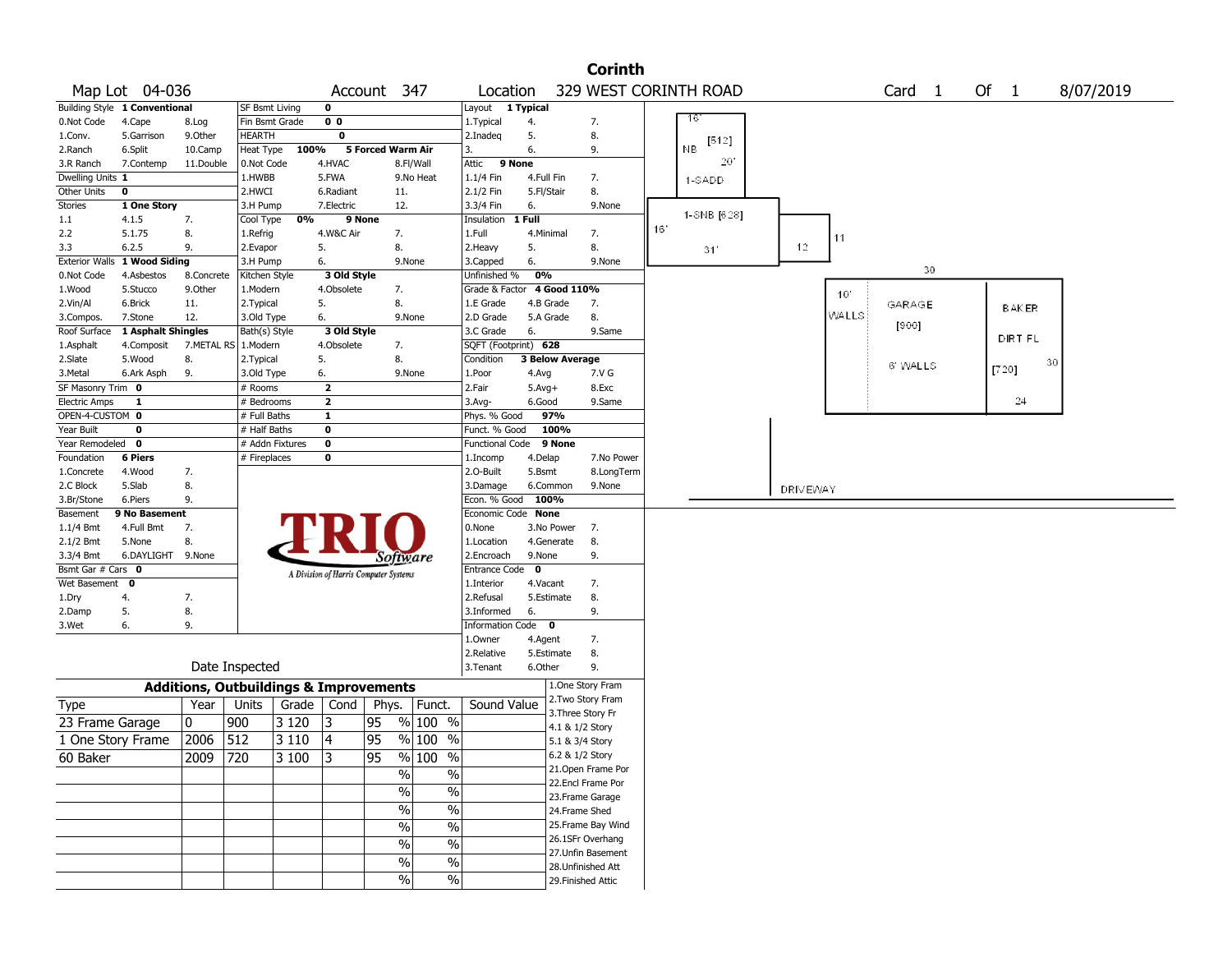|                      | Map Lot 10-014                          | Account 2091 | Location                                        |                      | <b>GARLAND ROAD</b> |                                          |                 |                          | Card <sub>1</sub>    | Of 1          |                                           | 8/07/2019                                       |
|----------------------|-----------------------------------------|--------------|-------------------------------------------------|----------------------|---------------------|------------------------------------------|-----------------|--------------------------|----------------------|---------------|-------------------------------------------|-------------------------------------------------|
|                      | VIGUE, MARK & LANCASTER, MARCIA TRUSTEE |              |                                                 | <b>Property Data</b> |                     |                                          |                 | <b>Assessment Record</b> |                      |               |                                           |                                                 |
|                      | H. ELIZABETH VIGUE IRREVOCABLE TRUST    |              | Neighborhood 2 Neighborhood B                   |                      |                     | Year                                     | Land            |                          | <b>Buildings</b>     |               | Exempt                                    | Total                                           |
| <b>69 NOTCH ROAD</b> |                                         |              |                                                 |                      |                     | 2012                                     |                 | 26,210                   |                      | 8,250         |                                           | 0<br>34,460                                     |
|                      |                                         |              | Tree Growth Year                                | 0                    |                     | 2013                                     |                 | 26,210                   |                      | 8,250         |                                           | 34,460<br>0                                     |
|                      | CORINTH ME 04427                        |              | <b>FIRST MORTGAGE</b>                           |                      | 0                   |                                          |                 |                          |                      |               |                                           |                                                 |
| B7965P107            |                                         |              | SECOND MORTGAGE<br>Zone/Land Use 11 Residential |                      | $\mathbf 0$         | 2014                                     |                 | 26,210                   |                      | 8,250         |                                           | 0<br>34,460                                     |
|                      |                                         |              |                                                 |                      |                     | 2015                                     |                 | 26,210                   |                      | 8,250         |                                           | 34,460<br>0                                     |
|                      |                                         |              | Secondary Zone                                  |                      |                     | 2016                                     |                 | 26,210                   |                      | 8,250         |                                           | 34,460<br>0                                     |
|                      |                                         |              |                                                 |                      |                     | 2017                                     |                 | 26,210                   |                      | 8,250         |                                           | 34,460<br>0                                     |
|                      |                                         |              | Topography 1 Level                              |                      |                     | 2018                                     |                 | 26,210                   |                      | 8,250         |                                           | 0<br>34,460                                     |
|                      |                                         |              | 1.Level                                         | 4.Below St           | 7.                  | 2019                                     |                 | 26,210                   |                      | 8,250         |                                           | 0<br>34,460                                     |
|                      |                                         |              | 2.Rolling<br>3.Above St                         | 5.Low<br>6.Swampy    | 8.<br>9.            |                                          |                 |                          |                      |               |                                           |                                                 |
|                      |                                         |              | <b>Utilities</b>                                |                      |                     |                                          |                 |                          |                      |               |                                           |                                                 |
|                      |                                         |              | 1.Public                                        | 4.Dr Well            | 7.Cesspool          |                                          |                 |                          |                      |               |                                           |                                                 |
|                      |                                         |              | 2. Water                                        | 5.Dug Well           | 8.                  |                                          |                 |                          |                      |               |                                           |                                                 |
|                      |                                         |              | 3.Sewer                                         | 6.Septic             | 9.None              |                                          |                 |                          |                      |               |                                           |                                                 |
|                      |                                         |              | Street                                          |                      |                     |                                          |                 |                          |                      |               |                                           |                                                 |
|                      |                                         |              | 1.Paved                                         | 4.R/W                | 7.                  |                                          |                 |                          | <b>Land Data</b>     |               |                                           |                                                 |
|                      |                                         |              | 2.Semi Imp<br>3.Gravel                          | 5.<br>6.             | 8.<br>9.None        | <b>Front Foot</b>                        |                 | <b>Effective</b>         |                      |               | <b>Influence</b>                          | <b>Influence</b>                                |
|                      |                                         |              |                                                 |                      |                     |                                          | <b>Type</b>     | Frontage                 | Depth                | <b>Factor</b> |                                           | Code<br><b>Codes</b>                            |
|                      | Inspection Witnessed By:                |              | STATUS TG-F&O                                   |                      | 0<br>$\mathbf{0}$   | 11.Regular Lot<br>12.Delta Triangle      |                 |                          |                      |               | $\frac{9}{6}$<br>$\overline{\frac{9}{6}}$ | 1.Unimproved<br>2. Excess Frtg                  |
|                      |                                         |              |                                                 | <b>Sale Data</b>     |                     | 13. Nabla Triangle                       |                 |                          |                      |               | %                                         | 3. Topography                                   |
| Χ                    |                                         | Date         | Sale Date                                       |                      |                     | 14. Rear Land<br>15. Miscellaneous       |                 |                          |                      |               | $\frac{9}{6}$<br>%                        | 4.Size/Shape<br>5.Access                        |
|                      |                                         |              | Price                                           |                      |                     |                                          |                 |                          |                      |               | %                                         | 6.Open Space                                    |
| No./Date             | Description                             | Date Insp.   | Sale Type                                       |                      |                     |                                          |                 |                          |                      |               | %                                         | 7.Restricted<br>8.Environmt                     |
|                      |                                         |              | 1.Land                                          | 4. Mobile            | 7.                  | <b>Square Foot</b>                       |                 |                          | <b>Square Feet</b>   |               | %                                         | 9. Fractional                                   |
|                      |                                         |              | 2.L & B<br>3.Building                           | 5.Other<br>6.        | 8.<br>9.            | 16.Regular Lot<br>17.Secondary Lot       |                 |                          |                      |               | %                                         | <b>Acres</b>                                    |
|                      |                                         |              | Financing                                       |                      |                     | 18.Excess Land                           |                 |                          |                      |               | $\frac{9}{6}$                             | 30. Rear Land 51+<br>31.Tillable                |
|                      |                                         |              | 1.Convent                                       | 4.Seller             | 7.                  | 19.Sound Value                           |                 |                          |                      |               | $\frac{9}{6}$<br>$\frac{9}{6}$            | 32.Pasture                                      |
| Notes:               |                                         |              | 2.FHA/VA                                        | 5.Private            | 8.                  | 20.Miscellaneous                         |                 |                          |                      |               | %                                         | 33.Open Space                                   |
|                      |                                         |              | 3.Assumed                                       | 6.Cash               | 9.Unknown           |                                          |                 |                          |                      |               | $\overline{\frac{9}{6}}$                  | 34.Softwood (F&O)                               |
|                      |                                         |              | Validity                                        |                      |                     | <b>Fract. Acre</b>                       |                 | <b>Acreage/Sites</b>     |                      |               |                                           | 35. Mixed Wood (F&<br>36.Hardwood (F&O)         |
|                      |                                         |              | 1.Valid                                         | 4.Split              | 7.Renovate          | 21.Improved (Frac<br>22.Unimproved (Fr   | 22              |                          | 1.00                 | 100           | %                                         | 0<br>37.Softwood (TG)                           |
|                      |                                         |              | 2.Related                                       | 5.Partial            | 8.Other             | 23.No Road Lot (F                        | $\overline{30}$ |                          | 50.10                | 100           | $\frac{9}{6}$<br>$\frac{9}{6}$            | $\overline{\mathfrak{o}}$<br>38. Mixed Wood (TG |
|                      |                                         |              | 3.Distress                                      | 6.Exempt             | 9.                  | <b>Acres</b>                             |                 |                          |                      |               | $\overline{\frac{9}{6}}$                  | 39.Hardwood (TG)                                |
|                      |                                         |              | Verified                                        |                      |                     | 24.Commercial                            |                 |                          |                      |               | $\overline{\frac{9}{6}}$                  | 40. Wasteland<br>41. Multiple MO HO             |
|                      |                                         |              | 1.Buyer                                         | 4.Agent              | 7.Family            | 25.                                      |                 |                          |                      |               | $\overline{\frac{9}{6}}$                  | 42. Multiple Home                               |
|                      |                                         |              | 2.Seller                                        | 5.Pub Rec            | 8.Other             | 26.                                      |                 |                          |                      |               | $\overline{\frac{9}{6}}$                  |                                                 |
|                      |                                         |              |                                                 |                      |                     |                                          |                 |                          |                      |               |                                           | 43.TG SINGLE LANE                               |
|                      |                                         |              | 3.Lender                                        | 6.MLS                | 9.                  | 27. Rear Land 1-10<br>28. Rear Land 11-2 |                 |                          |                      |               |                                           | 44.Lot Improvemen                               |
| <b>Corinth</b>       |                                         |              |                                                 |                      |                     | 29. Rear Land 26-5                       |                 |                          | <b>Total Acreage</b> | 51.10         |                                           | 45. Miscellaneous<br>46.Sound Value             |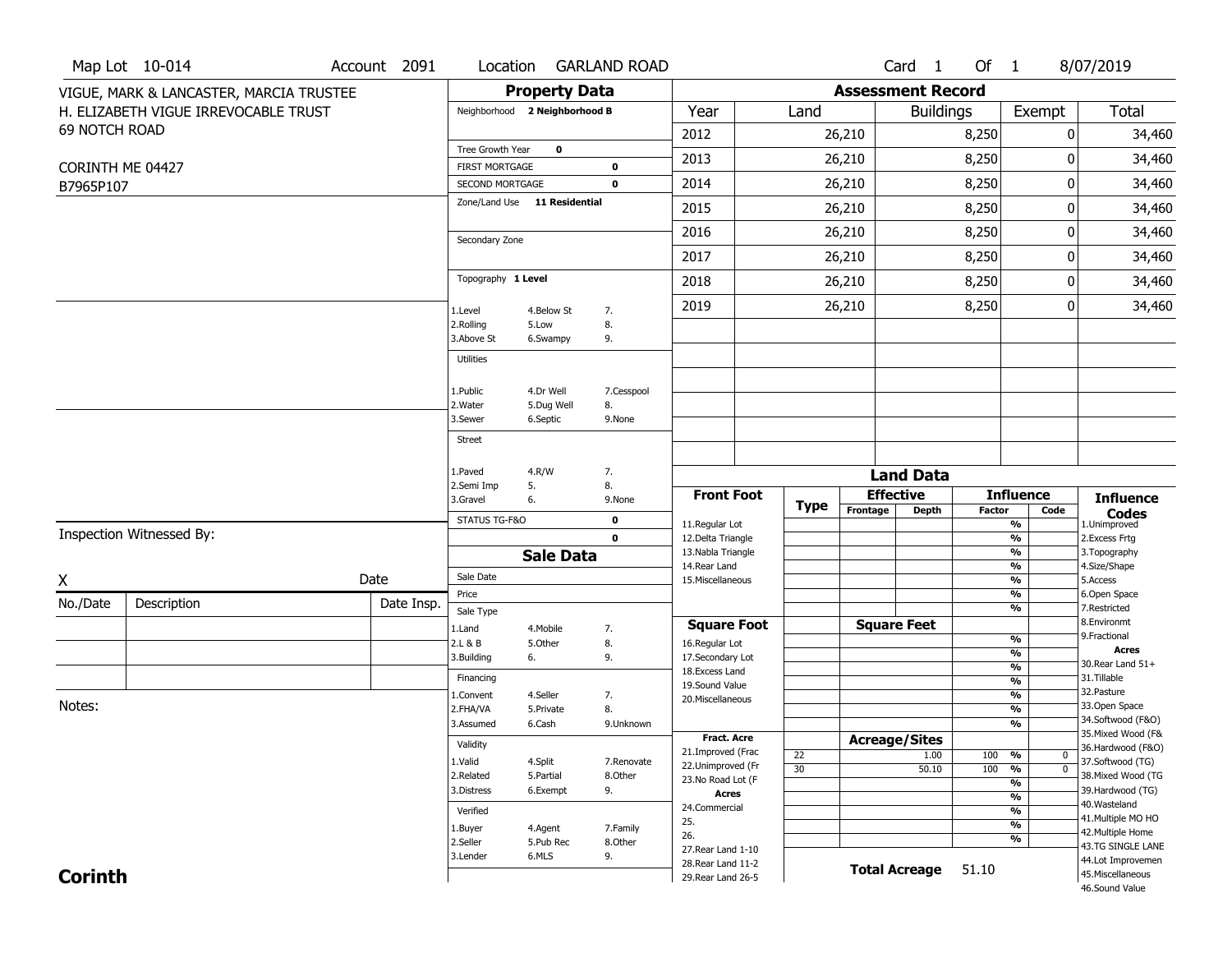|                                     |                      |                                                   |                           |       |            |                                       |                          |                               |          |            | <b>Corinth</b>                          |                                   |           |
|-------------------------------------|----------------------|---------------------------------------------------|---------------------------|-------|------------|---------------------------------------|--------------------------|-------------------------------|----------|------------|-----------------------------------------|-----------------------------------|-----------|
|                                     | Map Lot 10-014       |                                                   |                           |       |            | Account 2091                          |                          | Location                      |          |            | <b>GARLAND ROAD</b>                     | Of 1<br>Card <sub>1</sub>         | 8/07/2019 |
| <b>Building Style</b>               |                      |                                                   | <b>SF Bsmt Living</b>     |       |            |                                       |                          | Layout                        |          |            |                                         | CATPER SV 500                     |           |
| 0.Not Code                          | 4.Cape               | 8.Log                                             | Fin Bsmt Grade            |       |            |                                       |                          | 1. Typical                    | 4.       |            | 7.                                      |                                   |           |
| 1.Conv.                             | 5.Garrison           | 9.0ther                                           | <b>HEARTH</b>             |       |            |                                       |                          | 2.Inadeg                      | 5.       |            | 8.                                      |                                   |           |
| 2.Ranch                             | 6.Split              | 10.Camp                                           | Heat Type                 | 100%  |            |                                       |                          | 3.                            | 6.       |            | 9.                                      |                                   |           |
| 3.R Ranch                           | 7.Contemp            | 11.Double                                         | 0.Not Code                |       | 4.HVAC     |                                       | 8.Fl/Wall                | Attic                         |          |            |                                         |                                   |           |
| <b>Dwelling Units</b>               |                      |                                                   | 1.HWBB                    |       | 5.FWA      |                                       | 9.No Heat                | 1.1/4 Fin                     |          | 4.Full Fin | 7.                                      |                                   |           |
| Other Units                         |                      |                                                   | 2.HWCI                    |       | 6.Radiant  | 11.                                   |                          | 2.1/2 Fin                     |          | 5.Fl/Stair | 8.                                      |                                   |           |
| Stories                             |                      |                                                   | 3.H Pump                  |       | 7.Electric | 12.                                   |                          | 3.3/4 Fin                     | 6.       |            | 9.None                                  | OP 4X12 [48]                      |           |
| 1.1                                 | 4.1.5                | 7.                                                | Cool Type                 | 0%    |            |                                       |                          | Insulation                    |          |            |                                         |                                   |           |
| 2.2                                 | 5.1.75               | 8.                                                | 1.Refrig                  |       | 4.W&C Air  | 7.                                    |                          | 1.Full                        |          | 4.Minimal  | 7.                                      | CATIP 1-STINBION POST 12X26 13361 |           |
| 3.3                                 | 6.2.5                | 9.                                                | 2.Evapor                  |       | 5.         | 8.                                    |                          | 2. Heavy                      | 5.       |            | 8.                                      |                                   |           |
| <b>Exterior Walls</b><br>0.Not Code | 4.Asbestos           | 8.Concrete                                        | 3.H Pump<br>Kitchen Style |       | 6.         | 9.None                                |                          | 3.Capped<br>Unfinished %      | 6.       |            | 9.None                                  |                                   |           |
| 1.Wood                              | 5.Stucco             | 9.0ther                                           | 1.Modern                  |       | 4.Obsolete | 7.                                    |                          | Grade & Factor                |          |            |                                         |                                   |           |
| 2.Vin/Al                            | 6.Brick              | 11.                                               | 2. Typical                |       | 5.         | 8.                                    |                          | 1.E Grade                     |          | 4.B Grade  | 7.                                      |                                   |           |
| 3.Compos.                           | 7.Stone              | 12.                                               | 3.Old Type                |       | 6.         | 9.None                                |                          | 2.D Grade                     |          | 5.A Grade  | 8.                                      |                                   |           |
| Roof Surface                        |                      |                                                   | Bath(s) Style             |       |            |                                       |                          | 3.C Grade                     | 6.       |            | 9.Same                                  |                                   |           |
| 1.Asphalt                           | 4.Composit           | 7.METAL RS 1.Modern                               |                           |       | 4.Obsolete | 7.                                    |                          | SQFT (Footprint)              |          |            |                                         |                                   |           |
| 2.Slate                             | 5.Wood               | 8.                                                | 2. Typical                |       | 5.         | 8.                                    |                          | Condition                     |          |            |                                         |                                   |           |
| 3. Metal                            | 6.Ark Asph           | 9.                                                | 3.Old Type                |       | 6.         | 9.None                                |                          | 1.Poor                        | 4.Avg    |            | 7.V G                                   |                                   |           |
| SF Masonry Trim                     |                      |                                                   | # Rooms                   |       |            |                                       |                          | 2.Fair                        | $5.Avg+$ |            | 8.Exc                                   | LONG DRIVE WAY                    |           |
| <b>Electric Amps</b>                |                      |                                                   | # Bedrooms                |       |            |                                       |                          | $3.$ Avg-                     | 6.Good   |            | 9.Same                                  |                                   |           |
| OPEN-4-CUSTOM                       |                      |                                                   | # Full Baths              |       |            |                                       |                          | Phys. % Good                  |          |            |                                         |                                   |           |
| Year Built                          |                      |                                                   | # Half Baths              |       |            |                                       |                          | Funct. % Good                 |          |            |                                         |                                   |           |
| Year Remodeled                      |                      |                                                   | # Addn Fixtures           |       |            |                                       |                          | Functional Code               |          |            |                                         |                                   |           |
| Foundation                          |                      |                                                   | # Fireplaces              |       |            |                                       |                          | 1.Incomp                      | 4.Delap  |            | 7.No Power                              |                                   |           |
| 1.Concrete                          | 4.Wood               | 7.                                                |                           |       |            |                                       |                          | 2.O-Built                     | 5.Bsmt   |            | 8.LongTerm                              |                                   |           |
| 2.C Block                           | 5.Slab               | 8.                                                |                           |       |            |                                       |                          | 3.Damage                      |          | 6.Common   | 9.None                                  |                                   |           |
| 3.Br/Stone                          | 6.Piers              | 9.                                                |                           |       |            |                                       |                          | Econ. % Good                  |          |            |                                         | GARLAND ROAD                      |           |
| Basement                            |                      |                                                   |                           |       |            |                                       |                          | Economic Code                 |          |            |                                         |                                   |           |
| $1.1/4$ Bmt                         | 4.Full Bmt           | 7.                                                |                           |       |            |                                       |                          | 0.None                        |          | 3.No Power | 7.                                      |                                   |           |
| $2.1/2$ Bmt                         | 5.None<br>6.DAYLIGHT | 8.<br>9.None                                      |                           |       |            |                                       |                          | 1.Location                    |          | 4.Generate | 8.<br>9.                                |                                   |           |
| 3.3/4 Bmt<br>Bsmt Gar # Cars        |                      |                                                   |                           |       |            | <i>Software</i>                       |                          | 2.Encroach<br>Entrance Code 0 | 9.None   |            |                                         |                                   |           |
| Wet Basement                        |                      |                                                   |                           |       |            | A Division of Harris Computer Systems |                          | 1.Interior                    |          | 4.Vacant   | 7.                                      |                                   |           |
| 1.Dry                               | 4.                   | 7.                                                |                           |       |            |                                       |                          | 2.Refusal                     |          | 5.Estimate | 8.                                      |                                   |           |
| 2.Damp                              | 5.                   | 8.                                                |                           |       |            |                                       |                          | 3.Informed                    | 6.       |            | 9.                                      |                                   |           |
| 3.Wet                               | 6.                   | 9.                                                |                           |       |            |                                       |                          | Information Code 0            |          |            |                                         |                                   |           |
|                                     |                      |                                                   |                           |       |            |                                       |                          | 1.0wner                       | 4.Agent  |            | 7.                                      |                                   |           |
|                                     |                      |                                                   |                           |       |            |                                       |                          | 2.Relative                    |          | 5.Estimate | 8.                                      |                                   |           |
|                                     |                      |                                                   | Date Inspected            |       |            |                                       |                          | 3. Tenant                     | 6.Other  |            | 9.                                      |                                   |           |
|                                     |                      | <b>Additions, Outbuildings &amp; Improvements</b> |                           |       |            |                                       |                          |                               |          |            | 1.One Story Fram                        |                                   |           |
| Type                                |                      | Year                                              | Units                     | Grade | Cond       | Phys.                                 | Funct.                   | Sound Value                   |          |            | 2. Two Story Fram                       |                                   |           |
| 74 CAMPER                           |                      | 0                                                 |                           |       |            | $\%$                                  |                          | % 500                         |          |            | 3. Three Story Fr                       |                                   |           |
|                                     |                      |                                                   | 336                       | 3 100 |            |                                       |                          |                               |          |            | 4.1 & 1/2 Story                         |                                   |           |
| 80 CAMP                             |                      | 2011                                              |                           |       | 13         | 95                                    | % 100 %                  |                               |          |            | 5.1 & 3/4 Story                         |                                   |           |
| 21 Open Frame                       |                      | $2011$  48                                        |                           | 2 100 | 3          | 95                                    | % 100 %                  |                               |          |            | 6.2 & 1/2 Story                         |                                   |           |
|                                     |                      |                                                   |                           |       |            | $\sqrt{6}$                            | $\%$                     |                               |          |            | 21. Open Frame Por<br>22.Encl Frame Por |                                   |           |
|                                     |                      |                                                   |                           |       |            | $\sqrt{20}$                           | $\frac{0}{6}$            |                               |          |            | 23.Frame Garage                         |                                   |           |
|                                     |                      |                                                   |                           |       |            | $\frac{9}{6}$                         | $\frac{0}{6}$            |                               |          |            | 24.Frame Shed                           |                                   |           |
|                                     |                      |                                                   |                           |       |            | $\frac{9}{6}$                         | $\overline{\frac{0}{0}}$ |                               |          |            | 25. Frame Bay Wind                      |                                   |           |
|                                     |                      |                                                   |                           |       |            |                                       |                          |                               |          |            | 26.1SFr Overhang                        |                                   |           |
|                                     |                      |                                                   |                           |       |            | $\sqrt{6}$                            | $\overline{\frac{0}{0}}$ |                               |          |            | 27.Unfin Basement                       |                                   |           |
|                                     |                      |                                                   |                           |       |            | $\sqrt{6}$                            | $\%$                     |                               |          |            | 28.Unfinished Att                       |                                   |           |
|                                     |                      |                                                   |                           |       |            | $\frac{9}{6}$                         | $\%$                     |                               |          |            | 29. Finished Attic                      |                                   |           |
|                                     |                      |                                                   |                           |       |            |                                       |                          |                               |          |            |                                         |                                   |           |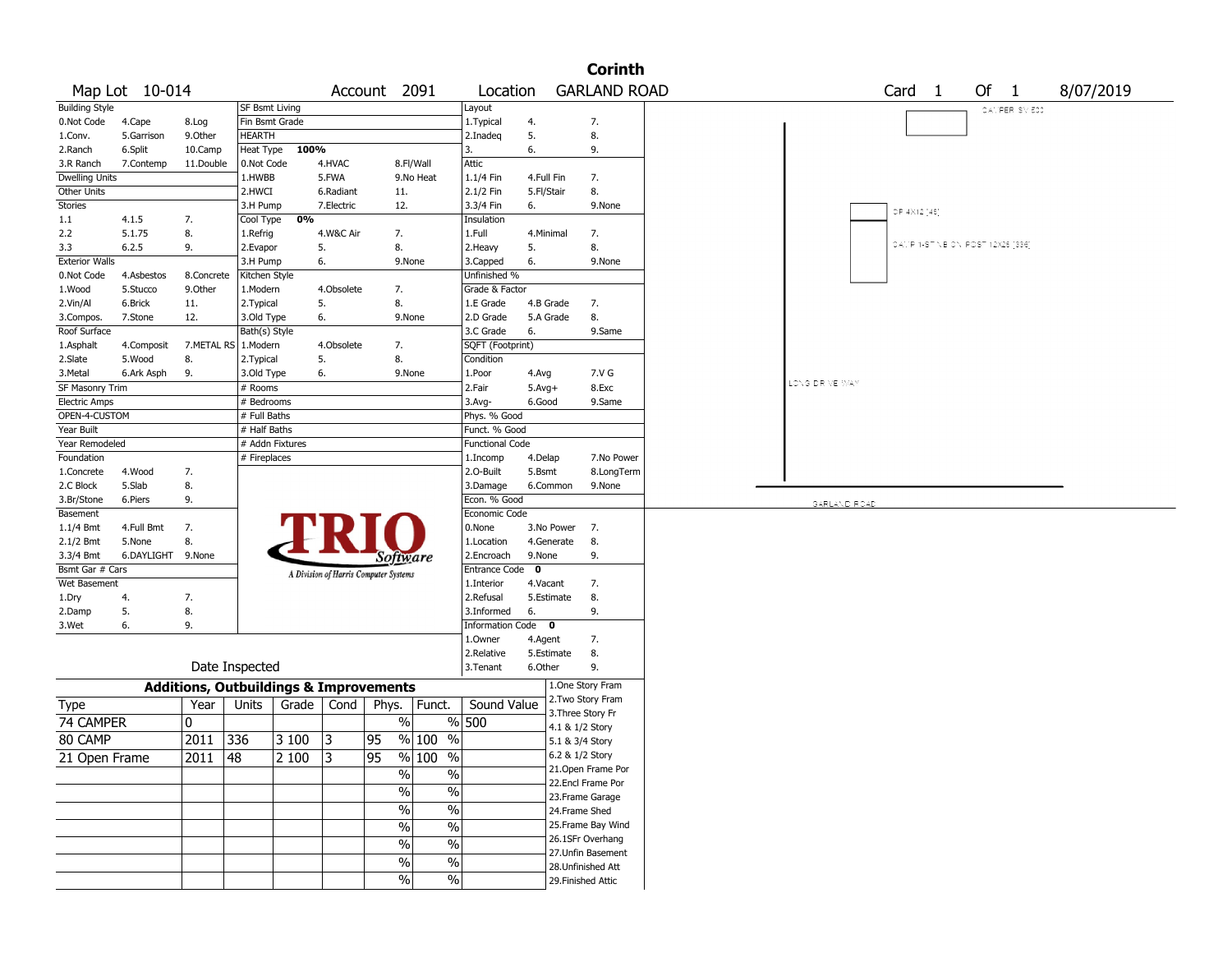|                  | Map Lot 07-034           | Account 1438 |                                          |                         | Location 69 NOTCH ROAD |                                    |                       |                          | Card <sub>1</sub> | Of $1$        |                                                      | 8/07/2019                           |
|------------------|--------------------------|--------------|------------------------------------------|-------------------------|------------------------|------------------------------------|-----------------------|--------------------------|-------------------|---------------|------------------------------------------------------|-------------------------------------|
| VIGUE, MARK L.   |                          |              |                                          | <b>Property Data</b>    |                        |                                    |                       | <b>Assessment Record</b> |                   |               |                                                      |                                     |
| CAISSE, LAUREN   |                          |              | Neighborhood 2 Neighborhood B            |                         |                        | Year                               | Land                  |                          | <b>Buildings</b>  |               | Exempt                                               | Total                               |
| 69 NOTCH ROAD    |                          |              |                                          |                         |                        | 2006                               |                       | 21,890                   |                   | 13,400        | 11,154                                               | 24,136                              |
|                  |                          |              | <b>Tree Growth Year</b>                  | $\bf o$                 |                        | 2007                               |                       | 21,890                   |                   | 13,400        | 11,154                                               | 24,136                              |
| CORINTH ME 04427 |                          |              | <b>FIRST MORTGAGE</b><br>SECOND MORTGAGE |                         | 0<br>$\mathbf 0$       | 2008                               |                       | 24,450                   |                   | 17,220        | 11,700                                               | 29,970                              |
| B14230P268       |                          |              | Zone/Land Use 11 Residential             |                         |                        |                                    |                       |                          |                   |               |                                                      |                                     |
|                  |                          |              |                                          |                         |                        | 2009                               |                       | 24,450                   |                   | 17,220        | 10,660                                               | 31,010                              |
|                  |                          |              | Secondary Zone                           |                         |                        | 2010                               |                       | 24,450                   |                   | 17,220        | 9,020                                                | 32,650                              |
|                  |                          |              |                                          |                         |                        | 2011                               |                       | 24,450                   |                   | 17,220        | 9,460                                                | 32,210                              |
|                  |                          |              | Topography 1 Level                       |                         | 9                      | 2012                               |                       | 24,450                   |                   | 18,220        | 9,460                                                | 33,210                              |
|                  |                          |              | 1.Level                                  | 4.Below St              | 7.                     | 2013                               |                       | 24,450                   |                   | 20,220        | 10,000                                               | 34,670                              |
|                  |                          |              | 2.Rolling<br>3.Above St                  | 5.Low<br>6.Swampy       | 8.<br>9.               | 2014                               |                       | 24,450                   |                   | 20,220        | 9,800                                                | 34,870                              |
|                  |                          |              | Utilities 4 Drilled Well                 |                         | <b>6 Septic System</b> | 2015                               |                       | 24,450                   |                   | 20,220        | 10,000                                               | 34,670                              |
|                  |                          |              |                                          |                         |                        | 2016                               |                       | 39,020                   |                   | 51,940        | 15,000                                               | 75,960                              |
|                  |                          |              | 1.Public<br>2. Water                     | 4.Dr Well<br>5.Dug Well | 7.Cesspool<br>8.       | 2017                               |                       | 39,020                   |                   | 49,800        | 20,000                                               | 68,820                              |
|                  |                          |              | 3.Sewer                                  | 6.Septic                | 9.None                 | 2018                               |                       | 39,020                   |                   | 39,850        | 20,000                                               | 58,870                              |
|                  |                          |              | 1 Paved<br><b>Street</b>                 |                         |                        | 2019                               |                       | 39,020                   |                   | 39,520        | 20,000                                               | 58,540                              |
|                  |                          |              | 1.Paved                                  | 4.R/W                   | 7.                     |                                    |                       |                          | <b>Land Data</b>  |               |                                                      |                                     |
|                  |                          |              | 2.Semi Imp<br>5.<br>3.Gravel<br>6.       |                         | 8.<br>9.None           | <b>Front Foot</b>                  |                       | <b>Effective</b>         |                   |               | <b>Influence</b>                                     | <b>Influence</b>                    |
|                  |                          |              | STATUS TG-F&O                            |                         | 0                      | 11.Regular Lot                     | <b>Type</b>           | Frontage                 | Depth             | <b>Factor</b> | Code<br>%                                            | <b>Codes</b><br>1.Unimproved        |
|                  | Inspection Witnessed By: |              |                                          |                         | $\mathbf 0$            | 12.Delta Triangle                  |                       |                          |                   |               | $\frac{9}{6}$                                        | 2. Excess Frtg                      |
|                  |                          |              |                                          | <b>Sale Data</b>        |                        | 13. Nabla Triangle<br>14.Rear Land |                       |                          |                   |               | $\overline{\frac{9}{6}}$<br>$\frac{9}{6}$            | 3. Topography<br>4.Size/Shape       |
| X                |                          | Date         | Sale Date                                |                         |                        | 15. Miscellaneous                  |                       |                          |                   |               | $\overline{\frac{9}{6}}$                             | 5.Access                            |
| No./Date         | Description              | Date Insp.   | Price                                    |                         |                        |                                    |                       |                          |                   |               | %<br>%                                               | 6.Open Space<br>7.Restricted        |
|                  |                          |              | Sale Type<br>1.Land                      | 4.Mobile                | 7.                     | <b>Square Foot</b>                 |                       | <b>Square Feet</b>       |                   |               |                                                      | 8.Environmt                         |
|                  |                          |              | 2.L & B                                  | 5.Other                 | 8.                     | 16.Regular Lot                     |                       |                          |                   |               | %                                                    | 9. Fractional<br><b>Acres</b>       |
|                  |                          |              | 3.Building<br>6.                         |                         | 9.                     | 17.Secondary Lot<br>18.Excess Land |                       |                          |                   |               | %<br>%                                               | 30. Rear Land 51+                   |
|                  |                          |              | Financing                                |                         |                        | 19.Sound Value                     |                       |                          |                   |               | %                                                    | 31.Tillable                         |
|                  |                          |              | L.Convent                                | 4.Seller                | 7.                     | 20.Miscellaneous                   |                       |                          |                   |               | %                                                    | 32. Pasture                         |
| Notes:           |                          |              | 2.FHA/VA                                 | 5.Private               | 8.                     |                                    |                       |                          |                   |               | %                                                    | 33.Open Space<br>34.Softwood (F&O)  |
|                  |                          |              | 3.Assumed                                | 6.Cash                  | 9.Unknown              | Fract. Acre                        |                       |                          |                   |               | %                                                    | 35. Mixed Wood (F&                  |
|                  |                          |              | Validity                                 |                         |                        | 21.Improved (Frac                  |                       | <b>Acreage/Sites</b>     |                   |               |                                                      | 36.Hardwood (F&O)                   |
|                  |                          |              | 1.Valid                                  | 4.Split                 | 7.Renovate             | 22.Unimproved (Fr                  | 21<br>$\overline{27}$ |                          | 1.00<br>6.00      | 100<br>100    | %<br>0<br>$\overline{\mathfrak{o}}$<br>$\frac{9}{6}$ | 37.Softwood (TG)                    |
|                  |                          |              | 2.Related                                | 5.Partial               | 8.Other                | 23.No Road Lot (F                  | 40                    |                          | 6.00              | 100           | $\frac{9}{6}$<br>$\overline{0}$                      | 38. Mixed Wood (TG                  |
|                  |                          |              | 3.Distress                               | 6.Exempt                | 9.                     | <b>Acres</b>                       | $\overline{42}$       |                          | 1.00              | 100           | $\overline{\mathfrak{o}}$<br>$\frac{9}{6}$           | 39.Hardwood (TG)                    |
|                  |                          |              | Verified                                 |                         |                        | 24.Commercial                      |                       |                          |                   |               | %                                                    | 40. Wasteland<br>41. Multiple MO HO |
|                  |                          |              | 1.Buyer                                  | 4.Agent                 | 7.Family               | 25.<br>26.                         |                       |                          |                   |               | $\overline{\frac{9}{6}}$                             | 42. Multiple Home                   |
|                  |                          |              | 2.Seller                                 | 5.Pub Rec               | 8.Other                | 27. Rear Land 1-10                 |                       |                          |                   |               | %                                                    | 43.TG SINGLE LANE                   |
| <b>Corinth</b>   |                          |              | 3.Lender                                 | 6.MLS                   | 9.                     |                                    |                       |                          |                   |               |                                                      | 44.Lot Improvemen                   |
|                  |                          |              |                                          |                         |                        | 28. Rear Land 11-2                 |                       | <b>Total Acreage</b>     |                   | 14.00         |                                                      | 45. Miscellaneous                   |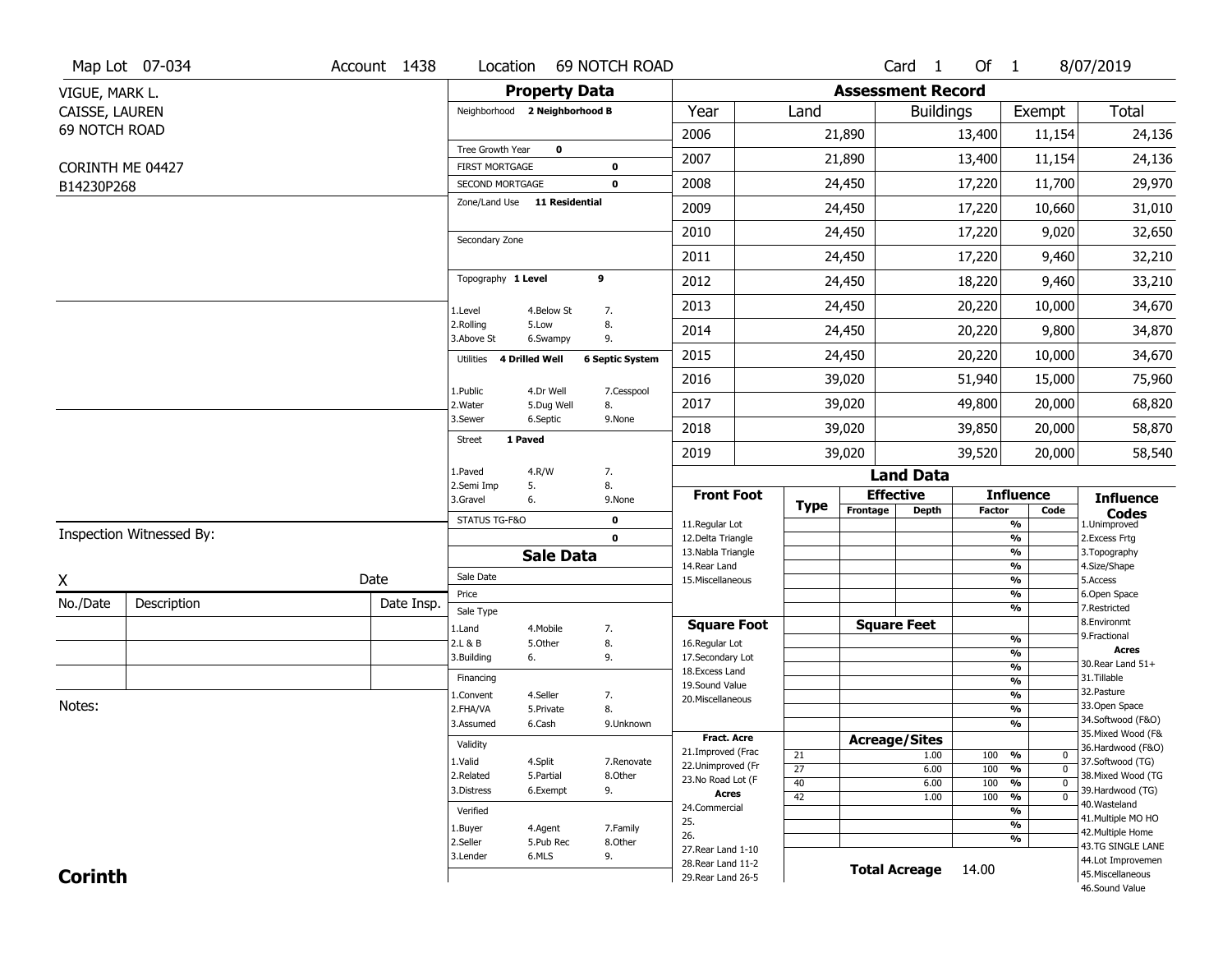|                        |                    |                                                   |                 |       |                |                                       |                          |                               |                        | <b>Corinth</b>                     |                  |                        |                   |                                |
|------------------------|--------------------|---------------------------------------------------|-----------------|-------|----------------|---------------------------------------|--------------------------|-------------------------------|------------------------|------------------------------------|------------------|------------------------|-------------------|--------------------------------|
|                        | Map Lot 07-034     |                                                   |                 |       |                | Account 1438                          |                          | Location                      |                        | <b>69 NOTCH ROAD</b>               |                  |                        | Card <sub>1</sub> | Of 1<br>8/07/2019              |
| Building Style 2 Ranch |                    |                                                   | SF Bsmt Living  |       | $\mathbf 0$    |                                       |                          | Layout 1 Typical              |                        |                                    |                  |                        |                   |                                |
| 0.Not Code             | 4.Cape             | 8.Log                                             | Fin Bsmt Grade  |       | 0 <sub>0</sub> |                                       |                          | 1.Typical                     | 4.                     | 7.                                 |                  |                        |                   |                                |
| 1.Conv.                | 5.Garrison         | 9.0ther                                           | HEARTH          |       | 0              |                                       |                          | 2.Inadeg                      | 5.                     | 8.                                 |                  |                        |                   |                                |
| 2.Ranch                | 6.Split            | 10.Camp                                           | Heat Type       | 100%  |                | 5 Forced Warm Air                     |                          | 3.                            | 6.                     | 9.                                 |                  |                        |                   |                                |
| 3.R Ranch              | 7.Contemp          | 11.Double                                         | 0.Not Code      |       | 4.HVAC         |                                       | 8.Fl/Wall                | Attic<br>9 None               |                        |                                    |                  |                        |                   |                                |
| Dwelling Units 1       |                    |                                                   | 1.HWBB          |       | 5.FWA          |                                       | 9.No Heat                | 1.1/4 Fin                     | 4.Full Fin             | 7.                                 |                  |                        |                   | SHED SV 1000                   |
| Other Units            | 0                  |                                                   | 2.HWCI          |       | 6.Radiant      | 11.                                   |                          | 2.1/2 Fin                     | 5.Fl/Stair             | 8.                                 |                  |                        | 18<br>$ES^-$      |                                |
| <b>Stories</b>         | 1 One Story        |                                                   | 3.H Pump        |       | 7.Electric     | 12.                                   |                          | 3.3/4 Fin                     | 6.                     | 9.None                             | MH SON LIVING IN |                        |                   |                                |
| 1.1                    | 4.1.5              | 7.                                                | Cool Type       | 100%  | 9 None         |                                       |                          | Insulation                    | 1 Full                 |                                    |                  | <b>MH STORAGE ONLY</b> | 14                |                                |
| 2.2                    | 5.1.75             | 8.                                                | 1.Refrig        |       | 4.W&C Air      | 7.                                    |                          | 1.Full                        | 4.Minimal              | 7.                                 |                  |                        |                   | 24                             |
| 3.3                    | 6.2.5              | 9.                                                | 2.Evapor        |       | 5.             | 8.                                    |                          | 2.Heavy                       | 5.                     | 8.                                 |                  |                        |                   |                                |
| <b>Exterior Walls</b>  | 2 Vinyl/Aluminum   |                                                   | 3.H Pump        |       | 6.             |                                       | 9.None                   | 3.Capped                      | 6.                     | 9.None                             |                  |                        | 28                | <b>BUILT 2015</b><br>1-STWS_AB |
| 0.Not Code             | 4.Asbestos         | 8.Concrete                                        | Kitchen Style   |       | 2 Typical      |                                       |                          | Unfinished %                  | 0%                     |                                    |                  |                        |                   | (672)                          |
| 1.Wood                 | 5.Stucco           | 9.Other                                           | 1.Modern        |       | 4.Obsolete     | 7.                                    |                          | Grade & Factor 3 Average 106% |                        |                                    |                  |                        |                   |                                |
| 2.Vin/Al               | 6.Brick            | 11.                                               | 2. Typical      |       | 5.             | 8.                                    |                          | 1.E Grade                     | 4.B Grade              | 7.                                 |                  |                        |                   |                                |
| 3.Compos.              | 7.Stone            | 12.                                               | 3.Old Type      |       | 6.             |                                       | 9.None                   | 2.D Grade                     | 5.A Grade              | 8.                                 |                  |                        |                   |                                |
| Roof Surface           | 1 Asphalt Shingles |                                                   | Bath(s) Style   |       |                | 2 Typical Bath(s)                     |                          | 3.C Grade                     | 6.                     | 9.Same                             |                  | MIS. SHEDS             |                   |                                |
| 1.Asphalt              | 4.Composit         | 7.METAL RS   1.Modern                             |                 |       | 4.Obsolete     | 7.                                    |                          | SQFT (Footprint) 672          |                        |                                    |                  |                        |                   | OLD HOUSE TORN DOWN            |
| 2.Slate                | 5.Wood             | 8.                                                | 2. Typical      |       | 5.             | 8.                                    |                          | Condition                     | <b>3 Below Average</b> |                                    |                  | SV 1500                |                   | $10 - 16$                      |
| 3.Metal                | 6.Ark Asph         | 9.                                                | 3.Old Type      |       | 6.             |                                       | 9.None                   | 1.Poor                        | 4.Avg                  | 7.V G                              | NEW LOT AREA     |                        |                   |                                |
| SF Masonry Trim 0      |                    |                                                   | # Rooms         |       | $\mathbf 0$    |                                       |                          | 2.Fair                        | $5.Avg+$               | 8.Exc                              |                  |                        |                   |                                |
| <b>Electric Amps</b>   | 1                  |                                                   | # Bedrooms      |       | 1              |                                       |                          | $3.$ Avg-                     | 6.Good                 | 9.Same                             |                  |                        | DRIVEWAY          |                                |
| OPEN-4-CUSTOM 0        |                    |                                                   | # Full Baths    |       | 1              |                                       |                          | Phys. % Good                  | 98%                    |                                    |                  |                        |                   |                                |
| Year Built             | 2015               |                                                   | $#$ Half Baths  |       | $\bf{0}$       |                                       |                          | Funct. % Good                 | 100%                   |                                    |                  |                        |                   |                                |
| Year Remodeled         | 0                  |                                                   | # Addn Fixtures |       | $\bf{0}$       |                                       |                          | <b>Functional Code</b>        | 9 None                 |                                    |                  |                        | 69 NOTCH ROAD     |                                |
| Foundation             | 1 Concrete         |                                                   | # Fireplaces    |       | $\bf{0}$       |                                       |                          | 1.Incomp                      | 4.Delap                | 7.No Power                         |                  |                        |                   |                                |
| 1.Concrete             | 4.Wood             | 7.                                                |                 |       |                |                                       |                          | 2.0-Built                     | 5.Bsmt                 | 8.LongTerm                         |                  |                        |                   |                                |
| 2.C Block              | 5.Slab             | 8.                                                |                 |       |                |                                       |                          | 3.Damage                      | 6.Common               | 9.None                             |                  |                        |                   |                                |
| 3.Br/Stone             | 6.Piers            | 9.                                                |                 |       |                |                                       |                          | Econ. % Good                  | 100%                   |                                    |                  |                        |                   |                                |
| Basement               | 9 No Basement      |                                                   |                 |       |                |                                       |                          | Economic Code None            |                        |                                    |                  |                        |                   |                                |
| 1.1/4 Bmt              | 4.Full Bmt         | 7.                                                |                 |       |                |                                       |                          | 0.None                        | 3.No Power             | 7.                                 |                  |                        |                   |                                |
| 2.1/2 Bmt              | 5.None             | 8.                                                |                 |       |                |                                       |                          | 1.Location                    | 4.Generate             | 8.                                 |                  |                        |                   |                                |
| 3.3/4 Bmt              | 6.DAYLIGHT 9.None  |                                                   |                 |       |                | Software                              |                          | 2.Encroach                    | 9.None                 | 9.                                 |                  |                        |                   |                                |
| Bsmt Gar # Cars 0      |                    |                                                   |                 |       |                |                                       |                          | <b>Entrance Code</b>          |                        | <b>3 Information Only</b>          |                  |                        |                   |                                |
| Wet Basement           | 9 No Basement      |                                                   |                 |       |                | A Division of Harris Computer Systems |                          | 1.Interior                    | 4.Vacant               | 7.                                 |                  |                        |                   |                                |
| 1.Dry                  | 4.                 | 7.                                                |                 |       |                |                                       |                          | 2.Refusal                     | 5.Estimate             | 8.                                 |                  |                        |                   |                                |
| 2.Damp                 | 5.                 | 8.                                                |                 |       |                |                                       |                          | 3.Informed                    | 6.                     | 9.                                 |                  |                        |                   |                                |
| 3.Wet                  | 6.                 | 9.                                                |                 |       |                |                                       |                          | Information Code 1 Owner      |                        |                                    |                  |                        |                   |                                |
|                        |                    |                                                   |                 |       |                |                                       |                          | 1.0wner                       | 4.Agent                | 7.                                 |                  |                        |                   |                                |
|                        |                    |                                                   |                 |       |                |                                       |                          | 2.Relative                    | 5.Estimate             | 8.                                 |                  |                        |                   |                                |
|                        |                    | Date Inspected 6/02/2008                          |                 |       |                |                                       |                          | 3.Tenant                      | 6.Other                | 9.                                 |                  |                        |                   |                                |
|                        |                    | <b>Additions, Outbuildings &amp; Improvements</b> |                 |       |                |                                       |                          |                               |                        | 1.One Story Fram                   |                  |                        |                   |                                |
| <b>Type</b>            |                    | Year                                              | Units           | Grade | Cond           | Phys.                                 | Funct.                   | Sound Value                   |                        | 2. Two Story Fram                  |                  |                        |                   |                                |
| 24 Frame Shed          |                    | 0                                                 |                 |       |                | $\%$                                  |                          | % 1,500                       |                        | 3. Three Story Fr                  |                  |                        |                   |                                |
|                        |                    |                                                   |                 |       |                |                                       |                          |                               |                        | 4.1 & 1/2 Story                    |                  |                        |                   |                                |
|                        | 997 12Mobile Home  | 10<br>10                                          |                 | l 0 0 | 0              | 0                                     | % 0<br>$\%$              |                               |                        | 5.1 & 3/4 Story                    |                  |                        |                   |                                |
| 24 Frame Shed          |                    | 2012                                              |                 |       |                | $\%$                                  |                          | % 1,000                       |                        | 6.2 & 1/2 Story                    |                  |                        |                   |                                |
| 59 HEAT PUMP           |                    | 0                                                 |                 |       |                | $\sqrt{6}$                            |                          | $\frac{9}{6}$ 1,000           |                        | 21. Open Frame Por                 |                  |                        |                   |                                |
|                        |                    |                                                   |                 |       |                | %                                     | $\%$                     |                               |                        | 22.Encl Frame Por                  |                  |                        |                   |                                |
|                        |                    |                                                   |                 |       |                | $\frac{0}{0}$                         | $\%$                     |                               |                        | 23. Frame Garage                   |                  |                        |                   |                                |
|                        |                    |                                                   |                 |       |                |                                       |                          |                               |                        | 24.Frame Shed<br>25.Frame Bay Wind |                  |                        |                   |                                |
|                        |                    |                                                   |                 |       |                | $\%$                                  | $\overline{\frac{0}{6}}$ |                               |                        | 26.1SFr Overhang                   |                  |                        |                   |                                |
|                        |                    |                                                   |                 |       |                | $\%$                                  | $\%$                     |                               |                        | 27.Unfin Basement                  |                  |                        |                   |                                |
|                        |                    |                                                   |                 |       |                | $\%$                                  | $\%$                     |                               |                        | 28.Unfinished Att                  |                  |                        |                   |                                |
|                        |                    |                                                   |                 |       |                | $\frac{0}{0}$                         | $\%$                     |                               |                        | 29. Finished Attic                 |                  |                        |                   |                                |
|                        |                    |                                                   |                 |       |                |                                       |                          |                               |                        |                                    |                  |                        |                   |                                |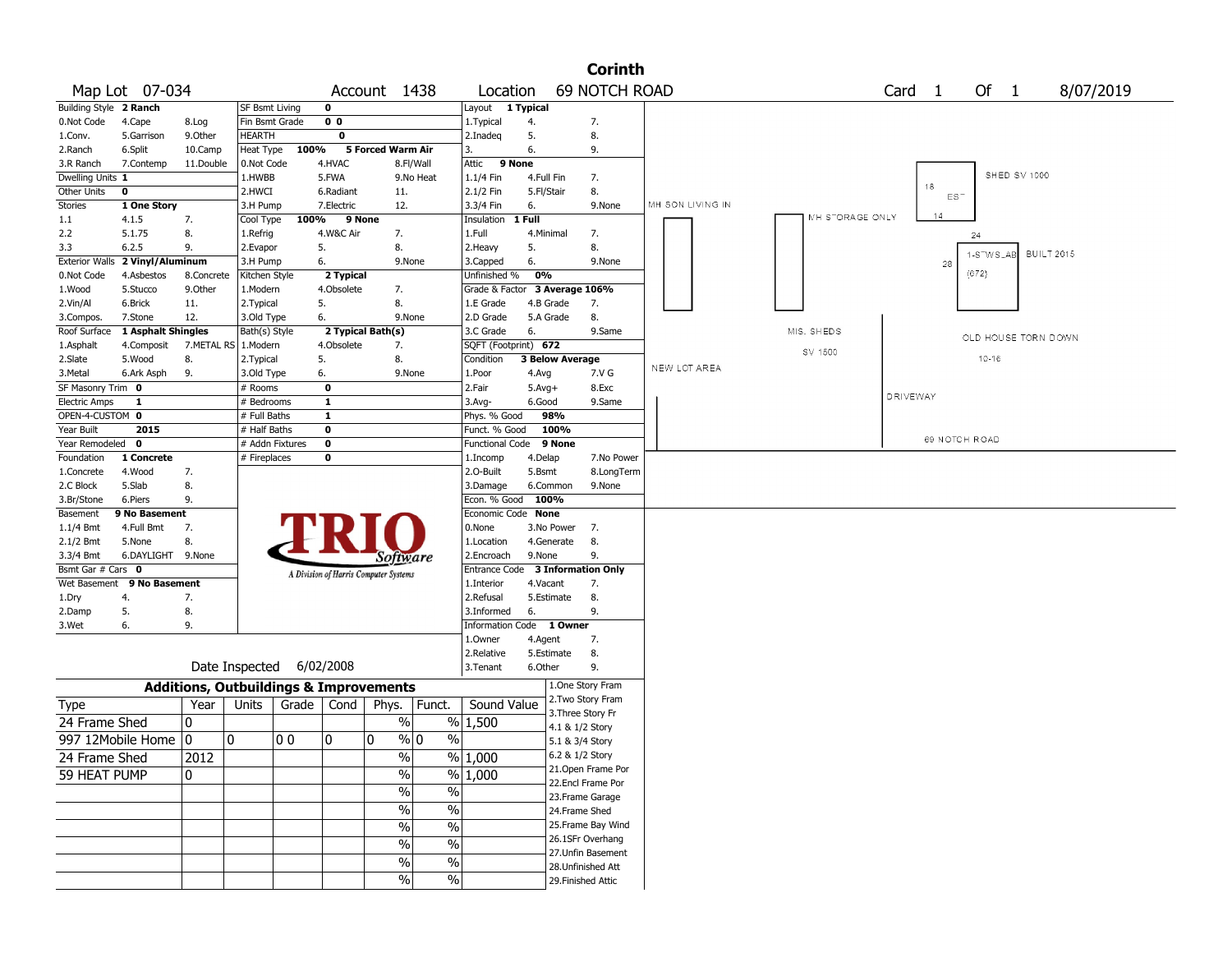|                | Map Lot 05-012-01H       | Account 1439 | Location                                 |                       | 339 GRANT ROAD        |                                          |             |                          | Card <sub>1</sub>         | Of $1$        |                                           | 8/07/2019                              |
|----------------|--------------------------|--------------|------------------------------------------|-----------------------|-----------------------|------------------------------------------|-------------|--------------------------|---------------------------|---------------|-------------------------------------------|----------------------------------------|
|                | VOISINE, ROSEANNE        |              |                                          | <b>Property Data</b>  |                       |                                          |             | <b>Assessment Record</b> |                           |               |                                           |                                        |
|                |                          |              | Neighborhood 3 Neighborhood C            |                       |                       | Year                                     | Land        |                          | <b>Buildings</b>          |               | Exempt                                    | Total                                  |
|                |                          |              |                                          |                       |                       | 2006                                     |             | 0                        |                           | 2,400         | 0                                         | 2,400                                  |
|                | 57 OTTER CREEK DRIVE     |              | Tree Growth Year                         | $\mathbf 0$           |                       | 2007                                     |             | 0                        |                           | 2,400         | 0                                         | 2,400                                  |
|                | OTTER CREEK ME 04660     |              | <b>FIRST MORTGAGE</b><br>SECOND MORTGAGE |                       | 0<br>$\mathbf 0$      | 2008                                     |             | 0                        |                           | 1,500         | 0                                         | 1,500                                  |
|                |                          |              | Zone/Land Use 11 Residential             |                       |                       | 2009                                     |             | 0                        |                           | 1,500         | 0                                         | 1,500                                  |
|                |                          |              |                                          |                       |                       | 2010                                     |             | 0                        |                           | 1,500         | 0                                         | 1,500                                  |
|                |                          |              | Secondary Zone                           |                       |                       | 2011                                     |             | 0                        |                           | 1,500         | 0                                         | 1,500                                  |
|                |                          |              | Topography 1 Level                       |                       | 9                     | 2012                                     |             | 0                        |                           | 1,500         | 0                                         | 1,500                                  |
|                |                          |              | 1.Level                                  | 4.Below St            | 7.                    | 2013                                     |             | 0                        |                           | 1,500         | 0                                         | 1,500                                  |
|                |                          |              | 2.Rolling<br>3.Above St                  | 5.Low<br>6.Swampy     | 8.<br>9.              | 2014                                     |             | 0                        |                           | 1,500         | 0                                         | 1,500                                  |
|                |                          |              | <b>Utilities</b>                         |                       | 9 None                | 2015                                     |             | 0                        |                           | 1,500         | 0                                         | 1,500                                  |
|                |                          |              | 1.Public                                 | 4.Dr Well             | 7.Cesspool            | 2016                                     |             | 0                        |                           | 1,500         | 0                                         | 1,500                                  |
|                |                          |              | 2. Water                                 | 5.Dug Well            | 8.                    | 2017                                     |             | 0                        |                           | 1,500         | 0                                         | 1,500                                  |
|                |                          |              | 3.Sewer<br>3 Gravel<br><b>Street</b>     | 6.Septic              | 9.None                | 2018                                     |             | 0                        |                           | 1,500         | 0                                         | 1,500                                  |
|                |                          |              |                                          |                       |                       | 2019                                     |             | 0                        |                           | 1,500         | 0                                         | 1,500                                  |
|                |                          |              | 1.Paved<br>2.Semi Imp<br>5.              | 4.R/W                 | 7.<br>8.              |                                          |             |                          | <b>Land Data</b>          |               |                                           |                                        |
|                |                          |              | 3.Gravel<br>6.                           |                       | 9.None                | <b>Front Foot</b>                        | <b>Type</b> | Frontage                 | <b>Effective</b><br>Depth | <b>Factor</b> | <b>Influence</b><br>Code                  | <b>Influence</b>                       |
|                | Inspection Witnessed By: |              | STATUS TG-F&O                            |                       | $\mathbf 0$           | 11.Regular Lot                           |             |                          |                           |               | $\overline{\frac{9}{6}}$                  | <b>Codes</b><br>1.Unimproved           |
|                |                          |              |                                          |                       | $\mathbf 0$           | 12.Delta Triangle<br>13. Nabla Triangle  |             |                          |                           |               | $\frac{9}{6}$<br>$\overline{\frac{9}{6}}$ | 2.Excess Frtg<br>3. Topography         |
|                |                          |              | Sale Date                                | <b>Sale Data</b>      |                       | 14. Rear Land                            |             |                          |                           |               | $\frac{9}{6}$                             | 4.Size/Shape                           |
| X              |                          | Date         | Price                                    |                       |                       | 15. Miscellaneous                        |             |                          |                           |               | $\overline{\frac{9}{6}}$<br>%             | 5.Access<br>6.Open Space               |
| No./Date       | Description              | Date Insp.   | Sale Type                                |                       |                       |                                          |             |                          |                           |               | %                                         | 7.Restricted                           |
|                |                          |              | 1.Land                                   | 4. Mobile             | 7.                    | <b>Square Foot</b>                       |             |                          | <b>Square Feet</b>        |               |                                           | 8.Environmt<br>9. Fractional           |
|                |                          |              | 2.L & B<br>3.Building<br>6.              | 5.Other               | 8.<br>9.              | 16.Regular Lot<br>17.Secondary Lot       |             |                          |                           |               | $\frac{9}{6}$<br>%                        | <b>Acres</b>                           |
|                |                          |              |                                          |                       |                       | 18.Excess Land                           |             |                          |                           |               | $\frac{9}{6}$                             | 30. Rear Land 51+                      |
|                |                          |              | Financing                                |                       |                       | 19.Sound Value                           |             |                          |                           |               | $\frac{9}{6}$                             | 31.Tillable<br>32. Pasture             |
| Notes:         |                          |              | 1.Convent<br>2.FHA/VA                    | 4.Seller<br>5.Private | 7.<br>8.              | 20.Miscellaneous                         |             |                          |                           |               | $\frac{9}{6}$<br>$\frac{9}{6}$            | 33.Open Space                          |
|                |                          |              | 3.Assumed                                | 6.Cash                | 9.Unknown             |                                          |             |                          |                           |               | %                                         | 34.Softwood (F&O)                      |
|                |                          |              | Validity                                 |                       |                       | <b>Fract. Acre</b>                       |             |                          | <b>Acreage/Sites</b>      |               |                                           | 35. Mixed Wood (F&                     |
|                |                          |              |                                          |                       |                       | 21.Improved (Frac                        |             |                          |                           |               | %                                         | 36.Hardwood (F&O)<br>37.Softwood (TG)  |
|                |                          |              | 1.Valid<br>2.Related                     | 4.Split<br>5.Partial  | 7.Renovate<br>8.Other | 22.Unimproved (Fr                        |             |                          |                           |               | $\frac{9}{6}$                             | 38. Mixed Wood (TG                     |
|                |                          |              | 3.Distress                               | 6.Exempt              | 9.                    | 23.No Road Lot (F<br><b>Acres</b>        |             |                          |                           |               | $\frac{9}{6}$                             | 39.Hardwood (TG)                       |
|                |                          |              | Verified                                 |                       |                       | 24.Commercial                            |             |                          |                           |               | $\frac{9}{6}$<br>$\frac{9}{6}$            | 40. Wasteland                          |
|                |                          |              |                                          |                       |                       |                                          |             |                          |                           |               |                                           | 41. Multiple MO HO                     |
|                |                          |              |                                          |                       |                       | 25.                                      |             |                          |                           |               |                                           |                                        |
|                |                          |              | 1.Buyer                                  | 4.Agent               | 7.Family              | 26.                                      |             |                          |                           |               | $\frac{9}{6}$<br>%                        | 42. Multiple Home                      |
|                |                          |              | 2.Seller                                 | 5.Pub Rec             | 8.Other               | 27. Rear Land 1-10                       |             |                          |                           |               |                                           | 43.TG SINGLE LANE                      |
| <b>Corinth</b> |                          |              | 3.Lender                                 | 6.MLS                 | 9.                    | 28. Rear Land 11-2<br>29. Rear Land 26-5 |             |                          | <b>Total Acreage</b>      | 0.00          |                                           | 44.Lot Improvemen<br>45. Miscellaneous |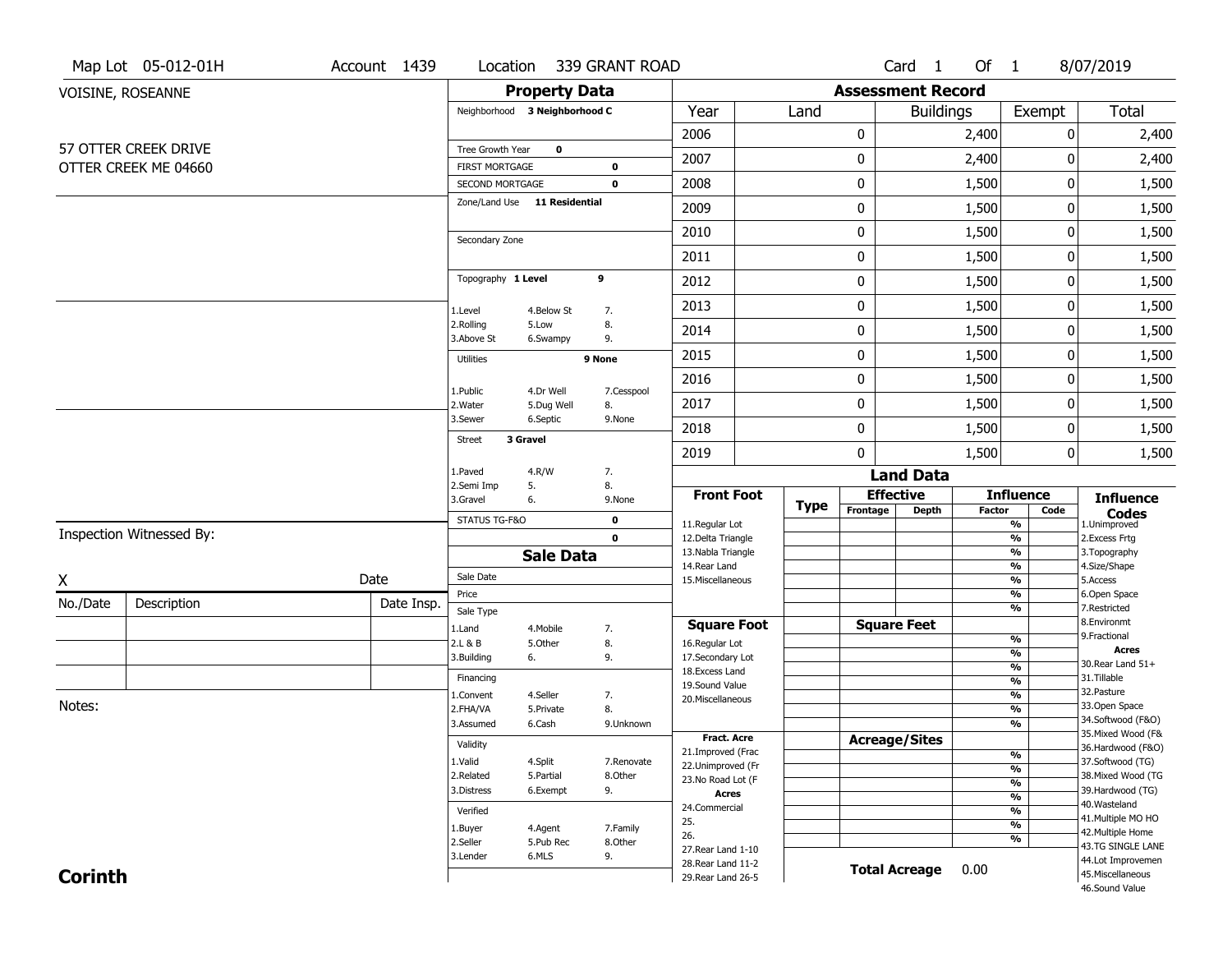|                       |                            |                                                   |                 |       |                |                                       |                          |                        |              |                    | <b>Corinth</b> |      |         |    |                   |  |              |           |  |
|-----------------------|----------------------------|---------------------------------------------------|-----------------|-------|----------------|---------------------------------------|--------------------------|------------------------|--------------|--------------------|----------------|------|---------|----|-------------------|--|--------------|-----------|--|
|                       | Map Lot 05-012-01H         |                                                   |                 |       |                | Account 1439                          |                          | Location               |              | 339 GRANT ROAD     |                |      |         |    | Card <sub>1</sub> |  | Of 1         | 8/07/2019 |  |
|                       | Building Style 0 Not Coded |                                                   | SF Bsmt Living  |       | $\mathbf 0$    |                                       |                          | Layout<br>0            |              |                    |                |      |         |    |                   |  |              |           |  |
| 0.Not Code            | 4.Cape                     | 8.Log                                             | Fin Bsmt Grade  |       | 0 <sub>0</sub> |                                       |                          | 1. Typical             | 4.           | 7.                 |                |      |         |    |                   |  |              |           |  |
| 1.Conv.               | 5.Garrison                 | 9.Other                                           | HEARTH          |       | 0              |                                       |                          | 2.Inadeq               | 5.           | 8.                 |                |      |         |    |                   |  |              |           |  |
| 2.Ranch               | 6.Split                    | 10.Camp                                           | Heat Type       | 100%  |                | 0 Not Coded                           |                          | 3.                     | 6.           | 9.                 |                |      | SV1000  |    |                   |  |              |           |  |
| 3.R Ranch             | 7.Contemp                  | 11.Double                                         | 0.Not Code      |       | 4.HVAC         |                                       | 8.Fl/Wall                | Attic<br>$\mathbf 0$   |              |                    |                |      |         |    |                   |  |              |           |  |
| Dwelling Units 0      |                            |                                                   | 1.HWBB          |       | 5.FWA          |                                       | 9.No Heat                | 1.1/4 Fin              | 4.Full Fin   | 7.                 |                |      |         |    |                   |  |              |           |  |
| Other Units           | 0                          |                                                   | 2.HWCI          |       | 6.Radiant      | 11.                                   |                          | 2.1/2 Fin              | 5.Fl/Stair   | 8.                 |                | SHED | $[320]$ |    |                   |  |              |           |  |
| Stories               | 0                          |                                                   | 3.H Pump        |       | 7.Electric     | 12.                                   |                          | 3.3/4 Fin              | 6.           |                    | 9.None         |      |         |    |                   |  |              |           |  |
| 1.1                   | 4.1.5                      | 7.                                                | Cool Type       | 0%    | 9 None         |                                       |                          | Insulation<br>0        |              |                    |                |      |         | 16 |                   |  |              |           |  |
| 2.2                   | 5.1.75                     | 8.                                                | 1.Refrig        |       | 4.W&C Air      | 7.                                    |                          | 1.Full                 | 4.Minimal    | 7.                 |                |      |         |    |                   |  |              |           |  |
| 3.3                   | 6.2.5                      | 9.                                                | 2.Evapor        |       | 5.             | 8.                                    |                          | 2.Heavy                | 5.           | 8.                 |                |      | 20      |    |                   |  |              |           |  |
| <b>Exterior Walls</b> | 0 Not Coded                |                                                   | 3.H Pump        |       | 6.             | 9.None                                |                          | 3.Capped               | 6.           |                    | 9.None         |      |         |    |                   |  |              |           |  |
| 0.Not Code            | 4.Asbestos                 | 8.Concrete                                        | Kitchen Style   |       | $\mathbf 0$    |                                       |                          | Unfinished %           | 0%           |                    |                |      |         |    |                   |  |              |           |  |
| 1.Wood                | 5.Stucco                   | 9.0ther                                           | 1.Modern        |       | 4.Obsolete     | 7.                                    |                          | Grade & Factor 00%     |              |                    |                |      |         |    |                   |  |              |           |  |
| 2.Vin/Al              | 6.Brick                    | 11.                                               | 2. Typical      |       | 5.             | 8.                                    |                          | 1.E Grade              | 4.B Grade    | 7.                 |                |      |         |    |                   |  |              |           |  |
| 3.Compos.             | 7.Stone                    | 12.                                               | 3.Old Type      |       | 6.             | 9.None                                |                          | 2.D Grade              | 5.A Grade    | 8.                 |                |      |         |    | SV500             |  |              |           |  |
| Roof Surface          | 0                          |                                                   | Bath(s) Style   |       | $\mathbf 0$    |                                       |                          | 3.C Grade              | 6.           |                    | 9.Same         |      |         |    |                   |  |              |           |  |
| 1.Asphalt             | 4.Composit                 | 7.METAL RS 1.Modern                               |                 |       | 4.Obsolete     | 7.                                    |                          | SQFT (Footprint) 0     |              |                    |                |      |         |    |                   |  |              |           |  |
| 2.Slate               | 5.Wood                     | 8.                                                | 2. Typical      |       | 5.             | 8.                                    |                          | Condition              | 0            |                    |                |      |         |    | CAMPER            |  |              |           |  |
| 3.Metal               | 6.Ark Asph                 | 9.                                                | 3.Old Type      |       | 6.             | 9.None                                |                          | 1.Poor                 | 4.Avg        | 7.V G              |                |      |         |    |                   |  |              |           |  |
| SF Masonry Trim 0     |                            |                                                   | # Rooms         |       | $\mathbf 0$    |                                       |                          | 2.Fair                 | $5.$ Avg $+$ | 8.Exc              |                |      |         |    |                   |  |              |           |  |
| <b>Electric Amps</b>  | 0                          |                                                   | # Bedrooms      |       | $\bf{0}$       |                                       |                          | $3.$ Avg-              | 6.Good       |                    | 9.Same         |      |         |    |                   |  |              |           |  |
| OPEN-4-CUSTOM 0       |                            |                                                   | # Full Baths    |       | $\bf{0}$       |                                       |                          | Phys. % Good           | 0%           |                    |                |      |         |    |                   |  |              |           |  |
| Year Built            | 0                          |                                                   | # Half Baths    |       | $\bf{0}$       |                                       |                          | Funct. % Good          | 100%         |                    |                |      |         |    |                   |  |              |           |  |
| Year Remodeled        | 0                          |                                                   | # Addn Fixtures |       | $\bf{0}$       |                                       |                          | <b>Functional Code</b> |              | 9 None             |                |      |         |    |                   |  |              |           |  |
| Foundation            | $\mathbf 0$                |                                                   | # Fireplaces    |       | $\bf{0}$       |                                       |                          | 1.Incomp               | 4.Delap      |                    | 7.No Power     |      |         |    |                   |  | 339 GRANT RD |           |  |
| 1.Concrete            | 4.Wood                     | 7.                                                |                 |       |                |                                       |                          | 2.0-Built              | 5.Bsmt       |                    | 8.LongTerm     |      |         |    |                   |  |              |           |  |
| 2.C Block             | 5.Slab                     | 8.                                                |                 |       |                |                                       |                          | 3.Damage               | 6.Common     |                    | 9.None         |      |         |    |                   |  |              |           |  |
| 3.Br/Stone            | 6.Piers                    | 9.                                                |                 |       |                |                                       |                          | Econ. % Good           | 100%         |                    |                |      |         |    |                   |  |              |           |  |
| Basement              | 0                          |                                                   |                 |       |                |                                       |                          | Economic Code None     |              |                    |                |      |         |    |                   |  |              |           |  |
| 1.1/4 Bmt             | 4.Full Bmt                 | 7.                                                |                 |       |                |                                       |                          | 0.None                 | 3.No Power   | 7.                 |                |      |         |    |                   |  |              |           |  |
| 2.1/2 Bmt             | 5.None                     | 8.                                                |                 |       |                |                                       |                          | 1.Location             | 4.Generate   | 8.                 |                |      |         |    |                   |  |              |           |  |
| 3.3/4 Bmt             | 6.DAYLIGHT                 | 9.None                                            |                 |       |                |                                       |                          | 2.Encroach             | 9.None       | 9.                 |                |      |         |    |                   |  |              |           |  |
| Bsmt Gar # Cars 0     |                            |                                                   |                 |       |                | Software                              |                          | <b>Entrance Code</b>   | $\mathbf 0$  |                    |                |      |         |    |                   |  |              |           |  |
| Wet Basement          | 0                          |                                                   |                 |       |                | A Division of Harris Computer Systems |                          | 1.Interior             | 4.Vacant     | 7.                 |                |      |         |    |                   |  |              |           |  |
| 1.Dry                 | 4.                         | 7.                                                |                 |       |                |                                       |                          | 2.Refusal              | 5.Estimate   | 8.                 |                |      |         |    |                   |  |              |           |  |
| 2.Damp                | 5.                         | 8.                                                |                 |       |                |                                       |                          | 3.Informed             | 6.           | 9.                 |                |      |         |    |                   |  |              |           |  |
| 3.Wet                 | 6.                         | 9.                                                |                 |       |                |                                       |                          | Information Code 0     |              |                    |                |      |         |    |                   |  |              |           |  |
|                       |                            |                                                   |                 |       |                |                                       |                          | 1.Owner                | 4.Agent      | 7.                 |                |      |         |    |                   |  |              |           |  |
|                       |                            |                                                   |                 |       |                |                                       |                          | 2.Relative             | 5.Estimate   | 8.                 |                |      |         |    |                   |  |              |           |  |
|                       |                            | Date Inspected                                    |                 |       |                |                                       |                          | 3. Tenant              | 6.Other      | 9.                 |                |      |         |    |                   |  |              |           |  |
|                       |                            |                                                   |                 |       |                |                                       |                          |                        |              |                    |                |      |         |    |                   |  |              |           |  |
|                       |                            | <b>Additions, Outbuildings &amp; Improvements</b> |                 |       |                |                                       |                          |                        |              | 1.One Story Fram   |                |      |         |    |                   |  |              |           |  |
| Type                  |                            | Year                                              | Units           | Grade | Cond           | Phys.                                 | Funct.                   | Sound Value            |              | 2. Two Story Fram  |                |      |         |    |                   |  |              |           |  |
| 24 Frame Shed         |                            | 0                                                 |                 |       |                | %                                     |                          | % 1,000                |              | 3. Three Story Fr  |                |      |         |    |                   |  |              |           |  |
|                       |                            |                                                   |                 |       |                |                                       |                          |                        |              | 4.1 & 1/2 Story    |                |      |         |    |                   |  |              |           |  |
| 74 CAMPER             |                            | $\mathbf 0$                                       |                 |       |                | $\%$                                  |                          | % 500                  |              | 5.1 & 3/4 Story    |                |      |         |    |                   |  |              |           |  |
|                       |                            |                                                   |                 |       |                | $\sqrt{6}$                            | $\%$                     |                        |              | 6.2 & 1/2 Story    |                |      |         |    |                   |  |              |           |  |
|                       |                            |                                                   |                 |       |                | $\sqrt{6}$                            | $\overline{\frac{0}{0}}$ |                        |              | 21.Open Frame Por  |                |      |         |    |                   |  |              |           |  |
|                       |                            |                                                   |                 |       |                |                                       | $\overline{\frac{0}{0}}$ |                        |              | 22.Encl Frame Por  |                |      |         |    |                   |  |              |           |  |
|                       |                            |                                                   |                 |       |                | $\sqrt{9/6}$                          |                          |                        |              | 23. Frame Garage   |                |      |         |    |                   |  |              |           |  |
|                       |                            |                                                   |                 |       |                | $\sqrt{96}$                           | $\overline{\frac{0}{0}}$ |                        |              | 24.Frame Shed      |                |      |         |    |                   |  |              |           |  |
|                       |                            |                                                   |                 |       |                | $\sqrt{96}$                           | $\frac{0}{6}$            |                        |              | 25. Frame Bay Wind |                |      |         |    |                   |  |              |           |  |
|                       |                            |                                                   |                 |       |                | $\sqrt{96}$                           | $\overline{\frac{0}{0}}$ |                        |              | 26.1SFr Overhang   |                |      |         |    |                   |  |              |           |  |
|                       |                            |                                                   |                 |       |                |                                       |                          |                        |              | 27.Unfin Basement  |                |      |         |    |                   |  |              |           |  |
|                       |                            |                                                   |                 |       |                | $\sqrt{6}$                            | $\overline{\frac{0}{0}}$ |                        |              | 28.Unfinished Att  |                |      |         |    |                   |  |              |           |  |
|                       |                            |                                                   |                 |       |                | $\sqrt{96}$                           | $\sqrt{6}$               |                        |              | 29. Finished Attic |                |      |         |    |                   |  |              |           |  |
|                       |                            |                                                   |                 |       |                |                                       |                          |                        |              |                    |                |      |         |    |                   |  |              |           |  |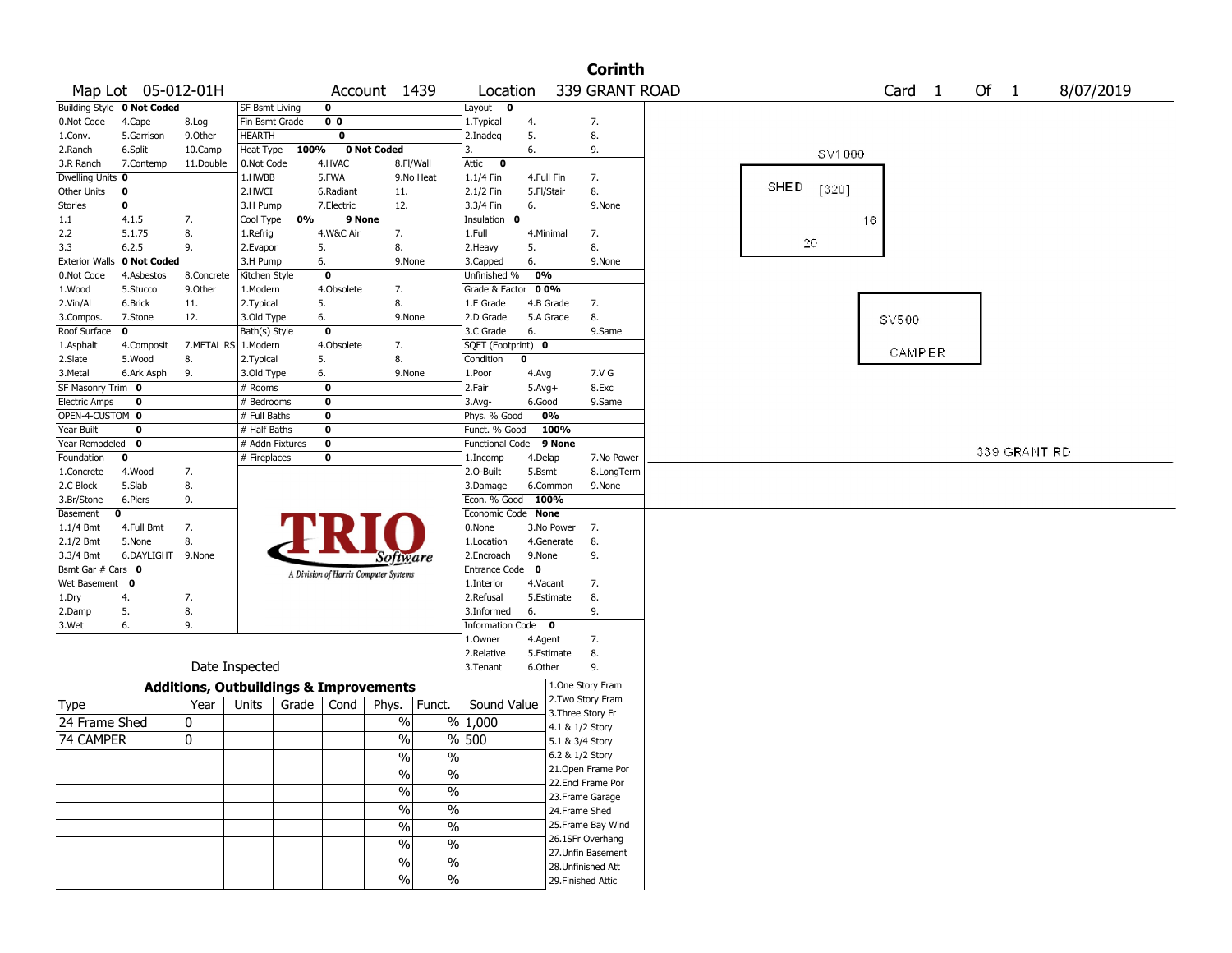|                | Map Lot 05-012-A         | Account 2022 | Location                                        |                               | <b>GRANT ROAD</b>          |                                         |                       |          | Card 1                   | Of 1             |                                 | 8/07/2019                               |
|----------------|--------------------------|--------------|-------------------------------------------------|-------------------------------|----------------------------|-----------------------------------------|-----------------------|----------|--------------------------|------------------|---------------------------------|-----------------------------------------|
|                | VOISINE, ROSEANNE        |              |                                                 | <b>Property Data</b>          |                            |                                         |                       |          | <b>Assessment Record</b> |                  |                                 |                                         |
|                |                          |              |                                                 | Neighborhood 3 Neighborhood C |                            | Year                                    | Land                  |          | <b>Buildings</b>         |                  | Exempt                          | Total                                   |
|                |                          |              |                                                 |                               |                            | 2009                                    |                       | 8,940    |                          | $\pmb{0}$        | 0                               | 8,940                                   |
|                | 57 OTTER CREEK DRIVE     |              | Tree Growth Year                                | $\mathbf 0$                   |                            | 2010                                    |                       | 8,940    |                          | $\mathbf 0$      | 0                               | 8,940                                   |
| B11636P225     | MT. DESERT ME 04660      |              | <b>FIRST MORTGAGE</b><br><b>SECOND MORTGAGE</b> |                               | $\mathbf 0$<br>$\mathbf 0$ | 2011                                    |                       | 8,940    |                          | $\boldsymbol{0}$ | 0                               | 8,940                                   |
|                |                          |              |                                                 | Zone/Land Use 11 Residential  |                            | 2012                                    |                       | 8,940    |                          | $\boldsymbol{0}$ | 0                               | 8,940                                   |
|                |                          |              |                                                 |                               |                            | 2013                                    |                       |          |                          | $\boldsymbol{0}$ | 0                               | 8,940                                   |
|                |                          |              | Secondary Zone                                  |                               |                            |                                         |                       | 8,940    |                          |                  |                                 |                                         |
|                |                          |              |                                                 |                               |                            | 2014                                    |                       | 8,940    |                          | $\mathbf 0$      | 0                               | 8,940                                   |
|                |                          |              | Topography 1 Level                              |                               |                            | 2015                                    |                       | 8,940    |                          | $\boldsymbol{0}$ | 0                               | 8,940                                   |
|                |                          |              | 1.Level                                         | 4.Below St                    | 7.                         | 2016                                    |                       | 8,940    |                          | $\mathbf 0$      | 0                               | 8,940                                   |
|                |                          |              | 2.Rolling<br>3.Above St                         | 5.Low<br>6.Swampy             | 8.<br>9.                   | 2017                                    |                       | 8,940    |                          | $\boldsymbol{0}$ | 0                               | 8,940                                   |
|                |                          |              | <b>Utilities</b>                                |                               |                            | 2018                                    |                       | 8,940    |                          | $\mathbf 0$      | 0                               | 8,940                                   |
|                |                          |              |                                                 |                               |                            | 2019                                    |                       | 8,940    |                          | 0                | 0                               | 8,940                                   |
|                |                          |              | 1.Public<br>2. Water                            | 4.Dr Well<br>5.Dug Well       | 7.Cesspool<br>8.           |                                         |                       |          |                          |                  |                                 |                                         |
|                |                          |              | 3.Sewer                                         | 6.Septic                      | 9.None                     |                                         |                       |          |                          |                  |                                 |                                         |
|                |                          |              | Street                                          | 3 Gravel                      |                            |                                         |                       |          |                          |                  |                                 |                                         |
|                |                          |              | 1.Paved                                         | 4.R/W                         | 7.                         |                                         |                       |          | <b>Land Data</b>         |                  |                                 |                                         |
|                |                          |              | 2.Semi Imp<br>3.Gravel                          | 5.<br>6.                      | 8.<br>9.None               | <b>Front Foot</b>                       |                       |          | <b>Effective</b>         |                  | <b>Influence</b>                | <b>Influence</b>                        |
|                |                          |              | STATUS TG-F&O                                   |                               | 0                          |                                         | <b>Type</b>           | Frontage | <b>Depth</b>             | <b>Factor</b>    | Code                            | <b>Codes</b>                            |
|                | Inspection Witnessed By: |              |                                                 |                               | $\mathbf 0$                | 11.Regular Lot<br>12.Delta Triangle     |                       |          |                          |                  | %<br>$\frac{9}{6}$              | 1.Unimproved<br>2.Excess Frtg           |
|                |                          |              |                                                 | <b>Sale Data</b>              |                            | 13. Nabla Triangle                      |                       |          |                          |                  | %                               | 3. Topography                           |
| Χ              |                          | Date         | Sale Date                                       |                               |                            | 14. Rear Land<br>15. Miscellaneous      |                       |          |                          |                  | %<br>%                          | 4.Size/Shape<br>5.Access                |
| No./Date       | Description              | Date Insp.   | Price                                           |                               |                            |                                         |                       |          |                          |                  | %                               | 6.Open Space                            |
|                |                          |              | Sale Type                                       |                               |                            | <b>Square Foot</b>                      |                       |          | <b>Square Feet</b>       |                  | %                               | 7.Restricted<br>8.Environmt             |
|                |                          |              | 1.Land<br>2.L & B                               | 4. Mobile<br>5.Other          | 7.<br>8.                   | 16.Regular Lot                          |                       |          |                          |                  | %                               | 9. Fractional                           |
|                |                          |              | 3.Building                                      | 6.                            | 9.                         | 17.Secondary Lot                        |                       |          |                          |                  | $\overline{\frac{9}{6}}$        | <b>Acres</b><br>30. Rear Land 51+       |
|                |                          |              | Financing                                       |                               |                            | 18.Excess Land                          |                       |          |                          |                  | $\frac{9}{6}$<br>$\frac{9}{6}$  | 31.Tillable                             |
|                |                          |              | 1.Convent                                       | 4.Seller                      | 7.                         | 19.Sound Value<br>20.Miscellaneous      |                       |          |                          |                  | $\overline{\frac{9}{6}}$        | 32. Pasture                             |
| Notes:         |                          |              | 2.FHA/VA                                        | 5.Private                     | 8.                         |                                         |                       |          |                          |                  | $\overline{\frac{9}{6}}$        | 33.Open Space                           |
|                |                          |              | 3.Assumed                                       | 6.Cash                        | 9.Unknown                  |                                         |                       |          |                          |                  | $\overline{\frac{9}{6}}$        | 34.Softwood (F&O)<br>35. Mixed Wood (F& |
|                |                          |              | Validity                                        |                               |                            | <b>Fract. Acre</b><br>21.Improved (Frac |                       |          | <b>Acreage/Sites</b>     |                  |                                 | 36.Hardwood (F&O)                       |
|                |                          |              | 1.Valid                                         | 4.Split                       | 7.Renovate                 | 22.Unimproved (Fr                       | 22<br>$\overline{27}$ |          | 1.00                     | 100              | %<br>$\bf{0}$<br>$\overline{0}$ | 37.Softwood (TG)                        |
|                |                          |              | 2.Related                                       | 5.Partial                     | 8.Other                    | 23. No Road Lot (F                      |                       |          | 0.45                     | 100              | %<br>%                          | 38. Mixed Wood (TG                      |
|                |                          |              | 3.Distress                                      | 6.Exempt                      | 9.                         | <b>Acres</b>                            |                       |          |                          |                  | %                               | 39.Hardwood (TG)                        |
|                |                          |              | Verified                                        |                               |                            | 24.Commercial                           |                       |          |                          |                  | %                               | 40. Wasteland<br>41. Multiple MO HO     |
|                |                          |              | 1.Buyer                                         | 4.Agent                       | 7.Family                   | 25.<br>26.                              |                       |          |                          |                  | %                               | 42. Multiple Home                       |
|                |                          |              | 2.Seller                                        | 5.Pub Rec                     | 8.Other                    | 27. Rear Land 1-10                      |                       |          |                          |                  | %                               | 43.TG SINGLE LANE                       |
|                |                          |              | 3.Lender                                        | 6.MLS                         | 9.                         | 28. Rear Land 11-2                      |                       |          | <b>Total Acreage</b>     | 1.45             |                                 | 44.Lot Improvemen                       |
| <b>Corinth</b> |                          |              |                                                 |                               |                            | 29. Rear Land 26-5                      |                       |          |                          |                  |                                 | 45. Miscellaneous<br>46.Sound Value     |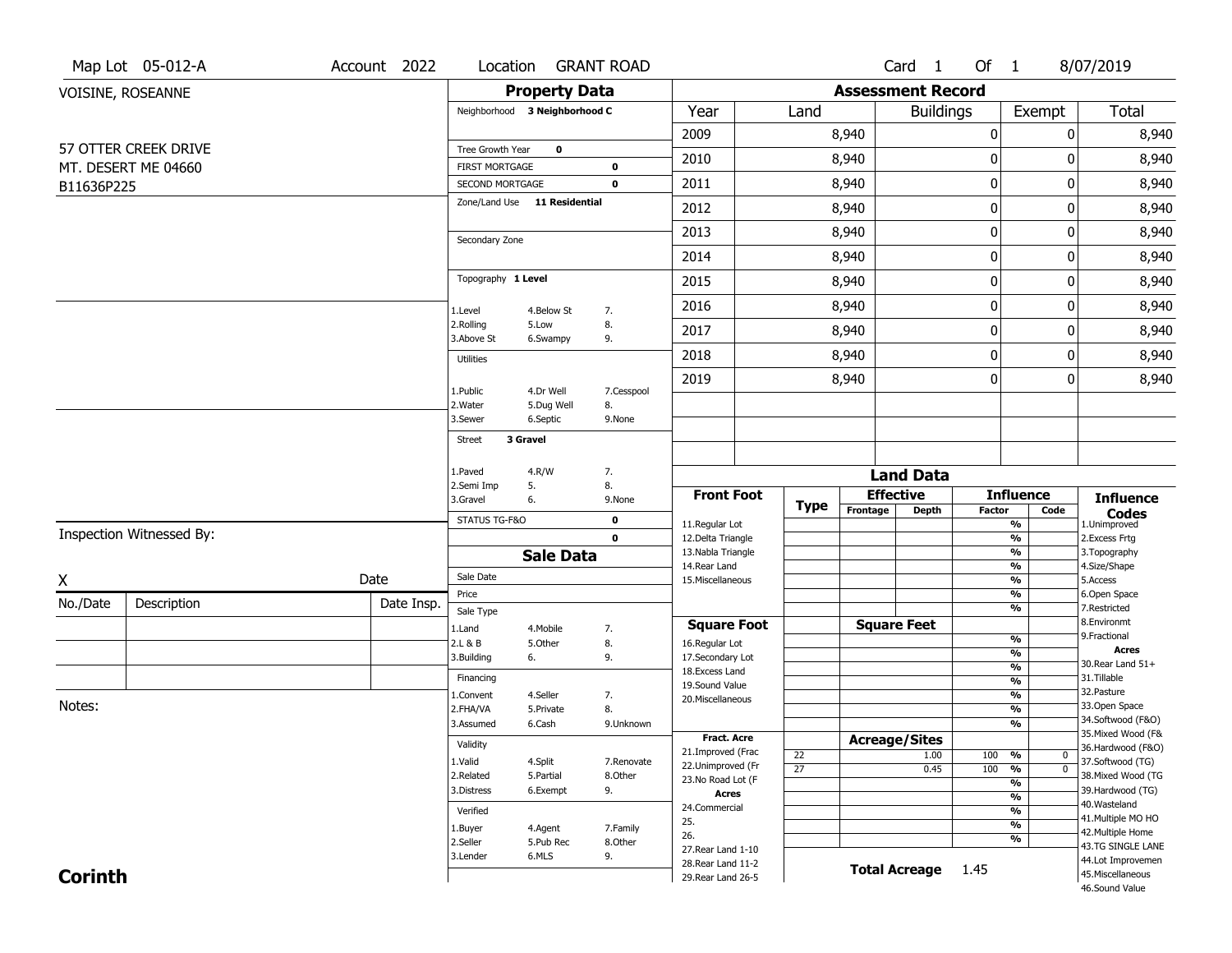|                       |                  |                                                   |                 |       |            |                                       |                          |                        |          |            | <b>Corinth</b>     |                   |        |           |
|-----------------------|------------------|---------------------------------------------------|-----------------|-------|------------|---------------------------------------|--------------------------|------------------------|----------|------------|--------------------|-------------------|--------|-----------|
|                       | Map Lot 05-012-A |                                                   |                 |       |            | Account 2022                          |                          | Location               |          |            | <b>GRANT ROAD</b>  | Card <sub>1</sub> | Of $1$ | 8/07/2019 |
| <b>Building Style</b> |                  |                                                   | SF Bsmt Living  |       |            |                                       |                          | Layout                 |          |            |                    |                   |        |           |
| 0.Not Code            | 4.Cape           | 8.Log                                             | Fin Bsmt Grade  |       |            |                                       |                          | 1. Typical             | 4.       |            | 7.                 |                   |        |           |
| 1.Conv.               | 5.Garrison       | 9.Other                                           | <b>HEARTH</b>   |       |            |                                       |                          | 2.Inadeq               | 5.       |            | 8.                 |                   |        |           |
| 2.Ranch               | 6.Split          | 10.Camp                                           | Heat Type       | 100%  |            |                                       |                          | 3.                     | 6.       |            | 9.                 |                   |        |           |
| 3.R Ranch             | 7.Contemp        | 11.Double                                         | 0.Not Code      |       | 4.HVAC     | 8.Fl/Wall                             |                          | Attic                  |          |            |                    |                   |        |           |
| <b>Dwelling Units</b> |                  |                                                   | 1.HWBB          |       | 5.FWA      |                                       | 9.No Heat                | 1.1/4 Fin              |          | 4.Full Fin | 7.                 |                   |        |           |
| Other Units           |                  |                                                   | 2.HWCI          |       | 6.Radiant  | 11.                                   |                          | 2.1/2 Fin              |          | 5.Fl/Stair | 8.                 |                   |        |           |
| Stories               |                  |                                                   | 3.H Pump        |       | 7.Electric | 12.                                   |                          | 3.3/4 Fin              | 6.       |            | 9.None             |                   |        |           |
| 1.1                   | 4.1.5            | 7.                                                | Cool Type       | 0%    |            |                                       |                          | Insulation             |          |            |                    |                   |        |           |
| 2.2                   | 5.1.75           | 8.                                                | 1.Refrig        |       | 4.W&C Air  | 7.                                    |                          | 1.Full                 |          | 4.Minimal  | 7.                 |                   |        |           |
| 3.3                   | 6.2.5            | 9.                                                | 2.Evapor        |       | 5.         | 8.                                    |                          | 2. Heavy               | 5.       |            | 8.                 |                   |        |           |
| <b>Exterior Walls</b> |                  |                                                   | 3.H Pump        |       | 6.         | 9.None                                |                          | 3.Capped               | 6.       |            | 9.None             |                   |        |           |
| 0.Not Code            | 4.Asbestos       | 8.Concrete                                        | Kitchen Style   |       |            |                                       |                          | Unfinished %           |          |            |                    |                   |        |           |
| 1.Wood                | 5.Stucco         | 9.0ther                                           | 1.Modern        |       | 4.Obsolete | 7.                                    |                          | Grade & Factor         |          |            |                    |                   |        |           |
| 2.Vin/Al              | 6.Brick          | 11.                                               | 2. Typical      |       | 5.         | 8.                                    |                          | 1.E Grade              |          | 4.B Grade  | 7.                 |                   |        |           |
| 3.Compos.             | 7.Stone          | 12.                                               | 3.Old Type      |       | 6.         | 9.None                                |                          | 2.D Grade              |          | 5.A Grade  | 8.                 |                   |        |           |
| Roof Surface          |                  |                                                   | Bath(s) Style   |       |            |                                       |                          | 3.C Grade              | 6.       |            | 9.Same             |                   |        |           |
| 1.Asphalt             | 4.Composit       | 7.METAL RS   1.Modern                             |                 |       | 4.Obsolete | 7.                                    |                          | SQFT (Footprint)       |          |            |                    |                   |        |           |
| 2.Slate               | 5.Wood           | 8.                                                | 2. Typical      |       | 5.         | 8.                                    |                          | Condition              |          |            |                    |                   |        |           |
| 3.Metal               | 6.Ark Asph       | 9.                                                | 3.Old Type      |       | 6.         | 9.None                                |                          | 1.Poor                 | 4.Avg    |            | 7.V G              |                   |        |           |
| SF Masonry Trim       |                  |                                                   | # Rooms         |       |            |                                       |                          | 2.Fair                 | $5.Avg+$ |            | 8.Exc              |                   |        |           |
| <b>Electric Amps</b>  |                  |                                                   | # Bedrooms      |       |            |                                       |                          | $3.$ Avg-              | 6.Good   |            | 9.Same             |                   |        |           |
| OPEN-4-CUSTOM         |                  |                                                   | # Full Baths    |       |            |                                       |                          | Phys. % Good           |          |            |                    |                   |        |           |
| Year Built            |                  |                                                   | # Half Baths    |       |            |                                       |                          | Funct. % Good          |          |            |                    |                   |        |           |
| Year Remodeled        |                  |                                                   | # Addn Fixtures |       |            |                                       |                          | <b>Functional Code</b> |          |            |                    |                   |        |           |
| Foundation            |                  |                                                   | # Fireplaces    |       |            |                                       |                          | 1.Incomp               | 4.Delap  |            | 7.No Power         |                   |        |           |
| 1.Concrete            | 4.Wood           | 7.                                                |                 |       |            |                                       |                          | 2.0-Built              | 5.Bsmt   |            | 8.LongTerm         |                   |        |           |
| 2.C Block             | 5.Slab           | 8.                                                |                 |       |            |                                       |                          | 3.Damage               |          | 6.Common   | 9.None             |                   |        |           |
| 3.Br/Stone            | 6.Piers          | 9.                                                |                 |       |            |                                       |                          | Econ. % Good           |          |            |                    |                   |        |           |
| Basement              |                  |                                                   |                 |       |            |                                       |                          | Economic Code          |          |            |                    |                   |        |           |
| $1.1/4$ Bmt           | 4.Full Bmt       | 7.                                                |                 |       |            |                                       |                          | 0.None                 |          | 3.No Power | 7.                 |                   |        |           |
| 2.1/2 Bmt             | 5.None           | 8.                                                |                 |       |            |                                       |                          | 1.Location             |          | 4.Generate | 8.                 |                   |        |           |
| 3.3/4 Bmt             | 6.DAYLIGHT       | 9.None                                            |                 |       |            | Software                              |                          | 2.Encroach             | 9.None   |            | 9.                 |                   |        |           |
| Bsmt Gar # Cars       |                  |                                                   |                 |       |            | A Division of Harris Computer Systems |                          | Entrance Code 0        |          |            |                    |                   |        |           |
| Wet Basement          |                  |                                                   |                 |       |            |                                       |                          | 1.Interior             |          | 4.Vacant   | 7.                 |                   |        |           |
| 1.Dry                 | 4.               | 7.                                                |                 |       |            |                                       |                          | 2.Refusal              |          | 5.Estimate | 8.                 |                   |        |           |
| 2.Damp                | 5.               | 8.                                                |                 |       |            |                                       |                          | 3.Informed             | 6.       |            | 9.                 |                   |        |           |
| 3.Wet                 | 6.               | 9.                                                |                 |       |            |                                       |                          | Information Code 0     |          |            |                    |                   |        |           |
|                       |                  |                                                   |                 |       |            |                                       |                          | 1.0wner                | 4.Agent  |            | 7.                 |                   |        |           |
|                       |                  |                                                   |                 |       |            |                                       |                          | 2.Relative             |          | 5.Estimate | 8.                 |                   |        |           |
|                       |                  | Date Inspected                                    |                 |       |            |                                       |                          | 3. Tenant              | 6.Other  |            | 9.                 |                   |        |           |
|                       |                  | <b>Additions, Outbuildings &amp; Improvements</b> |                 |       |            |                                       |                          |                        |          |            | 1.One Story Fram   |                   |        |           |
|                       |                  |                                                   |                 |       |            |                                       |                          |                        |          |            | 2.Two Story Fram   |                   |        |           |
| Type                  |                  | Year                                              | Units           | Grade | Cond       | Phys.                                 | Funct.                   | Sound Value            |          |            | 3. Three Story Fr  |                   |        |           |
|                       |                  |                                                   |                 |       |            | $\%$                                  | $\%$                     |                        |          |            | 4.1 & 1/2 Story    |                   |        |           |
|                       |                  |                                                   |                 |       |            | $\%$                                  | $\%$                     |                        |          |            | 5.1 & 3/4 Story    |                   |        |           |
|                       |                  |                                                   |                 |       |            | $\%$                                  | %                        |                        |          |            | 6.2 & 1/2 Story    |                   |        |           |
|                       |                  |                                                   |                 |       |            |                                       |                          |                        |          |            | 21.Open Frame Por  |                   |        |           |
|                       |                  |                                                   |                 |       |            | $\frac{0}{6}$                         | $\sqrt{20}$              |                        |          |            | 22.Encl Frame Por  |                   |        |           |
|                       |                  |                                                   |                 |       |            | $\sqrt{6}$                            | $\overline{\frac{0}{0}}$ |                        |          |            | 23. Frame Garage   |                   |        |           |
|                       |                  |                                                   |                 |       |            | $\sqrt{6}$                            | $\overline{\frac{0}{0}}$ |                        |          |            | 24.Frame Shed      |                   |        |           |
|                       |                  |                                                   |                 |       |            |                                       |                          |                        |          |            | 25. Frame Bay Wind |                   |        |           |
|                       |                  |                                                   |                 |       |            | $\frac{0}{6}$                         | $\frac{0}{6}$            |                        |          |            | 26.1SFr Overhang   |                   |        |           |
|                       |                  |                                                   |                 |       |            | $\frac{1}{2}$                         | $\overline{\frac{0}{0}}$ |                        |          |            |                    |                   |        |           |
|                       |                  |                                                   |                 |       |            | %                                     | $\overline{\frac{0}{0}}$ |                        |          |            | 27.Unfin Basement  |                   |        |           |
|                       |                  |                                                   |                 |       |            | $\frac{9}{6}$                         | $\sqrt{6}$               |                        |          |            | 28. Unfinished Att |                   |        |           |
|                       |                  |                                                   |                 |       |            |                                       |                          |                        |          |            | 29. Finished Attic |                   |        |           |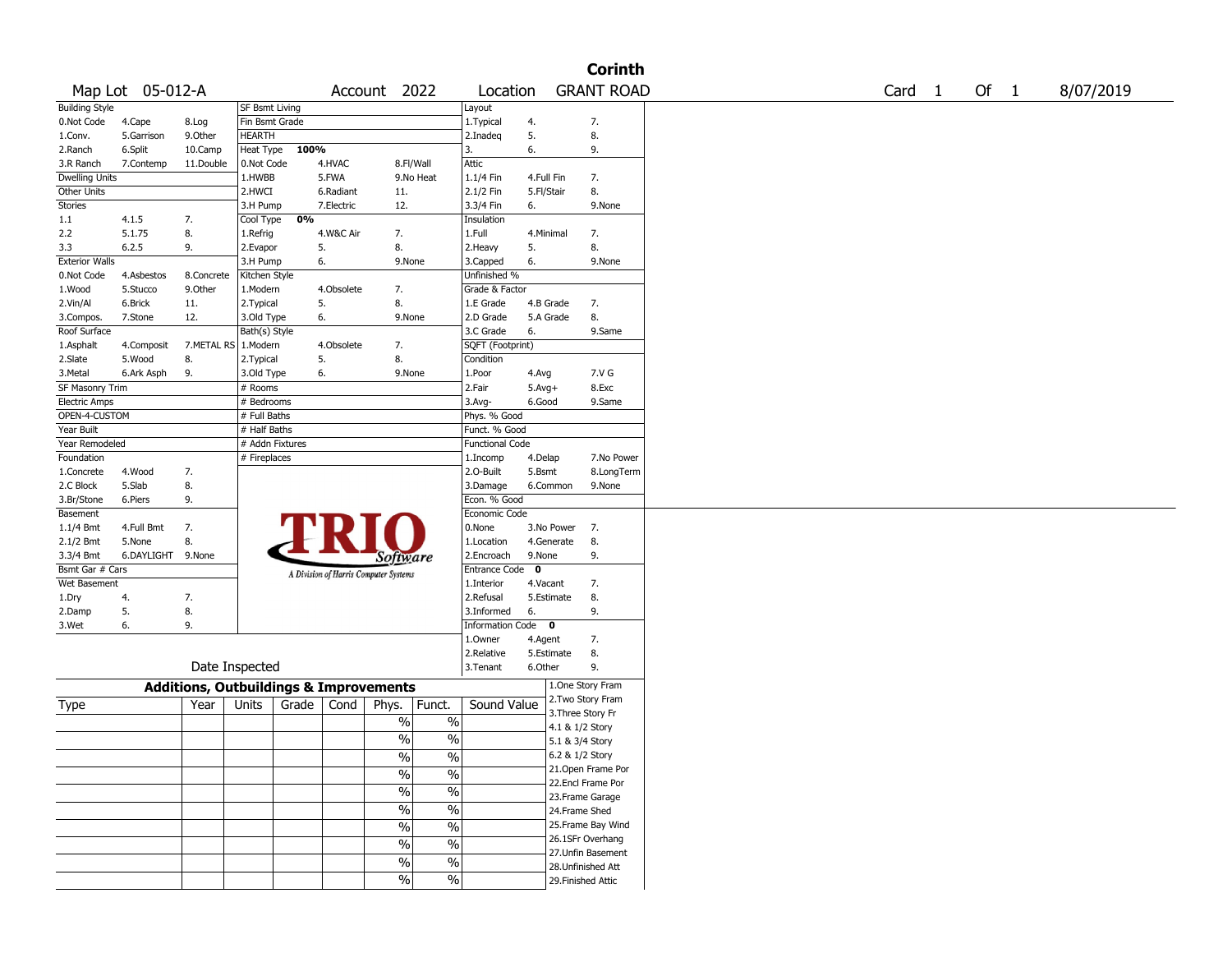| <b>Property Data</b><br><b>Assessment Record</b><br>VOISINE, THERESA L. LIVING TRUST<br><b>Total</b><br>THERESA VOISINE TRUSTEE<br>Neighborhood 2 Neighborhood B<br>Year<br>Land<br>Exempt<br><b>Buildings</b><br>2006<br>15,350<br>72,170<br>11,154<br>76,366<br>282 BEANS MILL ROAD<br>$\mathbf 0$<br>Tree Growth Year<br>2007<br>76,366<br>15,350<br>72,170<br>11,154<br><b>FIRST MORTGAGE</b><br>CORINTH ME 04427<br>0<br>16,890<br>89,900<br>11,700<br>95,090<br>2008<br>$\mathbf 0$<br>SECOND MORTGAGE<br>B12111P165<br>Zone/Land Use 11 Residential<br>Previous Owner<br>2009<br>16,890<br>89,900<br>96,130<br>10,660<br>VOISINE, MICHAEL J.<br>2010<br>90,500<br>9,020<br>98,370<br>16,890<br>VOISINE, THERESA L.<br>J/T<br>Secondary Zone<br>16,890<br>90,500<br>97,930<br>2011<br>9,460<br>CORINTH ME 04427<br>9<br>Topography 1 Level<br>99,170<br>2012<br>16,890<br>91,740<br>9,460<br>Sale Date: 3/16/2010<br>2013<br>16,890<br>94,680<br>10,000<br>101,570<br>1.Level<br>4.Below St<br>7.<br>8.<br>2.Rolling<br>5.Low<br>2014<br>16,890<br>97,050<br>9,800 |
|--------------------------------------------------------------------------------------------------------------------------------------------------------------------------------------------------------------------------------------------------------------------------------------------------------------------------------------------------------------------------------------------------------------------------------------------------------------------------------------------------------------------------------------------------------------------------------------------------------------------------------------------------------------------------------------------------------------------------------------------------------------------------------------------------------------------------------------------------------------------------------------------------------------------------------------------------------------------------------------------------------------------------------------------------------------------------|
|                                                                                                                                                                                                                                                                                                                                                                                                                                                                                                                                                                                                                                                                                                                                                                                                                                                                                                                                                                                                                                                                          |
|                                                                                                                                                                                                                                                                                                                                                                                                                                                                                                                                                                                                                                                                                                                                                                                                                                                                                                                                                                                                                                                                          |
|                                                                                                                                                                                                                                                                                                                                                                                                                                                                                                                                                                                                                                                                                                                                                                                                                                                                                                                                                                                                                                                                          |
|                                                                                                                                                                                                                                                                                                                                                                                                                                                                                                                                                                                                                                                                                                                                                                                                                                                                                                                                                                                                                                                                          |
|                                                                                                                                                                                                                                                                                                                                                                                                                                                                                                                                                                                                                                                                                                                                                                                                                                                                                                                                                                                                                                                                          |
|                                                                                                                                                                                                                                                                                                                                                                                                                                                                                                                                                                                                                                                                                                                                                                                                                                                                                                                                                                                                                                                                          |
|                                                                                                                                                                                                                                                                                                                                                                                                                                                                                                                                                                                                                                                                                                                                                                                                                                                                                                                                                                                                                                                                          |
|                                                                                                                                                                                                                                                                                                                                                                                                                                                                                                                                                                                                                                                                                                                                                                                                                                                                                                                                                                                                                                                                          |
|                                                                                                                                                                                                                                                                                                                                                                                                                                                                                                                                                                                                                                                                                                                                                                                                                                                                                                                                                                                                                                                                          |
|                                                                                                                                                                                                                                                                                                                                                                                                                                                                                                                                                                                                                                                                                                                                                                                                                                                                                                                                                                                                                                                                          |
|                                                                                                                                                                                                                                                                                                                                                                                                                                                                                                                                                                                                                                                                                                                                                                                                                                                                                                                                                                                                                                                                          |
| 104,140<br>3.Above St<br>9.<br>6.Swampy                                                                                                                                                                                                                                                                                                                                                                                                                                                                                                                                                                                                                                                                                                                                                                                                                                                                                                                                                                                                                                  |
| 2015<br>97,050<br>103,940<br>16,890<br>10,000<br>4 Drilled Well<br><b>6 Septic System</b><br>Utilities                                                                                                                                                                                                                                                                                                                                                                                                                                                                                                                                                                                                                                                                                                                                                                                                                                                                                                                                                                   |
| 2016<br>16,890<br>97,050<br>98,940<br>15,000                                                                                                                                                                                                                                                                                                                                                                                                                                                                                                                                                                                                                                                                                                                                                                                                                                                                                                                                                                                                                             |
| 1.Public<br>4.Dr Well<br>7.Cesspool<br>2017<br>16,890<br>97,050<br>20,000<br>93,940<br>2. Water<br>8.<br>5.Dug Well                                                                                                                                                                                                                                                                                                                                                                                                                                                                                                                                                                                                                                                                                                                                                                                                                                                                                                                                                      |
| 3.Sewer<br>6.Septic<br>9.None<br>93,940<br>2018<br>16,890<br>97,050<br>20,000                                                                                                                                                                                                                                                                                                                                                                                                                                                                                                                                                                                                                                                                                                                                                                                                                                                                                                                                                                                            |
| 1 Paved<br>Street<br>16,890<br>97,050<br>2019<br>20,000<br>93,940                                                                                                                                                                                                                                                                                                                                                                                                                                                                                                                                                                                                                                                                                                                                                                                                                                                                                                                                                                                                        |
| 1.Paved<br>4.R/W<br>7.<br><b>Land Data</b>                                                                                                                                                                                                                                                                                                                                                                                                                                                                                                                                                                                                                                                                                                                                                                                                                                                                                                                                                                                                                               |
| 2.Semi Imp<br>8.<br>5.<br><b>Front Foot</b><br><b>Effective</b><br><b>Influence</b><br><b>Influence</b><br>3.Gravel<br>6.<br>9.None                                                                                                                                                                                                                                                                                                                                                                                                                                                                                                                                                                                                                                                                                                                                                                                                                                                                                                                                      |
| <b>Type</b><br>Frontage<br><b>Depth</b><br><b>Factor</b><br>Code<br><b>Codes</b><br>STATUS TG-F&O<br>$\mathbf 0$                                                                                                                                                                                                                                                                                                                                                                                                                                                                                                                                                                                                                                                                                                                                                                                                                                                                                                                                                         |
| 11.Regular Lot<br>%<br>1.Unimproved<br>Inspection Witnessed By:<br>$\mathbf 0$<br>12.Delta Triangle<br>%<br>2. Excess Frtg                                                                                                                                                                                                                                                                                                                                                                                                                                                                                                                                                                                                                                                                                                                                                                                                                                                                                                                                               |
| 13. Nabla Triangle<br>%<br>3. Topography<br><b>Sale Data</b>                                                                                                                                                                                                                                                                                                                                                                                                                                                                                                                                                                                                                                                                                                                                                                                                                                                                                                                                                                                                             |
| 14. Rear Land<br>%<br>4.Size/Shape<br>Sale Date<br>3/16/2010<br>Date<br>15. Miscellaneous<br>%<br>5.Access                                                                                                                                                                                                                                                                                                                                                                                                                                                                                                                                                                                                                                                                                                                                                                                                                                                                                                                                                               |
| X<br>Price<br>%<br>6.Open Space                                                                                                                                                                                                                                                                                                                                                                                                                                                                                                                                                                                                                                                                                                                                                                                                                                                                                                                                                                                                                                          |
| No./Date<br>Description<br>Date Insp.<br>%<br>7.Restricted<br>Sale Type<br>2 Land & Buildings                                                                                                                                                                                                                                                                                                                                                                                                                                                                                                                                                                                                                                                                                                                                                                                                                                                                                                                                                                            |
| 8.Environmt<br><b>Square Feet</b><br><b>Square Foot</b><br>7.<br>1.Land<br>4. Mobile<br>9. Fractional                                                                                                                                                                                                                                                                                                                                                                                                                                                                                                                                                                                                                                                                                                                                                                                                                                                                                                                                                                    |
| %<br>2.L & B<br>5.Other<br>8.<br>16.Regular Lot<br><b>Acres</b><br>%                                                                                                                                                                                                                                                                                                                                                                                                                                                                                                                                                                                                                                                                                                                                                                                                                                                                                                                                                                                                     |
| 3.Building<br>9.<br>17.Secondary Lot<br>6.<br>30. Rear Land 51+<br>$\frac{9}{6}$<br>18. Excess Land                                                                                                                                                                                                                                                                                                                                                                                                                                                                                                                                                                                                                                                                                                                                                                                                                                                                                                                                                                      |
| 9 Unknown<br>31.Tillable<br>Financing<br>$\frac{9}{6}$<br>19.Sound Value                                                                                                                                                                                                                                                                                                                                                                                                                                                                                                                                                                                                                                                                                                                                                                                                                                                                                                                                                                                                 |
| 32.Pasture<br>$\frac{9}{6}$<br>4.Seller<br>1.Convent<br>7.<br>20.Miscellaneous<br>Notes:<br>33.Open Space                                                                                                                                                                                                                                                                                                                                                                                                                                                                                                                                                                                                                                                                                                                                                                                                                                                                                                                                                                |
| $\overline{\frac{9}{6}}$<br>2.FHA/VA<br>8.<br>5.Private<br>34.Softwood (F&O)                                                                                                                                                                                                                                                                                                                                                                                                                                                                                                                                                                                                                                                                                                                                                                                                                                                                                                                                                                                             |
| $\overline{\frac{9}{6}}$<br>3.Assumed<br>6.Cash<br>9.Unknown<br>35. Mixed Wood (F&<br><b>Fract. Acre</b>                                                                                                                                                                                                                                                                                                                                                                                                                                                                                                                                                                                                                                                                                                                                                                                                                                                                                                                                                                 |
| <b>Acreage/Sites</b><br>Validity<br><b>3 Distressed Sale</b><br>36.Hardwood (F&O)<br>21.Improved (Frac<br>21<br>1.00<br>100<br>%<br>$\mathbf 0$                                                                                                                                                                                                                                                                                                                                                                                                                                                                                                                                                                                                                                                                                                                                                                                                                                                                                                                          |
| 37.Softwood (TG)<br>1.Valid<br>4.Split<br>7.Renovate<br>22.Unimproved (Fr<br>$\overline{27}$<br>100<br>1.00<br>%<br>$\mathbf 0$                                                                                                                                                                                                                                                                                                                                                                                                                                                                                                                                                                                                                                                                                                                                                                                                                                                                                                                                          |
| 38. Mixed Wood (TG<br>2.Related<br>5.Partial<br>8.Other<br>23.No Road Lot (F<br>%                                                                                                                                                                                                                                                                                                                                                                                                                                                                                                                                                                                                                                                                                                                                                                                                                                                                                                                                                                                        |
| 9.<br>39.Hardwood (TG)<br>3.Distress<br>6.Exempt<br><b>Acres</b><br>%                                                                                                                                                                                                                                                                                                                                                                                                                                                                                                                                                                                                                                                                                                                                                                                                                                                                                                                                                                                                    |
| 40. Wasteland<br>24.Commercial<br><b>5 Public Record</b><br>%<br>Verified<br>41. Multiple MO HO                                                                                                                                                                                                                                                                                                                                                                                                                                                                                                                                                                                                                                                                                                                                                                                                                                                                                                                                                                          |
| 25.<br>$\frac{9}{6}$<br>4.Agent<br>7.Family<br>1.Buyer<br>42. Multiple Home<br>26.                                                                                                                                                                                                                                                                                                                                                                                                                                                                                                                                                                                                                                                                                                                                                                                                                                                                                                                                                                                       |
| %<br>2.Seller<br>5.Pub Rec<br>8.Other<br>43.TG SINGLE LANE<br>27. Rear Land 1-10                                                                                                                                                                                                                                                                                                                                                                                                                                                                                                                                                                                                                                                                                                                                                                                                                                                                                                                                                                                         |
| 6.MLS<br>9.<br>3.Lender                                                                                                                                                                                                                                                                                                                                                                                                                                                                                                                                                                                                                                                                                                                                                                                                                                                                                                                                                                                                                                                  |
| 44.Lot Improvemen<br>28. Rear Land 11-2<br><b>Total Acreage</b><br>2.00<br><b>Corinth</b><br>45. Miscellaneous                                                                                                                                                                                                                                                                                                                                                                                                                                                                                                                                                                                                                                                                                                                                                                                                                                                                                                                                                           |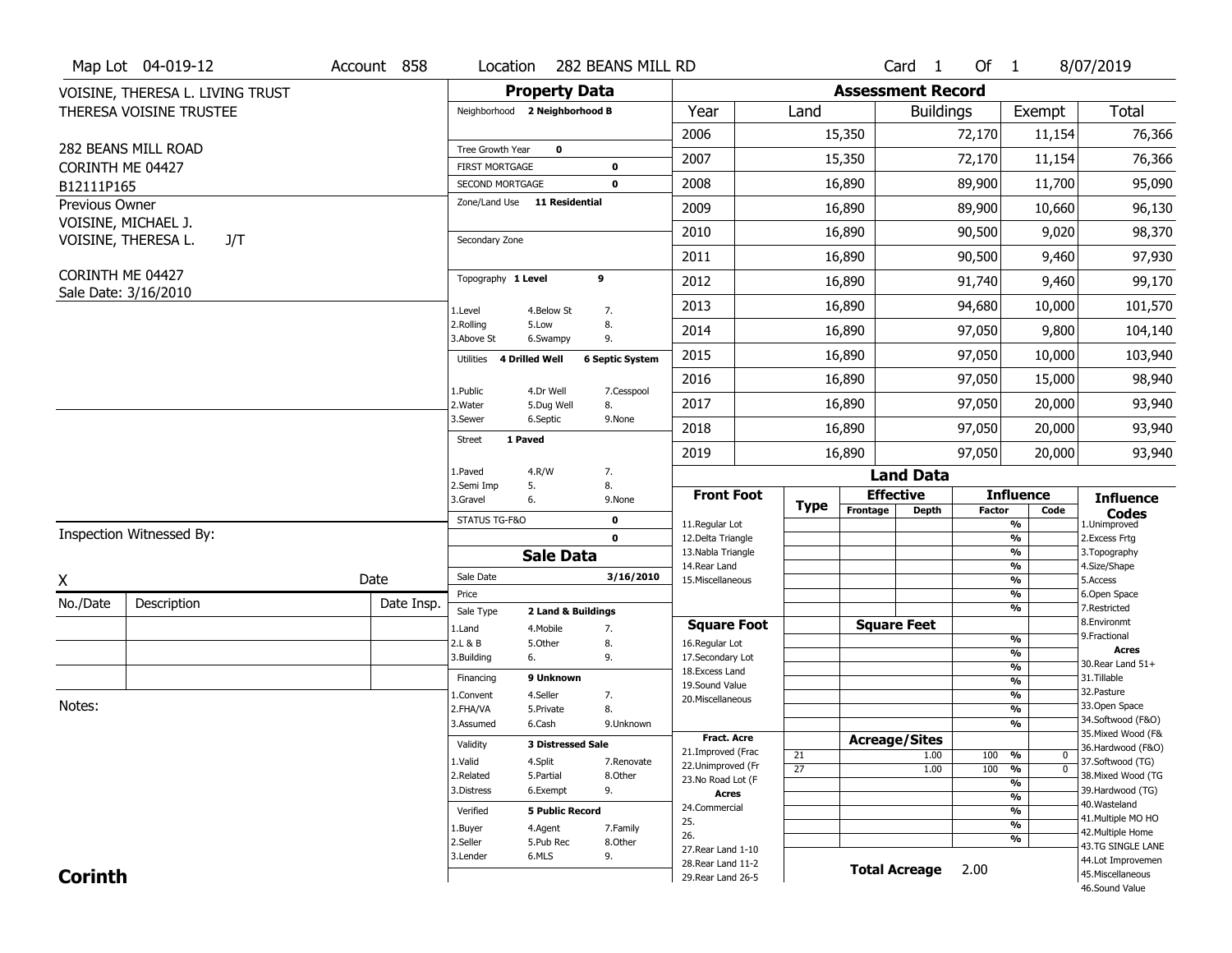|                              |                             |                                                   |                       |                          |                                       |                   |                     |               |                             |                    |             | <b>Corinth</b>                          |       |    |                     |       |                   |    |                   |            |                |                 |
|------------------------------|-----------------------------|---------------------------------------------------|-----------------------|--------------------------|---------------------------------------|-------------------|---------------------|---------------|-----------------------------|--------------------|-------------|-----------------------------------------|-------|----|---------------------|-------|-------------------|----|-------------------|------------|----------------|-----------------|
|                              | Map Lot 04-019-12           |                                                   |                       |                          |                                       | Account 858       |                     |               | Location                    |                    |             | 282 BEANS MILL RD                       |       |    |                     |       | Card <sub>1</sub> |    | Of 1              |            | 8/07/2019      |                 |
| Building Style 2 Ranch       |                             |                                                   | SF Bsmt Living        |                          | $\mathbf 0$                           |                   |                     |               | Layout                      | 1 Typical          |             |                                         |       |    |                     |       |                   |    |                   |            |                |                 |
| 0.Not Code                   | 4.Cape                      | 8.Log                                             | Fin Bsmt Grade        |                          | 0 <sub>0</sub>                        |                   |                     |               | 1. Typical                  | 4.                 |             | 7.                                      |       |    | $^{\rm 3}$<br>SHED. |       |                   |    |                   |            |                |                 |
| 1.Conv.                      | 5.Garrison                  | 9.0ther                                           | <b>HEARTH</b>         |                          | $\bf{0}$                              |                   |                     |               | 2.Inadeg                    | 5.                 |             | 8.                                      |       |    | 10 <sub>1</sub>     |       |                   |    |                   |            |                |                 |
| 2.Ranch                      | 6.Split                     | 10.Camp                                           | Heat Type             | 100%                     |                                       | 1 Hot Water BB    |                     |               | 3.                          | 6.                 |             | 9.                                      | SHED  |    |                     |       | SHED              |    |                   |            | 14             |                 |
| 3.R Ranch                    | 7.Contemp                   | 11.Double                                         | 0.Not Code            |                          | 4.HVAC                                |                   | 8.Fl/Wall           |               | 9 None<br>Attic             |                    |             |                                         |       | 32 |                     |       |                   | 16 |                   |            |                |                 |
| Dwelling Units 1             |                             |                                                   | 1.HWBB                |                          | 5.FWA                                 |                   | 9.No Heat           |               | 1.1/4 Fin                   | 4.Full Fin         |             | 7.                                      | [512] |    |                     |       | [192]             |    |                   |            | DK [114]       |                 |
| Other Units                  | $\mathbf 0$                 |                                                   | 2.HWCI                |                          | 6.Radiant                             |                   | 11.                 |               | 2.1/2 Fin                   | 5.Fl/Stair         |             | 8.                                      | 16    |    |                     |       | $12 \,$           |    |                   |            |                |                 |
| Stories                      | 1 One Story                 |                                                   | 3.H Pump              |                          | 7.Electric                            |                   | 12.                 |               | 3.3/4 Fin                   | 6.                 |             | 9.None                                  |       |    |                     |       |                   |    |                   |            |                | <b>FHA</b>      |
| $1.1\,$                      | 4.1.5                       | 7.                                                | Cool Type             | 0%                       |                                       | 9 None            |                     |               | Insulation                  | 1 Full             |             |                                         |       |    | ABV                 |       |                   |    |                   |            |                |                 |
| 2.2                          | 5.1.75                      | 8.                                                | 1.Refrig              |                          | 4.W&C Air                             | 7.                |                     |               | 1.Full                      | 4.Minimal          |             | 7.                                      |       |    | POOL                |       |                   |    |                   | 2-S GARAGE |                | <b>HEAT</b>     |
| 3.3                          | 6.2.5                       | 9.                                                | 2.Evapor              |                          | 5.                                    | 8.                |                     |               | 2.Heavy                     | 5.                 |             | 8.                                      |       |    | SV1000              |       |                   |    |                   | [840]      |                | PROPAN          |
| <b>Exterior Walls</b>        | 2 Vinyl/Aluminum            |                                                   | 3.H Pump              |                          | 6.                                    |                   | 9.None              |               | 3.Capped                    | 6.                 |             | 9.None                                  |       |    |                     | 12    |                   |    |                   |            |                |                 |
| 0.Not Code                   | 4.Asbestos                  | 8.Concrete                                        | Kitchen Style         |                          | 2 Typical                             |                   |                     |               | Unfinished %                | 0%                 |             |                                         |       |    |                     |       |                   |    |                   |            | APT OVER 1-3PC |                 |
| 1.Wood                       | 5.Stucco                    | 9.0ther                                           | 1.Modern              |                          | 4.Obsolete                            | 7.                |                     |               | Grade & Factor              |                    | 4 Good 105% |                                         |       |    |                     | DK    |                   |    |                   |            |                |                 |
| 2.Vin/Al                     | 6.Brick                     | 11.                                               | 2. Typical            |                          | 5.                                    | 8.                |                     |               | 1.E Grade                   |                    | 4.B Grade   | 7.                                      |       |    |                     | [144] | 12                |    |                   |            |                |                 |
| 3.Compos.                    | 7.Stone                     | 12.                                               | 3.Old Type            |                          | 6.                                    |                   | 9.None              |               | 2.D Grade                   |                    | 5.A Grade   | 8.                                      |       |    |                     |       |                   |    |                   |            |                |                 |
| Roof Surface                 | 3 Sheet Metal               |                                                   | Bath(s) Style         |                          |                                       | 2 Typical Bath(s) |                     |               | 3.C Grade                   | 6.                 |             | 9.Same                                  |       |    |                     |       |                   |    |                   |            |                |                 |
| 1.Asphalt                    | 4.Composit                  | 7.METAL RS                                        | 1.Modern              |                          | 4.Obsolete                            | 7.                |                     |               | SQFT (Footprint) 1008       |                    |             |                                         |       |    |                     |       |                   |    |                   |            |                |                 |
| 2.Slate                      | 5.Wood                      | 8.                                                | 2. Typical            |                          | 5.                                    | 8.                |                     |               | Condition                   | 4 Average          |             |                                         |       |    |                     |       |                   |    |                   |            |                |                 |
| 3.Metal<br>SF Masonry Trim 0 | 6.Ark Asph                  | 9.                                                | 3.Old Type<br># Rooms |                          | 6.<br>$\mathbf{2}$                    |                   | 9.None              |               | 1.Poor<br>2.Fair            | 4.Avg              |             | 7.V G<br>8.Exc                          |       |    | 1-SWB               |       |                   |    |                   |            |                |                 |
| <b>Electric Amps</b>         | 0                           |                                                   | # Bedrooms            |                          | 3                                     |                   |                     |               | 3.Avg-                      | $5.Avg+$<br>6.Good |             | 9.Same                                  |       |    | 1008]               |       | 24                |    |                   |            |                |                 |
| OPEN-4-CUSTOM 0              |                             |                                                   | # Full Baths          |                          | $\mathbf{2}$                          |                   |                     |               | Phys. % Good                |                    | 92%         |                                         |       |    |                     |       |                   |    |                   |            |                |                 |
| Year Built                   | 1985                        |                                                   | # Half Baths          |                          | $\mathbf 0$                           |                   |                     |               | Funct. % Good               |                    | 100%        |                                         |       |    |                     |       |                   |    |                   |            |                |                 |
| Year Remodeled 0             |                             |                                                   | # Addn Fixtures       |                          | $\mathbf 0$                           |                   |                     |               | <b>Functional Code</b>      |                    | 9 None      |                                         |       |    |                     | 42    |                   |    |                   |            |                |                 |
| Foundation                   | 1 Concrete                  |                                                   | # Fireplaces          |                          | 0                                     |                   |                     |               | 1.Incomp                    | 4.Delap            |             | 7.No Power                              |       |    |                     |       |                   |    |                   |            |                |                 |
| 1.Concrete                   | 4.Wood                      | 7.                                                |                       |                          |                                       |                   |                     |               | 2.0-Built                   | 5.Bsmt             |             | 8.LongTerm                              |       |    |                     |       |                   |    |                   |            |                |                 |
| 2.C Block                    | 5.Slab                      | 8.                                                |                       |                          |                                       |                   |                     |               | 3.Damage                    |                    | 6.Common    | 9.None                                  |       |    |                     |       |                   |    |                   |            |                |                 |
| 3.Br/Stone                   | 6.Piers                     | 9.                                                |                       |                          |                                       |                   |                     |               | Econ. % Good                | 100%               |             |                                         |       |    |                     |       |                   |    | 282 BEANS MILL RD |            |                | <b>DRIVEWAY</b> |
| Basement                     | 4 Full Basement             |                                                   |                       |                          |                                       |                   |                     |               | Economic Code None          |                    |             |                                         |       |    |                     |       |                   |    |                   |            |                |                 |
| 1.1/4 Bmt                    | 4.Full Bmt                  | 7.                                                |                       |                          |                                       |                   |                     |               | 0.None                      |                    | 3.No Power  | 7.                                      |       |    |                     |       |                   |    |                   |            |                |                 |
| $2.1/2$ Bmt                  | 5.None                      | 8.                                                |                       |                          |                                       |                   |                     |               | 1.Location                  |                    | 4.Generate  | 8.                                      |       |    |                     |       |                   |    |                   |            |                |                 |
| 3.3/4 Bmt                    | 6.DAYLIGHT 9.None           |                                                   |                       |                          |                                       |                   | Software            |               | 2.Encroach                  | 9.None             |             | 9.                                      |       |    |                     |       |                   |    |                   |            |                |                 |
| Bsmt Gar # Cars 0            |                             |                                                   |                       |                          | A Division of Harris Computer Systems |                   |                     |               | Entrance Code 5 Estimated   |                    |             |                                         |       |    |                     |       |                   |    |                   |            |                |                 |
|                              | Wet Basement 1 Dry Basement |                                                   |                       |                          |                                       |                   |                     |               | 1.Interior                  | 4.Vacant           |             | 7.                                      |       |    |                     |       |                   |    |                   |            |                |                 |
| 1.Dry                        | 4.                          | 7.                                                |                       |                          |                                       |                   |                     |               | 2.Refusal                   |                    | 5.Estimate  | 8.                                      |       |    |                     |       |                   |    |                   |            |                |                 |
| 2.Damp                       | 5.                          | 8.                                                |                       |                          |                                       |                   |                     |               | 3.Informed                  | 6.                 |             | 9.                                      |       |    |                     |       |                   |    |                   |            |                |                 |
| 3.Wet                        | 6.                          | 9.                                                |                       |                          |                                       |                   |                     |               | Information Code 5 Estimate |                    |             |                                         |       |    |                     |       |                   |    |                   |            |                |                 |
|                              |                             |                                                   |                       |                          |                                       |                   |                     |               | 1.0wner                     | 4.Agent            |             | 7.                                      |       |    |                     |       |                   |    |                   |            |                |                 |
|                              |                             |                                                   |                       |                          |                                       |                   |                     |               | 2.Relative                  |                    | 5.Estimate  | 8.                                      |       |    |                     |       |                   |    |                   |            |                |                 |
|                              |                             |                                                   |                       | Date Inspected 9/04/2007 |                                       |                   |                     |               | 3.Tenant                    | 6.Other            |             | 9.                                      |       |    |                     |       |                   |    |                   |            |                |                 |
|                              |                             | <b>Additions, Outbuildings &amp; Improvements</b> |                       |                          |                                       |                   |                     |               |                             |                    |             | 1.One Story Fram                        |       |    |                     |       |                   |    |                   |            |                |                 |
| <b>Type</b>                  |                             | Year                                              | Units                 | Grade                    | Cond                                  | Phys.             | Funct.              |               | Sound Value                 |                    |             | 2. Two Story Fram                       |       |    |                     |       |                   |    |                   |            |                |                 |
| 68 Wood Deck                 |                             | 0                                                 |                       |                          |                                       |                   | % 100 %             |               |                             |                    |             | 3. Three Story Fr                       |       |    |                     |       |                   |    |                   |            |                |                 |
|                              |                             |                                                   | 144                   | 3 100                    | 13                                    | 90                |                     |               |                             |                    |             | 4.1 & 1/2 Story                         |       |    |                     |       |                   |    |                   |            |                |                 |
| 63 Swimming Pool             |                             | 0                                                 |                       |                          |                                       |                   | %                   |               | % 1,000                     |                    |             | 5.1 & 3/4 Story                         |       |    |                     |       |                   |    |                   |            |                |                 |
|                              | 43 2S Frame Garage   0      |                                                   | 840                   | 3115                     | $\sqrt{3}$                            | $\overline{90}$   | $\frac{9}{6}$ 100 % |               |                             |                    |             | 6.2 & 1/2 Story                         |       |    |                     |       |                   |    |                   |            |                |                 |
| 29 Finished Attic            |                             | 0                                                 | 840                   | 4 1 1 0                  | 3                                     | 90                | % 100 %             |               |                             |                    |             | 21. Open Frame Por                      |       |    |                     |       |                   |    |                   |            |                |                 |
| 68 Wood Deck                 |                             | 0                                                 | 112                   | 3100                     | 3                                     | 80                | $%100$ %            |               |                             |                    |             | 22.Encl Frame Por                       |       |    |                     |       |                   |    |                   |            |                |                 |
|                              |                             |                                                   |                       |                          |                                       |                   |                     |               |                             |                    |             | 23. Frame Garage                        |       |    |                     |       |                   |    |                   |            |                |                 |
| 24 Frame Shed                |                             | 0                                                 | 192                   | 3 100                    | 13                                    | 80                | % 100 %             |               |                             |                    |             | 24.Frame Shed                           |       |    |                     |       |                   |    |                   |            |                |                 |
| 24 Frame Shed                |                             | 10                                                | 512                   | 3100                     | 13                                    | 80                | % 90                | $\frac{0}{0}$ |                             |                    |             | 25. Frame Bay Wind                      |       |    |                     |       |                   |    |                   |            |                |                 |
| 24 Frame Shed                |                             | 0                                                 |                       |                          |                                       |                   | $\frac{0}{0}$       |               | % 200                       |                    |             | 26.1SFr Overhang                        |       |    |                     |       |                   |    |                   |            |                |                 |
|                              |                             |                                                   |                       |                          |                                       |                   | $\frac{0}{0}$       | $\%$          |                             |                    |             | 27.Unfin Basement<br>28. Unfinished Att |       |    |                     |       |                   |    |                   |            |                |                 |
|                              |                             |                                                   |                       |                          |                                       |                   | $\%$                | $\%$          |                             |                    |             | 29. Finished Attic                      |       |    |                     |       |                   |    |                   |            |                |                 |
|                              |                             |                                                   |                       |                          |                                       |                   |                     |               |                             |                    |             |                                         |       |    |                     |       |                   |    |                   |            |                |                 |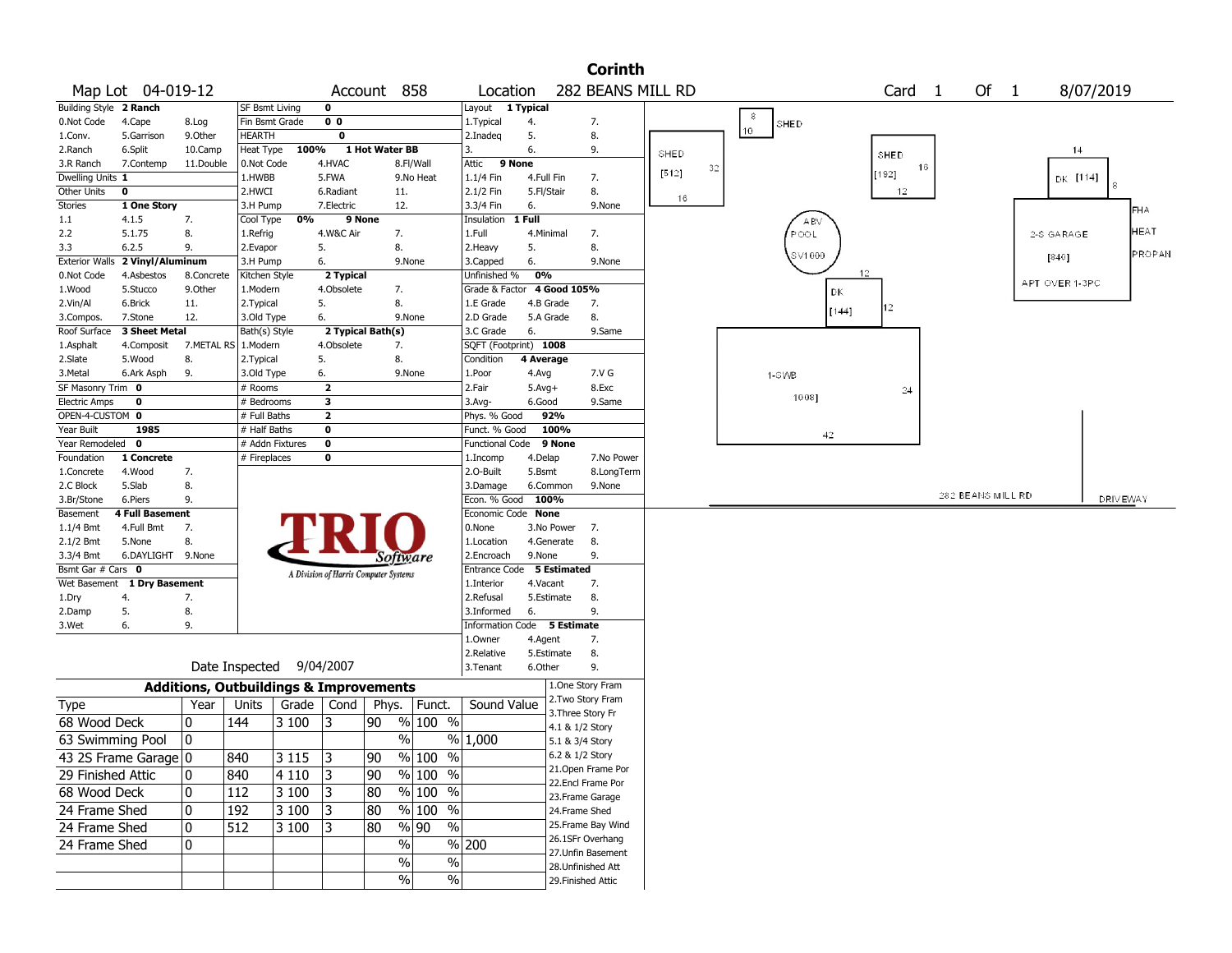|                | Map Lot 04-019-12-A                                    | Account 1629                         | Location                      |                          | <b>BEANS MILL RD</b>         |                                     |             |                       |                                     | Card <sub>1</sub> | Of 1               |                                   | 8/07/2019                          |
|----------------|--------------------------------------------------------|--------------------------------------|-------------------------------|--------------------------|------------------------------|-------------------------------------|-------------|-----------------------|-------------------------------------|-------------------|--------------------|-----------------------------------|------------------------------------|
|                | VOISINE, THERESA L. TRUST                              |                                      |                               | <b>Property Data</b>     |                              |                                     |             |                       | <b>Assessment Record</b>            |                   |                    |                                   |                                    |
|                | THERESA VOISINE TRUSTEE                                |                                      | Neighborhood 2 Neighborhood B |                          |                              | Year                                |             | Land                  |                                     | <b>Buildings</b>  |                    | Exempt                            | Total                              |
|                |                                                        |                                      |                               |                          |                              | 2006                                |             |                       | 5,980                               |                   | 0                  | 0                                 | 5,980                              |
|                | 282 BEANS MILL ROAD                                    |                                      | Tree Growth Year              | $\mathbf 0$              |                              | 2007                                |             |                       | 5,980                               |                   | 0                  | 0                                 | 5,980                              |
|                | CORINTH ME 04427                                       |                                      | <b>FIRST MORTGAGE</b>         |                          | 0                            |                                     |             |                       |                                     |                   |                    |                                   |                                    |
| B12111P165     |                                                        |                                      | <b>SECOND MORTGAGE</b>        |                          | $\mathbf 0$                  | 2008                                |             |                       | 10,200                              |                   | 0                  | $\mathbf 0$                       | 10,200                             |
| Previous Owner | VOISINE, MICHAEL J.                                    |                                      | Zone/Land Use 11 Residential  |                          |                              | 2009                                |             |                       | 10,200                              |                   | 0                  | 0                                 | 10,200                             |
|                | VOISINE, THERESA L.                                    |                                      | Secondary Zone                |                          |                              | 2010                                |             |                       | 10,200                              |                   | 0                  | 0                                 | 10,200                             |
|                |                                                        |                                      |                               |                          |                              | 2011                                |             |                       | 10,200                              |                   | 0                  | 0                                 | 10,200                             |
|                | road frontage CORINTH ME 04427<br>Sale Date: 3/16/2010 |                                      | Topography 1 Level            |                          |                              | 2012                                |             |                       | 10,200                              |                   | 0                  | 0                                 | 10,200                             |
|                |                                                        |                                      | 1.Level                       | 4.Below St               | 7.                           | 2013                                |             |                       | 10,200                              |                   | 0                  | 0                                 | 10,200                             |
|                |                                                        |                                      | 2.Rolling<br>3.Above St       | 5.Low<br>6.Swampy        | 8.<br>9.                     | 2014                                |             |                       | 10,200                              |                   | 0                  | 0                                 | 10,200                             |
|                |                                                        |                                      | Utilities                     |                          |                              | 2015                                |             |                       | 10,200                              |                   | 0                  | 0                                 | 10,200                             |
|                |                                                        |                                      | 1.Public                      | 4.Dr Well                | 7.Cesspool                   | 2016                                |             |                       | 10,200                              |                   | 0                  | 0                                 | 10,200                             |
|                |                                                        |                                      | 2. Water                      | 5.Dug Well               | 8.                           | 2017                                |             |                       | 10,200                              |                   | 0                  | 0                                 | 10,200                             |
|                |                                                        | 3.Sewer                              | 6.Septic                      | 9.None                   | 2018                         |                                     |             | 10,200                |                                     | 0                 | 0                  | 10,200                            |                                    |
|                |                                                        |                                      | Street                        | 1 Paved                  |                              | 2019                                |             |                       | 10,200                              |                   | $\mathbf{0}$       | $\mathbf{0}$                      | 10,200                             |
|                |                                                        | 1.Paved<br>4.R/W<br>2.Semi Imp<br>5. |                               | 7.                       |                              |                                     |             |                       | <b>Land Data</b>                    |                   |                    |                                   |                                    |
|                |                                                        | 3.Gravel                             | 6.                            | 8.<br>9.None             | <b>Front Foot</b>            |                                     | <b>Type</b> | <b>Effective</b>      |                                     |                   | <b>Influence</b>   | <b>Influence</b>                  |                                    |
|                |                                                        |                                      |                               |                          | STATUS TG-F&O<br>$\mathbf 0$ |                                     |             |                       | Frontage                            | <b>Depth</b>      | <b>Factor</b>      | Code<br>$\frac{9}{6}$             | <b>Codes</b><br>1.Unimproved       |
|                | Inspection Witnessed By:                               |                                      |                               |                          | $\mathbf{0}$                 | 11.Regular Lot<br>12.Delta Triangle |             |                       | $\frac{9}{6}$                       | 2. Excess Frtg    |                    |                                   |                                    |
|                |                                                        |                                      |                               | <b>Sale Data</b>         |                              | 13. Nabla Triangle<br>14. Rear Land |             |                       |                                     |                   |                    | $\frac{9}{6}$<br>$\frac{9}{6}$    | 3. Topography<br>4.Size/Shape      |
| X              |                                                        | Date                                 | Sale Date                     |                          | 3/16/2010                    | 15. Miscellaneous                   |             |                       |                                     |                   |                    | $\frac{9}{6}$                     | 5.Access                           |
| No./Date       | Description                                            | Date Insp.                           | Price                         |                          |                              |                                     |             |                       |                                     |                   |                    | %<br>%                            | 6.Open Space<br>7.Restricted       |
|                |                                                        |                                      | Sale Type<br>1.Land           | 1 Land Only<br>4. Mobile | 7.                           | <b>Square Foot</b>                  |             |                       | <b>Square Feet</b>                  |                   |                    |                                   | 8.Environmt                        |
|                |                                                        |                                      | 2.L & B                       | 5.Other                  | 8.                           | 16.Regular Lot                      |             |                       |                                     |                   |                    | $\frac{9}{6}$                     | 9. Fractional                      |
|                |                                                        |                                      | 3.Building                    | 6.                       | 9.                           | 17.Secondary Lot                    |             |                       |                                     |                   |                    | $\frac{9}{6}$<br>$\frac{9}{6}$    | <b>Acres</b><br>30. Rear Land 51+  |
|                |                                                        |                                      | Financing                     | 9 Unknown                |                              | 18.Excess Land<br>19.Sound Value    |             |                       |                                     |                   |                    | $\frac{9}{6}$                     | 31.Tillable                        |
|                |                                                        |                                      | 1.Convent                     | 4.Seller                 | 7.                           | 20.Miscellaneous                    |             |                       |                                     |                   |                    | $\frac{9}{6}$                     | 32.Pasture                         |
| Notes:         |                                                        |                                      | 2.FHA/VA<br>3.Assumed         | 5.Private                | 8.                           |                                     |             |                       |                                     |                   |                    | $\frac{9}{6}$                     | 33.Open Space<br>34.Softwood (F&O) |
|                |                                                        |                                      |                               | 6.Cash                   | 9.Unknown                    | <b>Fract. Acre</b>                  |             |                       |                                     |                   |                    | $\frac{9}{6}$                     | 35. Mixed Wood (F&                 |
|                |                                                        |                                      |                               | <b>3 Distressed Sale</b> |                              | 21.Improved (Frac                   |             |                       | <b>Acreage/Sites</b>                |                   |                    |                                   | 36.Hardwood (F&O)                  |
|                |                                                        |                                      |                               | 4.Split                  | 7.Renovate                   | 22.Unimproved (Fr                   |             | 22<br>$\overline{27}$ |                                     | 1.00<br>0.45      | 100<br>100         | %<br>0<br>$\overline{0}$<br>%     | 37.Softwood (TG)                   |
|                | 2.Related                                              | 5.Partial                            | 8.Other                       | 23.No Road Lot (F        |                              |                                     |             |                       |                                     | $\frac{9}{6}$     | 38. Mixed Wood (TG |                                   |                                    |
|                |                                                        | 3.Distress                           | 6.Exempt                      | 9.                       | <b>Acres</b>                 |                                     |             |                       |                                     |                   | $\frac{9}{6}$      | 39.Hardwood (TG)<br>40. Wasteland |                                    |
|                | Verified                                               | <b>5 Public Record</b>               |                               | 24.Commercial            |                              |                                     |             |                       |                                     | $\frac{9}{6}$     | 41. Multiple MO HO |                                   |                                    |
|                |                                                        | 1.Buyer                              | 4.Agent                       | 7.Family                 | 25.<br>26.                   |                                     |             |                       |                                     |                   | $\frac{9}{6}$      | 42. Multiple Home                 |                                    |
|                |                                                        |                                      | 2.Seller                      | 5.Pub Rec                | 8.Other                      | 27. Rear Land 1-10                  |             |                       |                                     |                   |                    | $\frac{9}{6}$                     | 43.TG SINGLE LANE                  |
|                |                                                        |                                      | 3.Lender                      | 6.MLS                    | 9.                           | 28. Rear Land 11-2                  |             |                       |                                     |                   | 1.45               |                                   | 44.Lot Improvemen                  |
| <b>Corinth</b> | <b>Total Acreage</b><br>29. Rear Land 26-5             |                                      |                               |                          |                              |                                     |             |                       | 45. Miscellaneous<br>46.Sound Value |                   |                    |                                   |                                    |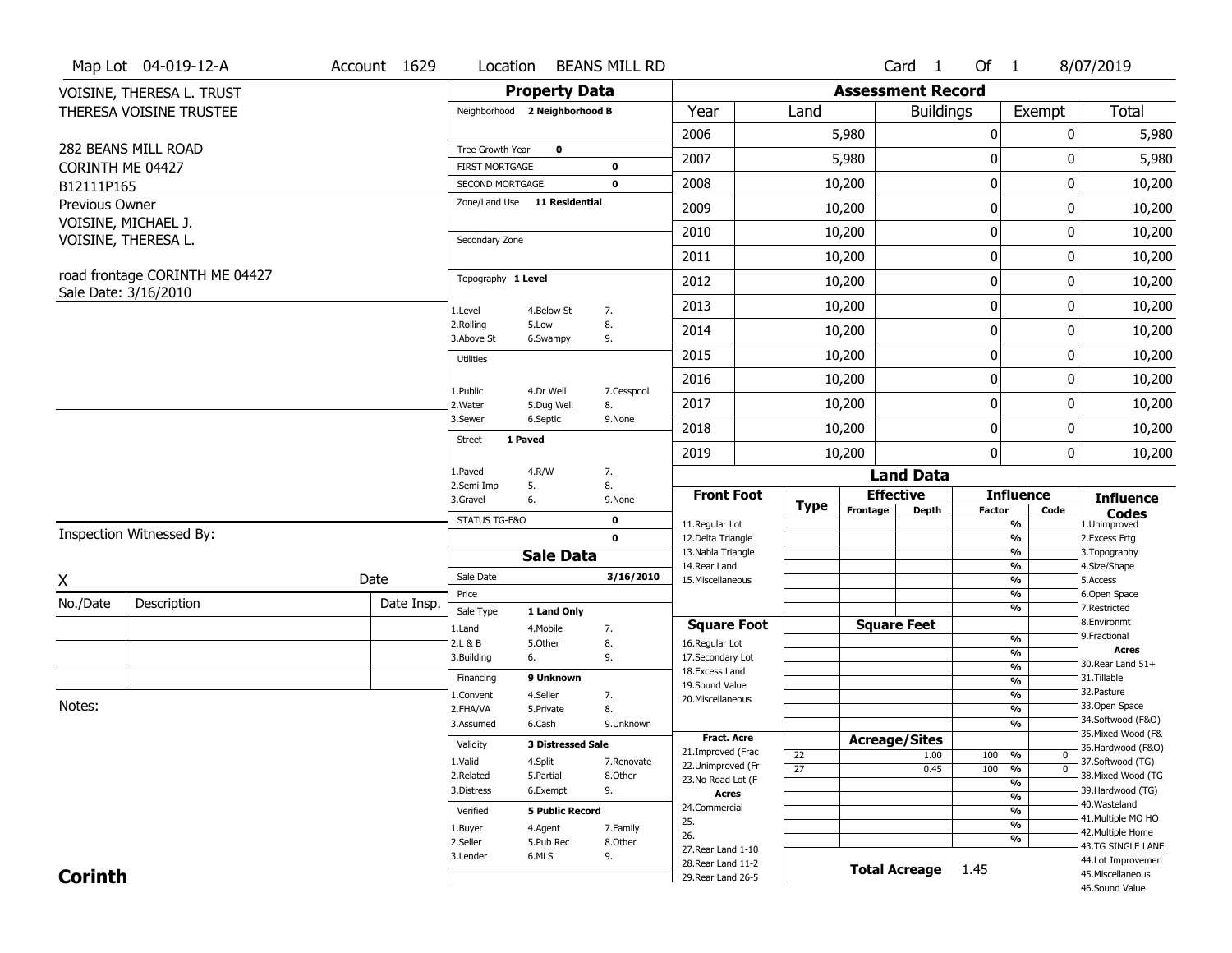| <b>Corinth</b>               |                                   |                       |                                                   |                                       |                                  |                          |                       |                                         |  |        |  |      |           |
|------------------------------|-----------------------------------|-----------------------|---------------------------------------------------|---------------------------------------|----------------------------------|--------------------------|-----------------------|-----------------------------------------|--|--------|--|------|-----------|
|                              | Map Lot 04-019-12-A               |                       |                                                   |                                       | Account 1629                     | Location                 |                       | <b>BEANS MILL RD</b>                    |  | Card 1 |  | Of 1 | 8/07/2019 |
|                              | <b>Building Style 0 Not Coded</b> |                       | <b>SF Bsmt Living</b>                             | 0                                     |                                  | Layout<br>$\mathbf 0$    |                       |                                         |  |        |  |      |           |
| 0.Not Code                   | 4.Cape                            | 8.Log                 | Fin Bsmt Grade                                    | 0 <sub>0</sub>                        |                                  | 1. Typical               | 4.                    | 7.                                      |  |        |  |      |           |
| 1.Conv.                      | 5.Garrison                        | 9.0ther               | HEARTH                                            | $\mathbf 0$                           |                                  | 2.Inadeq                 | 5.                    | 8.                                      |  |        |  |      |           |
| 2.Ranch                      | 6.Split                           | 10.Camp               | Heat Type<br>100%                                 |                                       | 0 Not Coded                      | 3.                       | 6.                    | 9.                                      |  |        |  |      |           |
| 3.R Ranch                    | 7.Contemp                         | 11.Double             | 0.Not Code                                        | 4.HVAC                                | 8.Fl/Wall                        | Attic<br>0               |                       |                                         |  |        |  |      |           |
| Dwelling Units 0             |                                   |                       | 1.HWBB                                            | 5.FWA                                 | 9.No Heat                        | 1.1/4 Fin                | 4.Full Fin            | 7.                                      |  |        |  |      |           |
| Other Units                  | $\bf{0}$                          |                       | 2.HWCI                                            | 6.Radiant                             | 11.                              | 2.1/2 Fin                | 5.Fl/Stair            | 8.                                      |  |        |  |      |           |
| <b>Stories</b>               | $\bf o$                           |                       | 3.H Pump                                          | 7.Electric                            | 12.                              | 3.3/4 Fin                | 6.                    | 9.None                                  |  |        |  |      |           |
| 1.1                          | 4.1.5                             | 7.                    | 0%<br>Cool Type                                   | 9 None                                |                                  | Insulation<br>0          |                       |                                         |  |        |  |      |           |
| 2.2                          | 5.1.75                            | 8.                    | 1.Refrig                                          | 4.W&C Air                             | 7.                               | 1.Full                   | 4.Minimal             | 7.                                      |  |        |  |      |           |
| 3.3<br><b>Exterior Walls</b> | 6.2.5                             | 9.                    | 2.Evapor                                          | 5.                                    | 8.                               | 2.Heavy                  | 5.                    | 8.                                      |  |        |  |      |           |
|                              | 0 Not Coded                       |                       | 3.H Pump                                          | 6.<br>$\mathbf 0$                     | 9.None                           | 3.Capped<br>Unfinished % | 6.<br>0%              | 9.None                                  |  |        |  |      |           |
| 0.Not Code                   | 4.Asbestos                        | 8.Concrete<br>9.Other | Kitchen Style                                     | 4.Obsolete                            | 7.                               | Grade & Factor           | 00%                   |                                         |  |        |  |      |           |
| 1.Wood                       | 5.Stucco<br>6.Brick               | 11.                   | 1.Modern                                          | 5.                                    | 8.                               | 1.E Grade                | 4.B Grade             | 7.                                      |  |        |  |      |           |
| 2.Vin/Al<br>3.Compos.        | 7.Stone                           | 12.                   | 2. Typical<br>3.Old Type                          | 6.                                    | 9.None                           | 2.D Grade                | 5.A Grade             | 8.                                      |  |        |  |      |           |
| Roof Surface                 | 0                                 |                       | Bath(s) Style                                     | $\mathbf 0$                           |                                  | 3.C Grade                | 6.                    | 9.Same                                  |  |        |  |      |           |
| 1.Asphalt                    | 4.Composit                        | 7.METAL RS   1.Modern |                                                   | 4.Obsolete                            | 7.                               | SQFT (Footprint) 0       |                       |                                         |  |        |  |      |           |
| 2.Slate                      | 5.Wood                            | 8.                    | 2. Typical                                        | 5.                                    | 8.                               | Condition                | 0                     |                                         |  |        |  |      |           |
| 3.Metal                      | 6.Ark Asph                        | 9.                    | 3.Old Type                                        | 6.                                    | 9.None                           | 1.Poor                   | 4.Avg                 | 7.V G                                   |  |        |  |      |           |
| SF Masonry Trim              | 0                                 |                       | $#$ Rooms                                         | $\mathbf 0$                           |                                  | 2.Fair                   | $5.$ Avg $+$          | 8.Exc                                   |  |        |  |      |           |
| <b>Electric Amps</b>         | 0                                 |                       | # Bedrooms                                        | 0                                     |                                  | $3.$ Avg-                | 6.Good                | 9.Same                                  |  |        |  |      |           |
| OPEN-4-CUSTOM 0              |                                   |                       | # Full Baths                                      | $\overline{\mathbf{0}}$               |                                  | Phys. % Good             | 0%                    |                                         |  |        |  |      |           |
| Year Built                   | 0                                 |                       | # Half Baths                                      | 0                                     |                                  | Funct. % Good            |                       | 100%                                    |  |        |  |      |           |
| Year Remodeled               | 0                                 |                       | # Addn Fixtures                                   | $\overline{\mathbf{0}}$               |                                  | Functional Code          |                       | 9 None                                  |  |        |  |      |           |
| Foundation                   | 0                                 |                       | # Fireplaces                                      | 0                                     |                                  | 1.Incomp                 | 4.Delap               | 7.No Power                              |  |        |  |      |           |
| 1.Concrete                   | 4.Wood                            | 7.                    |                                                   |                                       |                                  | 2.0-Built                | 5.Bsmt                | 8.LongTerm                              |  |        |  |      |           |
| 2.C Block                    | 5.Slab                            | 8.                    |                                                   |                                       |                                  | 3.Damage                 | 6.Common              | 9.None                                  |  |        |  |      |           |
| 3.Br/Stone                   | 6.Piers                           | 9.                    |                                                   |                                       |                                  | Econ. % Good             | 100%                  |                                         |  |        |  |      |           |
| Basement                     | 0                                 |                       |                                                   |                                       |                                  | Economic Code None       |                       |                                         |  |        |  |      |           |
| $1.1/4$ Bmt                  | 4.Full Bmt                        | 7.                    |                                                   |                                       |                                  | 0.None                   | 3.No Power            | 7.                                      |  |        |  |      |           |
| 2.1/2 Bmt                    | 5.None                            | 8.                    |                                                   |                                       |                                  | 1.Location               | 4.Generate            | 8.                                      |  |        |  |      |           |
| 3.3/4 Bmt                    | 6.DAYLIGHT 9.None                 |                       |                                                   |                                       | <i>Software</i>                  | 2.Encroach               | 9.None                | 9.                                      |  |        |  |      |           |
| Bsmt Gar # Cars 0            |                                   |                       |                                                   | A Division of Harris Computer Systems |                                  | <b>Entrance Code</b>     | 0                     |                                         |  |        |  |      |           |
| Wet Basement                 | 0                                 |                       |                                                   |                                       |                                  | 1.Interior               | 4.Vacant              | 7.                                      |  |        |  |      |           |
| 1.Dry                        | 4.                                | 7.                    |                                                   |                                       |                                  | 2.Refusal                | 5.Estimate            | 8.                                      |  |        |  |      |           |
| 2.Damp                       | 5.                                | 8.                    |                                                   |                                       |                                  | 3.Informed               | 6.                    | 9.                                      |  |        |  |      |           |
| 3.Wet                        | 6.                                | 9.                    |                                                   |                                       |                                  | Information Code 0       |                       |                                         |  |        |  |      |           |
|                              |                                   |                       |                                                   |                                       |                                  | 1.0wner<br>2.Relative    | 4.Agent<br>5.Estimate | 7.                                      |  |        |  |      |           |
|                              | Date Inspected                    |                       |                                                   |                                       |                                  |                          |                       | 8.<br>9.                                |  |        |  |      |           |
|                              |                                   |                       |                                                   |                                       |                                  | 3.Tenant                 | 6.Other               |                                         |  |        |  |      |           |
|                              |                                   |                       | <b>Additions, Outbuildings &amp; Improvements</b> |                                       |                                  |                          |                       | 1.One Story Fram                        |  |        |  |      |           |
| Type                         |                                   | Year                  | Grade<br>Units                                    | Cond                                  | Funct.<br>Phys.                  | Sound Value              |                       | 2. Two Story Fram                       |  |        |  |      |           |
|                              |                                   |                       |                                                   |                                       | %<br>$\%$                        |                          |                       | 3. Three Story Fr                       |  |        |  |      |           |
|                              |                                   |                       |                                                   |                                       | $\%$<br>$\%$                     |                          |                       | 4.1 & 1/2 Story                         |  |        |  |      |           |
|                              |                                   |                       |                                                   |                                       |                                  |                          |                       | 5.1 & 3/4 Story                         |  |        |  |      |           |
|                              |                                   |                       |                                                   |                                       | $\frac{0}{6}$<br>$\overline{\%}$ |                          |                       | 6.2 & 1/2 Story                         |  |        |  |      |           |
|                              |                                   |                       |                                                   |                                       | $\%$<br>$\%$                     |                          |                       | 21. Open Frame Por<br>22.Encl Frame Por |  |        |  |      |           |
|                              |                                   |                       |                                                   |                                       | $\frac{0}{6}$<br>$\%$            |                          |                       | 23. Frame Garage                        |  |        |  |      |           |
|                              |                                   |                       |                                                   |                                       | $\frac{0}{6}$<br>$\%$            |                          |                       | 24.Frame Shed                           |  |        |  |      |           |
|                              |                                   |                       |                                                   |                                       |                                  |                          |                       | 25. Frame Bay Wind                      |  |        |  |      |           |
|                              |                                   |                       |                                                   |                                       | $\frac{0}{6}$<br>$\%$            |                          |                       | 26.1SFr Overhang                        |  |        |  |      |           |
|                              |                                   |                       |                                                   |                                       | $\frac{1}{2}$<br>$\%$            |                          |                       | 27.Unfin Basement                       |  |        |  |      |           |
|                              |                                   |                       |                                                   |                                       | $\%$<br>$\%$                     |                          |                       | 28. Unfinished Att                      |  |        |  |      |           |
|                              |                                   |                       |                                                   |                                       | $\%$<br>$\frac{0}{0}$            |                          |                       | 29. Finished Attic                      |  |        |  |      |           |
|                              |                                   |                       |                                                   |                                       |                                  |                          |                       |                                         |  |        |  |      |           |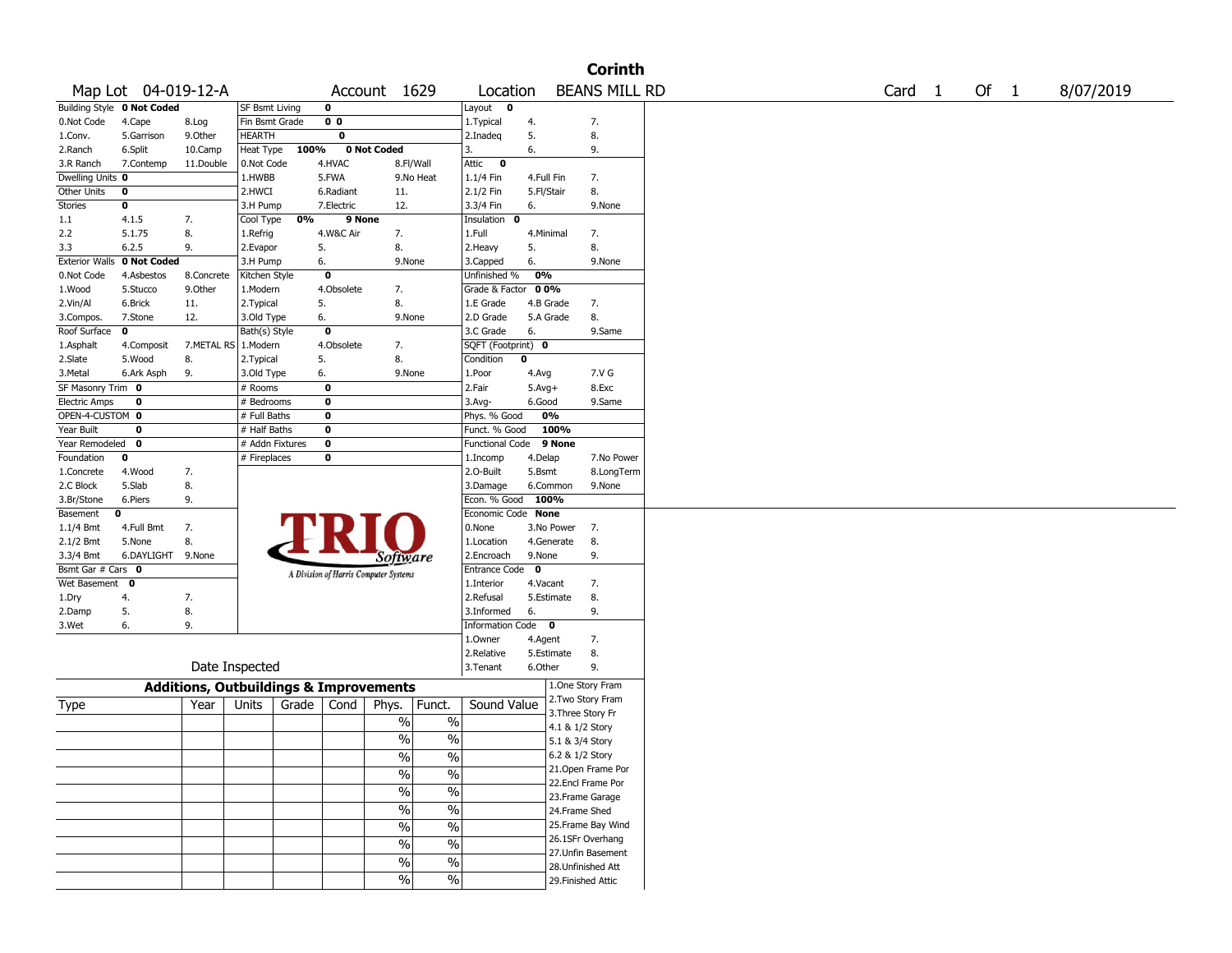|                     | Map Lot 08-003-16H       | Account 1647                                                                                 | Location                                        |                        | 344 MAIN STREET LOT 16 |                                         |        |                          | $Card \t1$           | Of $1$        |                                           | 8/07/2019                               |  |  |
|---------------------|--------------------------|----------------------------------------------------------------------------------------------|-------------------------------------------------|------------------------|------------------------|-----------------------------------------|--------|--------------------------|----------------------|---------------|-------------------------------------------|-----------------------------------------|--|--|
| VOJKUFKA, FRANK     |                          |                                                                                              |                                                 | <b>Property Data</b>   |                        |                                         |        | <b>Assessment Record</b> |                      |               |                                           |                                         |  |  |
|                     |                          |                                                                                              | Neighborhood 1 Neighborhood A                   |                        |                        | Year                                    | Land   |                          | <b>Buildings</b>     |               | Exempt                                    | <b>Total</b>                            |  |  |
|                     | 344 MAIN STREET LOT 16   |                                                                                              |                                                 |                        |                        | 2006                                    |        | 0                        |                      | 22,140        | 0                                         | 22,140                                  |  |  |
|                     |                          |                                                                                              | Tree Growth Year                                | $\mathbf 0$            |                        | 2007                                    |        | 0                        |                      | 22,140        | 0                                         | 22,140                                  |  |  |
|                     | CORINTH ME 04427         |                                                                                              | <b>FIRST MORTGAGE</b>                           |                        | 0                      |                                         |        |                          |                      |               | 11,700                                    |                                         |  |  |
|                     |                          |                                                                                              | SECOND MORTGAGE<br>Zone/Land Use 11 Residential |                        | $\mathbf 0$            | 2008                                    |        | 0                        |                      | 17,010        |                                           | 5,310                                   |  |  |
| Previous Owner      | EJ INVESTMENTS LLC       |                                                                                              |                                                 |                        |                        | 2009                                    |        | 0                        |                      | 17,010        | 0                                         | 17,010                                  |  |  |
| <b>EMILE CLAVET</b> |                          |                                                                                              | Secondary Zone                                  |                        |                        | 2010                                    |        | 0                        |                      | 17,010        | 0                                         | 17,010                                  |  |  |
| 147 BIRCH RUN       |                          |                                                                                              |                                                 |                        |                        | 2011                                    |        | 0                        |                      | 17,010        | 0                                         | 17,010                                  |  |  |
|                     | HARPSWELL ME 04079       |                                                                                              | Topography                                      |                        |                        | 2012                                    |        | 0                        |                      | 16,810        | 0                                         | 16,810                                  |  |  |
|                     | Sale Date: 7/28/2018     |                                                                                              | 1.Level                                         | 4.Below St             | 7.<br>8.<br>9.         | 2013                                    |        | 0                        |                      | 16,420        | 0                                         | 16,420                                  |  |  |
|                     |                          |                                                                                              | 2.Rolling                                       | 5.Low                  |                        | 2014                                    |        | 0                        |                      | 16,420        | 0                                         | 16,420                                  |  |  |
|                     |                          |                                                                                              | 3.Above St                                      | 6.Swampy               |                        | 2015                                    |        | 0                        |                      | 15,820        | 0                                         | 15,820                                  |  |  |
|                     |                          |                                                                                              | <b>Utilities</b>                                |                        | 7.Cesspool             | 2016                                    |        | 0                        |                      | 15,070        | 0                                         | 15,070                                  |  |  |
|                     |                          |                                                                                              | 1.Public                                        | 4.Dr Well              |                        |                                         |        |                          |                      |               |                                           |                                         |  |  |
|                     |                          |                                                                                              | 2. Water<br>3.Sewer                             | 5.Dug Well<br>6.Septic | 8.<br>9.None           | 2017                                    |        | 0                        |                      | 15,070        | 0                                         | 15,070                                  |  |  |
|                     |                          |                                                                                              | <b>Street</b>                                   |                        |                        | 2018                                    |        | 0                        |                      | 13,960        | 0                                         | 13,960                                  |  |  |
|                     |                          |                                                                                              |                                                 |                        |                        | 2019                                    |        | 0                        |                      | 13,960        | 13,960                                    | 0                                       |  |  |
|                     |                          |                                                                                              | 1.Paved<br>2.Semi Imp                           | 4.R/W<br>5.            | 7.<br>8.               |                                         |        |                          | <b>Land Data</b>     |               |                                           |                                         |  |  |
|                     |                          | <b>Front Foot</b><br><b>Effective</b><br>3.Gravel<br>6.<br>9.None<br><b>Type</b><br>Frontage |                                                 |                        |                        |                                         | Factor | <b>Influence</b><br>Code | <b>Influence</b>     |               |                                           |                                         |  |  |
|                     |                          |                                                                                              | STATUS TG-F&O                                   |                        | 0                      | 11.Regular Lot                          |        |                          | <b>Depth</b>         |               | %                                         | <b>Codes</b><br>1.Unimproved            |  |  |
|                     | Inspection Witnessed By: |                                                                                              |                                                 |                        | $\mathbf 0$            | 12.Delta Triangle<br>13. Nabla Triangle |        | $\overline{\frac{9}{6}}$ |                      |               |                                           |                                         |  |  |
|                     |                          |                                                                                              |                                                 | <b>Sale Data</b>       |                        | 14.Rear Land                            |        |                          |                      |               | %<br>%                                    | 3. Topography<br>4.Size/Shape           |  |  |
| X                   |                          | Date                                                                                         | Sale Date                                       |                        | 7/28/2018              | 15. Miscellaneous                       |        |                          |                      |               | %                                         | 5.Access                                |  |  |
| No./Date            | Description              | Date Insp.                                                                                   | Price<br>Sale Type                              | <b>4 Mobile Home</b>   | 2,000                  |                                         |        |                          |                      |               | %<br>%                                    | 6.Open Space<br>7.Restricted            |  |  |
|                     |                          |                                                                                              | 1.Land                                          | 4. Mobile              | 7.                     | <b>Square Foot</b>                      |        |                          | <b>Square Feet</b>   |               |                                           | 8.Environmt                             |  |  |
|                     |                          |                                                                                              | 2.L & B                                         | 5.0ther                | 8.                     | 16.Regular Lot                          |        |                          |                      |               | $\frac{9}{6}$                             | 9. Fractional<br><b>Acres</b>           |  |  |
|                     |                          |                                                                                              | 3.Building                                      | 6.                     | 9.                     | 17.Secondary Lot<br>18. Excess Land     |        |                          |                      |               | $\overline{\frac{9}{6}}$<br>$\frac{9}{6}$ | 30. Rear Land 51+                       |  |  |
|                     |                          |                                                                                              | Financing                                       | 9 Unknown              |                        | 19.Sound Value                          |        |                          |                      |               | $\frac{9}{6}$                             | 31.Tillable                             |  |  |
|                     |                          |                                                                                              | 1.Convent                                       | 4.Seller               | 7.                     | 20.Miscellaneous                        |        |                          |                      |               | $\frac{9}{6}$                             | 32.Pasture                              |  |  |
| Notes:              |                          |                                                                                              | 2.FHA/VA                                        | 5.Private              | 8.                     |                                         |        |                          |                      |               | $\overline{\frac{9}{6}}$                  | 33.Open Space<br>34.Softwood (F&O)      |  |  |
|                     |                          |                                                                                              | 3.Assumed                                       | 6.Cash                 | 9.Unknown              | <b>Fract, Acre</b>                      |        |                          |                      |               | %                                         | 35. Mixed Wood (F&                      |  |  |
|                     |                          |                                                                                              | Validity                                        | <b>7 Renovations</b>   |                        | 21.Improved (Frac                       |        |                          | <b>Acreage/Sites</b> |               |                                           | 36.Hardwood (F&O)                       |  |  |
|                     |                          |                                                                                              | 1.Valid                                         | 4.Split                | 7.Renovate             | 22.Unimproved (Fr                       |        |                          |                      |               | %<br>$\frac{9}{6}$                        | 37.Softwood (TG)                        |  |  |
|                     |                          |                                                                                              | 2.Related                                       | 5.Partial              | 8.Other                | 23.No Road Lot (F                       |        |                          |                      |               | $\frac{9}{6}$                             | 38. Mixed Wood (TG                      |  |  |
|                     |                          | 3.Distress                                                                                   | 6.Exempt                                        | 9.                     | <b>Acres</b>           |                                         |        |                          |                      | $\frac{9}{6}$ | 39.Hardwood (TG)                          |                                         |  |  |
|                     |                          |                                                                                              | Verified<br>2 Seller                            |                        |                        | 24.Commercial                           |        |                          |                      |               | %                                         | 40. Wasteland                           |  |  |
|                     |                          |                                                                                              | 1.Buyer                                         | 4.Agent                | 7.Family               | 25.                                     |        |                          |                      |               | $\frac{9}{6}$                             | 41. Multiple MO HO<br>42. Multiple Home |  |  |
|                     |                          |                                                                                              | 2.Seller                                        | 5.Pub Rec              | 8.Other                | 26.                                     |        |                          |                      |               | %                                         | 43.TG SINGLE LANE                       |  |  |
|                     |                          |                                                                                              | 3.Lender                                        |                        | 9.                     | 27. Rear Land 1-10<br>6.MLS             |        |                          |                      |               |                                           |                                         |  |  |
|                     |                          |                                                                                              |                                                 |                        |                        | 28. Rear Land 11-2                      |        |                          |                      |               |                                           |                                         |  |  |
| <b>Corinth</b>      |                          |                                                                                              |                                                 |                        |                        | 29. Rear Land 26-5                      |        |                          | <b>Total Acreage</b> | 0.00          |                                           | 45. Miscellaneous<br>46.Sound Value     |  |  |